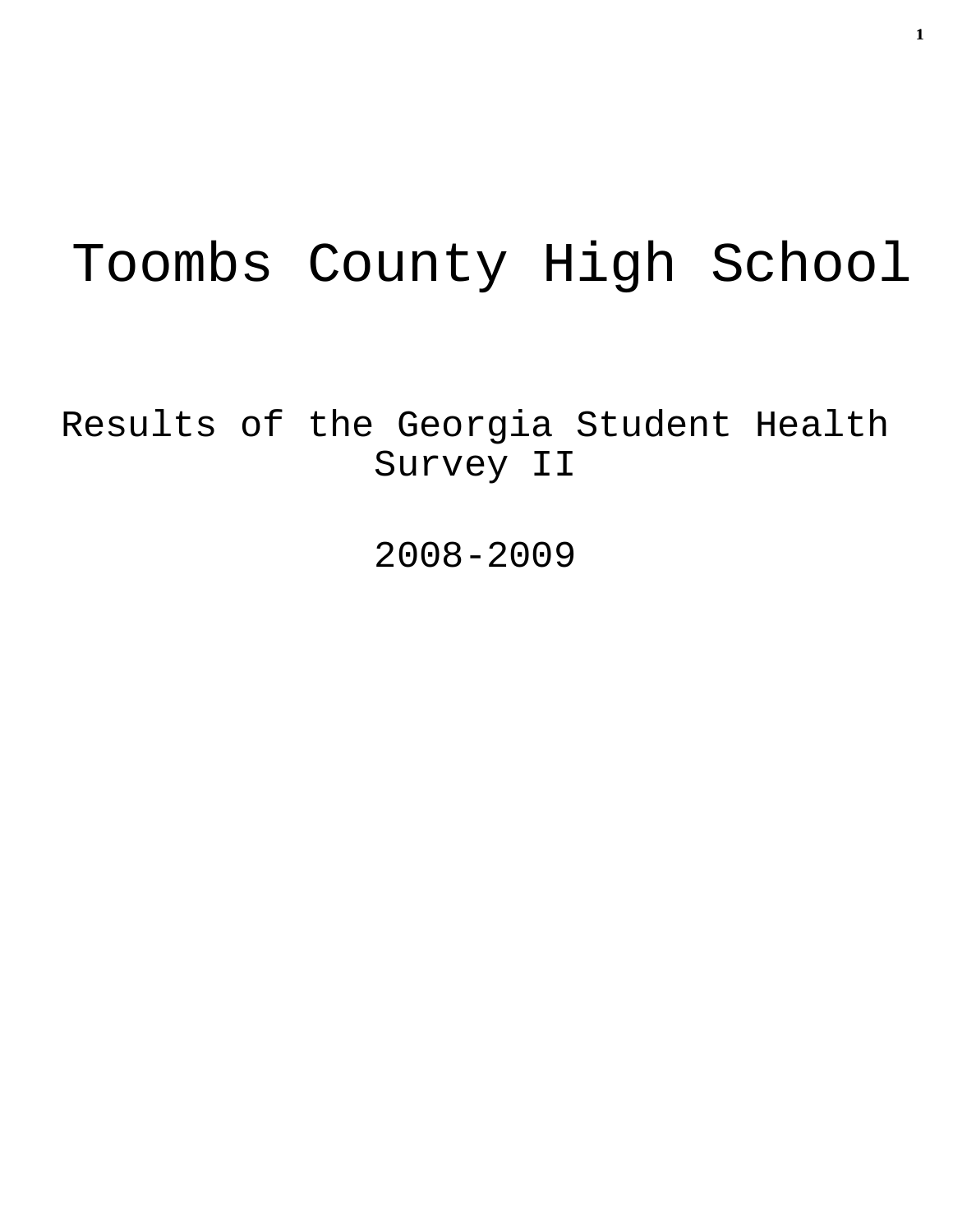# *Demographics* **2**

| Grade                  |     |  |  |
|------------------------|-----|--|--|
| <b>Grade Frequency</b> |     |  |  |
| 10                     | 158 |  |  |
| 12                     | 51  |  |  |

| Frequency      | <b>Table of Gender by Grade</b> |              |             |              |  |
|----------------|---------------------------------|--------------|-------------|--------------|--|
| <b>Col Pct</b> |                                 | Grade(Grade) |             |              |  |
|                | Gender(Gender)                  | 10           | 12          | <b>Total</b> |  |
|                | <b>Female</b>                   | 82<br>51.90  | 31<br>60.78 | 113          |  |
|                | <b>Male</b>                     | 76<br>48.10  | 20<br>39.22 | 96           |  |
|                | <b>Total</b>                    | 158          | 51          | 209          |  |

| <b>Frequency</b><br>Col Pct |
|-----------------------------|

| <b>Table of Ethnicity by Grade</b> |              |                  |              |  |  |
|------------------------------------|--------------|------------------|--------------|--|--|
|                                    | Grade(Grade) |                  |              |  |  |
| <b>Ethnicity</b> (Ethnicity)       | 10           | 12               | <b>Total</b> |  |  |
| <b>Black</b>                       | 25<br>15.82  | 10<br>19.61      | 35           |  |  |
| <b>Hispanic</b>                    | 24<br>15.19  | 2<br>3.92        | 26           |  |  |
| White                              | 105<br>66.46 | 38<br>74.51      | 143          |  |  |
| <b>Asian</b>                       | 0<br>0.00    | 1<br>1.96        | 1            |  |  |
| <b>Other</b>                       | 4<br>2.53    | $\Omega$<br>0.00 | 4            |  |  |
| <b>Total</b>                       | 158          | 51               | 209          |  |  |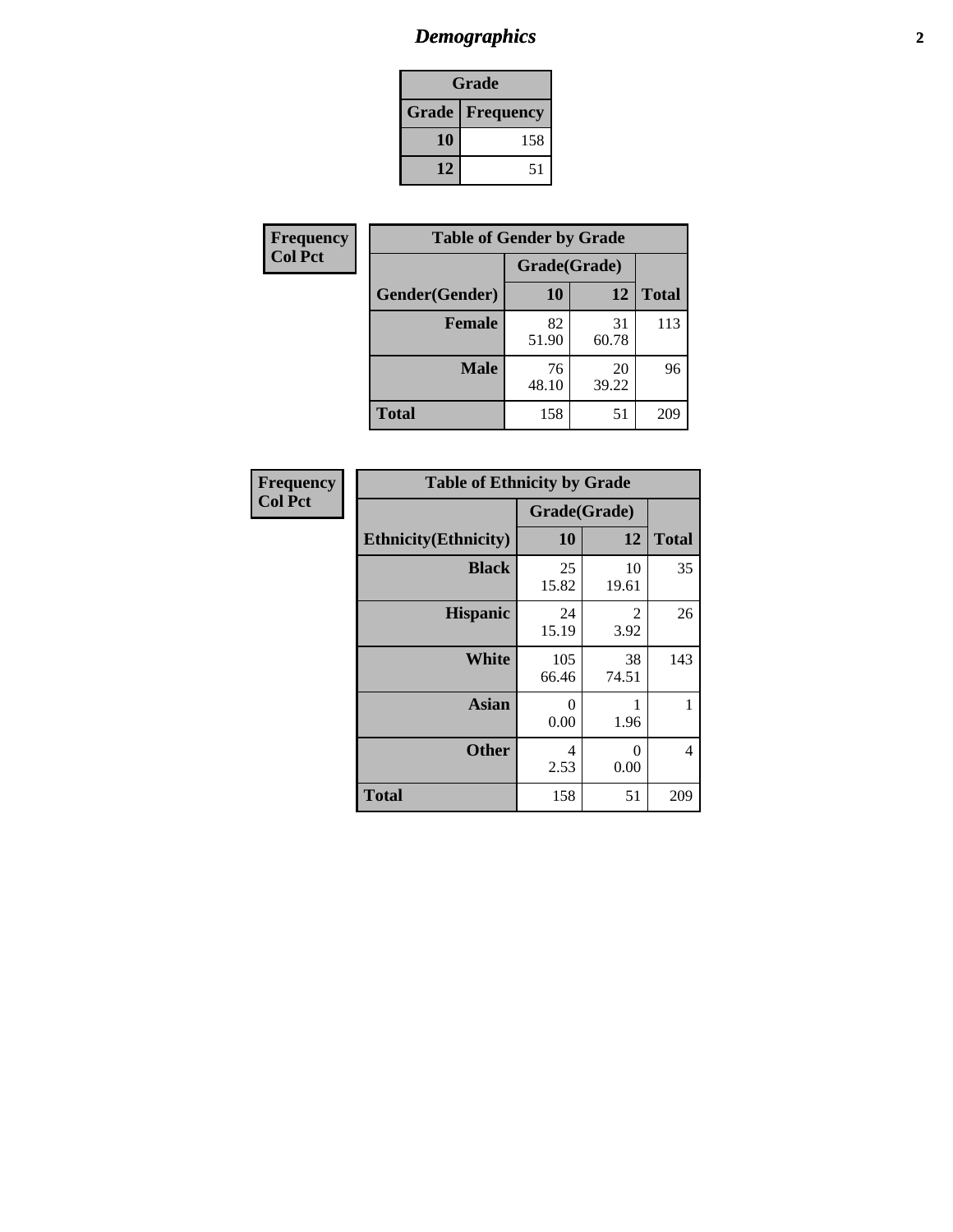### *Title IV, Part A, Schedule A* **3** *Goal 1: Ensure that all schools are drug-free Baseline Data: Year 2008-2009 Prevalence of Drug Use*

| Frequency<br><b>Col Pct</b> | <b>Table of AlcoholAlt by Grade</b> |              |             |              |  |
|-----------------------------|-------------------------------------|--------------|-------------|--------------|--|
|                             | AlcoholAlt(Alcohol                  | Grade(Grade) |             |              |  |
|                             | use, past 30 days)                  | <b>10</b>    | 12          | <b>Total</b> |  |
|                             | Yes                                 | 41<br>25.95  | 21<br>41.18 | 62           |  |
|                             | N <sub>0</sub>                      | 117<br>74.05 | 30<br>58.82 | 147          |  |
|                             | Total                               | 158          | 51          | 209          |  |

| Frequency<br><b>Col Pct</b> | <b>Table of TobaccoAny by Grade</b> |              |             |              |  |
|-----------------------------|-------------------------------------|--------------|-------------|--------------|--|
|                             | <b>TobaccoAny(Tobacco</b>           | Grade(Grade) |             |              |  |
|                             | use, past 30 days)                  | 10           | 12          | <b>Total</b> |  |
|                             | Yes                                 | 27<br>17.09  | 10<br>19.61 | 37           |  |
|                             | N <sub>0</sub>                      | 131<br>82.91 | 41<br>80.39 | 172          |  |
|                             | <b>Total</b>                        | 158          | 51          | 209          |  |

| Frequency<br><b>Col Pct</b> | <b>Table of MarijuanaAlt by Grade</b> |              |             |              |  |
|-----------------------------|---------------------------------------|--------------|-------------|--------------|--|
|                             | MarijuanaAlt(Marijuana                | Grade(Grade) |             |              |  |
|                             | use, past 30 days)                    | 10           | 12          | <b>Total</b> |  |
|                             | <b>Yes</b>                            | 25<br>15.82  | 8<br>15.69  | 33           |  |
|                             | N <sub>0</sub>                        | 133<br>84.18 | 43<br>84.31 | 176          |  |
|                             | <b>Total</b>                          | 158          | 51          | 209          |  |

| <b>Frequency</b> | <b>Table of OtherDrugAny by Grade</b>  |              |             |              |  |
|------------------|----------------------------------------|--------------|-------------|--------------|--|
| <b>Col Pct</b>   | <b>OtherDrugAny(Other</b><br>drug use, | Grade(Grade) |             |              |  |
|                  | past 30 days)                          | 10           | 12          | <b>Total</b> |  |
|                  | <b>Yes</b>                             | 15<br>9.49   | 8<br>15.69  | 23           |  |
|                  | N <sub>0</sub>                         | 143<br>90.51 | 43<br>84.31 | 186          |  |
|                  | <b>Total</b>                           | 158          | 51          | 209          |  |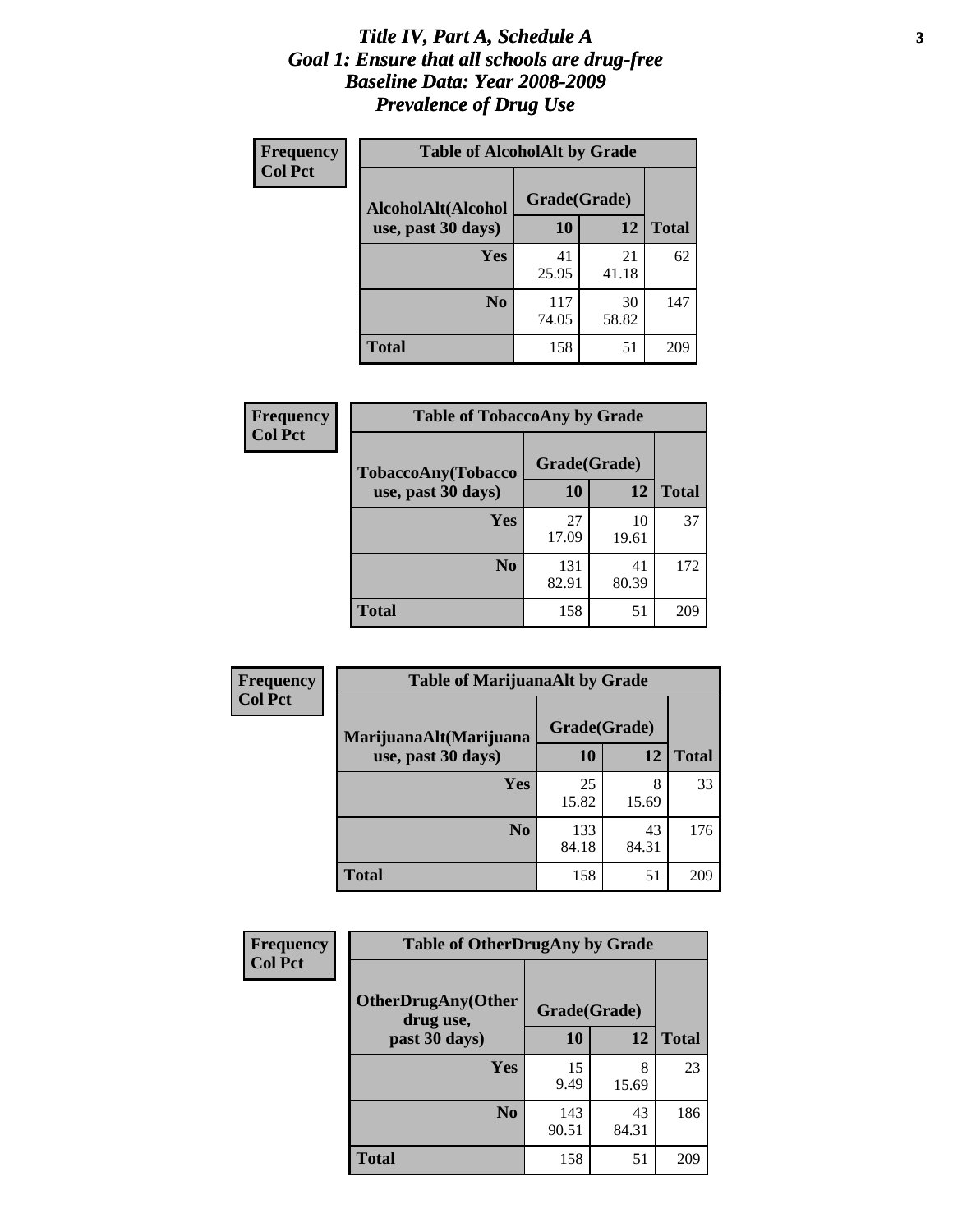### *Average Age of Onset of Use* **4** *Results for "Average Age of Onset of Use" questions exclude students who said they did not use that substance*

| <b>Variable</b>    | Label                                                              | <b>Mean</b> |
|--------------------|--------------------------------------------------------------------|-------------|
| Alcoholinit2       | I started using alcohol when I was                                 | 13.21       |
| Cigarettesinit2    | I started smoking tobacco when I was                               | 13.02       |
| Smokelessinit2     | I started chewing tobacco when I was                               | 13.44       |
| Marijuanainit2     | I started using marijuana when I was                               | 13.40       |
| Cocaineinit2       | I started using cocaine when I was                                 | 13.83       |
| Inhalantsinit2     | I started using inhalants when I was                               | 11.00       |
| Steroidsinit2      | I started using steroids when I was                                | 8.00        |
| Ecstasyinit2       | I started using ecstasy when I was                                 | 14.00       |
| Methinit2          | I started using methamphetamines when I was                        | 14.00       |
| Hallucinogensinit2 | I started using hallucinogens when I was                           | 14.50       |
| Prescriptioninit2  | I started using prescription drugs not prescribed to me when I was | 12.40       |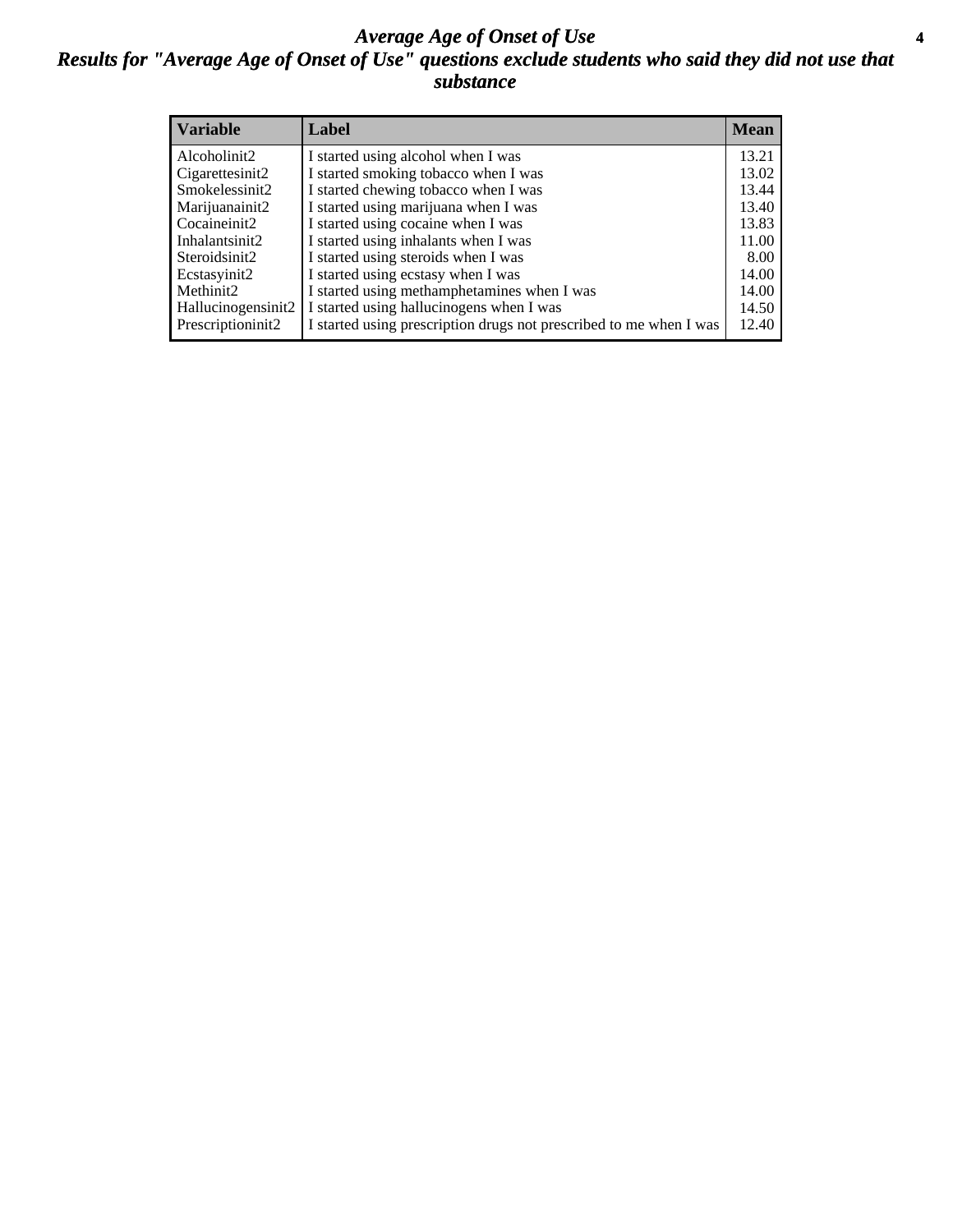# *Perception of Health Risk* **5**

| <b>Frequency</b> | <b>Table of Alcoholharmdich by Grade</b> |              |             |              |  |
|------------------|------------------------------------------|--------------|-------------|--------------|--|
| <b>Col Pct</b>   | Alcoholharmdich(I<br>think alcohol is    | Grade(Grade) |             |              |  |
|                  | harmful)                                 | 10           | 12          | <b>Total</b> |  |
|                  | <b>Yes</b>                               | 133<br>84.18 | 42<br>82.35 | 175          |  |
|                  | N <sub>0</sub>                           | 25<br>15.82  | Q<br>17.65  | 34           |  |
|                  | <b>Total</b>                             | 158          | 51          | 209          |  |

| Frequency      | <b>Table of Tobaccoharmdich by Grade</b> |              |             |              |  |
|----------------|------------------------------------------|--------------|-------------|--------------|--|
| <b>Col Pct</b> | Tobaccoharmdich(I<br>think tobacco is    | Grade(Grade) |             |              |  |
|                | harmful)                                 | 10           | 12          | <b>Total</b> |  |
|                | Yes                                      | 149<br>94.30 | 46<br>90.20 | 195          |  |
|                | N <sub>0</sub>                           | 9<br>5.70    | 5<br>9.80   | 14           |  |
|                | <b>Total</b>                             | 158          | 51          | 209          |  |

| <b>Frequency</b> | <b>Table of Marijuanaharmdich by Grade</b> |              |             |              |  |
|------------------|--------------------------------------------|--------------|-------------|--------------|--|
| <b>Col Pct</b>   | Marijuanaharmdich(I<br>think marijuana is  | Grade(Grade) |             |              |  |
|                  | harmful)                                   | 10           | 12          | <b>Total</b> |  |
|                  | Yes                                        | 125<br>79.11 | 41<br>80.39 | 166          |  |
|                  | N <sub>0</sub>                             | 33<br>20.89  | 10<br>19.61 | 43           |  |
|                  | <b>Total</b>                               | 158          | 51          | 209          |  |

| <b>Frequency</b> | <b>Table of Otherdrugharmdich by Grade</b>   |              |              |              |  |  |  |  |
|------------------|----------------------------------------------|--------------|--------------|--------------|--|--|--|--|
| <b>Col Pct</b>   | Otherdrugharmdich(I<br>think other drugs are |              | Grade(Grade) |              |  |  |  |  |
|                  | harmful)                                     | 10           | 12           | <b>Total</b> |  |  |  |  |
|                  | <b>Yes</b>                                   | 148<br>93.67 | 49<br>96.08  | 197          |  |  |  |  |
|                  | N <sub>0</sub>                               | 10<br>6.33   | 3.92         | 12           |  |  |  |  |
|                  | <b>Total</b>                                 | 158          | 51           | 209          |  |  |  |  |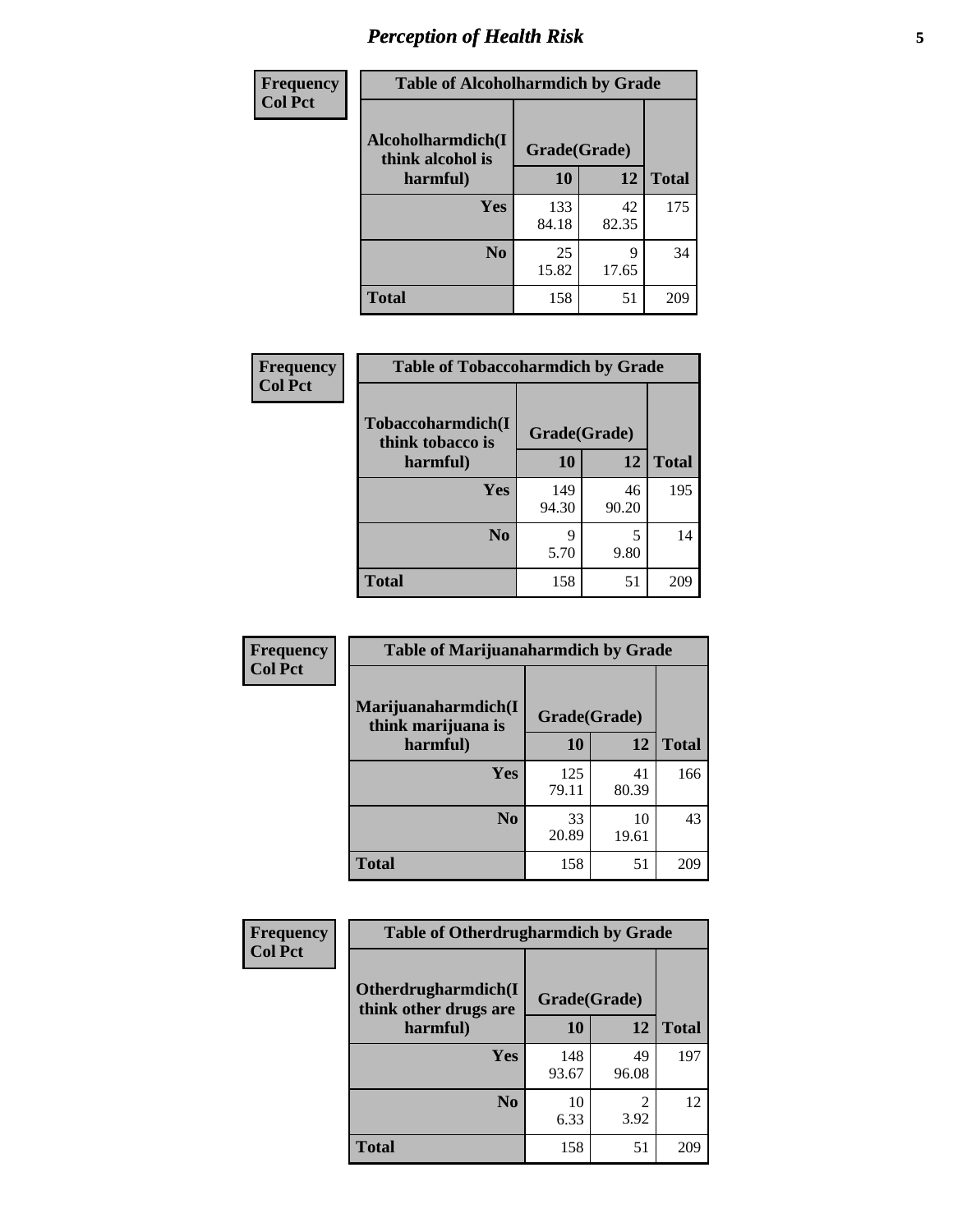# *Social Disapproval* **6**

| Frequency      | <b>Table of Alcoholpeerdich by Grade</b>                    |              |             |              |
|----------------|-------------------------------------------------------------|--------------|-------------|--------------|
| <b>Col Pct</b> | Alcoholpeerdich(My<br>friends would<br>disapprove if I used | Grade(Grade) |             |              |
|                | alcohol)                                                    | 10           | 12          | <b>Total</b> |
|                | <b>Yes</b>                                                  | 85<br>53.80  | 24<br>47.06 | 109          |
|                | N <sub>0</sub>                                              | 73<br>46.20  | 27<br>52.94 | 100          |
|                | <b>Total</b>                                                | 158          | 51          | 209          |

| <b>Frequency</b> |
|------------------|
| <b>Col Pct</b>   |

| <b>Table of Tobaccopeerdich by Grade</b>                            |              |             |              |  |  |  |  |
|---------------------------------------------------------------------|--------------|-------------|--------------|--|--|--|--|
| <b>Tobaccopeerdich</b> (My<br>friends would<br>disapprove if I used | Grade(Grade) |             |              |  |  |  |  |
| tobacco)                                                            | 10           | 12          | <b>Total</b> |  |  |  |  |
| Yes                                                                 | 108<br>68.35 | 31<br>60.78 | 139          |  |  |  |  |
| N <sub>0</sub>                                                      | 50<br>31.65  | 20<br>39.22 | 70           |  |  |  |  |
| <b>Total</b>                                                        | 158          | 51          |              |  |  |  |  |

| <b>Frequency</b> | <b>Table of Marijuanapeerdich by Grade</b>                    |              |             |              |  |  |  |  |
|------------------|---------------------------------------------------------------|--------------|-------------|--------------|--|--|--|--|
| <b>Col Pct</b>   | Marijuanapeerdich(My<br>friends would<br>disapprove if I used | Grade(Grade) |             |              |  |  |  |  |
|                  | marijuana)                                                    | 10           | 12          | <b>Total</b> |  |  |  |  |
|                  | <b>Yes</b>                                                    | 101<br>63.92 | 37<br>72.55 | 138          |  |  |  |  |
|                  | N <sub>0</sub>                                                | 57<br>36.08  | 14<br>27.45 | 71           |  |  |  |  |
|                  | <b>Total</b>                                                  | 158          | 51          | 209          |  |  |  |  |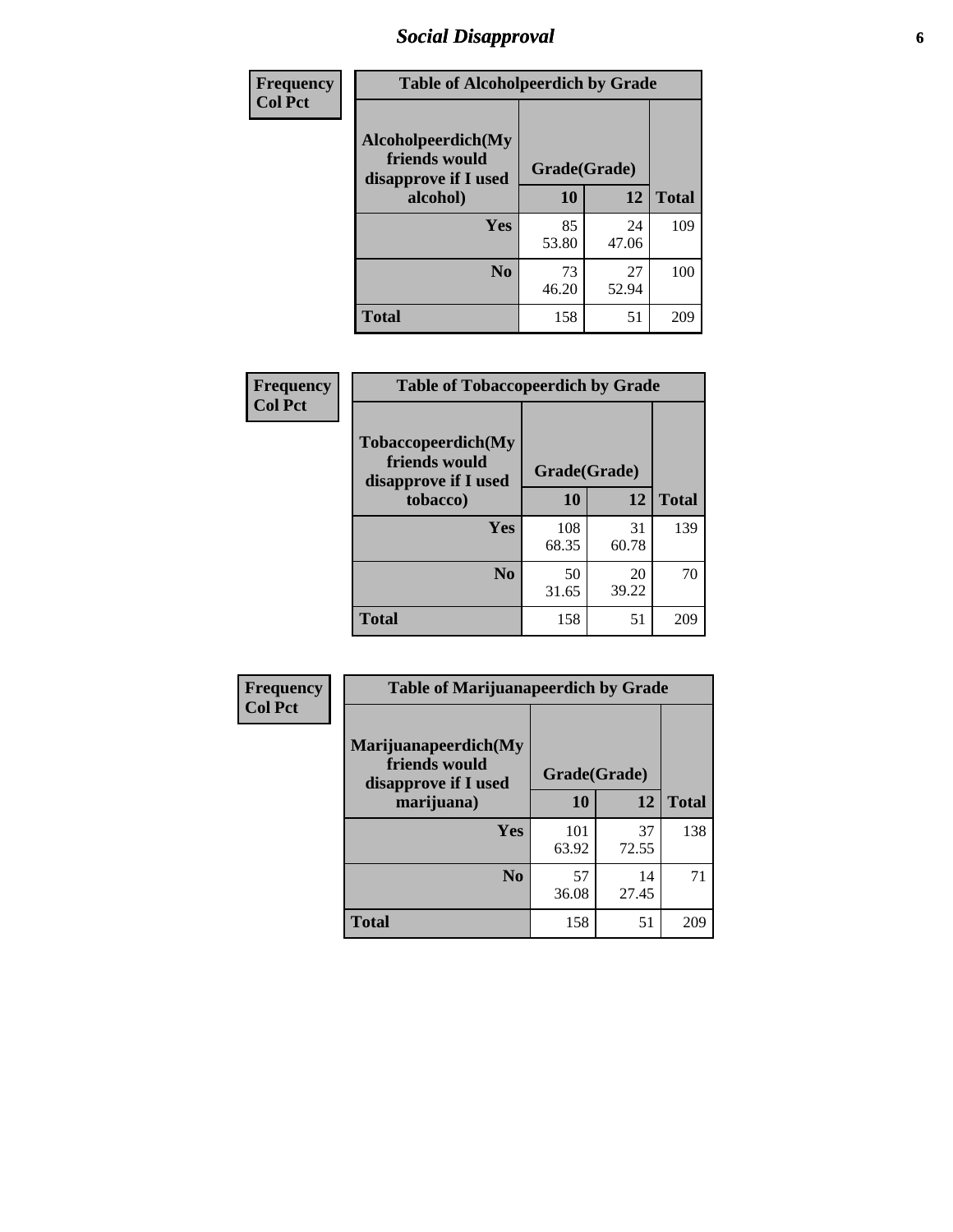# *Social Disapproval* **7**

| Frequency      | <b>Table of Otherdrugpeerdich by Grade</b>                    |              |             |              |  |  |  |  |
|----------------|---------------------------------------------------------------|--------------|-------------|--------------|--|--|--|--|
| <b>Col Pct</b> | Otherdrugpeerdich(My<br>friends would<br>disapprove if I used | Grade(Grade) |             |              |  |  |  |  |
|                | other drugs)                                                  | 10           | 12          | <b>Total</b> |  |  |  |  |
|                | Yes                                                           | 119<br>75.32 | 42<br>82.35 | 161          |  |  |  |  |
|                | N <sub>0</sub>                                                | 39<br>24.68  | 9<br>17.65  | 48           |  |  |  |  |
|                | <b>Total</b>                                                  | 158          | 51          | 209          |  |  |  |  |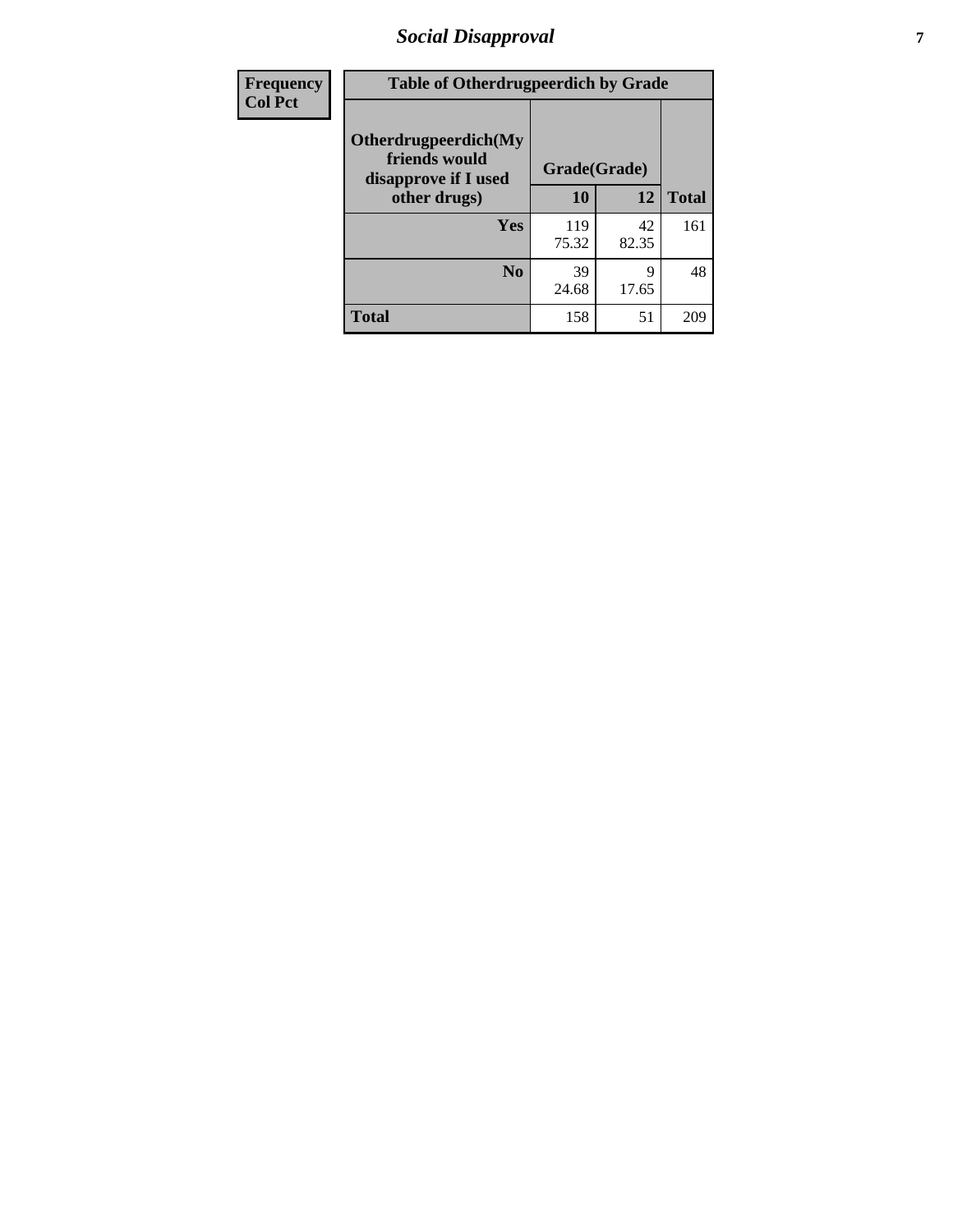### Title IV, Part A, Schedule A **8** *Goal 2: To help ensure that all schools are safe and disciplined Baseline Data: Year 2008-2009 Student Involvement in Gang Activity*

| Frequency      | <b>Table of Gangself by Grade</b>                                                                 |                    |                  |              |
|----------------|---------------------------------------------------------------------------------------------------|--------------------|------------------|--------------|
| <b>Col Pct</b> | Gangself(I<br>have<br>participated<br>in illegal<br>gang<br>activities in<br>the past 30<br>days) | Grade(Grade)<br>10 | 12               | <b>Total</b> |
|                | Yes                                                                                               | 13<br>8.23         | $\theta$<br>0.00 | 13           |
|                | N <sub>0</sub>                                                                                    | 145<br>91.77       | 51<br>100.00     | 196          |
|                | <b>Total</b>                                                                                      | 158                | 51               | 209          |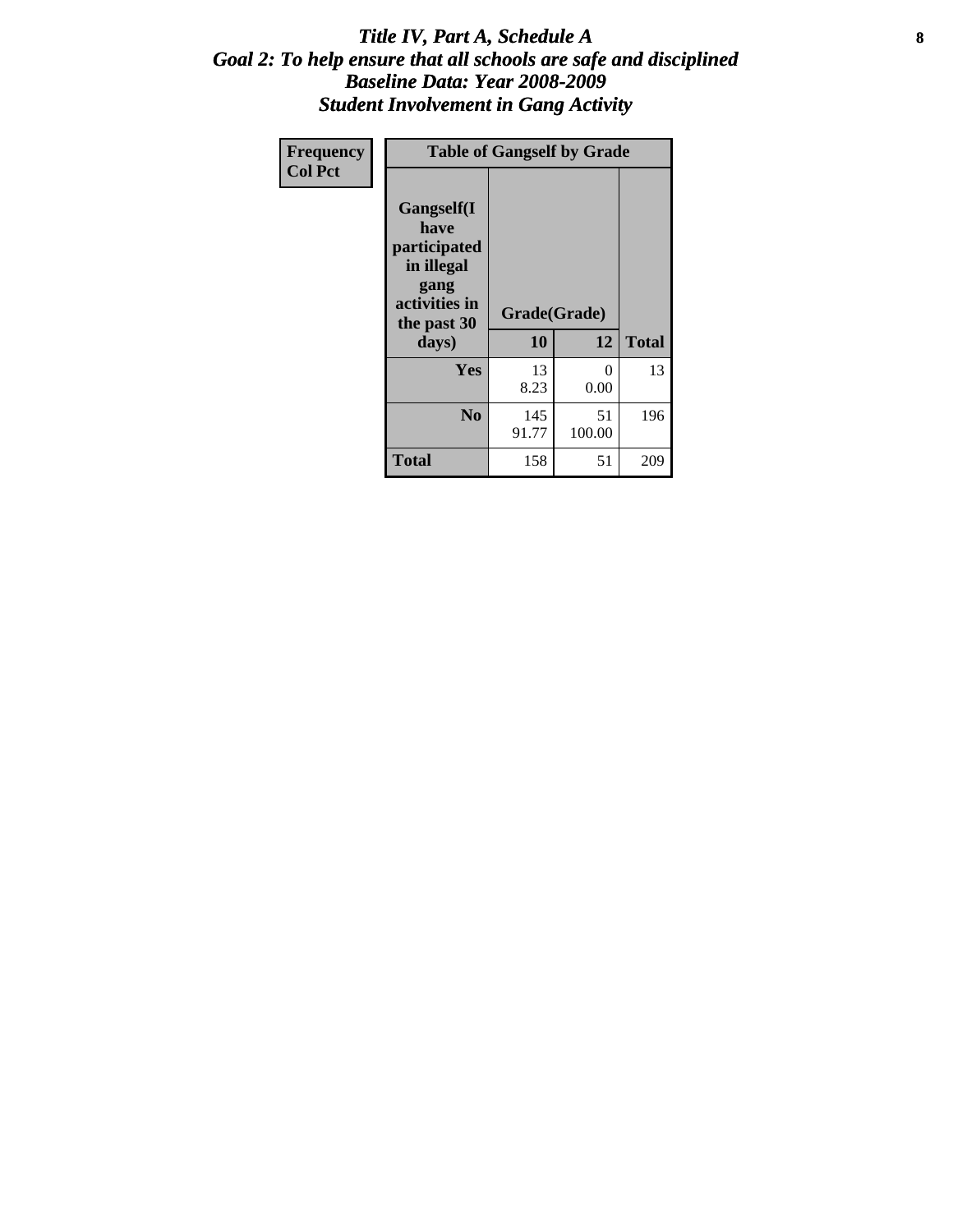# *Student Perception of School Safety* **9**

| <b>Frequency</b><br>Row Pct |
|-----------------------------|
|                             |

| <b>Table of Grade by Safeschool</b> |                                                        |             |                                 |                                    |              |  |  |
|-------------------------------------|--------------------------------------------------------|-------------|---------------------------------|------------------------------------|--------------|--|--|
|                                     | Safeschool (School is a place at which I feel<br>safe) |             |                                 |                                    |              |  |  |
| Grade(Grade)                        | <b>Strongly</b><br>Agree                               | Agree       | Somewhat   Somewhat<br>Disagree | <b>Strongly</b><br><b>Disagree</b> | <b>Total</b> |  |  |
| 10                                  | 26<br>16.46                                            | 63<br>39.87 | 41<br>25.95                     | 28<br>17.72                        | 158          |  |  |
| 12                                  | 2<br>3.92                                              | 25<br>49.02 | 18<br>35.29                     | 6<br>11.76                         | 51           |  |  |
| <b>Total</b>                        | 28                                                     | 88          | 59                              | 34                                 | 209          |  |  |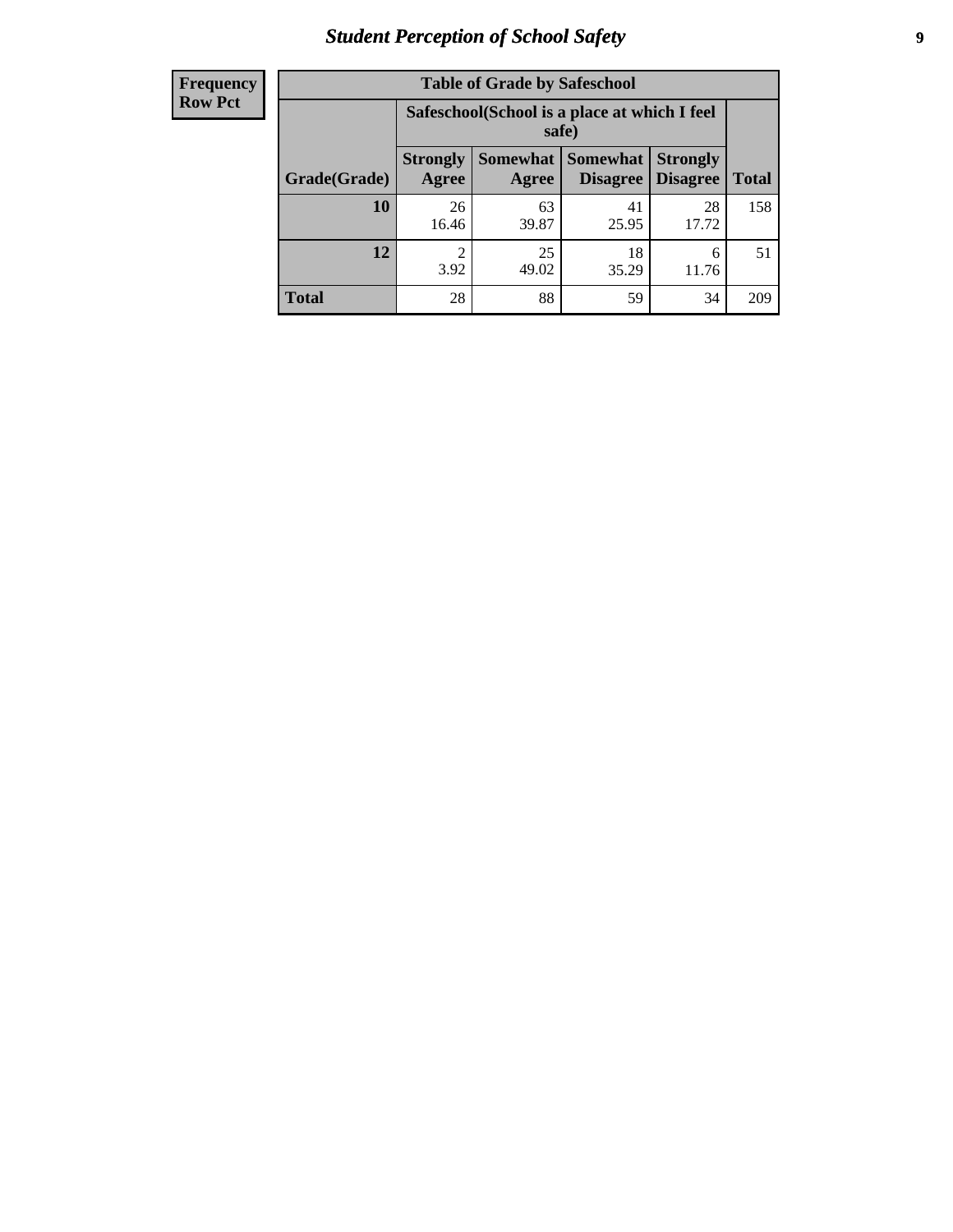### *Students Who Have Been Bullied* **10**

| <b>Frequency</b> |
|------------------|
| Row Pct          |

| <b>Table of Grade by Bullied</b> |                             |                                                                               |                              |                   |                               |                        |                       |              |
|----------------------------------|-----------------------------|-------------------------------------------------------------------------------|------------------------------|-------------------|-------------------------------|------------------------|-----------------------|--------------|
|                                  |                             | <b>Bullied</b> (I have been bullied by other<br>students in the past 30 days) |                              |                   |                               |                        |                       |              |
| Grade(Grade)                     | $\mathbf{0}$<br><b>Days</b> | 1 or<br>2<br>days                                                             | 3 <sub>to</sub><br>5<br>days | 6 to<br>9<br>days | <b>10</b><br>to<br>19<br>days | 20<br>to<br>29<br>days | All<br>30<br>days     | <b>Total</b> |
| 10                               | 129<br>81.65                | 13<br>8.23                                                                    | 2<br>1.27                    | 2<br>1.27         | 4<br>2.53                     | 4<br>2.53              | 4<br>2.53             | 158          |
| 12                               | 45<br>88.24                 | 4<br>7.84                                                                     | 1.96                         | $\Omega$<br>0.00  | $\Omega$<br>0.00              | 1.96                   | $\mathcal{O}$<br>0.00 | 51           |
| <b>Total</b>                     | 174                         | 17                                                                            | 3                            | $\overline{2}$    | 4                             | 5                      | 4                     | 209          |

 $\blacksquare$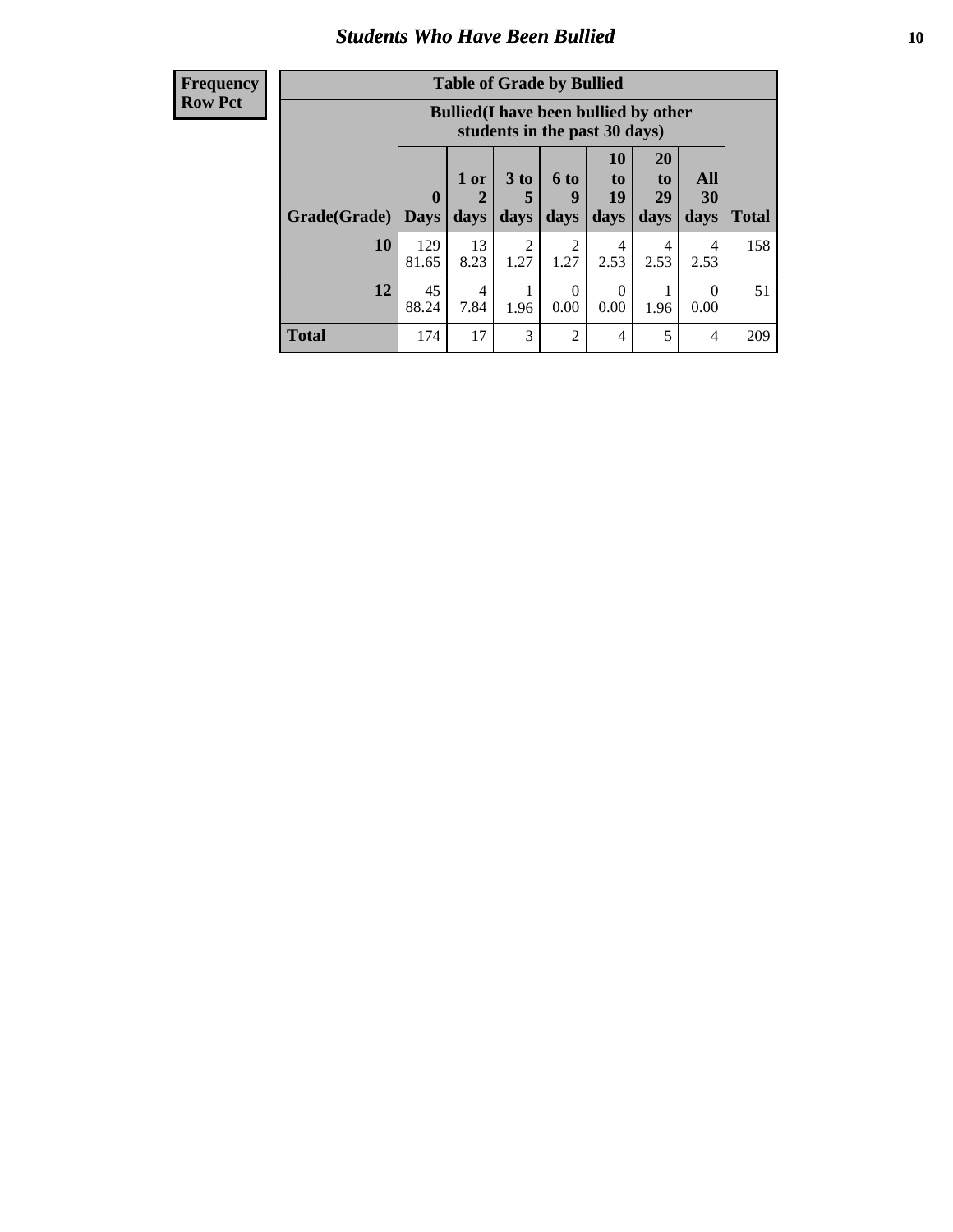### *School Climate* **11**

| Frequency      | <b>Table of SchoolClimate1 by Grade</b> |                    |             |              |  |  |  |
|----------------|-----------------------------------------|--------------------|-------------|--------------|--|--|--|
| <b>Col Pct</b> | SchoolClimate1(I<br>like school)        | Grade(Grade)<br>10 | 12          | <b>Total</b> |  |  |  |
|                | <b>Strongly Agree</b>                   | 20<br>12.66        | 1.96        | 21           |  |  |  |
|                | <b>Somewhat Agree</b>                   | 105<br>66.46       | 40<br>78.43 | 145          |  |  |  |
|                | <b>Somewhat Disagree</b>                | 16<br>10.13        | 9<br>17.65  | 25           |  |  |  |
|                | <b>Strongly Disagree</b>                | 17<br>10.76        | 1.96        | 18           |  |  |  |
|                | <b>Total</b>                            | 158                | 51          | 209          |  |  |  |

| Frequency      | <b>Table of SchoolClimate2 by Grade</b>           |                    |             |              |
|----------------|---------------------------------------------------|--------------------|-------------|--------------|
| <b>Col Pct</b> | SchoolClimate2(I<br>feel successful at<br>school) | Grade(Grade)<br>10 | 12          | <b>Total</b> |
|                | <b>Strongly Agree</b>                             | 30<br>18.99        | 10<br>19.61 | 40           |
|                | <b>Somewhat Agree</b>                             | 106<br>67.09       | 39<br>76.47 | 145          |
|                | <b>Somewhat Disagree</b>                          | 17<br>10.76        | 2<br>3.92   | 19           |
|                | <b>Strongly Disagree</b>                          | 5<br>3.16          | 0<br>0.00   | 5            |
|                | <b>Total</b>                                      | 158                | 51          | 209          |

| Frequency      | <b>Table of SchoolClimate3 by Grade</b>                      |              |             |              |  |
|----------------|--------------------------------------------------------------|--------------|-------------|--------------|--|
| <b>Col Pct</b> | <b>SchoolClimate3(My</b><br>school has high<br>standards for | Grade(Grade) |             |              |  |
|                | achievement)                                                 | <b>10</b>    | 12          | <b>Total</b> |  |
|                | <b>Strongly Agree</b>                                        | 46<br>29.11  | 6<br>11.76  | 52           |  |
|                | <b>Somewhat Agree</b>                                        | 76<br>48.10  | 30<br>58.82 | 106          |  |
|                | <b>Somewhat Disagree</b>                                     | 26<br>16.46  | 13<br>25.49 | 39           |  |
|                | <b>Strongly Disagree</b>                                     | 10<br>6.33   | 2<br>3.92   | 12           |  |
|                | Total                                                        | 158          | 51          | 209          |  |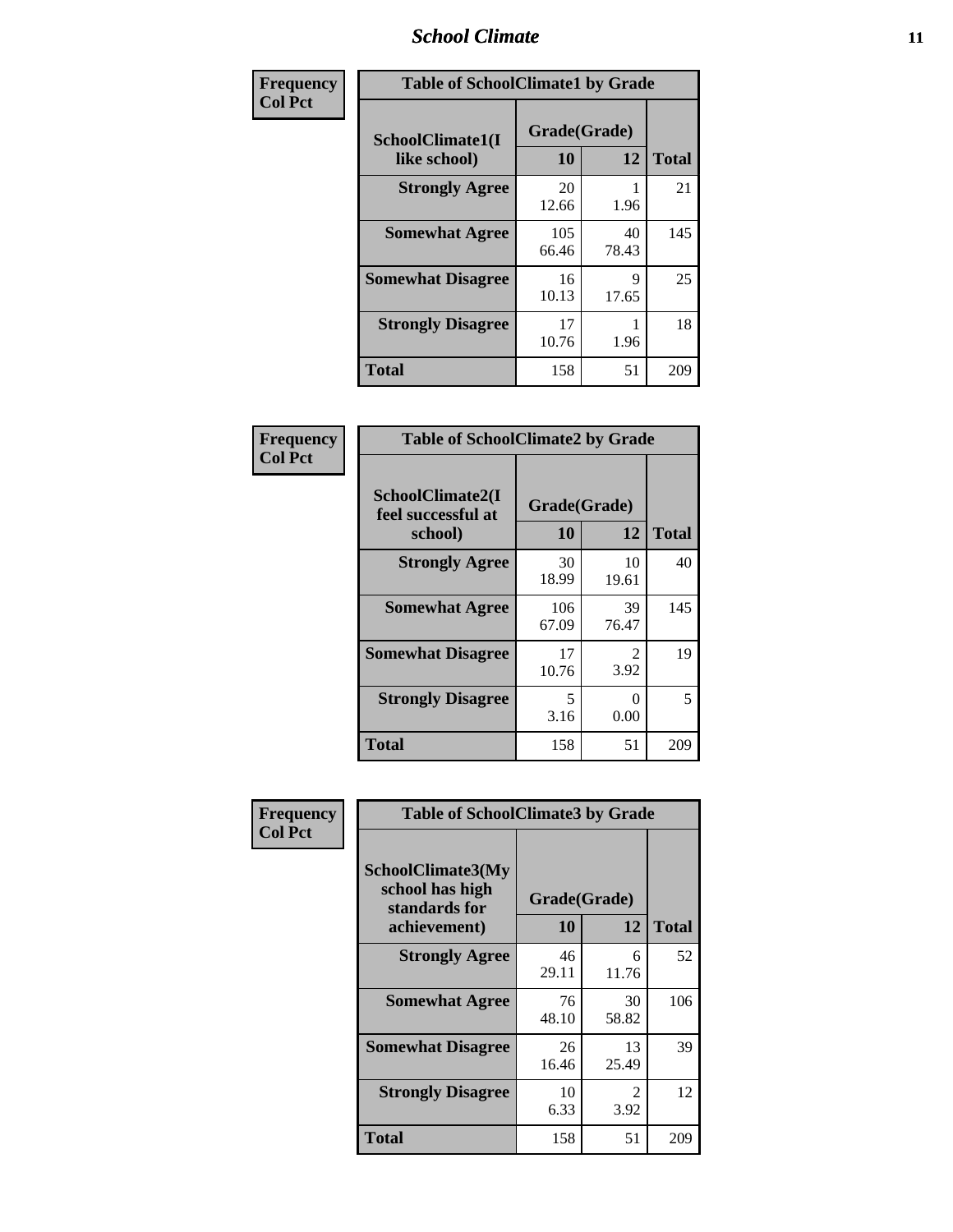### *School Climate* **12**

| Frequency      |                                                                      | <b>Table of SchoolClimate4 by Grade</b> |             |              |  |
|----------------|----------------------------------------------------------------------|-----------------------------------------|-------------|--------------|--|
| <b>Col Pct</b> | <b>SchoolClimate4(My</b><br>school sets clear<br>rules for behavior) | Grade(Grade)<br>10                      | 12          | <b>Total</b> |  |
|                | <b>Strongly Agree</b>                                                | 80<br>50.63                             | 24<br>47.06 | 104          |  |
|                | <b>Somewhat Agree</b>                                                | 54<br>34.18                             | 19<br>37.25 | 73           |  |
|                | <b>Somewhat Disagree</b>                                             | 16<br>10.13                             | 13.73       | 23           |  |
|                | <b>Strongly Disagree</b>                                             | 8<br>5.06                               | 1.96        | 9            |  |
|                | <b>Total</b>                                                         | 158                                     | 51          | 209          |  |

| <b>Table of SchoolClimate5 by Grade</b>                              |                    |             |              |  |
|----------------------------------------------------------------------|--------------------|-------------|--------------|--|
| SchoolClimate5(I<br>know what to do in<br>an emergency at<br>school) | Grade(Grade)<br>10 | 12          | <b>Total</b> |  |
| <b>Strongly Agree</b>                                                | 86<br>54.43        | 20<br>39.22 | 106          |  |
| <b>Somewhat Agree</b>                                                | 51<br>32.28        | 24<br>47.06 | 75           |  |
| <b>Somewhat Disagree</b>                                             | 11<br>6.96         | 5<br>9.80   | 16           |  |
| <b>Strongly Disagree</b>                                             | 10<br>6.33         | 2<br>3.92   | 12           |  |
| Total                                                                | 158                | 51          | 209          |  |

| Frequency      | <b>Table of SchoolClimate6 by Grade</b>                  |                    |                                     |              |
|----------------|----------------------------------------------------------|--------------------|-------------------------------------|--------------|
| <b>Col Pct</b> | <b>SchoolClimate6(Teachers</b><br>treat me with respect) | Grade(Grade)<br>10 | 12                                  | <b>Total</b> |
|                | <b>Strongly Agree</b>                                    | 43<br>27.22        | 17<br>33.33                         | 60           |
|                | <b>Somewhat Agree</b>                                    | 73<br>46.20        | 27<br>52.94                         | 100          |
|                | <b>Somewhat Disagree</b>                                 | 29<br>18.35        | 5<br>9.80                           | 34           |
|                | <b>Strongly Disagree</b>                                 | 13<br>8.23         | $\mathcal{D}_{\mathcal{L}}$<br>3.92 | 15           |
|                | <b>Total</b>                                             | 158                | 51                                  | 209          |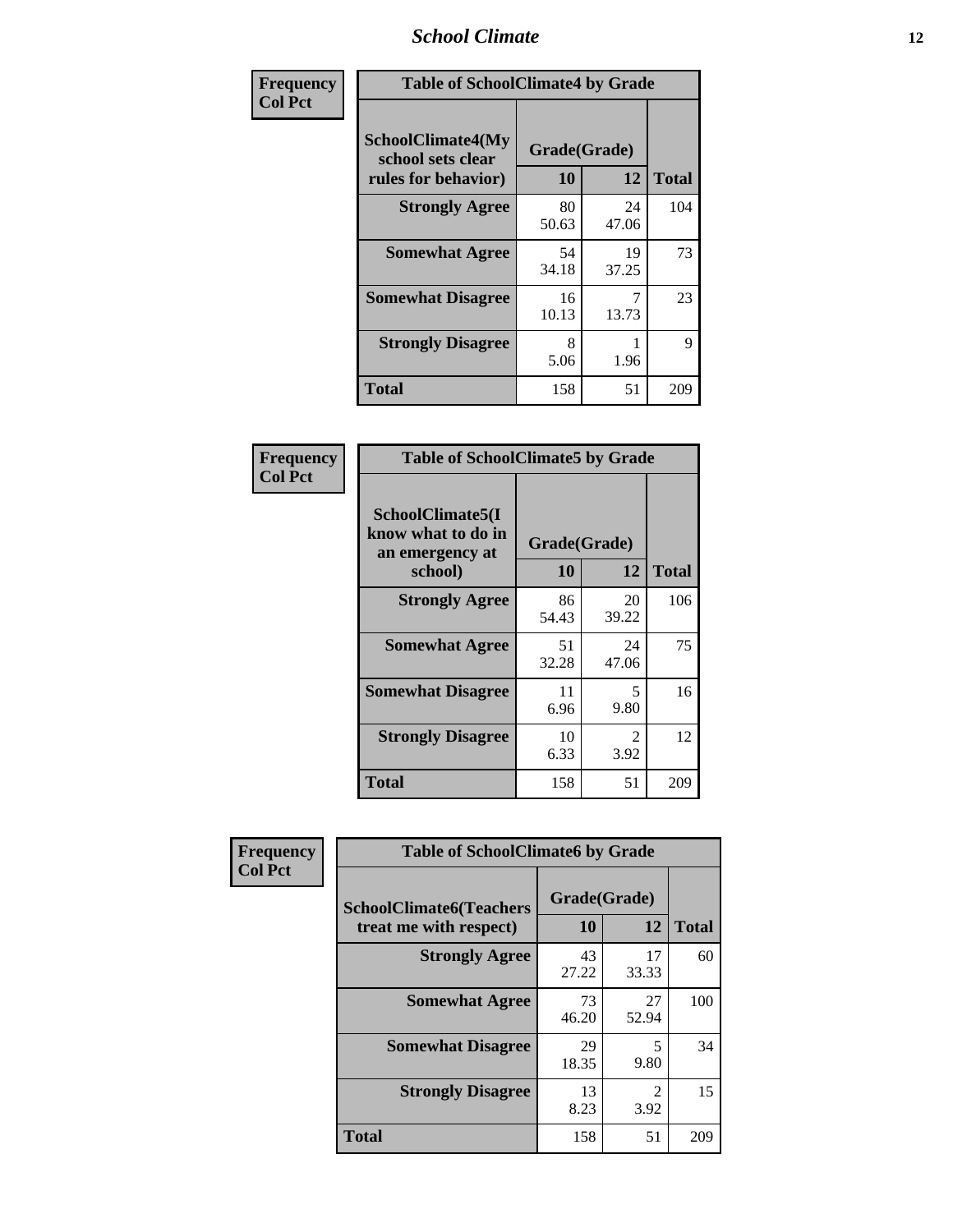### *School Climate* **13**

| Frequency      | <b>Table of SchoolClimate7 by Grade</b>                                       |                           |             |              |
|----------------|-------------------------------------------------------------------------------|---------------------------|-------------|--------------|
| <b>Col Pct</b> | <b>SchoolClimate7(Behaviors</b><br>in my class allow the<br>teacher to teach) | Grade(Grade)<br><b>10</b> | 12          | <b>Total</b> |
|                | <b>Strongly Agree</b>                                                         | 27<br>17.09               | 12<br>23.53 | 39           |
|                | <b>Somewhat Agree</b>                                                         | 75<br>47.47               | 26<br>50.98 | 101          |
|                | <b>Somewhat Disagree</b>                                                      | 40<br>25.32               | 10<br>19.61 | 50           |
|                | <b>Strongly Disagree</b>                                                      | 16<br>10.13               | 3<br>5.88   | 19           |
|                | <b>Total</b>                                                                  | 158                       | 51          | 209          |

| Frequency      | <b>Table of SchoolClimate8 by Grade</b>                                 |              |             |              |
|----------------|-------------------------------------------------------------------------|--------------|-------------|--------------|
| <b>Col Pct</b> | <b>SchoolClimate8(Students</b><br>are frequently<br>recognized for good | Grade(Grade) |             |              |
|                | behavior)                                                               | 10           | 12          | <b>Total</b> |
|                | <b>Strongly Agree</b>                                                   | 48<br>30.38  | 9<br>17.65  | 57           |
|                | <b>Somewhat Agree</b>                                                   | 60<br>37.97  | 26<br>50.98 | 86           |
|                | <b>Somewhat Disagree</b>                                                | 42<br>26.58  | 9<br>17.65  | 51           |
|                | <b>Strongly Disagree</b>                                                | 8<br>5.06    | 7<br>13.73  | 15           |
|                | <b>Total</b>                                                            | 158          | 51          | 209          |

| Frequency      | <b>Table of SchoolClimate9 by Grade</b>                                           |                    |                        |              |
|----------------|-----------------------------------------------------------------------------------|--------------------|------------------------|--------------|
| <b>Col Pct</b> | SchoolClimate9(School<br>counselor would be<br>helpful if I needed<br>assistance) | Grade(Grade)<br>10 | 12                     | <b>Total</b> |
|                | <b>Strongly Agree</b>                                                             | 88<br>55.70        | 40<br>78.43            | 128          |
|                | <b>Somewhat Agree</b>                                                             | 49<br>31.01        | 8<br>15.69             | 57           |
|                | <b>Somewhat Disagree</b>                                                          | 11<br>6.96         | $\mathfrak{D}$<br>3.92 | 13           |
|                | <b>Strongly Disagree</b>                                                          | 10<br>6.33         | 1.96                   | 11           |
|                | Total                                                                             | 158                | 51                     | 209          |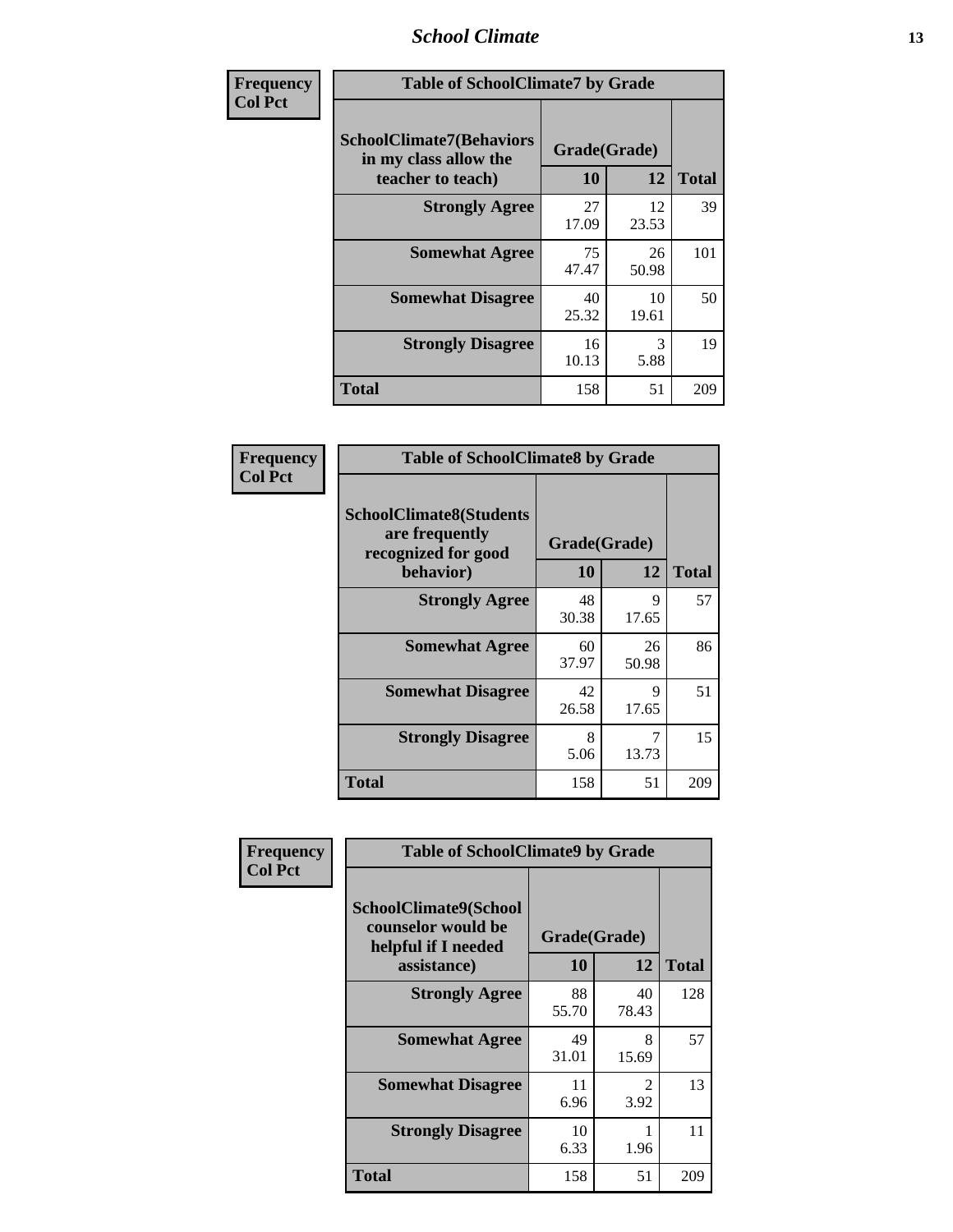### *Reasons for Dropping Out* **14**

| Frequency      | <b>Table of Dropoutreason by Grade</b>                                   |             |                    |              |
|----------------|--------------------------------------------------------------------------|-------------|--------------------|--------------|
| <b>Col Pct</b> | Dropoutreason(If<br>I dropped out the<br>reason would<br>most likely be) | 10          | Grade(Grade)<br>12 | <b>Total</b> |
|                | Won't Drop out                                                           | 84<br>53.16 | 27<br>52.94        | 111          |
|                | <b>Bored</b>                                                             | 26<br>16.46 | 5<br>9.80          | 31           |
|                | <b>Family Reasons</b>                                                    | 19<br>12.03 | 6<br>11.76         | 25           |
|                | <b>Being Bullied</b>                                                     | 4<br>2.53   | $\Omega$<br>0.00   | 4            |
|                | <b>Other</b>                                                             | 25<br>15.82 | 13<br>25.49        | 38           |
|                | <b>Total</b>                                                             | 158         | 51                 | 209          |

| Frequency      | <b>Table of Dropout by Grade</b>                                       |                    |             |              |  |
|----------------|------------------------------------------------------------------------|--------------------|-------------|--------------|--|
| <b>Col Pct</b> | Dropout(I<br>have<br>thought<br>about<br>dropping<br>out of<br>school) | Grade(Grade)<br>10 | 12          | <b>Total</b> |  |
|                | Yes                                                                    | 57<br>36.08        | 16<br>31.37 | 73           |  |
|                | N <sub>0</sub>                                                         | 101<br>63.92       | 35<br>68.63 | 136          |  |
|                | <b>Total</b>                                                           | 158                | 51          | 209          |  |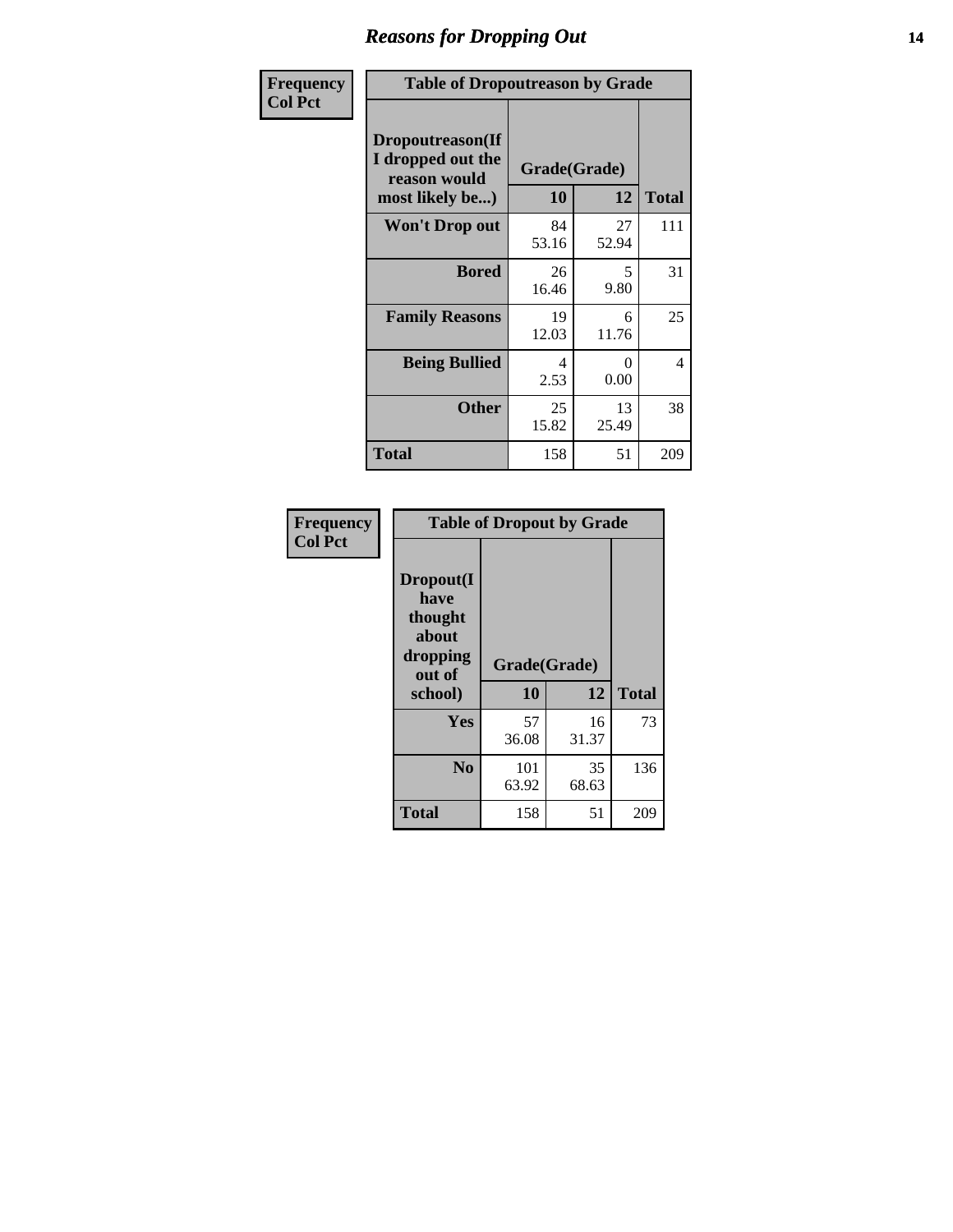*School Safety* **15**

| Frequency      | <b>Table of Gangself by Grade</b>                                                                 |                          |              |              |
|----------------|---------------------------------------------------------------------------------------------------|--------------------------|--------------|--------------|
| <b>Col Pct</b> | Gangself(I<br>have<br>participated<br>in illegal<br>gang<br>activities in<br>the past 30<br>days) | Grade(Grade)<br>10<br>12 |              | <b>Total</b> |
|                | Yes                                                                                               | 13<br>8.23               | 0<br>0.00    | 13           |
|                | N <sub>0</sub>                                                                                    | 145<br>91.77             | 51<br>100.00 | 196          |
|                | <b>Total</b>                                                                                      | 158                      | 51           | 209          |

| Frequency<br><b>Col Pct</b> | <b>Table of Gangpeers by Grade</b>                                                                                             |                    |             |              |  |
|-----------------------------|--------------------------------------------------------------------------------------------------------------------------------|--------------------|-------------|--------------|--|
|                             | <b>Gangpeers</b> (I<br>have friends<br>who have<br>participated<br>in illegal<br>gang<br>activities in<br>the past 30<br>days) | Grade(Grade)<br>10 | 12          | <b>Total</b> |  |
|                             | <b>Yes</b>                                                                                                                     | 73<br>46.20        | 18<br>35.29 | 91           |  |
|                             | N <sub>0</sub>                                                                                                                 | 85<br>53.80        | 33<br>64.71 | 118          |  |
|                             | <b>Total</b>                                                                                                                   | 158                | 51          | 209          |  |

| Frequency      | <b>Table of Pickedon by Grade</b>                                                        |                    |                  |    |
|----------------|------------------------------------------------------------------------------------------|--------------------|------------------|----|
| <b>Col Pct</b> | <b>Pickedon</b> (I have<br>been picked on or<br>teased at school in<br>the past 30 days) | Grade(Grade)<br>10 | <b>Total</b>     |    |
|                | <b>Strongly Agree</b>                                                                    | 27<br>17.09        | 12<br>6<br>11.76 | 33 |
|                | <b>Somewhat Agree</b>                                                                    | 29<br>18.35        | 11<br>21.57      | 40 |
|                | <b>Somewhat Disagree</b>                                                                 | 18<br>11.39        | 10<br>19.61      | 28 |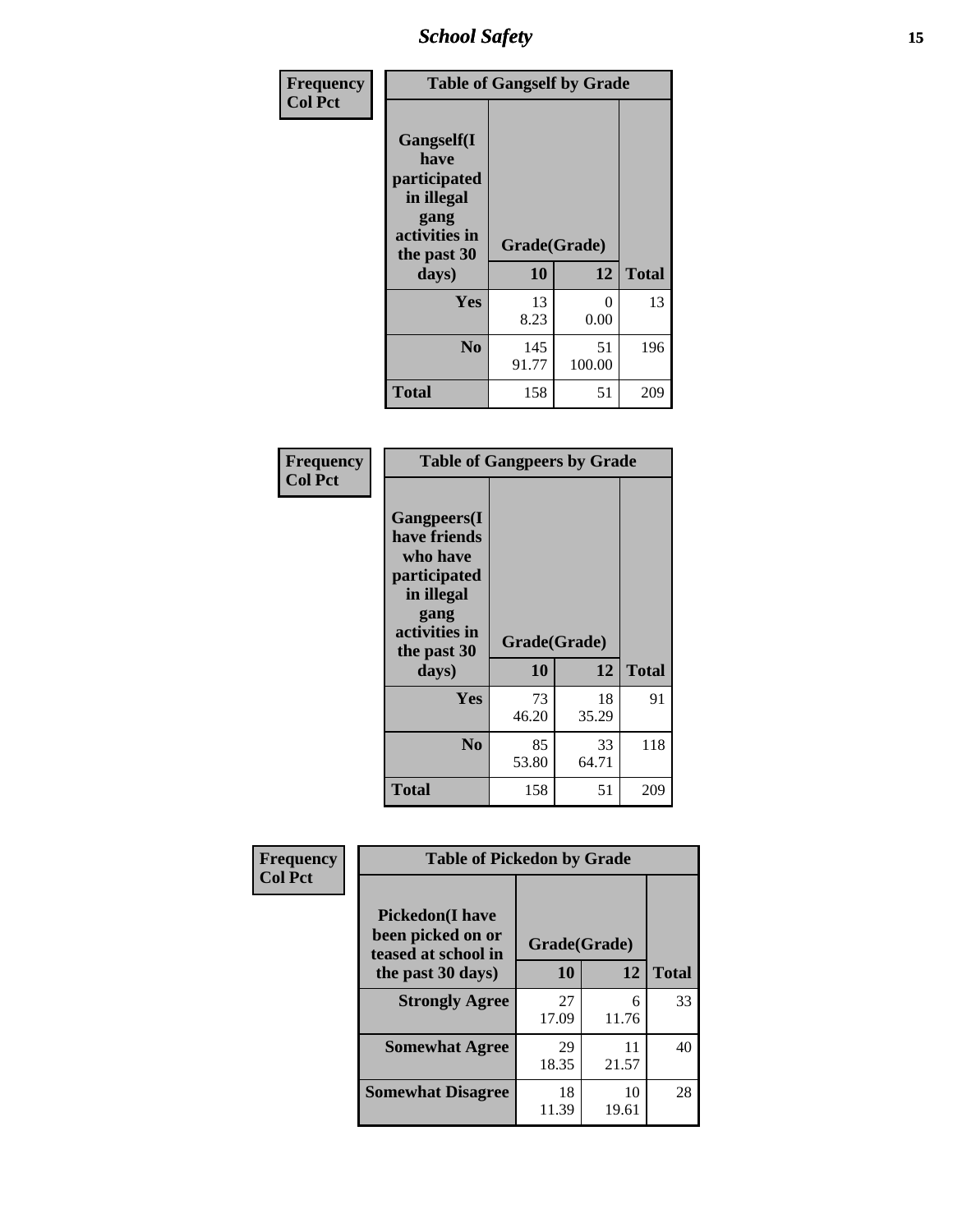*School Safety* **16**

| <b>Frequency</b> |                                                                                          | <b>Table of Pickedon by Grade</b> |             |              |  |  |  |  |  |  |
|------------------|------------------------------------------------------------------------------------------|-----------------------------------|-------------|--------------|--|--|--|--|--|--|
| <b>Col Pct</b>   | <b>Pickedon</b> (I have<br>been picked on or<br>teased at school in<br>the past 30 days) | Grade(Grade)<br>10                | 12          | <b>Total</b> |  |  |  |  |  |  |
|                  | <b>Strongly Disagree</b>                                                                 | 84<br>53.16                       | 24<br>47.06 | 108          |  |  |  |  |  |  |
|                  | <b>Total</b>                                                                             | 158                               | 51          | 209          |  |  |  |  |  |  |

| Frequency      | <b>Table of Safeschool by Grade</b>                      |                    |             |              |
|----------------|----------------------------------------------------------|--------------------|-------------|--------------|
| <b>Col Pct</b> | Safeschool(School<br>is a place at which I<br>feel safe) | Grade(Grade)<br>10 | 12          | <b>Total</b> |
|                | <b>Strongly Agree</b>                                    | 26<br>16.46        | 2<br>3.92   | 28           |
|                | <b>Somewhat Agree</b>                                    | 63<br>39.87        | 25<br>49.02 | 88           |
|                | <b>Somewhat Disagree</b>                                 | 41<br>25.95        | 18<br>35.29 | 59           |
|                | <b>Strongly Disagree</b>                                 | 28<br>17.72        | 6<br>11.76  | 34           |
|                | <b>Total</b>                                             | 158                | 51          | 209          |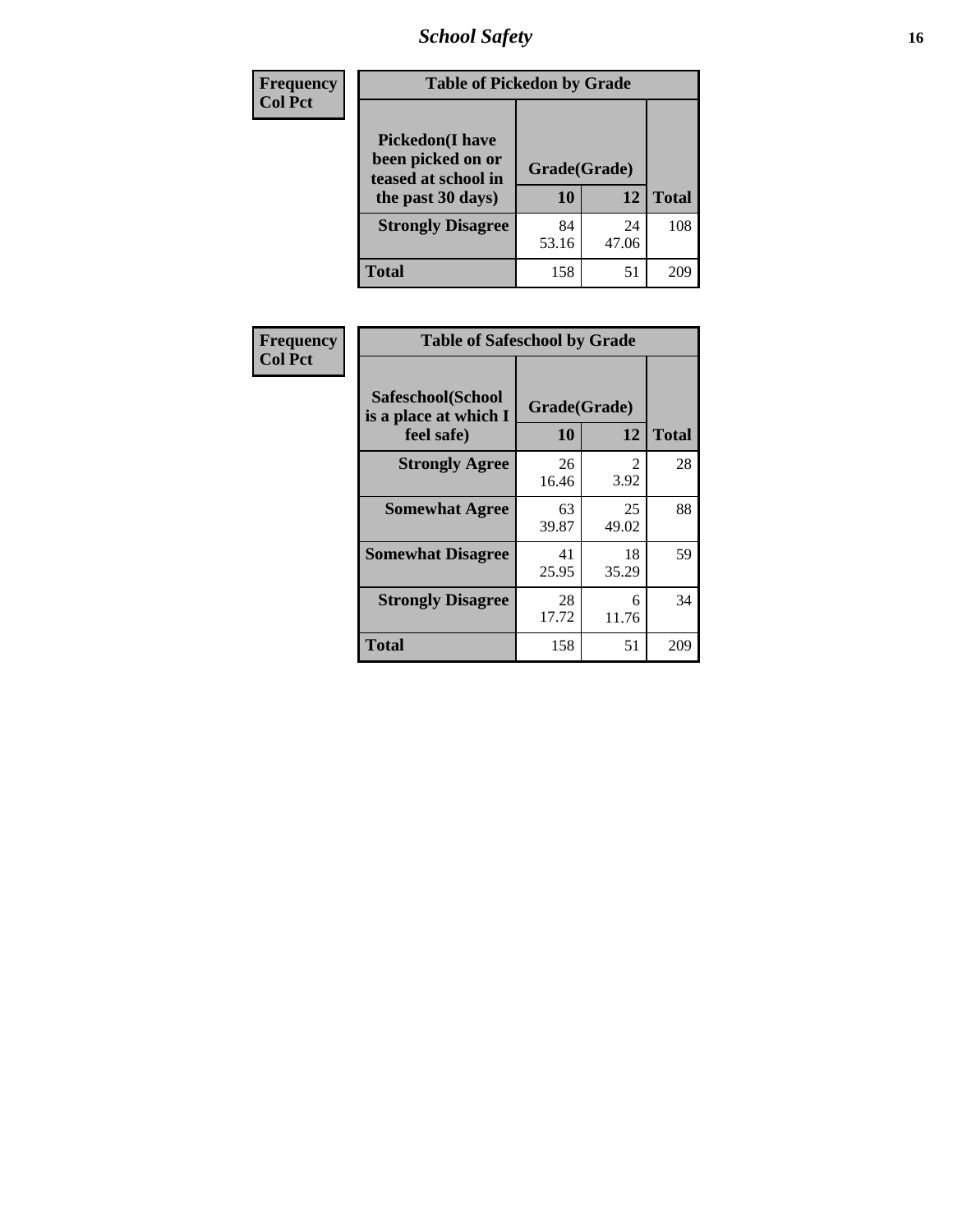*School Safety* **17**

| <b>Frequency</b> |
|------------------|
| Row Pct          |

| <b>Table of Grade by Bullied</b> |                             |                                                                               |                        |                          |                               |                               |                   |              |  |  |  |  |
|----------------------------------|-----------------------------|-------------------------------------------------------------------------------|------------------------|--------------------------|-------------------------------|-------------------------------|-------------------|--------------|--|--|--|--|
|                                  |                             | <b>Bullied</b> (I have been bullied by other<br>students in the past 30 days) |                        |                          |                               |                               |                   |              |  |  |  |  |
| Grade(Grade)                     | $\mathbf{0}$<br><b>Days</b> | $1$ or<br>days                                                                | 3 to<br>5<br>days      | <b>6 to</b><br>9<br>days | <b>10</b><br>to<br>19<br>days | <b>20</b><br>to<br>29<br>days | All<br>30<br>days | <b>Total</b> |  |  |  |  |
| 10                               | 129<br>81.65                | 13<br>8.23                                                                    | $\overline{c}$<br>1.27 | 2<br>1.27                | 4<br>2.53                     | 4<br>2.53                     | 4<br>2.53         | 158          |  |  |  |  |
| 12                               | 45<br>88.24                 | 4<br>7.84                                                                     | 1.96                   | $\theta$<br>0.00         | 0<br>0.00                     | 1.96                          | 0.00              | 51           |  |  |  |  |
| <b>Total</b>                     | 174                         | 17                                                                            | 3                      | $\overline{c}$           | 4                             | 5                             | $\overline{4}$    | 209          |  |  |  |  |

| Frequency      | <b>Table of Grade by Bulliedothers</b> |                                           |        |          |                |  |  |
|----------------|----------------------------------------|-------------------------------------------|--------|----------|----------------|--|--|
| <b>Row Pct</b> |                                        | <b>Bulliedothers</b> (I bullied others in |        | 30 days) |                |  |  |
|                |                                        | $1$ or $\vert$                            | $3$ to | 6 to     | 10<br>to<br>19 |  |  |

|              |                                 | <b>Bulliedothers</b> (I bullied others in the past<br>$30 \text{ days}$ |                              |                          |                        |                        |                        |       |  |  |  |  |  |
|--------------|---------------------------------|-------------------------------------------------------------------------|------------------------------|--------------------------|------------------------|------------------------|------------------------|-------|--|--|--|--|--|
| Grade(Grade) | $\boldsymbol{0}$<br><b>Days</b> | 1 or<br>2<br>days                                                       | 3 <sub>to</sub><br>5<br>days | <b>6 to</b><br>9<br>days | 10<br>to<br>19<br>days | 20<br>to<br>29<br>days | All<br>30<br>days      | Total |  |  |  |  |  |
| 10           | 130<br>82.28                    | 10<br>6.33                                                              | 5<br>3.16                    | 0.63                     | 3<br>1.90              | 4<br>2.53              | 5<br>3.16              | 158   |  |  |  |  |  |
| 12           | 46<br>90.20                     | $\overline{2}$<br>3.92                                                  | 1.96                         | $\Omega$<br>0.00         | 0<br>0.00              | 0<br>0.00              | $\mathfrak{D}$<br>3.92 | 51    |  |  |  |  |  |
| <b>Total</b> | 176                             | 12                                                                      | 6                            |                          | 3                      | 4                      | ℸ                      | 209   |  |  |  |  |  |

| <b>Frequency</b> |              | <b>Table of Grade by Weaponschool</b> |                                                                    |                   |                        |                               |                   |              |  |  |  |  |  |
|------------------|--------------|---------------------------------------|--------------------------------------------------------------------|-------------------|------------------------|-------------------------------|-------------------|--------------|--|--|--|--|--|
| <b>Row Pct</b>   |              |                                       | Weaponschool (I brought a weapon<br>to school in the past 30 days) |                   |                        |                               |                   |              |  |  |  |  |  |
|                  | Grade(Grade) | $\bf{0}$<br><b>Days</b>               | 1 or<br>days                                                       | 6 to<br>g<br>days | 10<br>to<br>19<br>days | <b>20</b><br>to<br>29<br>days | All<br>30<br>days | <b>Total</b> |  |  |  |  |  |
|                  | 10           | 150<br>94.94                          | 3<br>1.90                                                          | 0.63              | 2<br>1.27              | 2<br>1.27                     | $\Omega$<br>0.00  | 158          |  |  |  |  |  |
|                  | 12           | 48<br>94.12                           | $\Omega$<br>0.00                                                   | $\bigcap$<br>0.00 | 1.96                   | $\Omega$<br>0.00              | 2<br>3.92         | 51           |  |  |  |  |  |
|                  | <b>Total</b> | 198                                   | 3                                                                  |                   | 3                      | $\overline{2}$                | 2                 | 209          |  |  |  |  |  |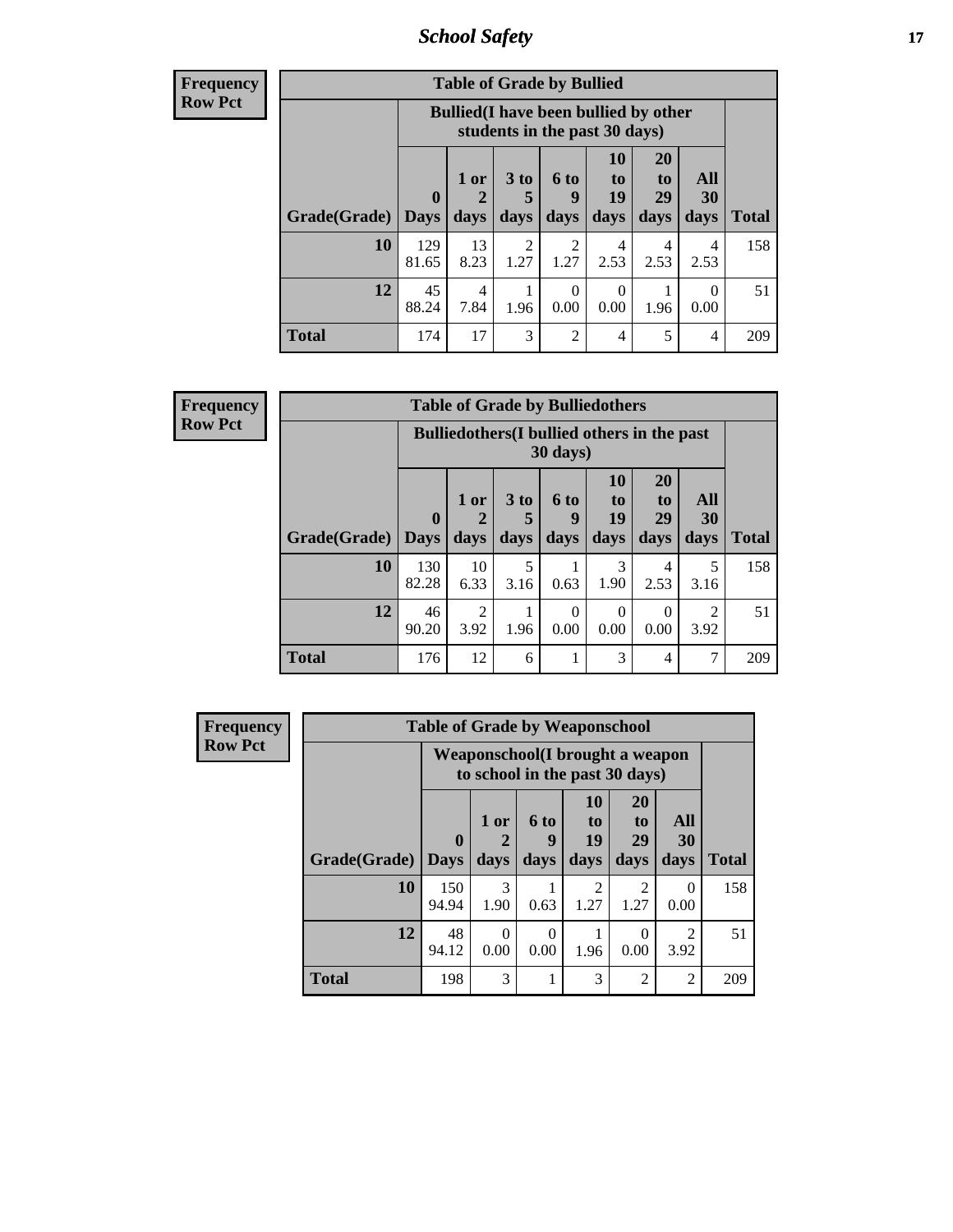*School Safety* **18**

| <b>Frequency</b> |              |              | <b>Table of Grade by Absentunsafe</b>                                           |                  |                  |                                 |                                   |                  |              |
|------------------|--------------|--------------|---------------------------------------------------------------------------------|------------------|------------------|---------------------------------|-----------------------------------|------------------|--------------|
| <b>Row Pct</b>   |              |              | Absentunsafe(I have missed school because<br>I felt unsafe in the past 30 days) |                  |                  |                                 |                                   |                  |              |
|                  |              | $\mathbf{0}$ | 1 or<br>2                                                                       | $3$ to<br>5      | <b>6 to</b><br>9 | <b>10</b><br>$\mathbf{t}$<br>19 | <b>20</b><br>t <sub>o</sub><br>29 | All<br>30        |              |
|                  | Grade(Grade) | Days         | days                                                                            | days             | days             | days                            | days                              | days             | <b>Total</b> |
|                  | 10           | 114<br>72.15 | 22<br>13.92                                                                     | 0.63             | 4<br>2.53        | 12<br>7.59                      | 3<br>1.90                         | 2<br>1.27        | 158          |
|                  | 12           | 47<br>92.16  | $\Omega$<br>0.00                                                                | $\Omega$<br>0.00 | 1.96             | 3<br>5.88                       | $\Omega$<br>0.00                  | $\Omega$<br>0.00 | 51           |
|                  | <b>Total</b> | 161          | 22                                                                              |                  | 5                | 15                              | 3                                 | $\overline{2}$   | 209          |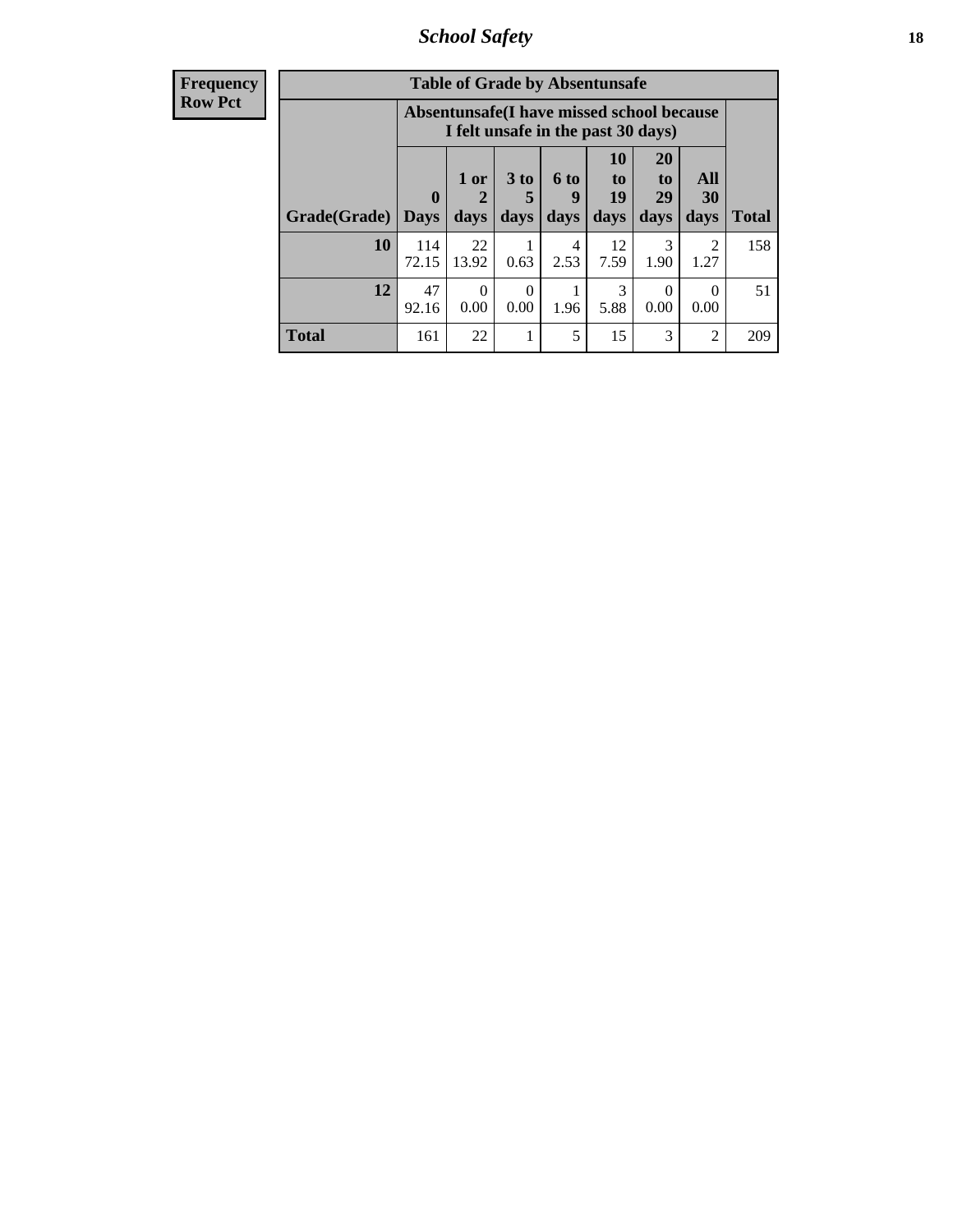# *Drug Use During Last 30 Days* **19**

#### **Frequency Row Pct**

| <b>Table of Grade by Alcohol</b> |                                 |                                     |                 |                  |                 |               |              |       |  |  |  |
|----------------------------------|---------------------------------|-------------------------------------|-----------------|------------------|-----------------|---------------|--------------|-------|--|--|--|
|                                  |                                 | Alcohol (Alcohol use, past 30 days) |                 |                  |                 |               |              |       |  |  |  |
| Grade(Grade)                     | <b>Did</b><br>not<br><b>use</b> | $1 - 2$<br>days                     | $3 - 5$<br>days | $6 - 9$<br>days  | $10-19$<br>days | 20-29<br>days | Every<br>day | Total |  |  |  |
| 10                               | 117<br>74.05                    | 16<br>10.13                         | 5<br>3.16       | 3<br>1.90        | 6<br>3.80       | 6<br>3.80     | 5<br>3.16    | 158   |  |  |  |
| 12                               | 30<br>58.82                     | 6<br>11.76                          | 5<br>9.80       | $\theta$<br>0.00 | 5<br>9.80       | 4<br>7.84     | 1.96         | 51    |  |  |  |
| <b>Total</b>                     | 147                             | 22                                  | 10              | 3                | 11              | 10            | 6            | 209   |  |  |  |

| <b>Frequency</b> |              | <b>Table of Grade by Cigarettes</b><br>Cigarettes (Smoking tobacco use,<br>past 30 days) |               |                 |                 |                   |                     |              |  |  |
|------------------|--------------|------------------------------------------------------------------------------------------|---------------|-----------------|-----------------|-------------------|---------------------|--------------|--|--|
| <b>Row Pct</b>   |              |                                                                                          |               |                 |                 |                   |                     |              |  |  |
|                  | Grade(Grade) | <b>Did</b><br>not<br><b>use</b>                                                          | $1-2$<br>days | $3 - 5$<br>days | $10-19$<br>days | $20 - 29$<br>days | <b>Every</b><br>day | <b>Total</b> |  |  |
|                  | 10           | 140<br>88.61                                                                             | 12<br>7.59    | 0.63            | 0<br>0.00       | 0.63              | 4<br>2.53           | 158          |  |  |
|                  | 12           | 42<br>82.35                                                                              | 4<br>7.84     | 3<br>5.88       | 1.96            | 1.96              | $\theta$<br>0.00    | 51           |  |  |
|                  | <b>Total</b> | 182                                                                                      | 16            | 4               | 1<br>н          | $\mathfrak{D}$    | $\overline{4}$      | 209          |  |  |

| <b>Table of Grade by Smokeless</b> |                                 |                                                        |                 |                        |                  |                   |                          |              |  |  |  |  |
|------------------------------------|---------------------------------|--------------------------------------------------------|-----------------|------------------------|------------------|-------------------|--------------------------|--------------|--|--|--|--|
|                                    |                                 | <b>Smokeless</b> (Chewing tobaccouse,<br>past 30 days) |                 |                        |                  |                   |                          |              |  |  |  |  |
| Grade(Grade)                       | <b>Did</b><br>not<br><b>use</b> | $1 - 2$<br>days                                        | $3 - 5$<br>days | $6-9$<br>days          | $10-19$<br>days  | $20 - 29$<br>days | <b>Every</b><br>day      | <b>Total</b> |  |  |  |  |
| 10                                 | 145<br>91.77                    | 5<br>3.16                                              | 0.63            | $\overline{2}$<br>1.27 | 3<br>1.90        | 0.63              | 0.63                     | 158          |  |  |  |  |
| 12                                 | 47<br>92.16                     | 3<br>5.88                                              | 1.96            | $\Omega$<br>0.00       | $\theta$<br>0.00 | $\theta$<br>0.00  | $\left( \right)$<br>0.00 | 51           |  |  |  |  |
| <b>Total</b>                       | 192                             | 8                                                      | $\overline{2}$  | $\overline{2}$         | 3                |                   |                          | 209          |  |  |  |  |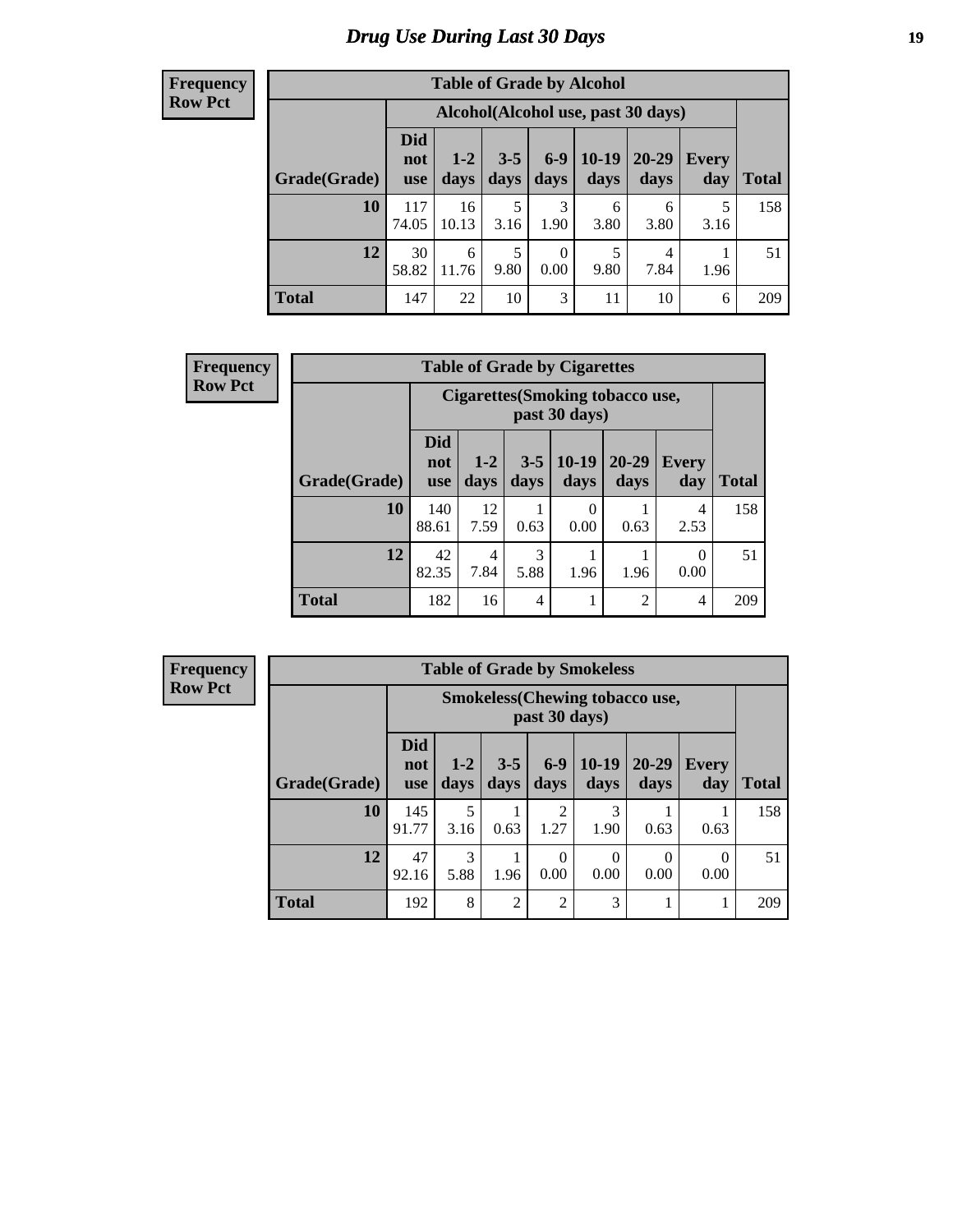| <b>Table of Grade by Marijuana</b> |                                 |                                         |                 |                  |                        |                        |              |       |
|------------------------------------|---------------------------------|-----------------------------------------|-----------------|------------------|------------------------|------------------------|--------------|-------|
|                                    |                                 | Marijuana (Marijuana use, past 30 days) |                 |                  |                        |                        |              |       |
| Grade(Grade)                       | <b>Did</b><br>not<br><b>use</b> | $1 - 2$<br>days                         | $3 - 5$<br>days | $6 - 9$<br>days  | $10-19$<br>days        | 20-29<br>days          | Every<br>day | Total |
| 10                                 | 133<br>84.18                    | 10<br>6.33                              | 5<br>3.16       | 0.63             | 0.63                   | 0.63                   | 4.43         | 158   |
| 12                                 | 43<br>84.31                     | 1.96                                    | 3<br>5.88       | $\theta$<br>0.00 | $\overline{c}$<br>3.92 | $\overline{2}$<br>3.92 | 0<br>0.00    | 51    |
| <b>Total</b>                       | 176                             | 11                                      | 8               | 1                | 3                      | 3                      | 7            | 209   |

| Frequency      | <b>Table of Grade by Cocaine</b> |                          |                                        |                 |                  |              |  |
|----------------|----------------------------------|--------------------------|----------------------------------------|-----------------|------------------|--------------|--|
| <b>Row Pct</b> |                                  |                          | Cocaine (Cocaine use,<br>past 30 days) |                 |                  |              |  |
|                | Grade(Grade)                     | Did<br>not<br><b>use</b> | $1 - 2$<br>days                        | $3 - 5$<br>days | $6-9$<br>days    | <b>Total</b> |  |
|                | 10                               | 155<br>98.10             | 0.63                                   | 0.63            | 0.63             | 158          |  |
|                | 12                               | 50<br>98.04              | 1.96                                   | 0.00            | $\theta$<br>0.00 | 51           |  |
|                | <b>Total</b>                     | 205                      | $\overline{c}$                         |                 | 1                | 209          |  |

| <b>Frequency</b> | <b>Table of Grade by Inhalants</b> |                                 |                                        |                 |                  |                   |                     |              |  |  |
|------------------|------------------------------------|---------------------------------|----------------------------------------|-----------------|------------------|-------------------|---------------------|--------------|--|--|
| <b>Row Pct</b>   |                                    |                                 | Inhalants (Inhalant use, past 30 days) |                 |                  |                   |                     |              |  |  |
|                  | Grade(Grade)                       | <b>Did</b><br>not<br><b>use</b> | $1-2$<br>days                          | $3 - 5$<br>days | $6-9$<br>days    | $20 - 29$<br>days | <b>Every</b><br>day | <b>Total</b> |  |  |
|                  | 10                                 | 151<br>95.57                    | $\mathfrak{D}$<br>1.27                 | ↑<br>1.27       | 0.63             | 0.63              | 0.63                | 158          |  |  |
|                  | 12                                 | 50<br>98.04                     | 0<br>0.00                              | 1.96            | $\theta$<br>0.00 | $\Omega$<br>0.00  | 0<br>0.00           | 51           |  |  |
|                  | <b>Total</b>                       | 201                             | $\mathfrak{D}$                         | 3               |                  |                   |                     | 209          |  |  |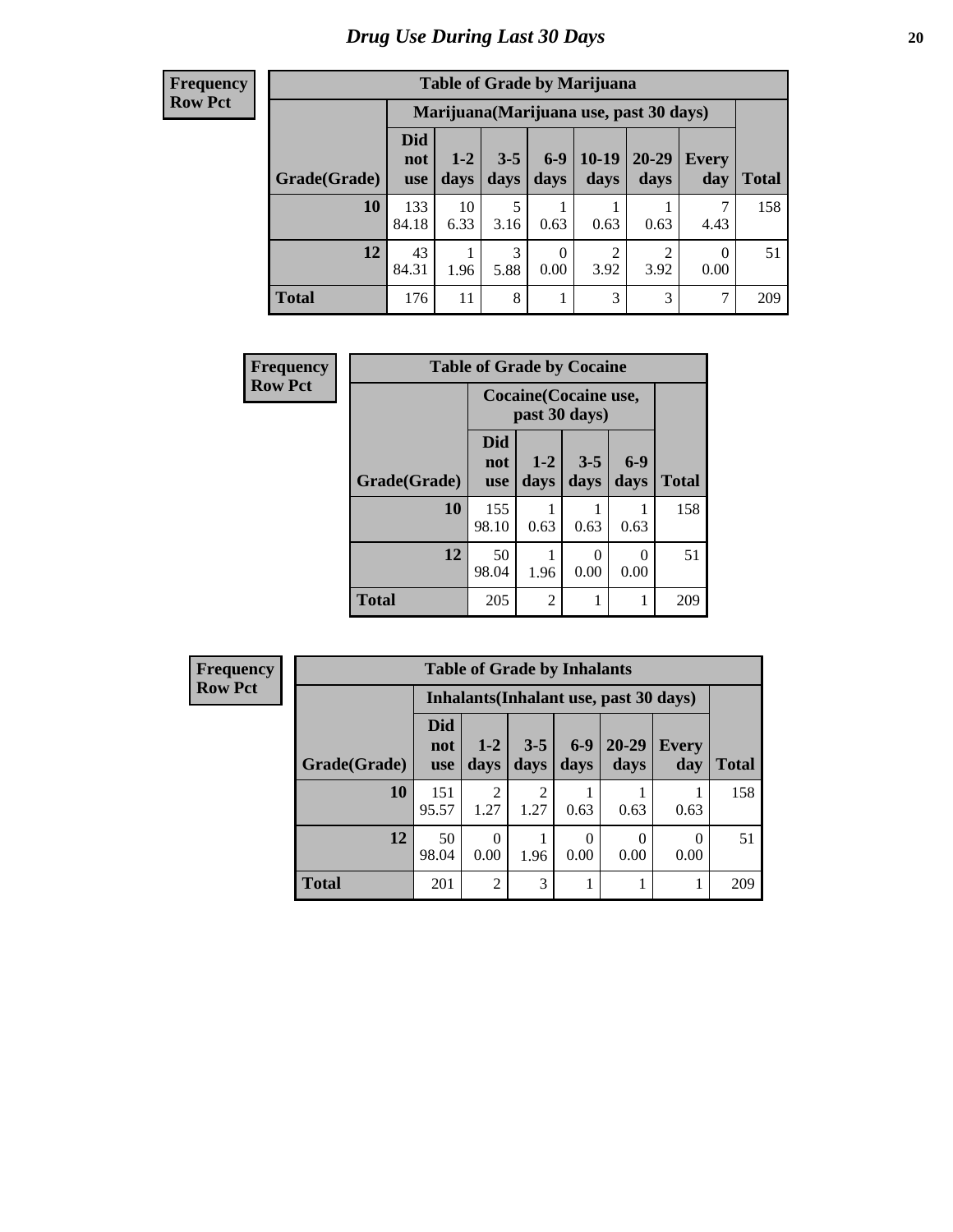| <b>Frequency</b> |              | <b>Table of Grade by Steroids</b> |                                         |                       |              |  |
|------------------|--------------|-----------------------------------|-----------------------------------------|-----------------------|--------------|--|
| <b>Row Pct</b>   |              |                                   | Steroids (Steroid use,<br>past 30 days) |                       |              |  |
|                  | Grade(Grade) | <b>Did</b><br>not<br><b>use</b>   | $1-2$<br>days                           | Every<br>day          | <b>Total</b> |  |
|                  | 10           | 158<br>100.00                     | ∩<br>0.00                               | $\mathcal{O}$<br>0.00 | 158          |  |
|                  | 12           | 49<br>96.08                       | 1.96                                    | 1.96                  | 51           |  |
|                  | <b>Total</b> | 207                               |                                         |                       | 209          |  |

| Frequency      | <b>Table of Grade by Ecstasy</b> |                          |                                        |               |                        |              |
|----------------|----------------------------------|--------------------------|----------------------------------------|---------------|------------------------|--------------|
| <b>Row Pct</b> |                                  |                          | Ecstasy (Ecstasy use,<br>past 30 days) |               |                        |              |
|                | Grade(Grade)                     | Did<br>not<br><b>use</b> | $3 - 5$<br>days                        | $6-9$<br>days | $20 - 29$<br>days      | <b>Total</b> |
|                | 10                               | 154<br>97.47             | 0.63                                   | 0.63          | $\overline{2}$<br>1.27 | 158          |
|                | 12                               | 50<br>98.04              | $\theta$<br>0.00                       | 1.96          | 0<br>0.00              | 51           |
|                | <b>Total</b>                     | 204                      | 1                                      | 2             | $\overline{c}$         | 209          |

| Frequency      |              | <b>Table of Grade by Meth</b>                      |              |              |  |  |  |
|----------------|--------------|----------------------------------------------------|--------------|--------------|--|--|--|
| <b>Row Pct</b> |              | <b>Meth</b> (Methamphetamine<br>use, past 30 days) |              |              |  |  |  |
|                | Grade(Grade) | Did not use                                        | $10-19$ days | <b>Total</b> |  |  |  |
|                | 10           | 157<br>99.37                                       | 0.63         | 158          |  |  |  |
|                | 12           | 51<br>100.00                                       | 0.00         | 51           |  |  |  |
|                | <b>Total</b> | 208                                                |              | 209          |  |  |  |

| Frequency      | <b>Table of Grade by Hallucinogens</b> |                                                   |                 |                  |              |  |
|----------------|----------------------------------------|---------------------------------------------------|-----------------|------------------|--------------|--|
| <b>Row Pct</b> |                                        | Hallucinogens (Hallucinogen<br>use, past 30 days) |                 |                  |              |  |
|                | Grade(Grade)                           | Did not<br><b>use</b>                             | $10-19$<br>days | 20-29<br>days    | <b>Total</b> |  |
|                | 10                                     | 156<br>98.73                                      | 0.63            | 0.63             | 158          |  |
|                | 12                                     | 51<br>100.00                                      | 0.00            | $\Omega$<br>0.00 | 51           |  |
|                | <b>Total</b>                           | 207                                               |                 |                  | 209          |  |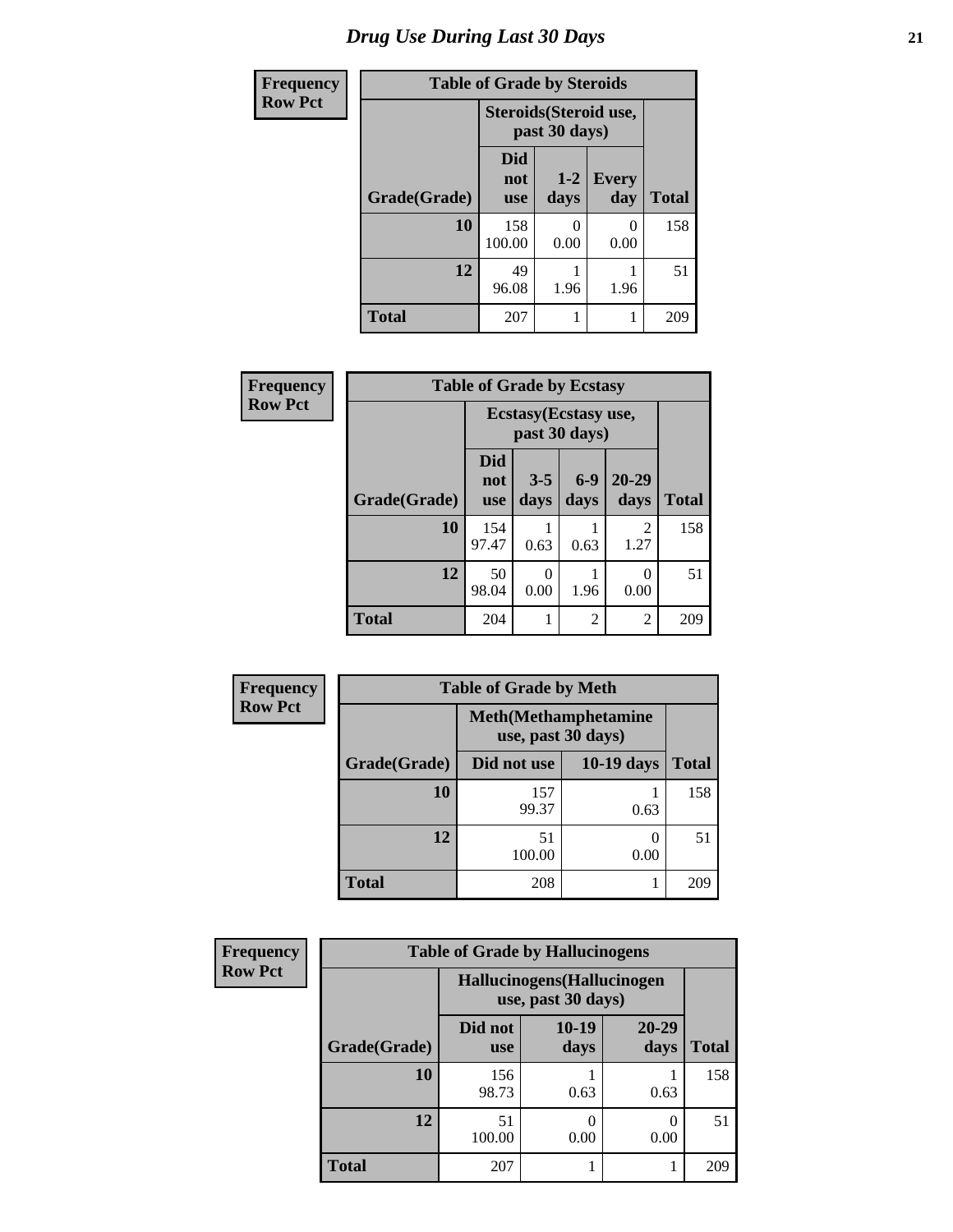| <b>Table of Grade by Prescription</b> |                                 |                                                                                                                                    |           |      |           |           |           |     |  |
|---------------------------------------|---------------------------------|------------------------------------------------------------------------------------------------------------------------------------|-----------|------|-----------|-----------|-----------|-----|--|
|                                       |                                 | <b>Prescription</b> (Prescription drugs not<br>prescribed to me, past 30 days)                                                     |           |      |           |           |           |     |  |
| Grade(Grade)                          | <b>Did</b><br>not<br><b>use</b> | $6-9$<br>$10-19$<br>$20 - 29$<br>$3 - 5$<br>$1 - 2$<br><b>Every</b><br>days<br><b>Total</b><br>days<br>days<br>days<br>day<br>days |           |      |           |           |           |     |  |
| 10                                    | 147<br>93.04                    | 3<br>1.90                                                                                                                          | 2<br>1.27 | 0.63 | 0<br>0.00 | റ<br>1.27 | 3<br>1.90 | 158 |  |
| 12                                    | 45<br>88.24                     | 3<br>0<br>0<br>1.96<br>5.88<br>1.96<br>1.96<br>0.00<br>0.00                                                                        |           |      |           |           |           |     |  |
| <b>Total</b>                          | 192                             | 4                                                                                                                                  | 5         |      |           | 3         | 3         | 209 |  |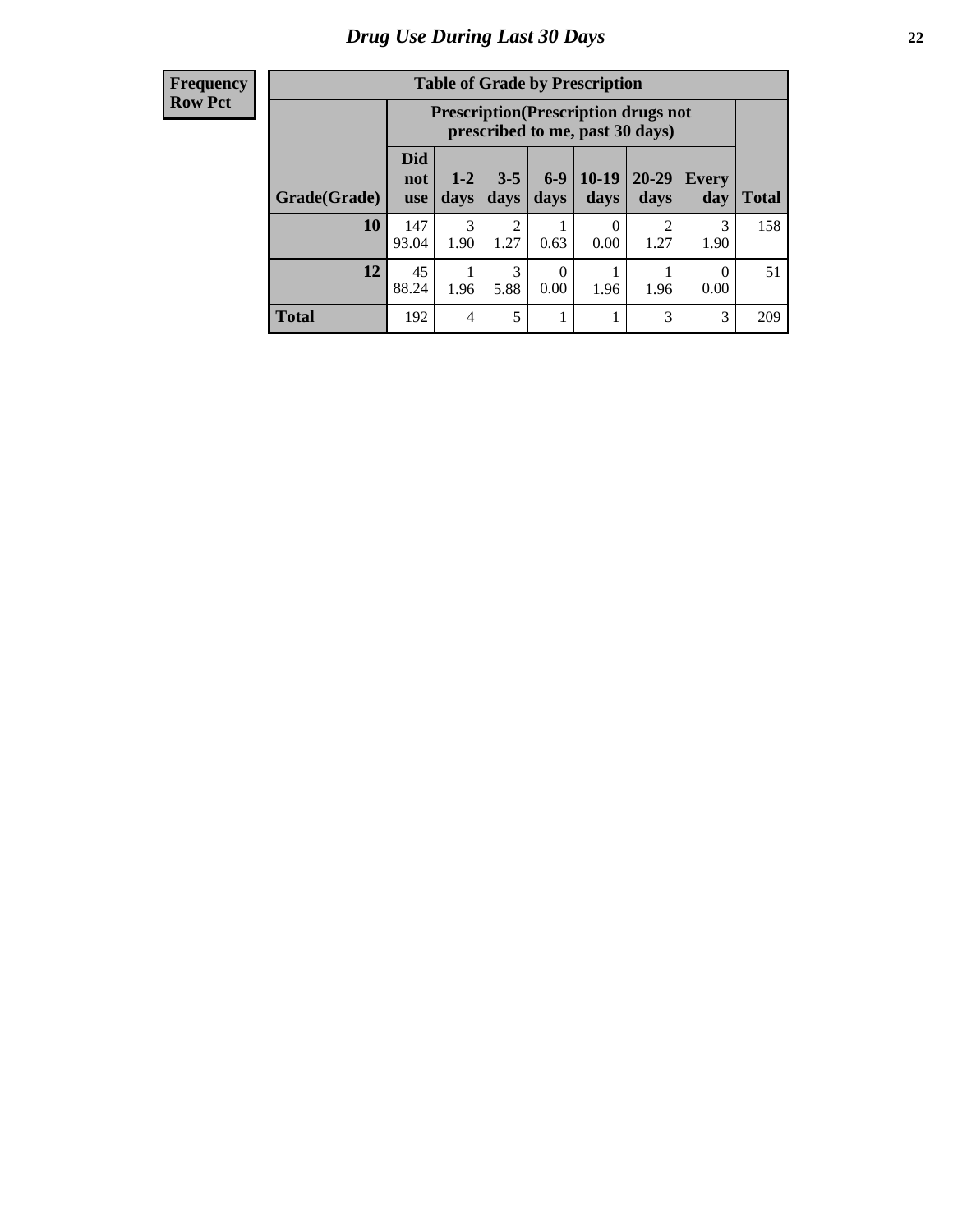| Frequency      | <b>Table of Alcoholease by Grade</b>              |                    |             |              |
|----------------|---------------------------------------------------|--------------------|-------------|--------------|
| <b>Col Pct</b> | <b>Alcoholease</b> (It is<br>easy to get alcohol) | Grade(Grade)<br>10 | 12          | <b>Total</b> |
|                | <b>Strongly Agree</b>                             | 60<br>37.97        | 32<br>62.75 | 92           |
|                | <b>Somewhat Agree</b>                             | 55<br>34.81        | 16<br>31.37 | 71           |
|                | <b>Somewhat Disagree</b>                          | 17<br>10.76        | 1.96        | 18           |
|                | <b>Strongly Disagree</b>                          | 26<br>16.46        | 2<br>3.92   | 28           |
|                | <b>Total</b>                                      | 158                | 51          | 209          |

| Frequency      | <b>Table of Cigarettesease by Grade</b>                  |                    |             |              |  |
|----------------|----------------------------------------------------------|--------------------|-------------|--------------|--|
| <b>Col Pct</b> | Cigarettesease (It is<br>easy to get smoking<br>tobacco) | Grade(Grade)<br>10 | 12          | <b>Total</b> |  |
|                | <b>Strongly Agree</b>                                    | 69<br>43.67        | 35<br>68.63 | 104          |  |
|                | <b>Somewhat Agree</b>                                    | 44<br>27.85        | 12<br>23.53 | 56           |  |
|                | <b>Somewhat Disagree</b>                                 | 13<br>8.23         | 1.96        | 14           |  |
|                | <b>Strongly Disagree</b>                                 | 32<br>20.25        | 3<br>5.88   | 35           |  |
|                | Total                                                    | 158                | 51          | 209          |  |

| Frequency      | <b>Table of Smokelessease by Grade</b>                         |                    |             |              |
|----------------|----------------------------------------------------------------|--------------------|-------------|--------------|
| <b>Col Pct</b> | <b>Smokelessease</b> (It is<br>easy to get chewing<br>tobacco) | Grade(Grade)<br>10 | 12          | <b>Total</b> |
|                | <b>Strongly Agree</b>                                          | 64<br>40.51        | 32<br>62.75 | 96           |
|                | <b>Somewhat Agree</b>                                          | 40<br>25.32        | 16<br>31.37 | 56           |
|                | <b>Somewhat Disagree</b>                                       | 17<br>10.76        | 0<br>0.00   | 17           |
|                | <b>Strongly Disagree</b>                                       | 37<br>23.42        | 3<br>5.88   | 40           |
|                | <b>Total</b>                                                   | 158                | 51          | 209          |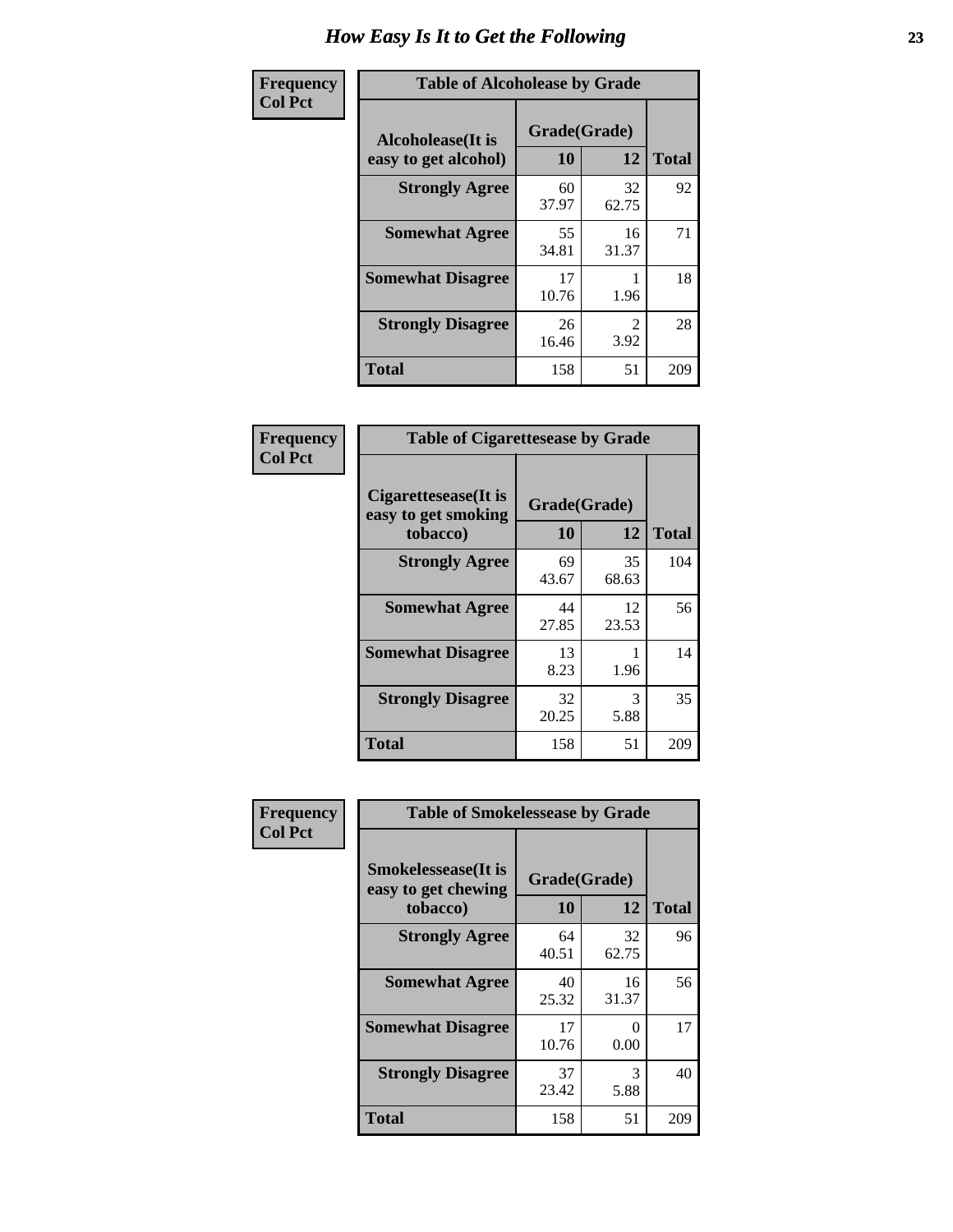| Frequency      | <b>Table of Marijuanaease by Grade</b>            |                           |             |              |  |  |
|----------------|---------------------------------------------------|---------------------------|-------------|--------------|--|--|
| <b>Col Pct</b> | Marijuanaease (It is<br>easy to get<br>marijuana) | Grade(Grade)<br><b>10</b> | 12          | <b>Total</b> |  |  |
|                | <b>Strongly Agree</b>                             | 65<br>41.14               | 32<br>62.75 | 97           |  |  |
|                | <b>Somewhat Agree</b>                             | 40<br>25.32               | 12<br>23.53 | 52           |  |  |
|                | <b>Somewhat Disagree</b>                          | 10<br>6.33                | 4<br>7.84   | 14           |  |  |
|                | <b>Strongly Disagree</b>                          | 43<br>27.22               | 3<br>5.88   | 46           |  |  |
|                | <b>Total</b>                                      | 158                       | 51          | 209          |  |  |

| <b>Table of Cocaineease by Grade</b>              |             |                    |     |  |  |  |  |  |  |
|---------------------------------------------------|-------------|--------------------|-----|--|--|--|--|--|--|
| <b>Cocaineease</b> (It is<br>easy to get cocaine) | 10          | Grade(Grade)<br>12 |     |  |  |  |  |  |  |
| <b>Strongly Agree</b>                             | 44<br>27.85 | 17<br>33.33        | 61  |  |  |  |  |  |  |
| <b>Somewhat Agree</b>                             | 31<br>19.62 | 19<br>37.25        | 50  |  |  |  |  |  |  |
| <b>Somewhat Disagree</b>                          | 23<br>14.56 | 10<br>19.61        | 33  |  |  |  |  |  |  |
| <b>Strongly Disagree</b>                          | 60<br>37.97 | 5<br>9.80          | 65  |  |  |  |  |  |  |
| <b>Total</b>                                      | 158         | 51                 | 209 |  |  |  |  |  |  |

| Frequency      | <b>Table of Inhalantsease by Grade</b>           |                    |              |     |  |  |  |  |  |  |
|----------------|--------------------------------------------------|--------------------|--------------|-----|--|--|--|--|--|--|
| <b>Col Pct</b> | Inhalantsease(It is<br>easy to get<br>inhalants) | Grade(Grade)<br>10 | <b>Total</b> |     |  |  |  |  |  |  |
|                | <b>Strongly Agree</b>                            | 60<br>37.97        | 27<br>52.94  | 87  |  |  |  |  |  |  |
|                | <b>Somewhat Agree</b>                            | 30<br>18.99        | 11<br>21.57  | 41  |  |  |  |  |  |  |
|                | <b>Somewhat Disagree</b>                         | 17<br>10.76        | 9<br>17.65   | 26  |  |  |  |  |  |  |
|                | <b>Strongly Disagree</b>                         | 51<br>32.28        | 4<br>7.84    | 55  |  |  |  |  |  |  |
|                | <b>Total</b>                                     | 158                | 51           | 209 |  |  |  |  |  |  |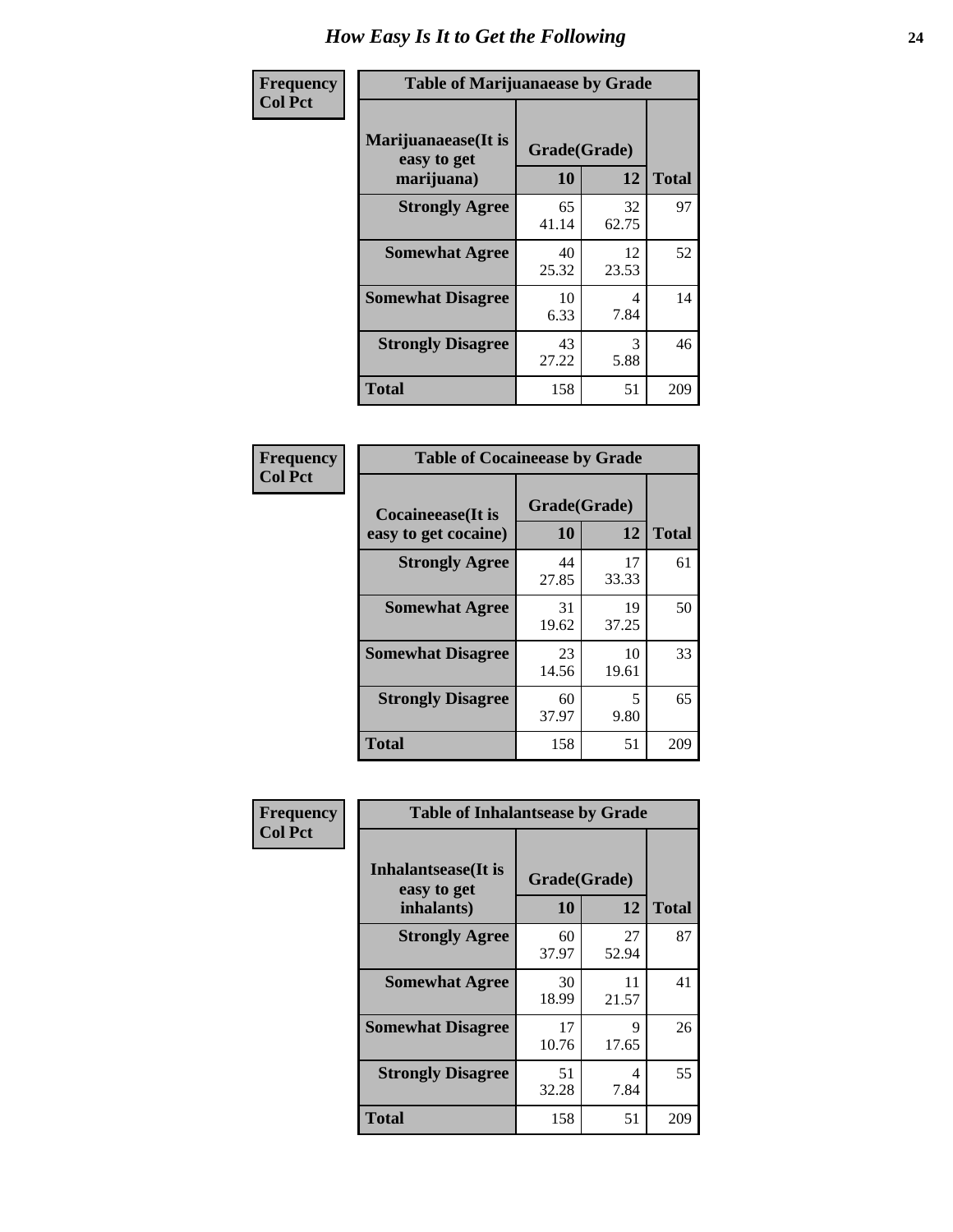| Frequency      | <b>Table of Steroidsease by Grade</b>               |                    |              |     |  |  |  |  |  |  |
|----------------|-----------------------------------------------------|--------------------|--------------|-----|--|--|--|--|--|--|
| <b>Col Pct</b> | <b>Steroidsease</b> (It is<br>easy to get steroids) | Grade(Grade)<br>10 | <b>Total</b> |     |  |  |  |  |  |  |
|                | <b>Strongly Agree</b>                               | 29<br>18.35        | 10<br>19.61  | 39  |  |  |  |  |  |  |
|                | <b>Somewhat Agree</b>                               | 30<br>18.99        | 16<br>31.37  | 46  |  |  |  |  |  |  |
|                | <b>Somewhat Disagree</b>                            | 29<br>18.35        | 18<br>35.29  | 47  |  |  |  |  |  |  |
|                | <b>Strongly Disagree</b>                            | 70<br>44.30        | 13.73        | 77  |  |  |  |  |  |  |
|                | <b>Total</b>                                        | 158                | 51           | 209 |  |  |  |  |  |  |

| Frequency      | <b>Table of Ecstasyease by Grade</b>              |                    |              |     |
|----------------|---------------------------------------------------|--------------------|--------------|-----|
| <b>Col Pct</b> | <b>Ecstasyease</b> (It is<br>easy to get ecstasy) | Grade(Grade)<br>10 | <b>Total</b> |     |
|                | <b>Strongly Agree</b>                             | 32<br>20.25        | 12<br>23.53  | 44  |
|                | <b>Somewhat Agree</b>                             | 35<br>22.15        | 17<br>33.33  | 52  |
|                | <b>Somewhat Disagree</b>                          | 23<br>14.56        | 14<br>27.45  | 37  |
|                | <b>Strongly Disagree</b>                          | 68<br>43.04        | 8<br>15.69   | 76  |
|                | <b>Total</b>                                      | 158                | 51           | 209 |

| Frequency      | <b>Table of Methease by Grade</b>                          |                    |              |     |
|----------------|------------------------------------------------------------|--------------------|--------------|-----|
| <b>Col Pct</b> | <b>Methease</b> (It is easy<br>to get<br>methamphetamines) | Grade(Grade)<br>12 | <b>Total</b> |     |
|                | <b>Strongly Agree</b>                                      | 36<br>22.78        | 9<br>17.65   | 45  |
|                | <b>Somewhat Agree</b>                                      | 26<br>16.46        | 15<br>29.41  | 41  |
|                | <b>Somewhat Disagree</b>                                   | 25<br>15.82        | 18<br>35.29  | 43  |
|                | <b>Strongly Disagree</b>                                   | 71<br>44.94        | 9<br>17.65   | 80  |
|                | Total                                                      | 158                | 51           | 209 |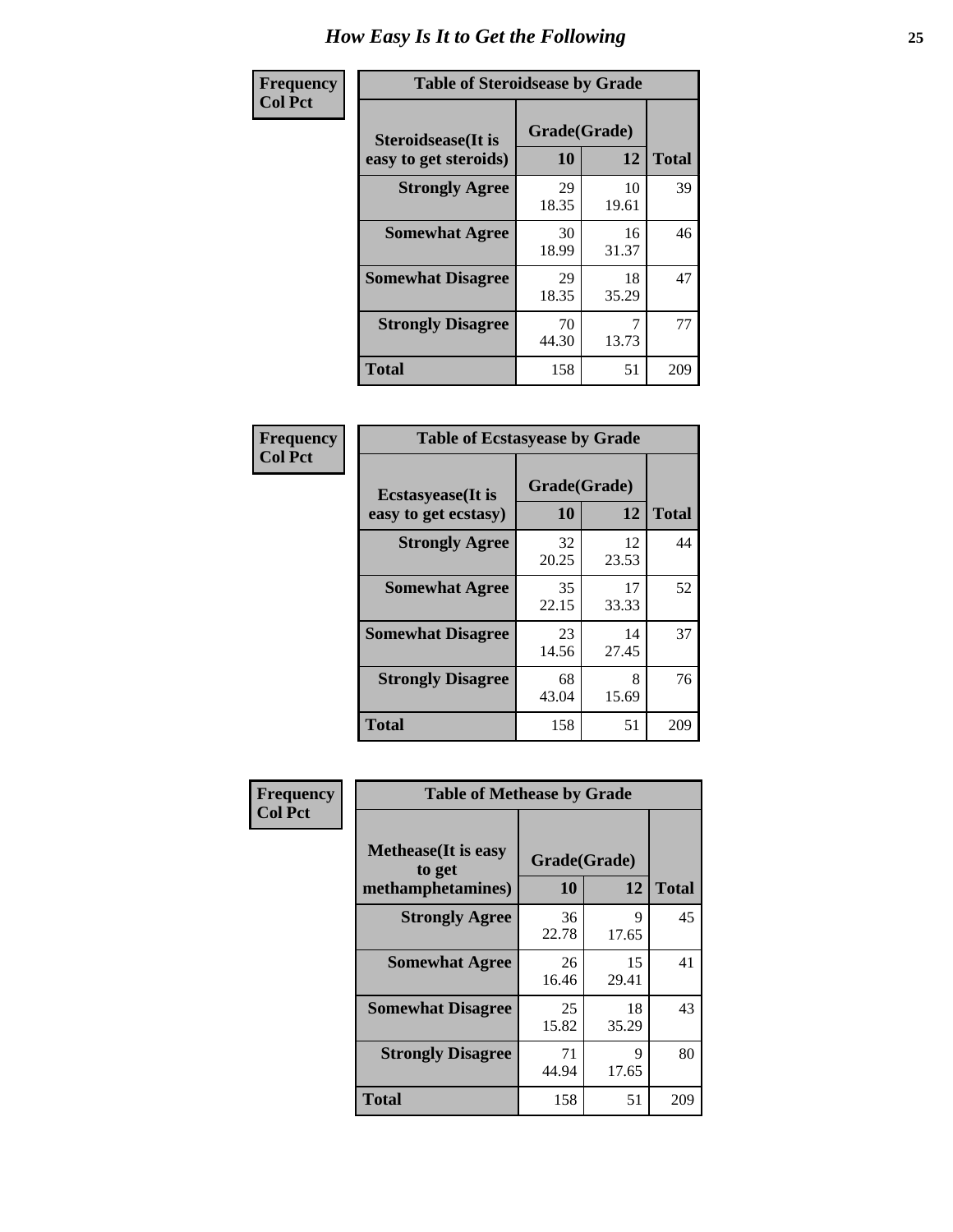| <b>Frequency</b> | <b>Table of Hallucinogensease by Grade</b>               |                    |             |              |  |  |  |  |  |  |
|------------------|----------------------------------------------------------|--------------------|-------------|--------------|--|--|--|--|--|--|
| <b>Col Pct</b>   | Hallucinogensease(It<br>is easy to get<br>hallucinogens) | Grade(Grade)<br>10 | 12          | <b>Total</b> |  |  |  |  |  |  |
|                  | <b>Strongly Agree</b>                                    | 40<br>25.32        | 8<br>15.69  | 48           |  |  |  |  |  |  |
|                  | <b>Somewhat Agree</b>                                    | 21<br>13.29        | 17<br>33.33 | 38           |  |  |  |  |  |  |
|                  | <b>Somewhat Disagree</b>                                 | 24<br>15.19        | 15<br>29.41 | 39           |  |  |  |  |  |  |
|                  | <b>Strongly Disagree</b>                                 | 73<br>46.20        | 11<br>21.57 | 84           |  |  |  |  |  |  |
|                  | <b>Total</b>                                             | 158                | 51          | 209          |  |  |  |  |  |  |

| Frequency<br>  Col Pct |
|------------------------|
|                        |

| <b>Table of Prescriptionease by Grade</b>                                                |             |              |              |  |  |  |  |  |
|------------------------------------------------------------------------------------------|-------------|--------------|--------------|--|--|--|--|--|
| <b>Prescriptionease</b> (It<br>is easy to get<br>prescription drugs<br>not prescribed to |             | Grade(Grade) |              |  |  |  |  |  |
| me)                                                                                      | 10          | 12           | <b>Total</b> |  |  |  |  |  |
| <b>Strongly Agree</b>                                                                    | 71<br>44.94 | 25<br>49.02  | 96           |  |  |  |  |  |
| <b>Somewhat Agree</b>                                                                    | 37<br>23.42 | 19<br>37.25  | 56           |  |  |  |  |  |
| <b>Somewhat Disagree</b>                                                                 | 10<br>6.33  | 2<br>3.92    | 12           |  |  |  |  |  |
| <b>Strongly Disagree</b>                                                                 | 40<br>25.32 | 5<br>9.80    | 45           |  |  |  |  |  |
| Total                                                                                    | 158         | 51           | 209          |  |  |  |  |  |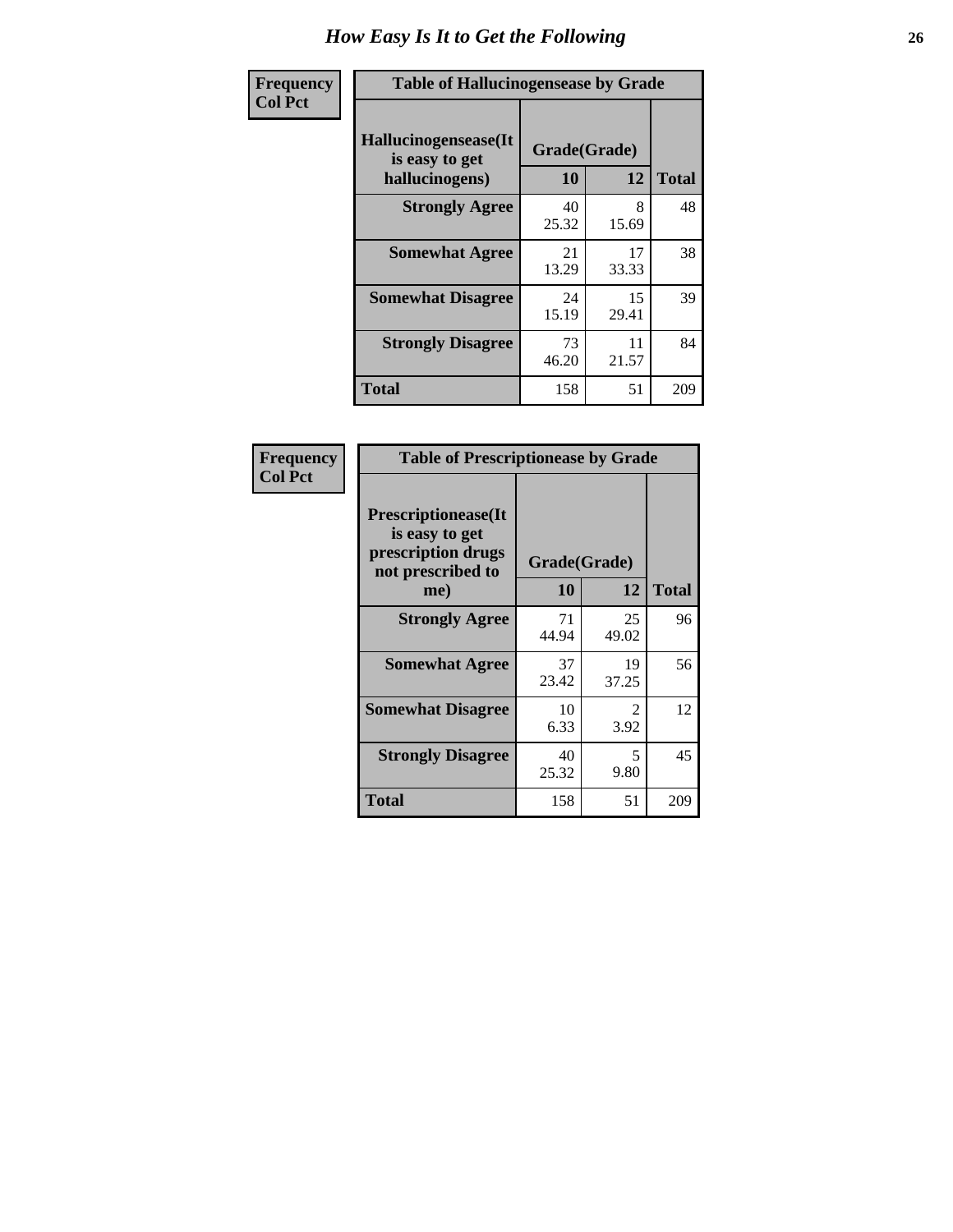### *Age at Onset of Use* **27** *Results for "Age at Onset of Use" questions exclude students who said they did not use that substance*

| <b>Frequency</b> | <b>Table of Grade by Alcoholinit</b>             |       |                      |                |                      |                                |             |             |             |                      |            |              |
|------------------|--------------------------------------------------|-------|----------------------|----------------|----------------------|--------------------------------|-------------|-------------|-------------|----------------------|------------|--------------|
| <b>Row Pct</b>   | Alcoholinit (I started using alcohol when I was) |       |                      |                |                      |                                |             |             |             |                      |            |              |
|                  | Grade(Grade)   younger                           | 8 or  | 9                    | 10             | 11                   | 12                             | 13          | 14          | 15          | 16                   | 17         | <b>Total</b> |
|                  | 10                                               | 10.29 | 4<br>5.88            | 2<br>2.94      | 6<br>8.82            | 9<br>13.24                     | 12<br>17.65 | 15<br>22.06 | 11<br>16.18 | 1.47                 | 1.47       | 68           |
|                  | 12                                               | 3.03  | $\Omega$<br>$0.00\,$ | 3.03           | $\theta$<br>$0.00\,$ | 2<br>6.06                      | 3<br>9.09   | 4<br>12.12  | 9<br>27.27  | $\mathbf Q$<br>27.27 | 4<br>12.12 | 33           |
|                  | <b>Total</b>                                     | 8     | 4                    | $\mathfrak{Z}$ | 6                    | 11                             | 15          | 19          | 20          | 10                   | 5          | 101          |
|                  |                                                  |       |                      |                |                      | <b>Frequency Missing = 108</b> |             |             |             |                      |            |              |

| <b>Frequency</b> |
|------------------|
| <b>Row Pct</b>   |

| <b>Table of Grade by Cigarettesinit</b> |                                                      |                       |           |                                |                |            |                        |                         |            |       |              |
|-----------------------------------------|------------------------------------------------------|-----------------------|-----------|--------------------------------|----------------|------------|------------------------|-------------------------|------------|-------|--------------|
|                                         | Cigarettesinit(I started smoking tobacco when I was) |                       |           |                                |                |            |                        |                         |            |       |              |
| Grade(Grade)   younger                  | 8 or                                                 | 9                     | 10        | 11                             | 12             | <b>13</b>  | 14                     | 15                      | 16         | 17    | <b>Total</b> |
| 10                                      | 4<br>11.43                                           | $\mathcal{F}$<br>8.57 | 3<br>8.57 | 4<br>11.43                     | 3<br>8.57      | 8<br>22.86 | $\overline{2}$<br>5.71 | 7<br>20.00              | 2.86       | 0.00  | 35           |
| 12                                      | 5.26                                                 | $\Omega$<br>0.00      | 5.26      | 0<br>0.00                      | 5.26           | 2<br>10.53 | 5.26                   | $\overline{2}$<br>10.53 | 6<br>31.58 | 26.32 | 19           |
| <b>Total</b>                            | 5                                                    | 3                     | 4         | 4                              | $\overline{4}$ | 10         | 3                      | 9                       | 7          |       | 54           |
|                                         |                                                      |                       |           | <b>Frequency Missing = 155</b> |                |            |                        |                         |            |       |              |

| <b>Table of Grade by Smokelessinit</b> |                                                     |                  |                        |                           |            |            |           |                         |            |              |  |  |
|----------------------------------------|-----------------------------------------------------|------------------|------------------------|---------------------------|------------|------------|-----------|-------------------------|------------|--------------|--|--|
|                                        | Smokelessinit(I started chewing tobacco when I was) |                  |                        |                           |            |            |           |                         |            |              |  |  |
| Grade(Grade)                           | 8 or<br>younger                                     | 9                | 11                     | <b>12</b>                 | <b>13</b>  | 14         | <b>15</b> | <b>16</b>               | 17         | <b>Total</b> |  |  |
| 10                                     | $\overline{c}$<br>9.52                              | 4.76             | $\mathfrak{D}$<br>9.52 | 4<br>19.05                | 3<br>14.29 | 3<br>14.29 | 23.81     | 4.76                    | 0.00       | 21           |  |  |
| 12                                     | $\Omega$<br>0.00                                    | $\Omega$<br>0.00 | $\Omega$<br>0.00       | 0<br>0.00                 | 16.67      | 0<br>0.00  | 0.00      | $\mathfrak{D}$<br>33.33 | 3<br>50.00 | 6            |  |  |
| <b>Total</b>                           | $\overline{2}$                                      |                  | $\overline{2}$         | $\overline{4}$            | 4          | 3          |           | 3                       | 3          | 27           |  |  |
|                                        |                                                     |                  |                        | Frequency Missing $= 182$ |            |            |           |                         |            |              |  |  |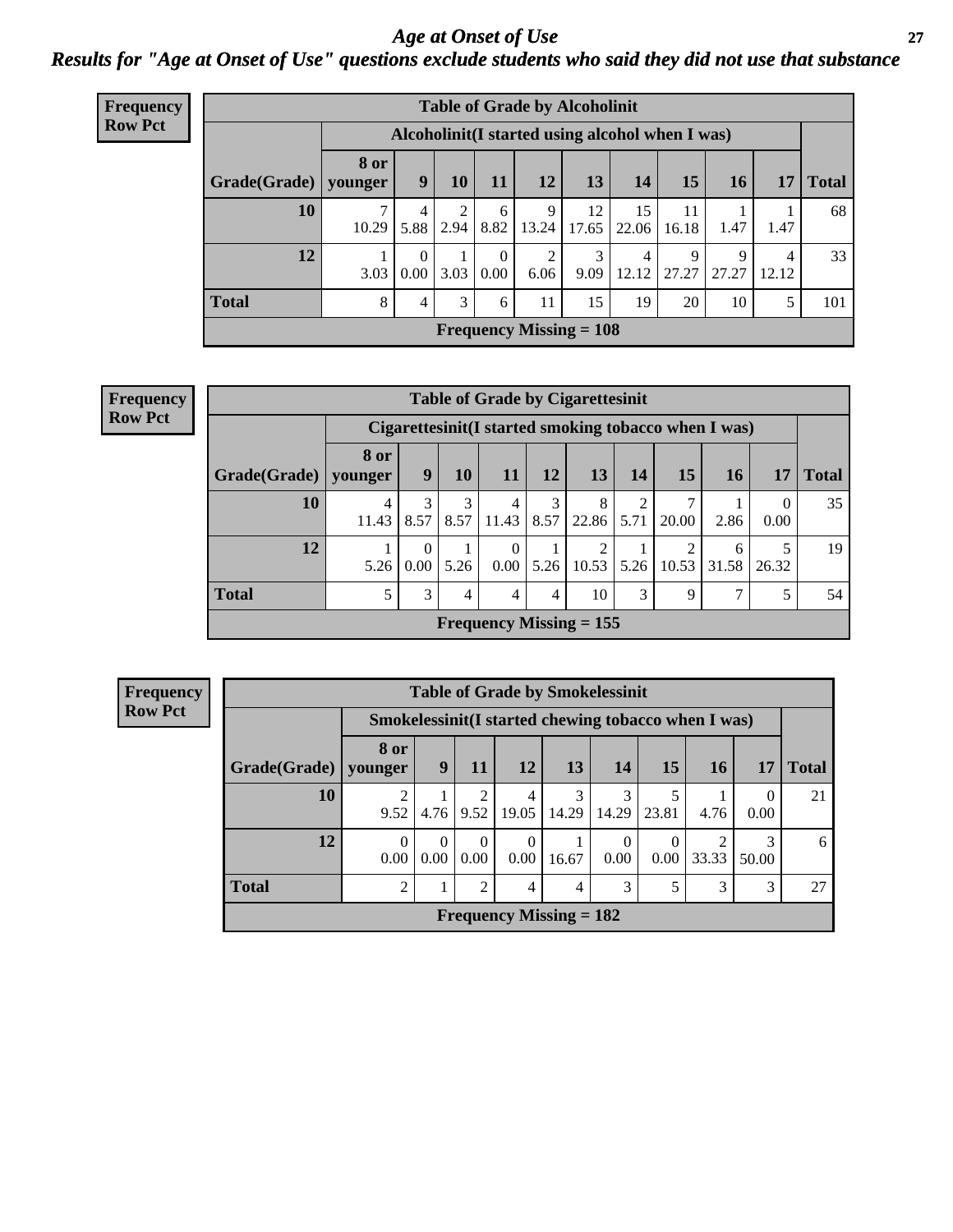#### *Age at Onset of Use* **28**

*Results for "Age at Onset of Use" questions exclude students who said they did not use that substance*

| Frequency      |              | <b>Table of Grade by Marijuanainit</b> |                  |                  |           |                         |                                                      |            |                  |                  |                  |              |
|----------------|--------------|----------------------------------------|------------------|------------------|-----------|-------------------------|------------------------------------------------------|------------|------------------|------------------|------------------|--------------|
| <b>Row Pct</b> |              |                                        |                  |                  |           |                         | Marijuanainit (I started using marijuana when I was) |            |                  |                  |                  |              |
|                | Grade(Grade) | <b>8 or</b><br>younger                 | 9                | 10               | 11        | 12                      | 13                                                   | 14         | 15               | <b>16</b>        | 17               | <b>Total</b> |
|                | 10           | 5.56                                   | 3<br>8.33        | 4<br>11.11       | 2<br>5.56 | $\overline{4}$<br>11.11 | 8<br>22.22                                           | 7<br>19.44 | 6<br>16.67       | $\Omega$<br>0.00 | $\Omega$<br>0.00 | 36           |
|                | 12           | 0.00                                   | $\Omega$<br>0.00 | $\Omega$<br>0.00 | 0<br>0.00 | 6.25                    | 0<br>$0.00\,$                                        | 3<br>18.75 | $\Omega$<br>0.00 | 6<br>37.50       | 6<br>37.50       | 16           |
|                | <b>Total</b> |                                        | 3                | 4                | 2         |                         | 8                                                    | 10         | 6                | 6                | 6                | 52           |
|                |              |                                        |                  |                  |           |                         | Frequency Missing $= 157$                            |            |                  |                  |                  |              |

| Frequency      |              |                                                      |                  | <b>Table of Grade by Cocaineinit</b> |           |                  |        |              |  |
|----------------|--------------|------------------------------------------------------|------------------|--------------------------------------|-----------|------------------|--------|--------------|--|
| <b>Row Pct</b> |              | Cocaine init (I started using cocaine<br>when I was) |                  |                                      |           |                  |        |              |  |
|                | Grade(Grade) | 11                                                   | <b>12</b>        | 13                                   | 14        | <b>16</b>        | 17     | <b>Total</b> |  |
|                | 10           | 20.00                                                | 20.00            | 20.00                                | 20.00     | 20.00            | 0.00   |              |  |
|                | 12           | 0.00                                                 | $\Omega$<br>0.00 | 0<br>0.00                            | 0<br>0.00 | $\Omega$<br>0.00 | 100.00 |              |  |
|                | <b>Total</b> |                                                      |                  |                                      |           |                  |        | 6            |  |
|                |              |                                                      |                  | Frequency Missing $= 203$            |           |                  |        |              |  |

| <b>Frequency</b> |              | <b>Table of Grade by Inhalantsinit</b>   |                  |                         |                                |                  |       |                |
|------------------|--------------|------------------------------------------|------------------|-------------------------|--------------------------------|------------------|-------|----------------|
| <b>Row Pct</b>   |              | Inhalantsinit (I started using inhalants |                  | when I was)             |                                |                  |       |                |
|                  | Grade(Grade) | 8 or<br>younger                          | 9                | 10                      | 13                             | 14               | 15    | <b>Total</b>   |
|                  | 10           | $\mathfrak{D}$<br>25.00                  | 12.50            | $\mathfrak{D}$<br>25.00 | 12.50                          | 12.50            | 12.50 | 8              |
|                  | 12           | 50.00                                    | $\Omega$<br>0.00 | 0.00                    | 0<br>0.00                      | $\Omega$<br>0.00 | 50.00 | $\overline{2}$ |
|                  | <b>Total</b> | 3                                        |                  | 2                       |                                |                  | 2     | 10             |
|                  |              |                                          |                  |                         | <b>Frequency Missing = 199</b> |                  |       |                |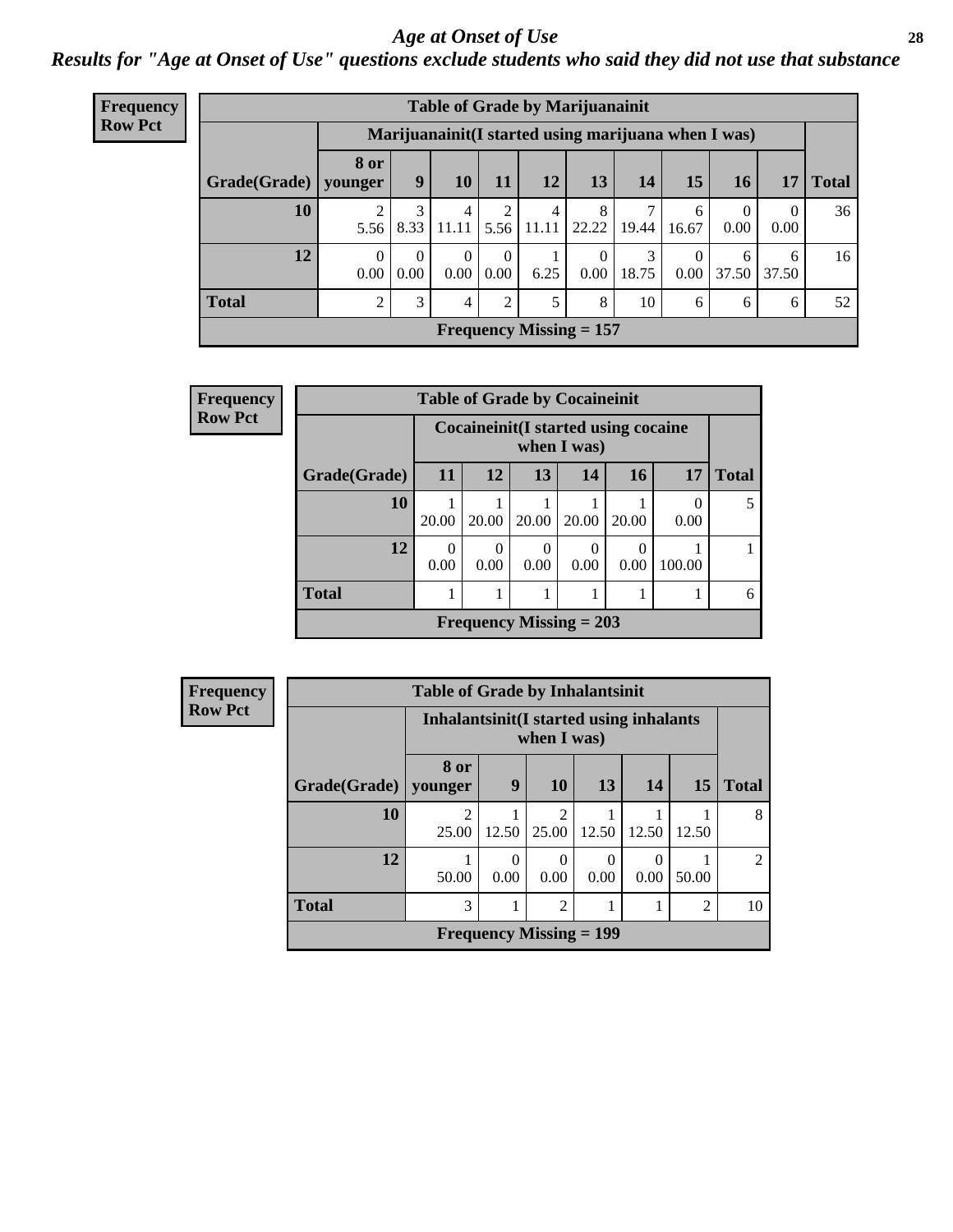#### *Age at Onset of Use* **29**

*Results for "Age at Onset of Use" questions exclude students who said they did not use that substance*

| <b>Frequency</b> | <b>Table of Grade by Steroidsinit</b> |                                                            |              |  |  |  |  |
|------------------|---------------------------------------|------------------------------------------------------------|--------------|--|--|--|--|
| <b>Row Pct</b>   |                                       | Steroidsinit(I<br>started using<br>steroids<br>when I was) |              |  |  |  |  |
|                  | Grade(Grade)                          | 8 or younger                                               | <b>Total</b> |  |  |  |  |
|                  | 10                                    |                                                            | 0            |  |  |  |  |
|                  |                                       |                                                            |              |  |  |  |  |
|                  | 12                                    |                                                            |              |  |  |  |  |
|                  |                                       | 100.00                                                     |              |  |  |  |  |
|                  | <b>Total</b>                          |                                                            |              |  |  |  |  |
|                  | <b>Frequency Missing = 208</b>        |                                                            |              |  |  |  |  |

| <b>Frequency</b> | <b>Table of Grade by Ecstasyinit</b> |                         |                                                               |                  |           |                |  |  |  |
|------------------|--------------------------------------|-------------------------|---------------------------------------------------------------|------------------|-----------|----------------|--|--|--|
| <b>Row Pct</b>   |                                      |                         | <b>Ecstasyinit</b> (I started<br>using ecstasy when I<br>was) |                  |           |                |  |  |  |
|                  | Grade(Grade)                         | 12                      | 14                                                            | 15               | 16        | <b>Total</b>   |  |  |  |
|                  | 10                                   | $\mathfrak{D}$<br>33.33 | 2<br>33.33                                                    | 2<br>33.33       | 0<br>0.00 | 6              |  |  |  |
|                  | 12                                   | 0<br>0.00               | 50.00                                                         | $\theta$<br>0.00 | 50.00     | $\overline{2}$ |  |  |  |
|                  | <b>Total</b>                         | $\mathfrak{D}$          | 3                                                             | $\overline{2}$   |           | 8              |  |  |  |
|                  |                                      |                         | <b>Frequency Missing = 201</b>                                |                  |           |                |  |  |  |

| Frequency      |              | <b>Table of Grade by Methinit</b> |                                                                       |       |              |  |  |  |  |  |
|----------------|--------------|-----------------------------------|-----------------------------------------------------------------------|-------|--------------|--|--|--|--|--|
| <b>Row Pct</b> |              |                                   | <b>Methinit(I started</b><br>using<br>methamphetamines<br>when I was) |       |              |  |  |  |  |  |
|                | Grade(Grade) | 13                                | 14                                                                    | 15    | <b>Total</b> |  |  |  |  |  |
|                | 10           | 33.33                             | 33.33                                                                 | 33.33 | 3            |  |  |  |  |  |
|                | 12           | 0                                 | 0                                                                     | 0     |              |  |  |  |  |  |
|                | <b>Total</b> |                                   |                                                                       |       | 3            |  |  |  |  |  |
|                |              | Frequency Missing $= 206$         |                                                                       |       |              |  |  |  |  |  |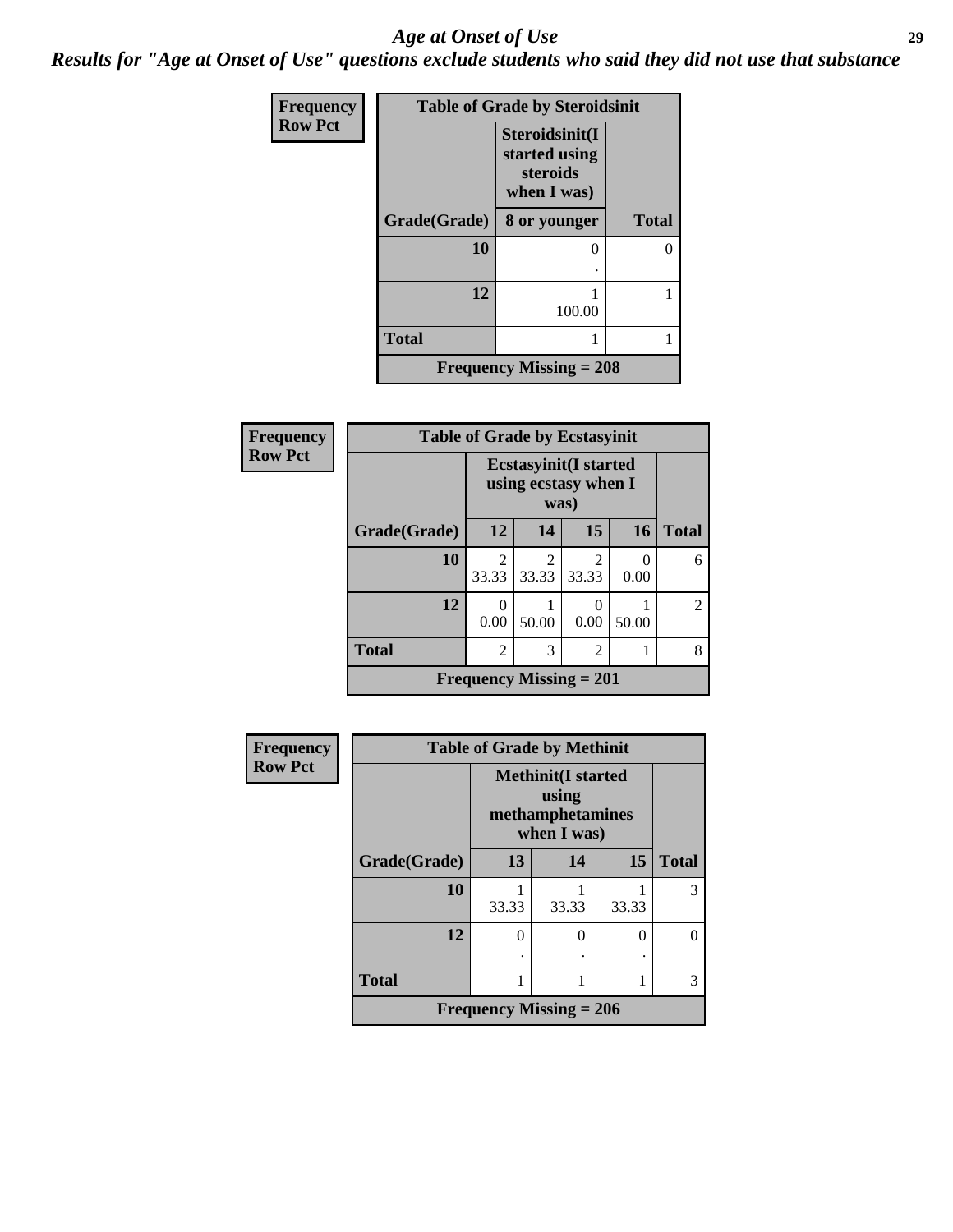#### Age at Onset of Use **30**

*Results for "Age at Onset of Use" questions exclude students who said they did not use that substance*

| Frequency      |              |                                                                      | <b>Table of Grade by Hallucinogensinit</b> |              |
|----------------|--------------|----------------------------------------------------------------------|--------------------------------------------|--------------|
| <b>Row Pct</b> |              | Hallucinogensinit(I<br>started using<br>hallucinogens when<br>I was) |                                            |              |
|                | Grade(Grade) | 14                                                                   | 15                                         | <b>Total</b> |
|                | 10           | $\overline{2}$<br>50.00                                              | $\mathfrak{D}$<br>50.00                    | 4            |
|                | 12           | 0                                                                    | 0                                          | $\Omega$     |
|                | <b>Total</b> | $\overline{c}$                                                       | $\overline{2}$                             | 4            |
|                |              | Frequency Missing $= 205$                                            |                                            |              |

| <b>Frequency</b> | <b>Table of Grade by Prescriptioninit</b> |                        |                                                                                         |                  |                          |                  |                           |       |                |                  |              |
|------------------|-------------------------------------------|------------------------|-----------------------------------------------------------------------------------------|------------------|--------------------------|------------------|---------------------------|-------|----------------|------------------|--------------|
| <b>Row Pct</b>   |                                           |                        | Prescriptioninit(I started using prescription drugs not<br>prescribed to me when I was) |                  |                          |                  |                           |       |                |                  |              |
|                  | Grade(Grade)                              | <b>8 or</b><br>younger | 9                                                                                       | 10               | <b>11</b>                | 12               | <b>14</b>                 | 15    | <b>16</b>      | 17               | <b>Total</b> |
|                  | 10                                        | 4<br>25.00             | 6.25                                                                                    | 6.25             | 6.25                     | 6.25             | 2<br>12.50                | 31.25 | 6.25           | $\Omega$<br>0.00 | 16           |
|                  | 12                                        | 33.33                  | $\Omega$<br>0.00                                                                        | $\theta$<br>0.00 | $\boldsymbol{0}$<br>0.00 | $\Omega$<br>0.00 | 2<br>22.22                | 11.11 | 11.11          | ↑<br>22.22       | $\mathbf Q$  |
|                  | <b>Total</b>                              | $\mathcal{I}$          |                                                                                         |                  |                          |                  | 4                         | 6     | $\overline{2}$ | 2                | 25           |
|                  |                                           |                        |                                                                                         |                  |                          |                  | Frequency Missing $= 184$ |       |                |                  |              |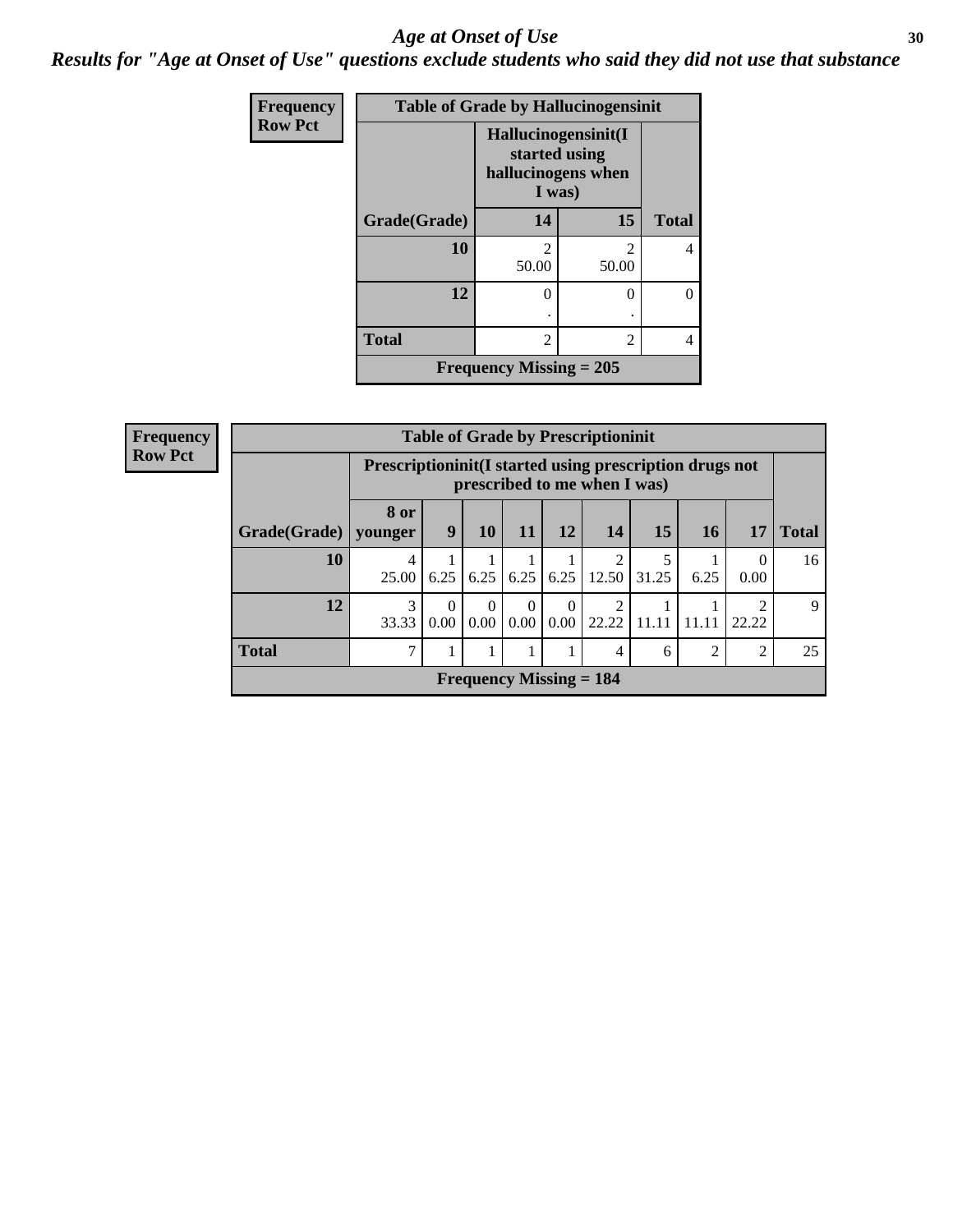| Frequency      | <b>Table of Alcoholharm by Grade</b>          |                    |                        |              |  |  |  |
|----------------|-----------------------------------------------|--------------------|------------------------|--------------|--|--|--|
| <b>Col Pct</b> | Alcoholharm(I<br>think alcohol is<br>harmful) | Grade(Grade)<br>10 | 12                     | <b>Total</b> |  |  |  |
|                | <b>Strongly Agree</b>                         | 92<br>58.23        | 21<br>41.18            | 113          |  |  |  |
|                | <b>Somewhat Agree</b>                         | 41<br>25.95        | 21<br>41.18            | 62           |  |  |  |
|                | <b>Somewhat Disagree</b>                      | 14<br>8.86         | 7<br>13.73             | 21           |  |  |  |
|                | <b>Strongly Disagree</b>                      | 11<br>6.96         | $\mathfrak{D}$<br>3.92 | 13           |  |  |  |
|                | <b>Total</b>                                  | 158                | 51                     | 209          |  |  |  |

| <b>Table of Cigarettesharm by Grade</b>                  |                    |                        |              |  |  |  |  |
|----------------------------------------------------------|--------------------|------------------------|--------------|--|--|--|--|
| Cigarettesharm(I<br>think smoking<br>tobacco is harmful) | Grade(Grade)<br>10 | 12                     | <b>Total</b> |  |  |  |  |
| <b>Strongly Agree</b>                                    | 128<br>81.01       | 40<br>78.43            | 168          |  |  |  |  |
| <b>Somewhat Agree</b>                                    | 21<br>13.29        | 6<br>11.76             | 27           |  |  |  |  |
| <b>Somewhat Disagree</b>                                 | 0<br>0.00          | 3<br>5.88              | 3            |  |  |  |  |
| <b>Strongly Disagree</b>                                 | 9<br>5.70          | $\mathfrak{D}$<br>3.92 | 11           |  |  |  |  |
| <b>Total</b>                                             | 158                | 51                     | 209          |  |  |  |  |

| Frequency      | <b>Table of Smokelessharm by Grade</b>                  |                    |                        |              |
|----------------|---------------------------------------------------------|--------------------|------------------------|--------------|
| <b>Col Pct</b> | Smokelessharm(I<br>think chewing<br>tobacco is harmful) | Grade(Grade)<br>10 | 12                     | <b>Total</b> |
|                | <b>Strongly Agree</b>                                   | 122<br>77.22       | 42<br>82.35            | 164          |
|                | <b>Somewhat Agree</b>                                   | 22<br>13.92        | 4<br>7.84              | 26           |
|                | <b>Somewhat Disagree</b>                                | 3<br>1.90          | $\mathfrak{D}$<br>3.92 | 5            |
|                | <b>Strongly Disagree</b>                                | 11<br>6.96         | 3<br>5.88              | 14           |
|                | <b>Total</b>                                            | 158                | 51                     | 209          |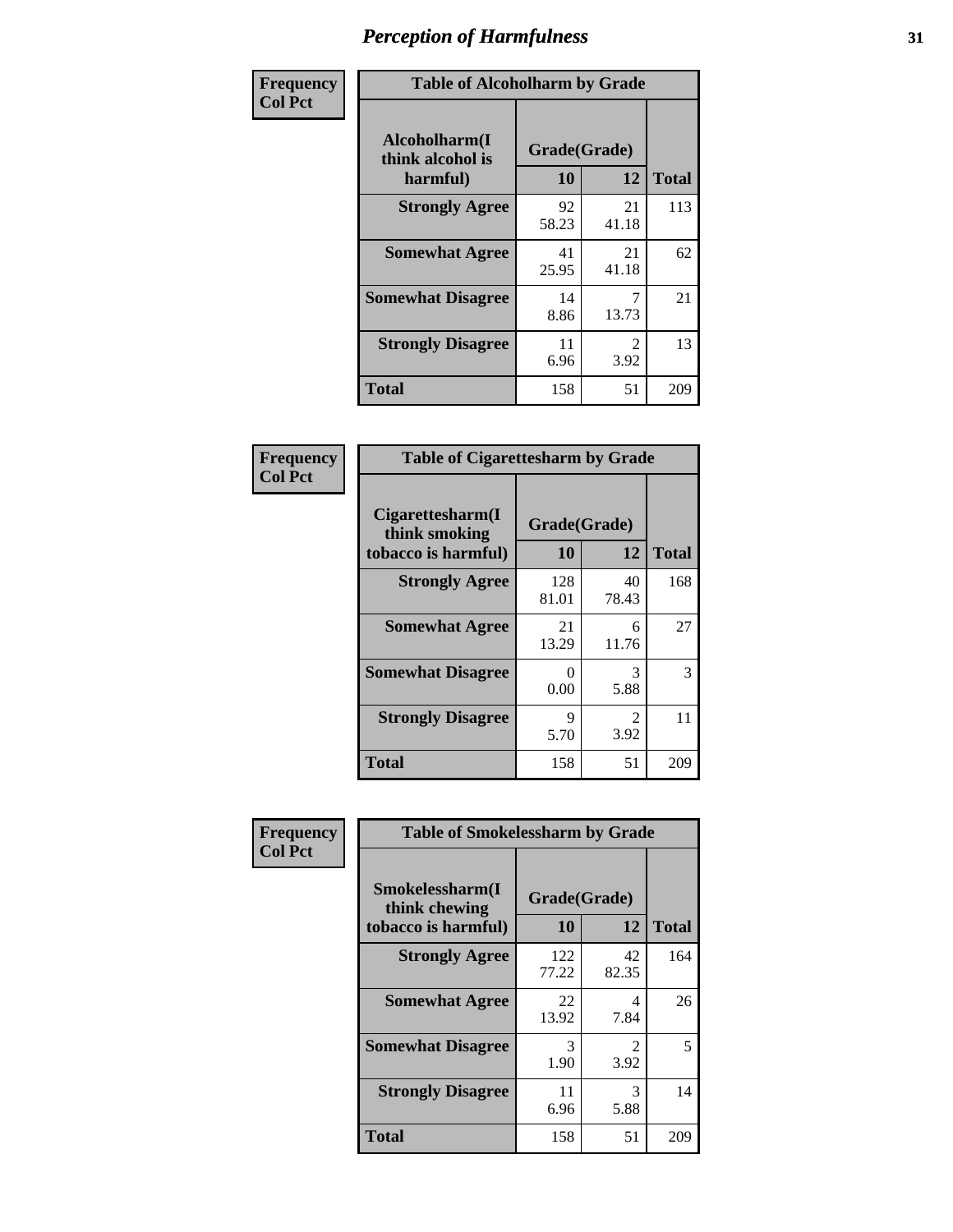| Frequency      | <b>Table of Marijuanaharm by Grade</b>            |                    |             |              |  |  |  |
|----------------|---------------------------------------------------|--------------------|-------------|--------------|--|--|--|
| <b>Col Pct</b> | Marijuanaharm(I<br>think marijuana is<br>harmful) | Grade(Grade)<br>10 | 12          | <b>Total</b> |  |  |  |
|                | <b>Strongly Agree</b>                             | 104<br>65.82       | 32<br>62.75 | 136          |  |  |  |
|                | <b>Somewhat Agree</b>                             | 21<br>13.29        | 9<br>17.65  | 30           |  |  |  |
|                | <b>Somewhat Disagree</b>                          | 13<br>8.23         | 13.73       | 20           |  |  |  |
|                | <b>Strongly Disagree</b>                          | 20<br>12.66        | 3<br>5.88   | 23           |  |  |  |
|                | <b>Total</b>                                      | 158                | 51          | 209          |  |  |  |

| <b>Table of Cocaineharm by Grade</b>          |                    |                        |              |  |  |
|-----------------------------------------------|--------------------|------------------------|--------------|--|--|
| Cocaineharm(I<br>think cocaine is<br>harmful) | Grade(Grade)<br>10 | 12                     | <b>Total</b> |  |  |
| <b>Strongly Agree</b>                         | 138<br>87.34       | 48<br>94.12            | 186          |  |  |
| <b>Somewhat Agree</b>                         | 9<br>5.70          | 0<br>0.00              | 9            |  |  |
| <b>Somewhat Disagree</b>                      | 2<br>1.27          | 1.96                   | 3            |  |  |
| <b>Strongly Disagree</b>                      | 9<br>5.70          | $\mathfrak{D}$<br>3.92 | 11           |  |  |
| <b>Total</b>                                  | 158                | 51                     | 209          |  |  |

| Frequency      | <b>Table of Inhalantsharm by Grade</b>              |                           |                       |                |
|----------------|-----------------------------------------------------|---------------------------|-----------------------|----------------|
| <b>Col Pct</b> | Inhalantsharm(I)<br>think inhalants are<br>harmful) | Grade(Grade)<br><b>10</b> | 12                    | <b>Total</b>   |
|                | <b>Strongly Agree</b>                               | 133<br>84.18              | 43<br>84.31           | 176            |
|                | <b>Somewhat Agree</b>                               | 13<br>8.23                | 5<br>9.80             | 18             |
|                | <b>Somewhat Disagree</b>                            | 0.63                      | 1.96                  | $\overline{2}$ |
|                | <b>Strongly Disagree</b>                            | 11<br>6.96                | $\mathcal{L}$<br>3.92 | 13             |
|                | Total                                               | 158                       | 51                    | 209            |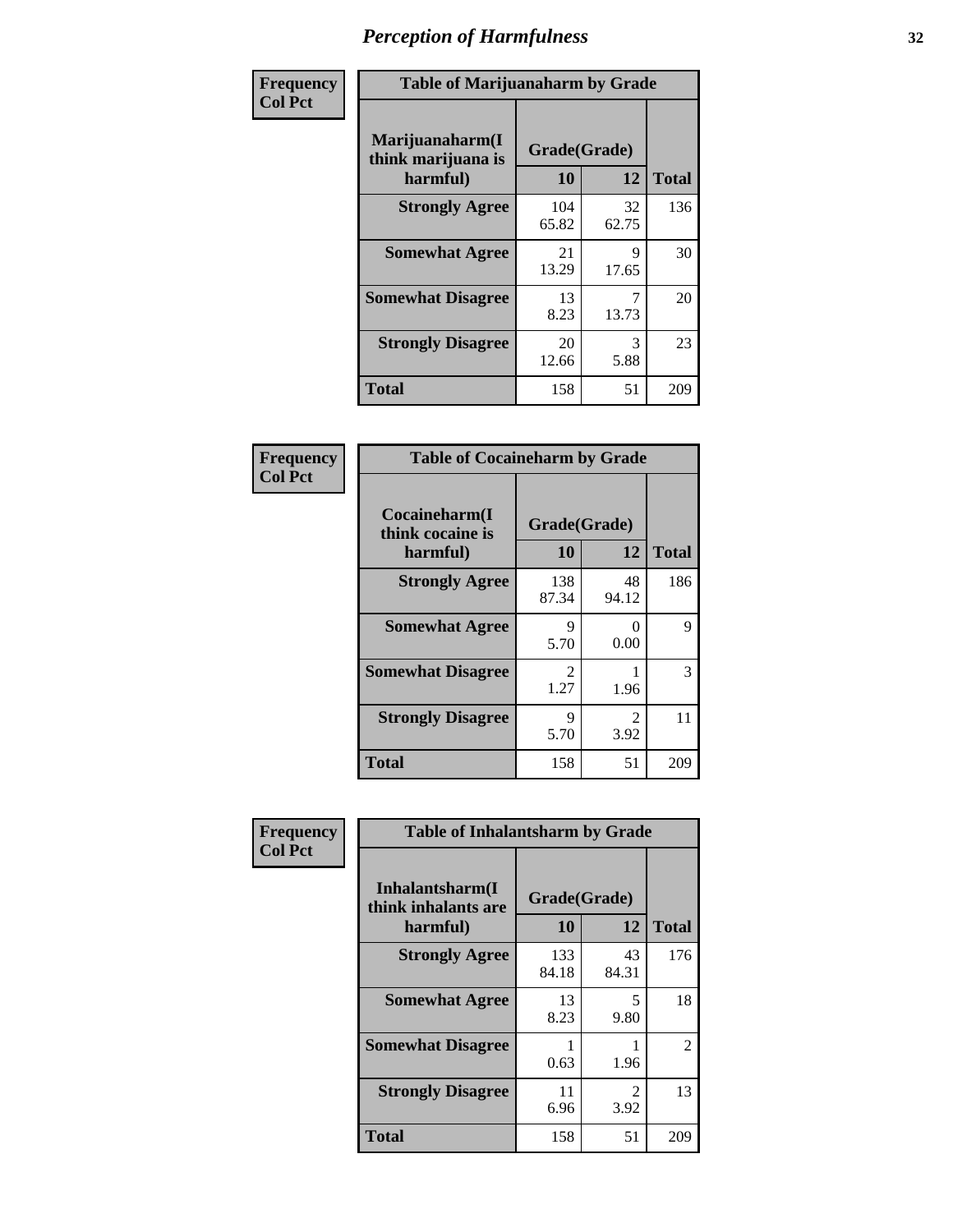| Frequency      | <b>Table of Steroidsharm by Grade</b>            |              |                        |              |
|----------------|--------------------------------------------------|--------------|------------------------|--------------|
| <b>Col Pct</b> | Steroidsharm(I<br>think steroids are<br>harmful) | 10           | Grade(Grade)<br>12     | <b>Total</b> |
|                | <b>Strongly Agree</b>                            | 132<br>83.54 | 41<br>80.39            | 173          |
|                | <b>Somewhat Agree</b>                            | 12<br>7.59   | 6<br>11.76             | 18           |
|                | <b>Somewhat Disagree</b>                         | 3<br>1.90    | $\mathfrak{D}$<br>3.92 | 5            |
|                | <b>Strongly Disagree</b>                         | 11<br>6.96   | $\mathfrak{D}$<br>3.92 | 13           |
|                | <b>Total</b>                                     | 158          | 51                     | 209          |

| <b>Table of Ecstasyharm by Grade</b>          |                    |                        |     |  |  |
|-----------------------------------------------|--------------------|------------------------|-----|--|--|
| Ecstasyharm(I<br>think ecstasy is<br>harmful) | Grade(Grade)<br>10 | <b>Total</b>           |     |  |  |
| <b>Strongly Agree</b>                         | 132<br>83.54       | 47<br>92.16            | 179 |  |  |
| <b>Somewhat Agree</b>                         | 11<br>6.96         | 1.96                   | 12  |  |  |
| <b>Somewhat Disagree</b>                      | 3<br>1.90          | 1.96                   | 4   |  |  |
| <b>Strongly Disagree</b>                      | 12<br>7.59         | $\mathfrak{D}$<br>3.92 | 14  |  |  |
| <b>Total</b>                                  | 158                | 51                     | 209 |  |  |

| Frequency      | <b>Table of Methharm by Grade</b>                            |                    |                        |              |  |
|----------------|--------------------------------------------------------------|--------------------|------------------------|--------------|--|
| <b>Col Pct</b> | <b>Methharm</b> (I think<br>methamphetamines<br>are harmful) | Grade(Grade)<br>10 | 12                     | <b>Total</b> |  |
|                | <b>Strongly Agree</b>                                        | 136<br>86.08       | 47<br>92.16            | 183          |  |
|                | <b>Somewhat Agree</b>                                        | 9<br>5.70          | 2<br>3.92              | 11           |  |
|                | <b>Somewhat Disagree</b>                                     | 0.63               | $\mathbf{0}$<br>0.00   |              |  |
|                | <b>Strongly Disagree</b>                                     | 12<br>7.59         | $\mathfrak{D}$<br>3.92 | 14           |  |
|                | <b>Total</b>                                                 | 158                | 51                     | 209          |  |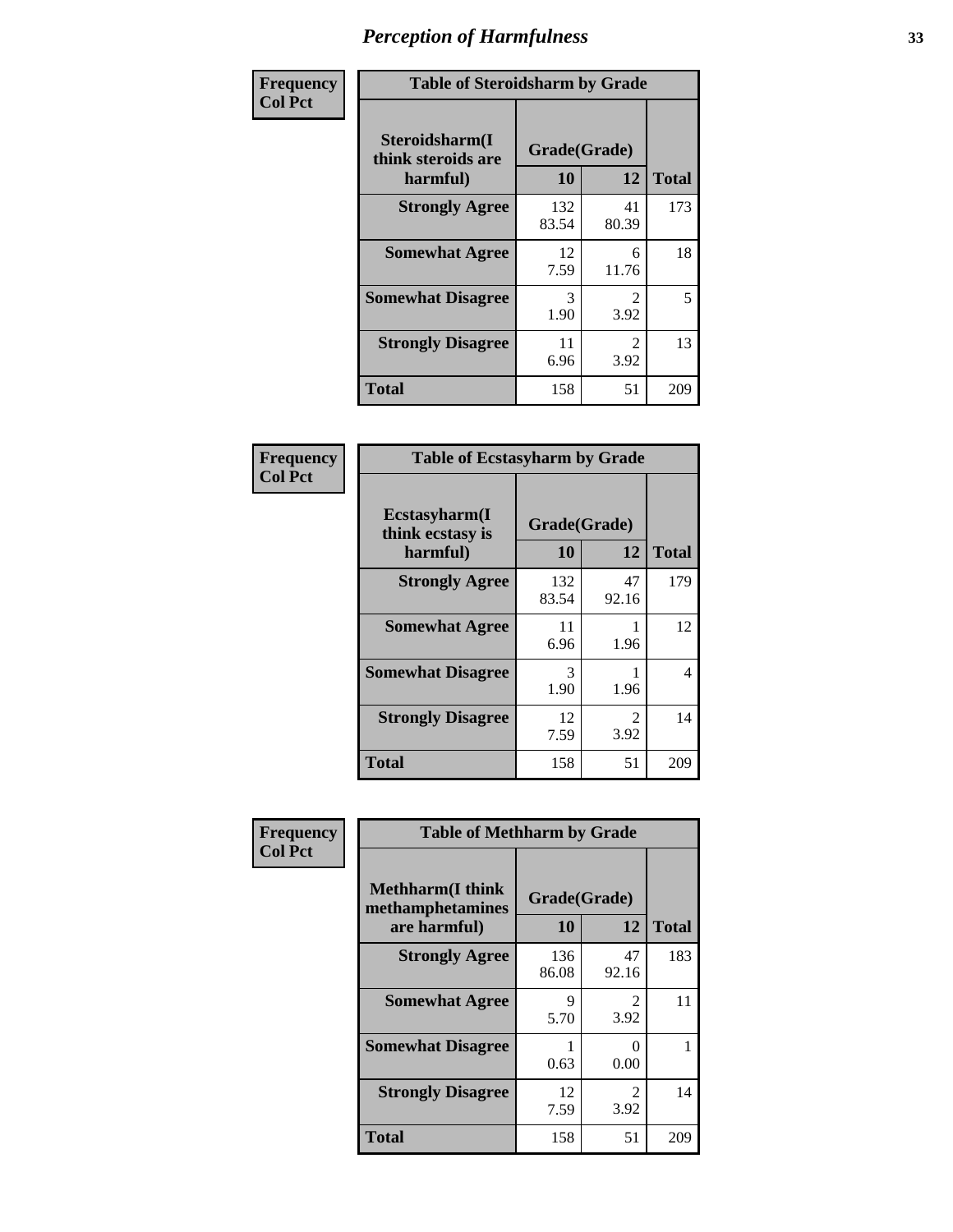| Frequency      | <b>Table of Hallucinogensharm by Grade</b>                 |                    |                       |              |
|----------------|------------------------------------------------------------|--------------------|-----------------------|--------------|
| <b>Col Pct</b> | Hallucinogensharm(I<br>think hallucinogens<br>are harmful) | Grade(Grade)<br>10 | 12                    | <b>Total</b> |
|                | <b>Strongly Agree</b>                                      | 135<br>85.44       | 48<br>94.12           | 183          |
|                | <b>Somewhat Agree</b>                                      | 10<br>6.33         | 0<br>0.00             | 10           |
|                | <b>Somewhat Disagree</b>                                   | 3<br>1.90          | 1.96                  | 4            |
|                | <b>Strongly Disagree</b>                                   | 10<br>6.33         | $\mathcal{L}$<br>3.92 | 12           |
|                | <b>Total</b>                                               | 158                | 51                    | 209          |

| <b>Table of Prescriptionharm by Grade</b>                                         |              |                                     |              |  |
|-----------------------------------------------------------------------------------|--------------|-------------------------------------|--------------|--|
| <b>Prescriptionharm</b> (I<br>think prescription<br>drugs not<br>prescribed to me | Grade(Grade) |                                     |              |  |
| are harmful)                                                                      | 10           | 12                                  | <b>Total</b> |  |
| <b>Strongly Agree</b>                                                             | 122<br>77.22 | 36<br>70.59                         | 158          |  |
| <b>Somewhat Agree</b>                                                             | 18<br>11.39  | 8<br>15.69                          | 26           |  |
| <b>Somewhat Disagree</b>                                                          | 5<br>3.16    | $\mathcal{D}_{\mathcal{L}}$<br>3.92 | 7            |  |
| <b>Strongly Disagree</b>                                                          | 13<br>8.23   | 5<br>9.80                           | 18           |  |
| Total                                                                             | 158          | 51                                  | 209          |  |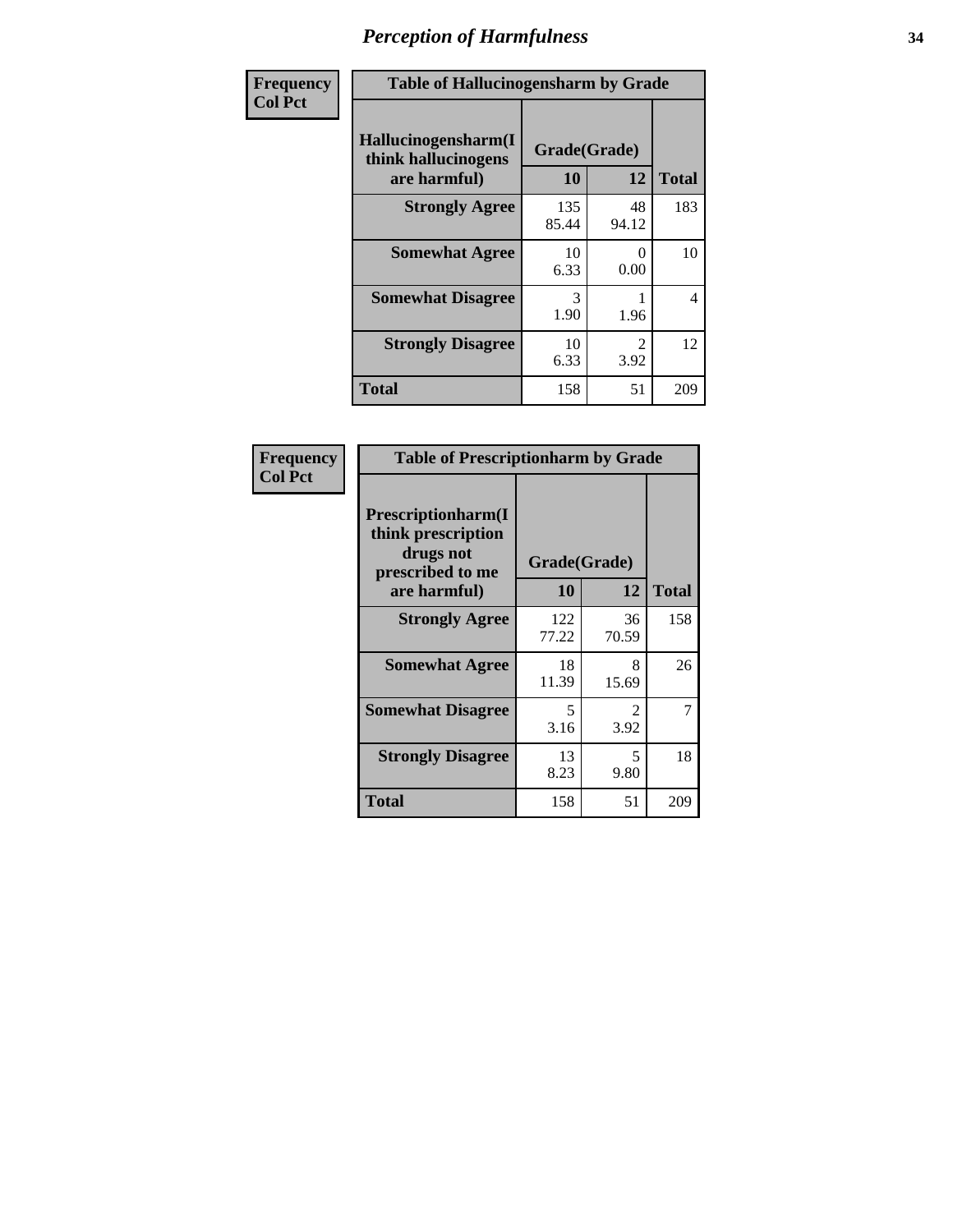# *Disapproval by Adults* **35**

| Frequency      | <b>Table of Alcoholadult by Grade</b>                                 |                    |             |              |  |
|----------------|-----------------------------------------------------------------------|--------------------|-------------|--------------|--|
| <b>Col Pct</b> | <b>Alcoholadult</b> (Adults<br>would disapprove if<br>I used alcohol) | Grade(Grade)<br>10 | 12          | <b>Total</b> |  |
|                | <b>Strongly Agree</b>                                                 | 99<br>62.66        | 22<br>43.14 | 121          |  |
|                | <b>Somewhat Agree</b>                                                 | 38<br>24.05        | 17<br>33.33 | 55           |  |
|                | <b>Somewhat Disagree</b>                                              | 8<br>5.06          | 10<br>19.61 | 18           |  |
|                | <b>Strongly Disagree</b>                                              | 13<br>8.23         | 2<br>3.92   | 15           |  |
|                | <b>Total</b>                                                          | 158                | 51          | 209          |  |

| <b>Table of Tobaccoadult by Grade</b>                                 |                    |             |              |  |
|-----------------------------------------------------------------------|--------------------|-------------|--------------|--|
| <b>Tobaccoadult</b> (Adults<br>would disapprove if<br>I used tobacco) | Grade(Grade)<br>10 | 12          | <b>Total</b> |  |
| <b>Strongly Agree</b>                                                 | 112<br>70.89       | 33<br>64.71 | 145          |  |
| <b>Somewhat Agree</b>                                                 | 22<br>13.92        | 12<br>23.53 | 34           |  |
| <b>Somewhat Disagree</b>                                              | 11<br>6.96         | 5<br>9.80   | 16           |  |
| <b>Strongly Disagree</b>                                              | 13<br>8.23         | 1.96        | 14           |  |
| <b>Total</b>                                                          | 158                | 51          | 209          |  |

| Frequency      | <b>Table of Marijuanaadult by Grade</b>                           |                    |             |              |  |
|----------------|-------------------------------------------------------------------|--------------------|-------------|--------------|--|
| <b>Col Pct</b> | Marijuanaadult(Adults<br>would disapprove if I<br>used marijuana) | Grade(Grade)<br>10 | 12          | <b>Total</b> |  |
|                | <b>Strongly Agree</b>                                             | 121<br>76.58       | 43<br>84.31 | 164          |  |
|                | <b>Somewhat Agree</b>                                             | 17<br>10.76        | 3<br>5.88   | 20           |  |
|                | <b>Somewhat Disagree</b>                                          | 5<br>3.16          | 2<br>3.92   |              |  |
|                | <b>Strongly Disagree</b>                                          | 15<br>9.49         | 3<br>5.88   | 18           |  |
|                | <b>Total</b>                                                      | 158                | 51          | 209          |  |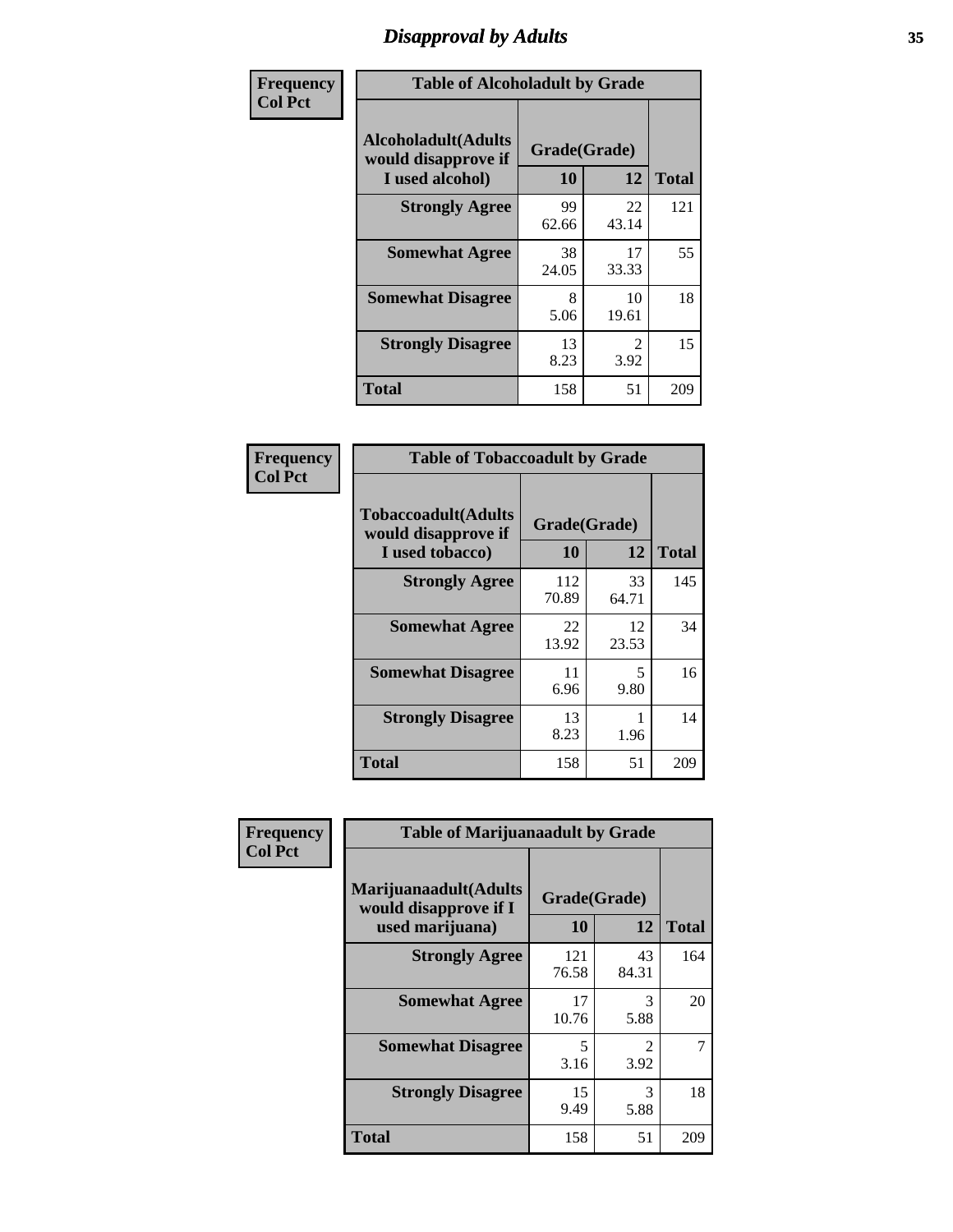# *Disapproval by Adults* **36**

| <b>Frequency</b> | <b>Table of Otherdrugadult by Grade</b>                                     |                    |                                     |              |  |
|------------------|-----------------------------------------------------------------------------|--------------------|-------------------------------------|--------------|--|
| <b>Col Pct</b>   | <b>Otherdrugadult</b> (Adults<br>would disapprove if I<br>used other drugs) | Grade(Grade)<br>10 | 12                                  | <b>Total</b> |  |
|                  | <b>Strongly Agree</b>                                                       | 129<br>81.65       | 45<br>88.24                         | 174          |  |
|                  | <b>Somewhat Agree</b>                                                       | 10<br>6.33         | $\mathcal{D}_{\mathcal{L}}$<br>3.92 | 12           |  |
|                  | <b>Somewhat Disagree</b>                                                    | 3<br>1.90          | 1.96                                | 4            |  |
|                  | <b>Strongly Disagree</b>                                                    | 16<br>10.13        | 3<br>5.88                           | 19           |  |
|                  | <b>Total</b>                                                                | 158                | 51                                  | 209          |  |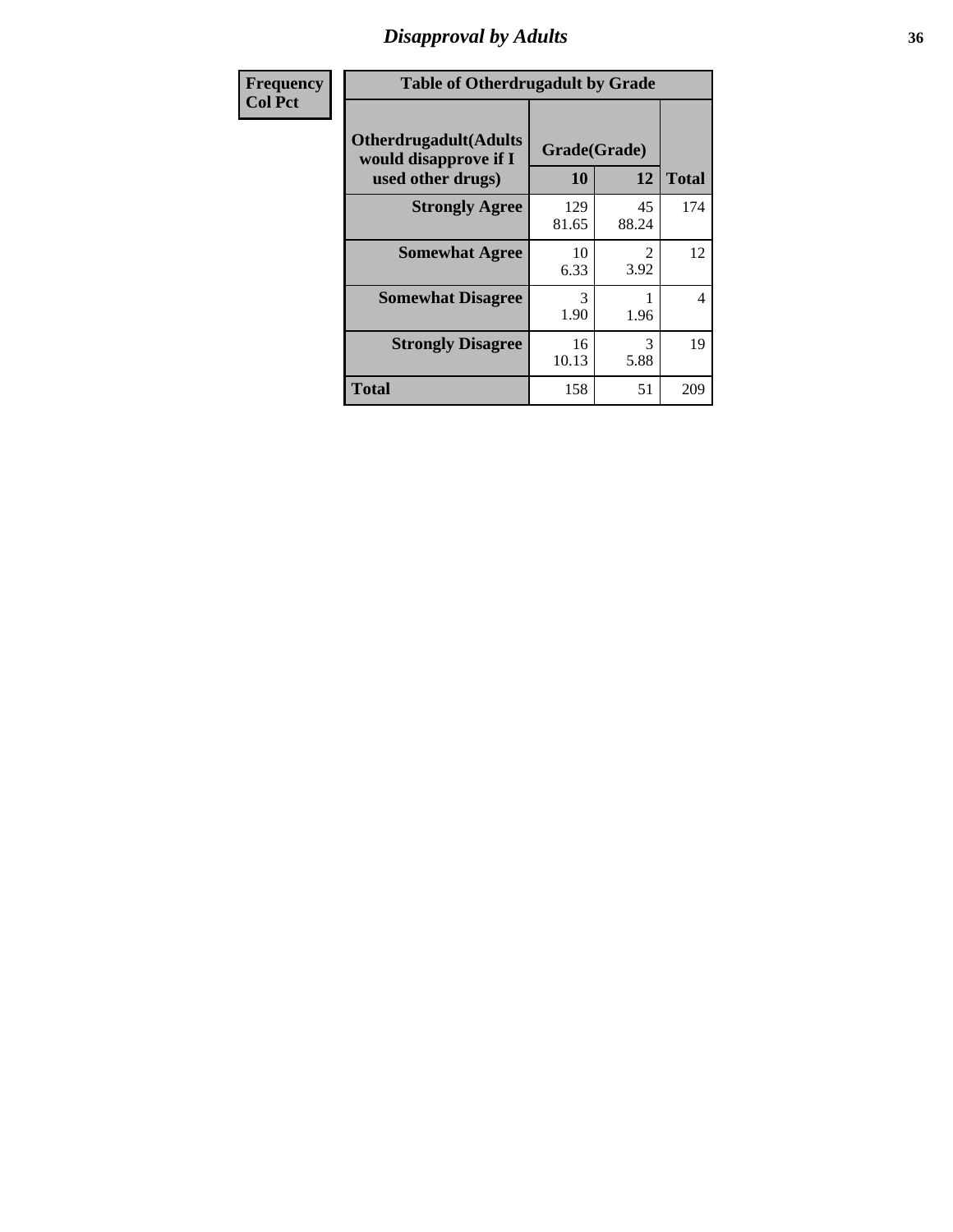## *Disapproval by Peers* **37**

| Frequency      | <b>Table of Alcoholpeer by Grade</b>                    |              |             |              |  |
|----------------|---------------------------------------------------------|--------------|-------------|--------------|--|
| <b>Col Pct</b> | Alcoholpeer(My<br>friends would<br>disapprove if I used | Grade(Grade) |             |              |  |
|                | alcohol)                                                | 10           | 12          | <b>Total</b> |  |
|                | <b>Strongly Agree</b>                                   | 37<br>23.42  | 3<br>5.88   | 40           |  |
|                | <b>Somewhat Agree</b>                                   | 48<br>30.38  | 21<br>41.18 | 69           |  |
|                | <b>Somewhat Disagree</b>                                | 37<br>23.42  | 15<br>29.41 | 52           |  |
|                | <b>Strongly Disagree</b>                                | 36<br>22.78  | 12<br>23.53 | 48           |  |
|                | Total                                                   | 158          | 51          | 209          |  |

| Frequency      | <b>Table of Tobaccopeer by Grade</b>                                |                    |             |              |
|----------------|---------------------------------------------------------------------|--------------------|-------------|--------------|
| <b>Col Pct</b> | Tobaccopeer(My<br>friends would<br>disapprove if I used<br>tobacco) | Grade(Grade)<br>10 | 12          | <b>Total</b> |
|                | <b>Strongly Agree</b>                                               | 69<br>43.67        | 12<br>23.53 | 81           |
|                | <b>Somewhat Agree</b>                                               | 39<br>24.68        | 19<br>37.25 | 58           |
|                | <b>Somewhat Disagree</b>                                            | 25<br>15.82        | 11<br>21.57 | 36           |
|                | <b>Strongly Disagree</b>                                            | 25<br>15.82        | 9<br>17.65  | 34           |
|                | Total                                                               | 158                | 51          | 209          |

| Frequency      | <b>Table of Marijuanapeer by Grade</b>                    |              |             |              |
|----------------|-----------------------------------------------------------|--------------|-------------|--------------|
| <b>Col Pct</b> | Marijuanapeer(My<br>friends would<br>disapprove if I used | Grade(Grade) |             |              |
|                | marijuana)                                                | 10           | 12          | <b>Total</b> |
|                | <b>Strongly Agree</b>                                     | 72<br>45.57  | 19<br>37.25 | 91           |
|                | <b>Somewhat Agree</b>                                     | 29<br>18.35  | 18<br>35.29 | 47           |
|                | <b>Somewhat Disagree</b>                                  | 26<br>16.46  | Q<br>17.65  | 35           |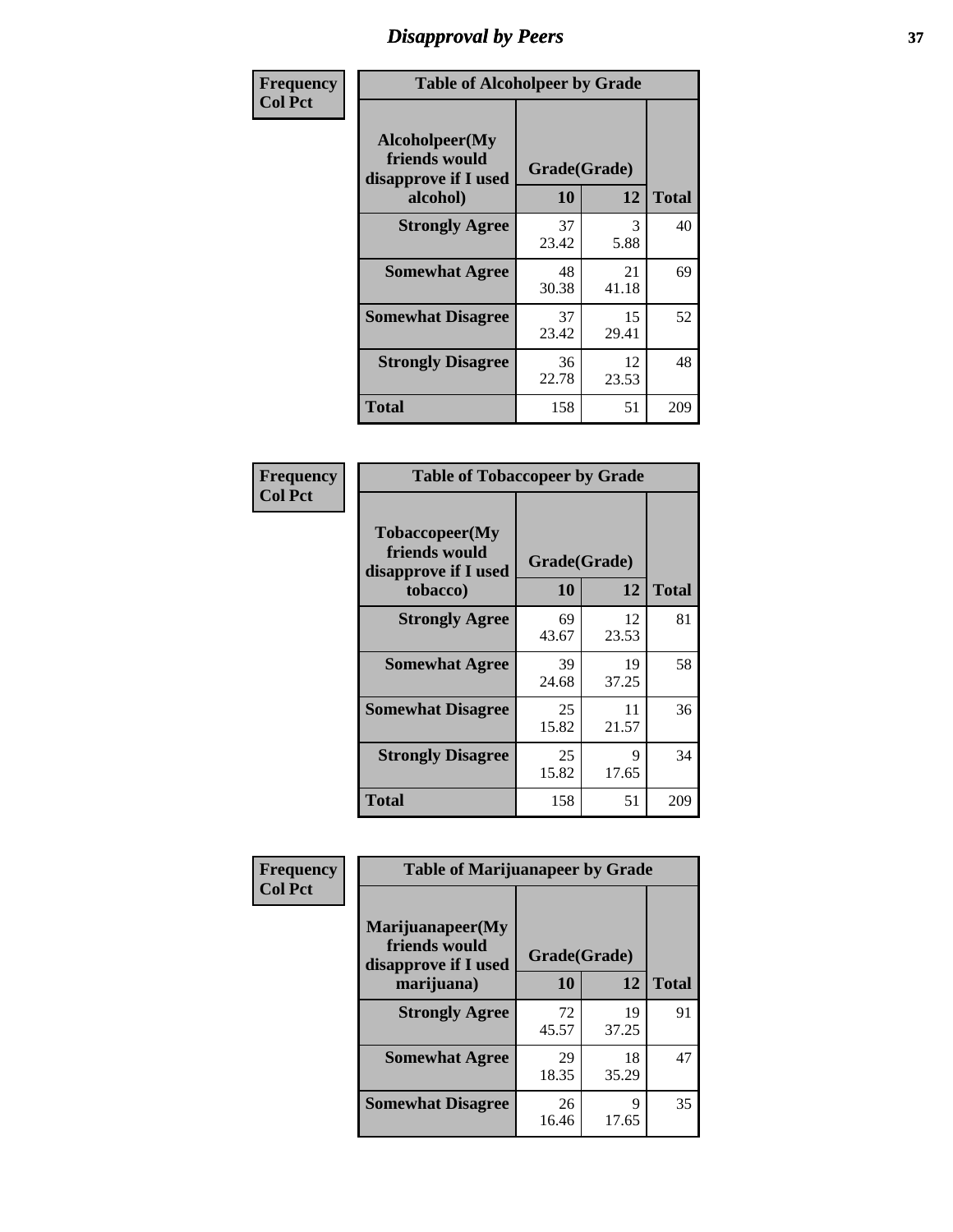# *Disapproval by Peers* **38**

| <b>Frequency</b> | <b>Table of Marijuanapeer by Grade</b>                                  |                    |      |              |  |
|------------------|-------------------------------------------------------------------------|--------------------|------|--------------|--|
| <b>Col Pct</b>   | Marijuanapeer(My<br>friends would<br>disapprove if I used<br>marijuana) | Grade(Grade)<br>10 | 12   | <b>Total</b> |  |
|                  | <b>Strongly Disagree</b>                                                | 31<br>19.62        | 9.80 | 36           |  |
|                  | <b>Total</b>                                                            | 158                | 51   | 209          |  |

| <b>Frequency</b> | <b>Table of Otherdrugpeer by Grade</b>                    |                    |             |              |
|------------------|-----------------------------------------------------------|--------------------|-------------|--------------|
| <b>Col Pct</b>   | Otherdrugpeer(My<br>friends would<br>disapprove if I used | Grade(Grade)<br>10 | 12          | <b>Total</b> |
|                  | other drugs)                                              |                    |             |              |
|                  | <b>Strongly Agree</b>                                     | 92<br>58.23        | 32<br>62.75 | 124          |
|                  | <b>Somewhat Agree</b>                                     | 27<br>17.09        | 10<br>19.61 | 37           |
|                  | <b>Somewhat Disagree</b>                                  | 14<br>8.86         | 3<br>5.88   | 17           |
|                  | <b>Strongly Disagree</b>                                  | 25<br>15.82        | 6<br>11.76  | 31           |
|                  | <b>Total</b>                                              | 158                | 51          | 209          |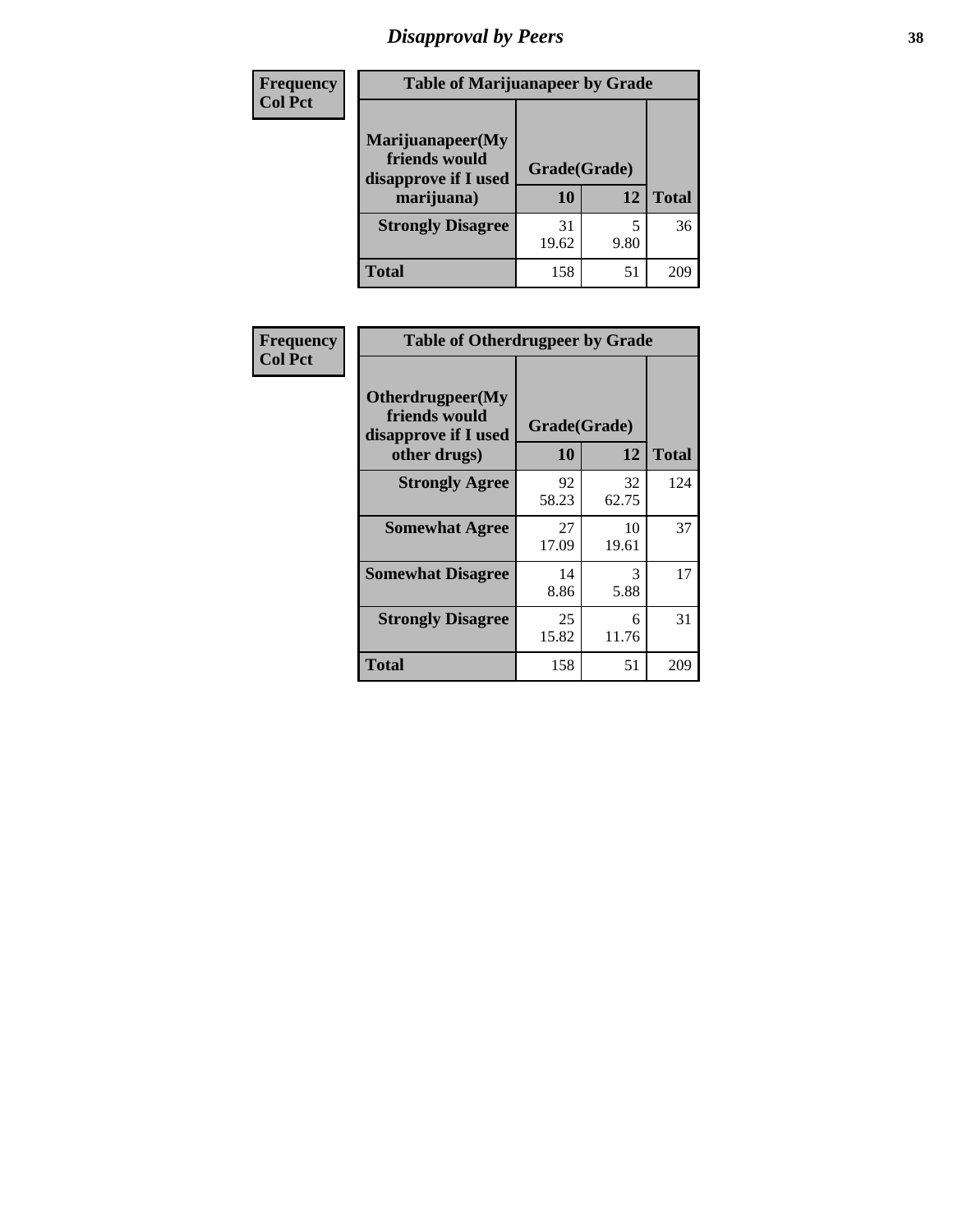| Frequency      | <b>Table of Alcohollocation1 by Grade</b> |              |             |              |
|----------------|-------------------------------------------|--------------|-------------|--------------|
| <b>Col Pct</b> | <b>Alcohollocation1(Places</b>            | Grade(Grade) |             |              |
|                | <b>Friends Use Alcohol)</b>               | 10           | 12          | <b>Total</b> |
|                |                                           | 101<br>63.92 | 43<br>84.31 | 144          |
|                | Do Not Use                                | 57<br>36.08  | 8<br>15.69  | 65           |
|                | <b>Total</b>                              | 158          | 51          | 209          |

| Frequency      | <b>Table of Alcohollocation2 by Grade</b>                     |                    |             |              |
|----------------|---------------------------------------------------------------|--------------------|-------------|--------------|
| <b>Col Pct</b> | <b>Alcohollocation2(Places</b><br><b>Friends Use Alcohol)</b> | Grade(Grade)<br>10 | <b>12</b>   | <b>Total</b> |
|                |                                                               | 96<br>60.76        | 36<br>70.59 | 132          |
|                | Home                                                          | 62<br>39.24        | 15<br>29.41 | 77           |
|                | <b>Total</b>                                                  | 158                | 51          | 209          |

| Frequency<br><b>Col Pct</b> | <b>Table of Alcohollocation 3 by Grade</b>                    |                    |             |              |
|-----------------------------|---------------------------------------------------------------|--------------------|-------------|--------------|
|                             | <b>Alcohollocation3(Places</b><br><b>Friends Use Alcohol)</b> | Grade(Grade)<br>10 | 12          | <b>Total</b> |
|                             |                                                               | 143<br>90.51       | 48<br>94.12 | 191          |
|                             | <b>School</b>                                                 | 15<br>9.49         | 3<br>5.88   | 18           |
|                             | <b>Total</b>                                                  | 158                | 51          | 209          |

| Frequency      | <b>Table of Alcohollocation4 by Grade</b> |              |             |              |  |
|----------------|-------------------------------------------|--------------|-------------|--------------|--|
| <b>Col Pct</b> | <b>Alcohollocation4(Places</b>            | Grade(Grade) |             |              |  |
|                | <b>Friends Use Alcohol)</b>               | 10           | 12          | <b>Total</b> |  |
|                |                                           | 123<br>77.85 | 41<br>80.39 | 164          |  |
|                | Car                                       | 35<br>22.15  | 10<br>19.61 | 45           |  |
|                | <b>Total</b>                              | 158          | 51          | 209          |  |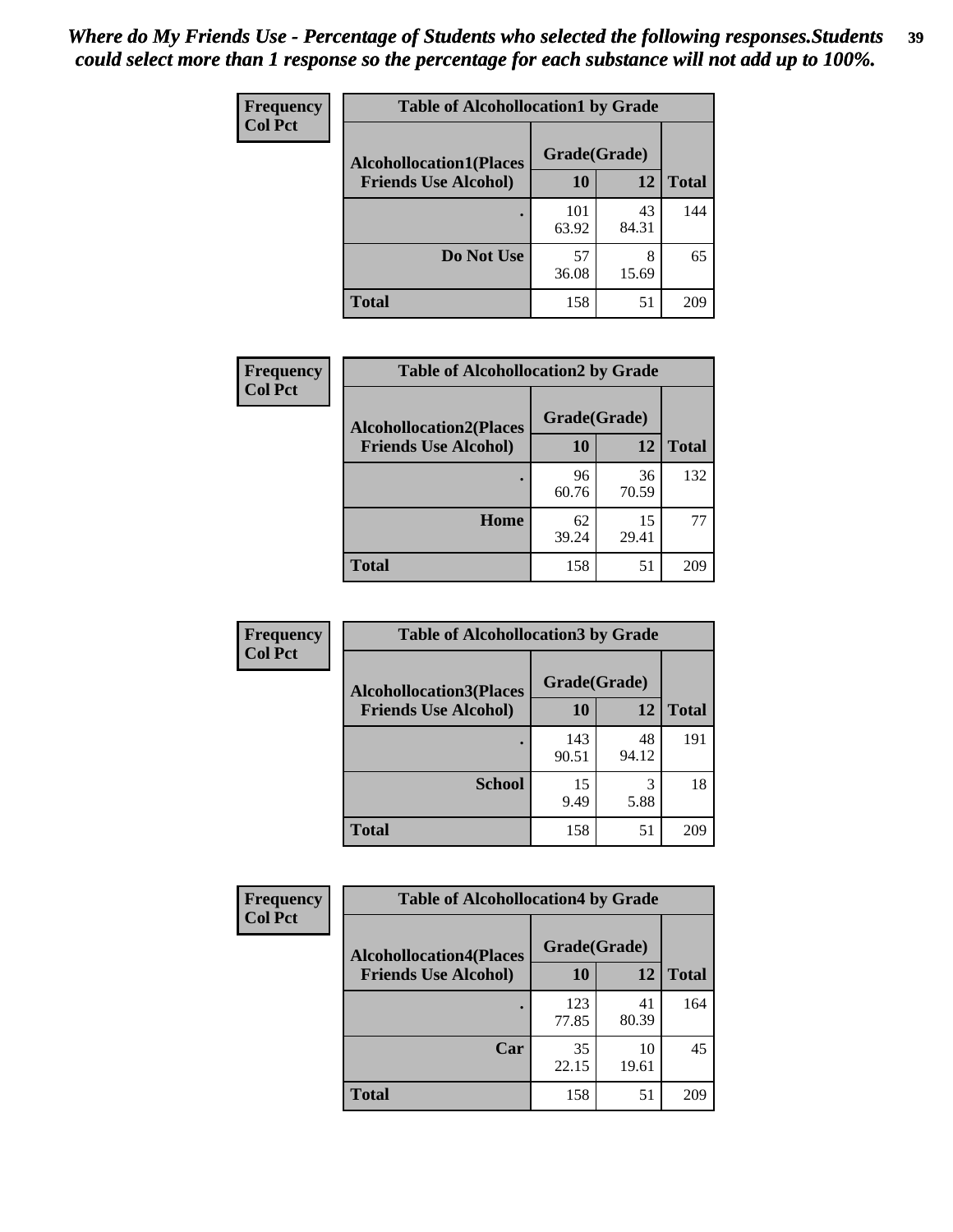| Frequency<br><b>Col Pct</b> | <b>Table of Alcohollocation5 by Grade</b>      |             |             |              |  |
|-----------------------------|------------------------------------------------|-------------|-------------|--------------|--|
|                             | Grade(Grade)<br><b>Alcohollocation5(Places</b> |             |             |              |  |
|                             | <b>Friends Use Alcohol)</b>                    | 10          | 12          | <b>Total</b> |  |
|                             |                                                | 75<br>47.47 | 13<br>25.49 | 88           |  |
|                             | <b>Friend's House</b>                          | 83<br>52.53 | 38<br>74.51 | 121          |  |
|                             | <b>Total</b>                                   | 158         | 51          | 209          |  |

| Frequency      | <b>Table of Alcohollocation6 by Grade</b>                     |                    |             |              |
|----------------|---------------------------------------------------------------|--------------------|-------------|--------------|
| <b>Col Pct</b> | <b>Alcohollocation6(Places</b><br><b>Friends Use Alcohol)</b> | Grade(Grade)<br>10 | 12          | <b>Total</b> |
|                |                                                               | 93<br>58.86        | 25<br>49.02 | 118          |
|                | <b>Other</b>                                                  | 65<br>41.14        | 26<br>50.98 | 91           |
|                | <b>Total</b>                                                  | 158                | 51          | 209          |

| <b>Frequency</b> | <b>Table of Tobaccolocation1 by Grade</b> |              |             |              |
|------------------|-------------------------------------------|--------------|-------------|--------------|
| <b>Col Pct</b>   | <b>Tobaccolocation1(Places</b>            | Grade(Grade) |             |              |
|                  | <b>Friends Use Tobacco)</b>               | 10           | 12          | <b>Total</b> |
|                  |                                           | 78<br>49.37  | 33<br>64.71 | 111          |
|                  | Do Not Use                                | 80<br>50.63  | 18<br>35.29 | 98           |
|                  | <b>Total</b>                              | 158          | 51          | 209          |

| <b>Frequency</b> | <b>Table of Tobaccolocation2 by Grade</b> |              |             |              |
|------------------|-------------------------------------------|--------------|-------------|--------------|
| <b>Col Pct</b>   | <b>Tobaccolocation2(Places</b>            | Grade(Grade) |             |              |
|                  | <b>Friends Use Tobacco)</b>               | 10           | 12          | <b>Total</b> |
|                  |                                           | 103<br>65.19 | 31<br>60.78 | 134          |
|                  | Home                                      | 55<br>34.81  | 20<br>39.22 | 75           |
|                  | <b>Total</b>                              | 158          | 51          | 209          |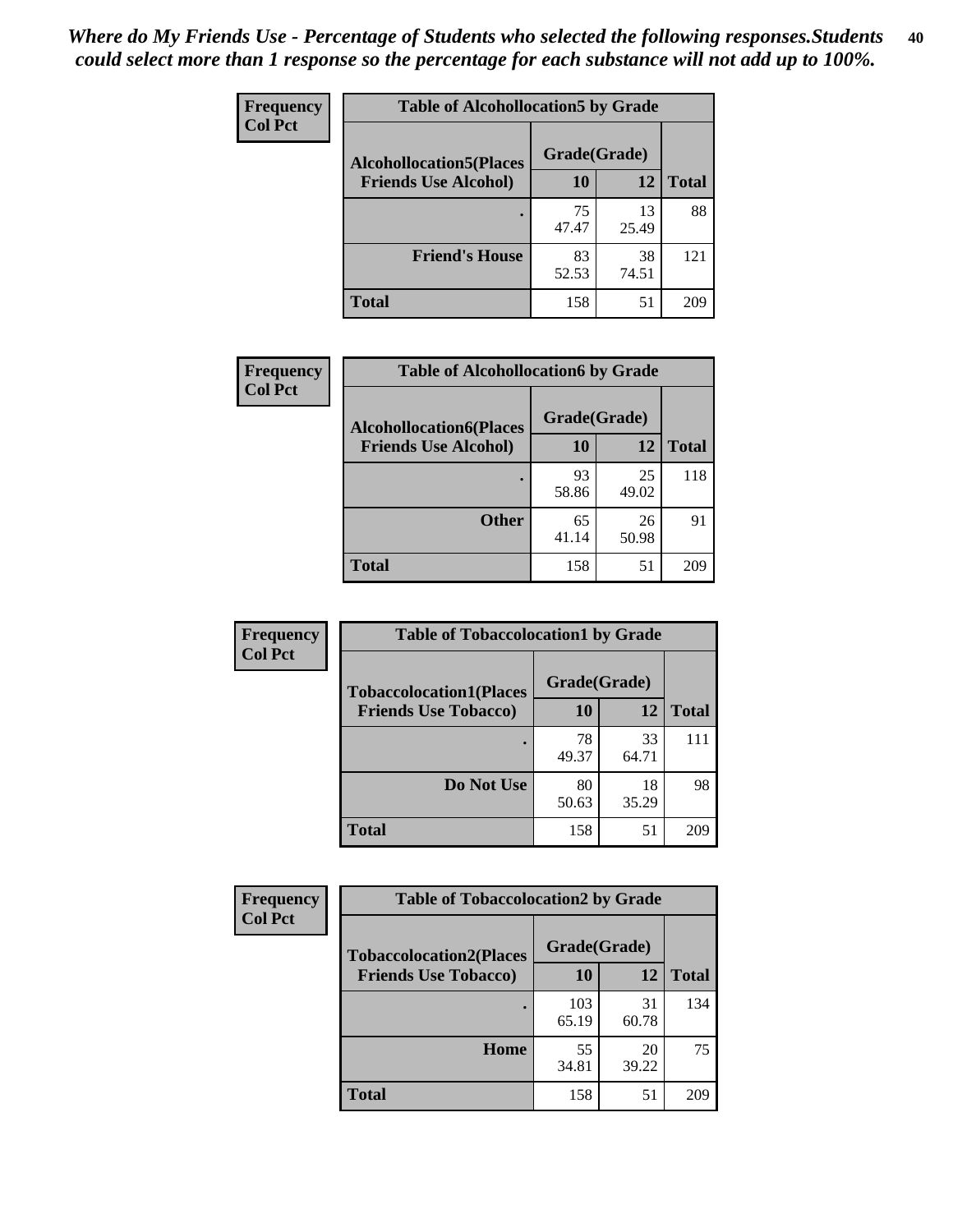| Frequency      | <b>Table of Tobaccolocation 3 by Grade</b> |              |             |              |  |
|----------------|--------------------------------------------|--------------|-------------|--------------|--|
| <b>Col Pct</b> | <b>Tobaccolocation3(Places</b>             | Grade(Grade) |             |              |  |
|                | <b>Friends Use Tobacco)</b>                | 10           | <b>12</b>   | <b>Total</b> |  |
|                |                                            | 132<br>83.54 | 41<br>80.39 | 173          |  |
|                | <b>School</b>                              | 26<br>16.46  | 10<br>19.61 | 36           |  |
|                | <b>Total</b>                               | 158          | 51          | 209          |  |

| Frequency      | <b>Table of Tobaccolocation4 by Grade</b>                     |                    |             |              |
|----------------|---------------------------------------------------------------|--------------------|-------------|--------------|
| <b>Col Pct</b> | <b>Tobaccolocation4(Places</b><br><b>Friends Use Tobacco)</b> | Grade(Grade)<br>10 | 12          | <b>Total</b> |
|                |                                                               |                    |             |              |
|                |                                                               | 107<br>67.72       | 27<br>52.94 | 134          |
|                | Car                                                           | 51<br>32.28        | 24<br>47.06 | 75           |
|                | <b>Total</b>                                                  | 158                | 51          | 209          |

| Frequency      | <b>Table of Tobaccolocation5 by Grade</b>                     |                    |             |              |
|----------------|---------------------------------------------------------------|--------------------|-------------|--------------|
| <b>Col Pct</b> | <b>Tobaccolocation5(Places</b><br><b>Friends Use Tobacco)</b> | Grade(Grade)<br>10 | 12          | <b>Total</b> |
|                |                                                               | 99<br>62.66        | 25<br>49.02 | 124          |
|                | <b>Friend's House</b>                                         | 59<br>37.34        | 26<br>50.98 | 85           |
|                | <b>Total</b>                                                  | 158                | 51          | 209          |

| <b>Frequency</b> | <b>Table of Tobaccolocation6 by Grade</b> |              |             |              |  |
|------------------|-------------------------------------------|--------------|-------------|--------------|--|
| <b>Col Pct</b>   | <b>Tobaccolocation6(Places</b>            | Grade(Grade) |             |              |  |
|                  | <b>Friends Use Tobacco)</b>               | 10           | 12          | <b>Total</b> |  |
|                  |                                           | 99<br>62.66  | 32<br>62.75 | 131          |  |
|                  | <b>Other</b>                              | 59<br>37.34  | 19<br>37.25 | 78           |  |
|                  | <b>Total</b>                              | 158          | 51          | 209          |  |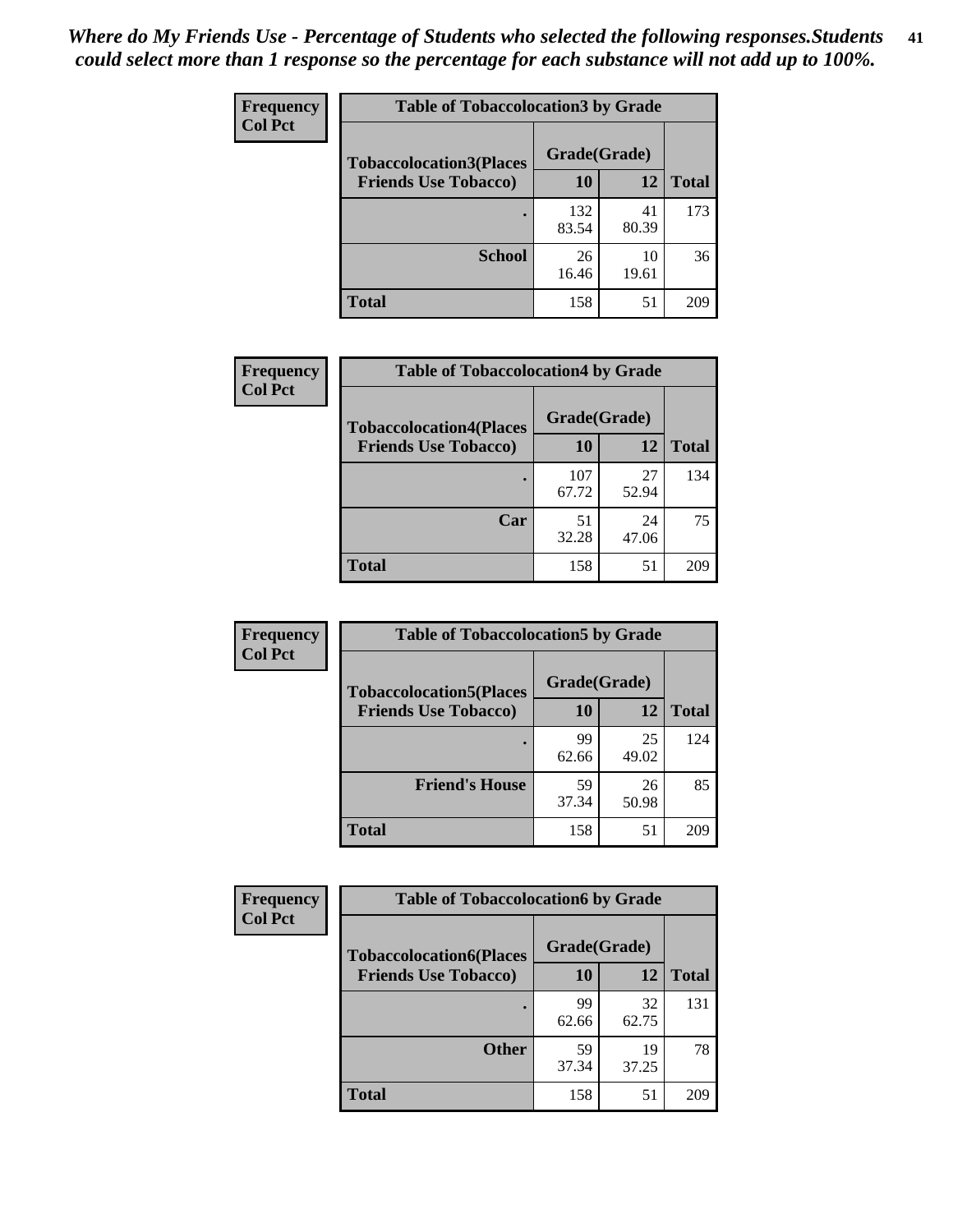| <b>Frequency</b> | <b>Table of Marijuanalocation1 by Grade</b> |              |             |              |
|------------------|---------------------------------------------|--------------|-------------|--------------|
| <b>Col Pct</b>   | <b>Marijuanalocation1(Places</b>            | Grade(Grade) |             |              |
|                  | <b>Friends Use Marijuana</b> )              | 10           | 12          | <b>Total</b> |
|                  |                                             | 75<br>47.47  | 28<br>54.90 | 103          |
|                  | Do Not Use                                  | 83<br>52.53  | 23<br>45.10 | 106          |
|                  | Total                                       | 158          | 51          | 209          |

| <b>Frequency</b> | <b>Table of Marijuanalocation2 by Grade</b>                        |                           |             |              |
|------------------|--------------------------------------------------------------------|---------------------------|-------------|--------------|
| <b>Col Pct</b>   | <b>Marijuanalocation2(Places</b><br><b>Friends Use Marijuana</b> ) | Grade(Grade)<br><b>10</b> | 12          | <b>Total</b> |
|                  |                                                                    | 105<br>66.46              | 37<br>72.55 | 142          |
|                  | Home                                                               | 53<br>33.54               | 14<br>27.45 | 67           |
|                  | <b>Total</b>                                                       | 158                       | 51          | 209          |

| Frequency<br><b>Col Pct</b> | <b>Table of Marijuanalocation3 by Grade</b> |              |             |              |
|-----------------------------|---------------------------------------------|--------------|-------------|--------------|
|                             | <b>Marijuanalocation3</b> (Places           | Grade(Grade) |             |              |
|                             | <b>Friends Use Marijuana</b> )              | 10           | 12          | <b>Total</b> |
|                             |                                             | 132<br>83.54 | 47<br>92.16 | 179          |
|                             | <b>School</b>                               | 26<br>16.46  | 4<br>7.84   | 30           |
|                             | <b>Total</b>                                | 158          | 51          | 209          |

| <b>Frequency</b> | <b>Table of Marijuanalocation4 by Grade</b> |              |             |              |  |
|------------------|---------------------------------------------|--------------|-------------|--------------|--|
| <b>Col Pct</b>   | <b>Marijuanalocation4(Places</b>            | Grade(Grade) |             |              |  |
|                  | <b>Friends Use Marijuana</b> )              | <b>10</b>    | 12          | <b>Total</b> |  |
|                  |                                             | 110<br>69.62 | 31<br>60.78 | 141          |  |
|                  | Car                                         | 48<br>30.38  | 20<br>39.22 | 68           |  |
|                  | <b>Total</b>                                | 158          | 51          | 209          |  |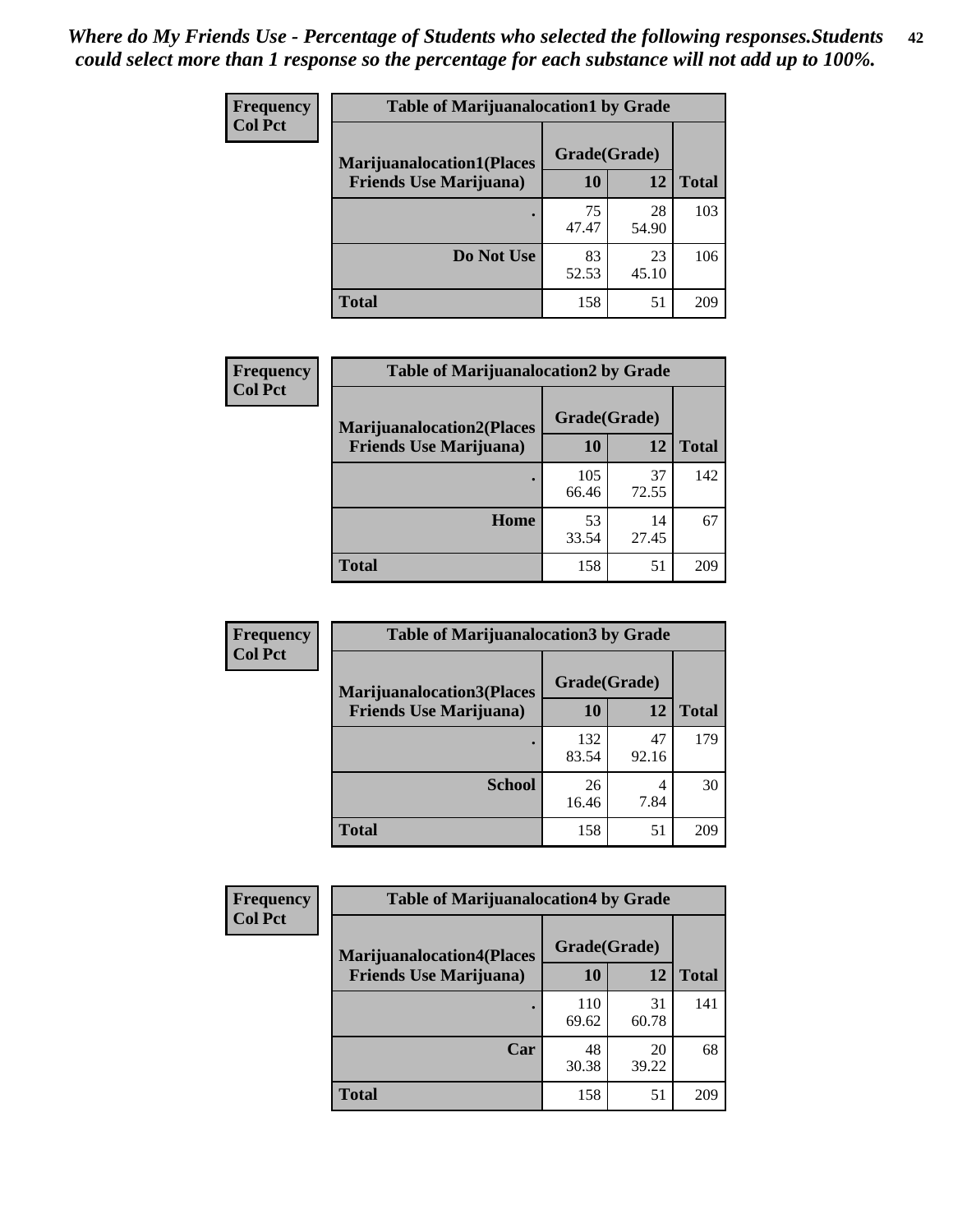| <b>Frequency</b> | <b>Table of Marijuanalocation5 by Grade</b> |              |             |              |
|------------------|---------------------------------------------|--------------|-------------|--------------|
| <b>Col Pct</b>   | <b>Marijuanalocation5</b> (Places           | Grade(Grade) |             |              |
|                  | <b>Friends Use Marijuana</b> )              | 10           | 12          | <b>Total</b> |
|                  |                                             | 98<br>62.03  | 23<br>45.10 | 121          |
|                  | <b>Friend's House</b>                       | 60<br>37.97  | 28<br>54.90 | 88           |
|                  | <b>Total</b>                                | 158          | 51          | 209          |

| <b>Frequency</b> | <b>Table of Marijuanalocation6 by Grade</b>                        |                    |             |              |
|------------------|--------------------------------------------------------------------|--------------------|-------------|--------------|
| <b>Col Pct</b>   | <b>Marijuanalocation6(Places</b><br><b>Friends Use Marijuana</b> ) | Grade(Grade)<br>10 | 12          | <b>Total</b> |
|                  |                                                                    | 105<br>66.46       | 28<br>54.90 | 133          |
|                  | <b>Other</b>                                                       | 53<br>33.54        | 23<br>45.10 | 76           |
|                  | <b>Total</b>                                                       | 158                | 51          | 209          |

| Frequency      | <b>Table of Otherdruglocation1 by Grade</b>                          |              |             |              |
|----------------|----------------------------------------------------------------------|--------------|-------------|--------------|
| <b>Col Pct</b> | <b>Otherdruglocation1(Places</b><br><b>Friends Use Other Illegal</b> | Grade(Grade) |             |              |
|                | Drugs)                                                               | 10           | 12          | <b>Total</b> |
|                |                                                                      | 46<br>29.11  | 21<br>41.18 | 67           |
|                | Do Not Use                                                           | 112<br>70.89 | 30<br>58.82 | 142          |
|                | <b>Total</b>                                                         | 158          | 51          | 209          |

| <b>Frequency</b> | <b>Table of Otherdruglocation2 by Grade</b>                          |              |             |              |
|------------------|----------------------------------------------------------------------|--------------|-------------|--------------|
| <b>Col Pct</b>   | <b>Otherdruglocation2(Places</b><br><b>Friends Use Other Illegal</b> | Grade(Grade) |             |              |
|                  | Drugs)                                                               | 10           | 12          | <b>Total</b> |
|                  |                                                                      | 126<br>79.75 | 40<br>78.43 | 166          |
|                  | <b>Home</b>                                                          | 32<br>20.25  | 11<br>21.57 | 43           |
|                  | <b>Total</b>                                                         | 158          | 51          | 209          |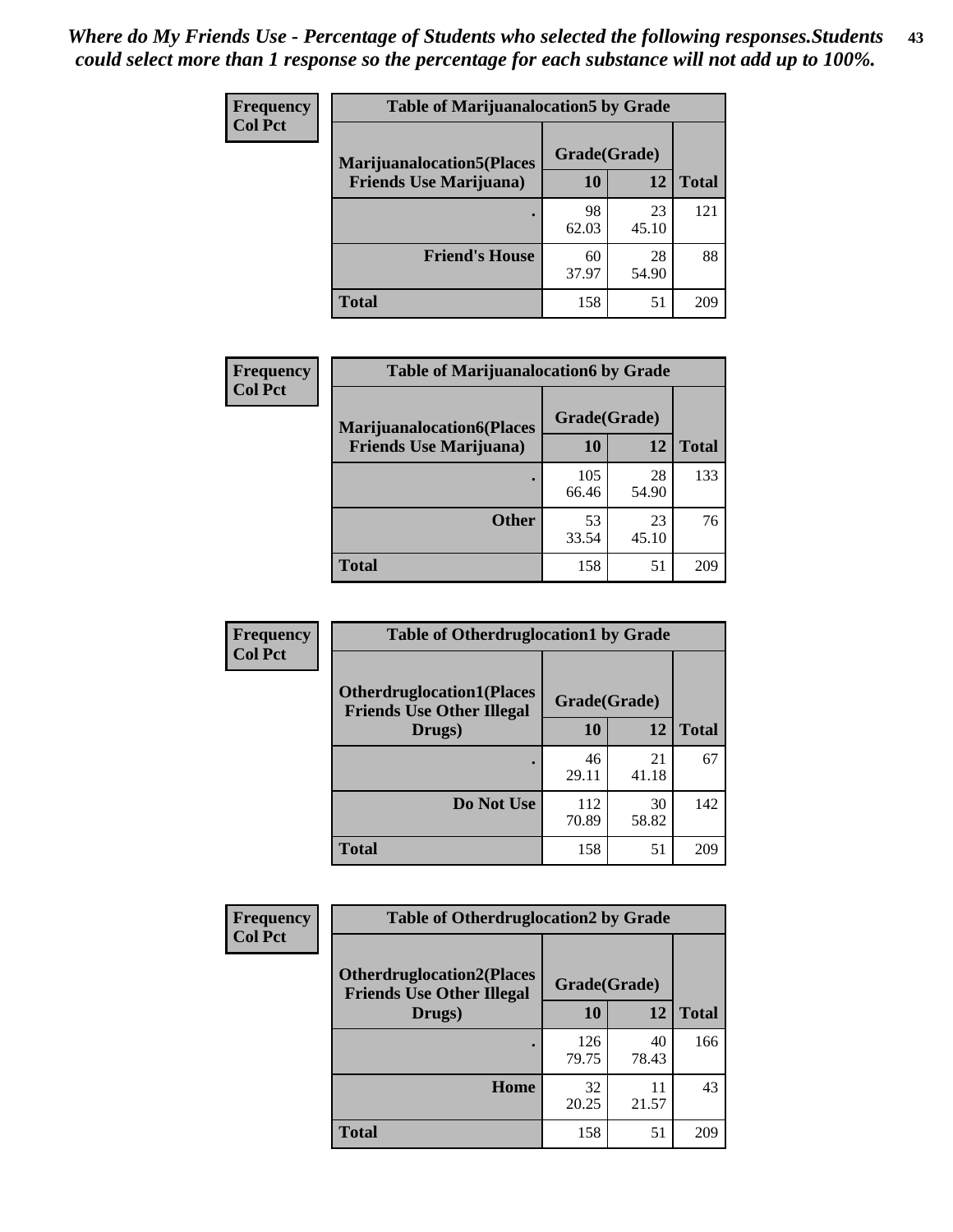| <b>Frequency</b> | <b>Table of Otherdruglocation 3 by Grade</b>                         |              |             |              |
|------------------|----------------------------------------------------------------------|--------------|-------------|--------------|
| <b>Col Pct</b>   | <b>Otherdruglocation3(Places</b><br><b>Friends Use Other Illegal</b> | Grade(Grade) |             |              |
|                  | Drugs)                                                               | <b>10</b>    | 12          | <b>Total</b> |
|                  |                                                                      | 139<br>87.97 | 46<br>90.20 | 185          |
|                  | <b>School</b>                                                        | 19<br>12.03  | 9.80        | 24           |
|                  | <b>Total</b>                                                         | 158          | 51          | 209          |

| <b>Frequency</b> | <b>Table of Otherdruglocation4 by Grade</b>                          |              |             |              |
|------------------|----------------------------------------------------------------------|--------------|-------------|--------------|
| <b>Col Pct</b>   | <b>Otherdruglocation4(Places</b><br><b>Friends Use Other Illegal</b> | Grade(Grade) |             |              |
|                  | Drugs)                                                               | 10           | 12          | <b>Total</b> |
|                  |                                                                      | 134<br>84.81 | 40<br>78.43 | 174          |
|                  | Car                                                                  | 24<br>15.19  | 11<br>21.57 | 35           |
|                  | <b>Total</b>                                                         | 158          | 51          | 209          |

| Frequency      | <b>Table of Otherdruglocation5 by Grade</b>                          |              |             |              |
|----------------|----------------------------------------------------------------------|--------------|-------------|--------------|
| <b>Col Pct</b> | <b>Otherdruglocation5(Places</b><br><b>Friends Use Other Illegal</b> | Grade(Grade) |             |              |
|                | Drugs)                                                               | 10           | 12          | <b>Total</b> |
|                |                                                                      | 125<br>79.11 | 32<br>62.75 | 157          |
|                | <b>Friend's House</b>                                                | 33<br>20.89  | 19<br>37.25 | 52           |
|                | <b>Total</b>                                                         | 158          | 51          | 209          |

| <b>Frequency</b>                                                                       | <b>Table of Otherdruglocation6 by Grade</b> |              |             |              |
|----------------------------------------------------------------------------------------|---------------------------------------------|--------------|-------------|--------------|
| <b>Col Pct</b><br><b>Otherdruglocation6(Places</b><br><b>Friends Use Other Illegal</b> |                                             | Grade(Grade) |             |              |
|                                                                                        | Drugs)                                      | <b>10</b>    | 12          | <b>Total</b> |
|                                                                                        |                                             | 120<br>75.95 | 33<br>64.71 | 153          |
|                                                                                        | <b>Other</b>                                | 38<br>24.05  | 18<br>35.29 | 56           |
|                                                                                        | <b>Total</b>                                | 158          | 51          | 209          |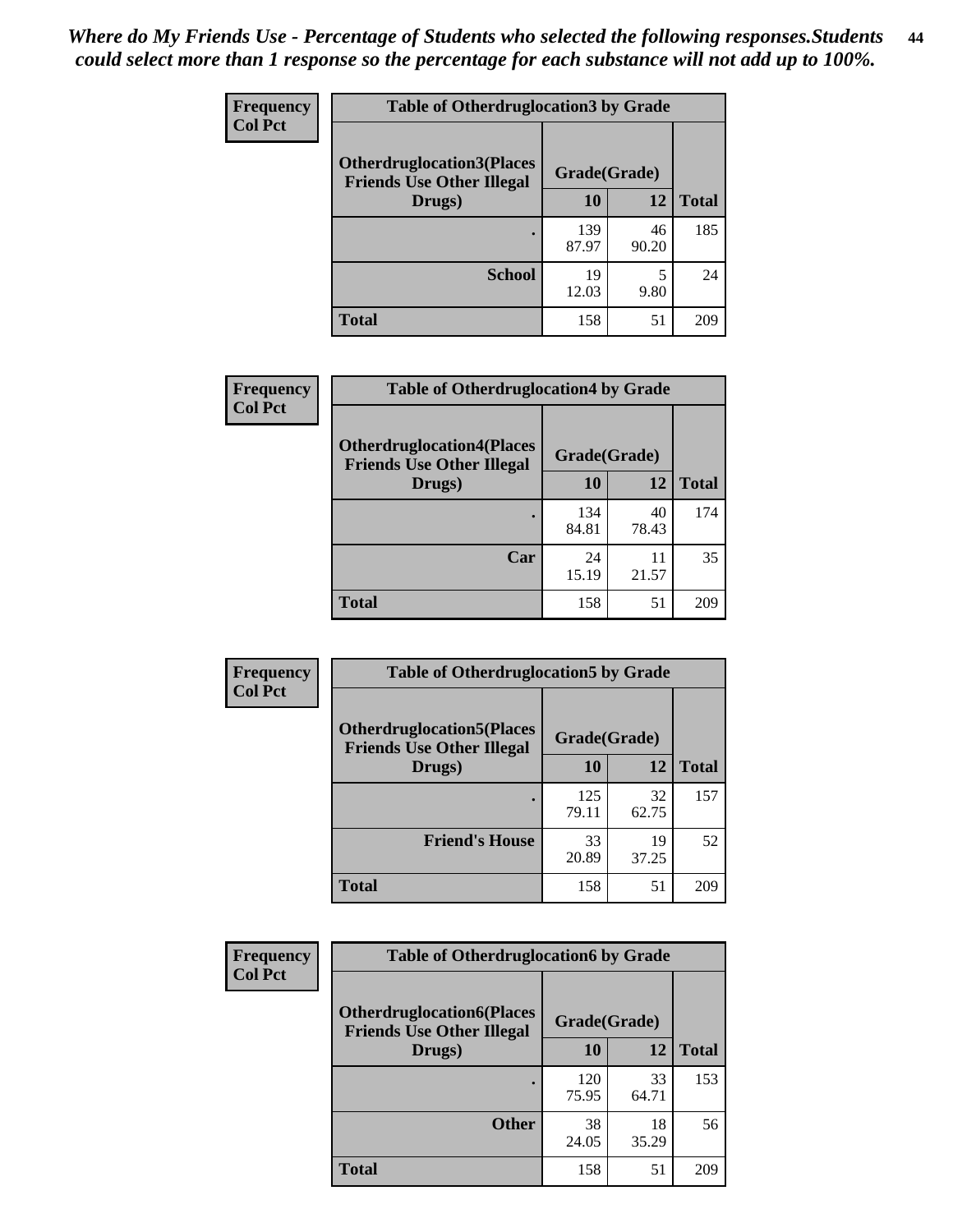| Frequency      | <b>Table of Alcoholtime1 by Grade</b>                           |              |             |              |
|----------------|-----------------------------------------------------------------|--------------|-------------|--------------|
| <b>Col Pct</b> | <b>Alcoholtime1(Times</b><br>Grade(Grade)<br><b>Friends Use</b> |              |             |              |
|                | Alcohol)                                                        | 10           | 12          | <b>Total</b> |
|                |                                                                 | 103<br>65.19 | 44<br>86.27 | 147          |
|                | Do Not Use                                                      | 55<br>34.81  | 13.73       | 62           |
|                | <b>Total</b>                                                    | 158          | 51          | 209          |

| Frequency      | <b>Table of Alcoholtime2 by Grade</b>           |              |             |              |
|----------------|-------------------------------------------------|--------------|-------------|--------------|
| <b>Col Pct</b> | <b>Alcoholtime2(Times</b><br><b>Friends Use</b> | Grade(Grade) |             |              |
|                | Alcohol)                                        | 10           | 12          | <b>Total</b> |
|                |                                                 | 145<br>91.77 | 49<br>96.08 | 194          |
|                | <b>On Way to School</b>                         | 13<br>8.23   | 2<br>3.92   | 15           |
|                | <b>Total</b>                                    | 158          | 51          | 209          |

| Frequency<br><b>Col Pct</b> | <b>Table of Alcoholtime3 by Grade</b>                           |              |             |              |
|-----------------------------|-----------------------------------------------------------------|--------------|-------------|--------------|
|                             | <b>Alcoholtime3(Times</b><br>Grade(Grade)<br><b>Friends Use</b> |              |             |              |
|                             | Alcohol)                                                        | 10           | 12          | <b>Total</b> |
|                             |                                                                 | 152<br>96.20 | 50<br>98.04 | 202          |
|                             | <b>During School</b>                                            | 6<br>3.80    | 1.96        | 7            |
|                             | <b>Total</b>                                                    | 158          | 51          | 209          |

| <b>Frequency</b><br><b>Col Pct</b> | <b>Table of Alcoholtime4 by Grade</b> |              |             |              |
|------------------------------------|---------------------------------------|--------------|-------------|--------------|
|                                    | <b>Alcoholtime4(Times</b>             | Grade(Grade) |             |              |
|                                    | <b>Friends Use Alcohol)</b>           | 10           | 12          | <b>Total</b> |
|                                    |                                       | 138<br>87.34 | 48<br>94.12 | 186          |
|                                    | <b>On Way Home From School</b>        | 20<br>12.66  | 3<br>5.88   | 23           |
|                                    | <b>Total</b>                          | 158          | 51          | 209          |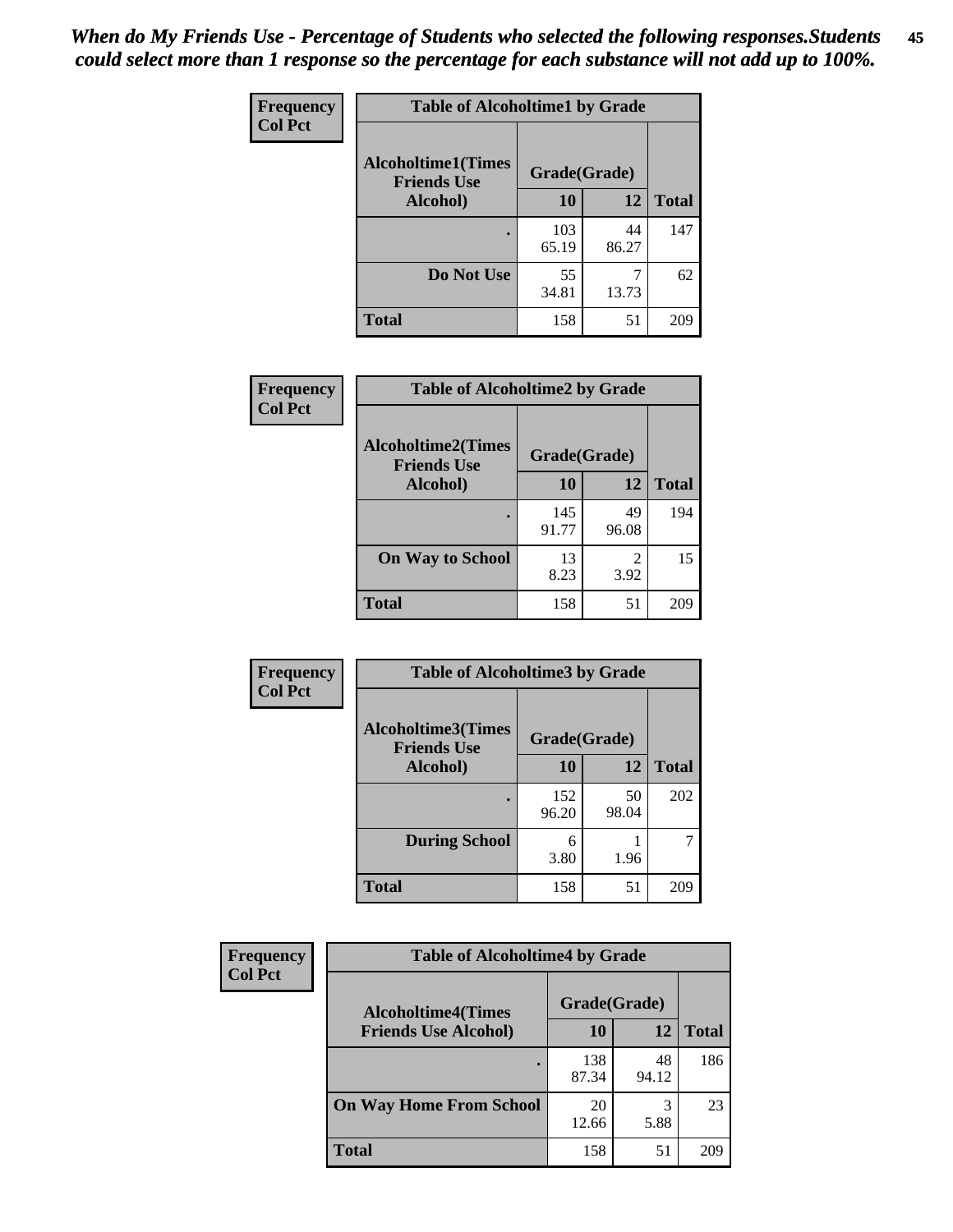*When do My Friends Use - Percentage of Students who selected the following responses.Students could select more than 1 response so the percentage for each substance will not add up to 100%.* **46**

| Frequency      | <b>Table of Alcoholtime5 by Grade</b>           |              |             |              |
|----------------|-------------------------------------------------|--------------|-------------|--------------|
| <b>Col Pct</b> | <b>Alcoholtime5(Times</b><br><b>Friends Use</b> | Grade(Grade) |             |              |
|                | Alcohol)                                        | 10           | 12          | <b>Total</b> |
|                |                                                 | 117<br>74.05 | 39<br>76.47 | 156          |
|                | Weeknights                                      | 41<br>25.95  | 12<br>23.53 | 53           |
|                | <b>Total</b>                                    | 158          | 51          | 209          |

| Frequency      | <b>Table of Alcoholtime6 by Grade</b>           |              |             |              |
|----------------|-------------------------------------------------|--------------|-------------|--------------|
| <b>Col Pct</b> | <b>Alcoholtime6(Times</b><br><b>Friends Use</b> | Grade(Grade) |             |              |
|                | Alcohol)                                        | 10           | 12          | <b>Total</b> |
|                | ٠                                               | 49<br>31.01  | 4<br>7.84   | 53           |
|                | Weekends                                        | 109<br>68.99 | 47<br>92.16 | 156          |
|                | <b>Total</b>                                    | 158          | 51          | 209          |

| Frequency<br><b>Col Pct</b> | <b>Table of Tobaccotime1 by Grade</b>           |              |             |              |
|-----------------------------|-------------------------------------------------|--------------|-------------|--------------|
|                             | <b>Tobaccotime1(Times</b><br><b>Friends Use</b> | Grade(Grade) |             |              |
|                             | <b>Tobacco</b> )                                | <b>10</b>    | 12          | <b>Total</b> |
|                             | ٠                                               | 75<br>47.47  | 36<br>70.59 | 111          |
|                             | Do Not Use                                      | 83<br>52.53  | 15<br>29.41 | 98           |
|                             | <b>Total</b>                                    | 158          | 51          | 209          |

| <b>Frequency</b> | <b>Table of Tobaccotime2 by Grade</b>           |              |             |              |
|------------------|-------------------------------------------------|--------------|-------------|--------------|
| <b>Col Pct</b>   | <b>Tobaccotime2(Times</b><br><b>Friends Use</b> | Grade(Grade) |             |              |
|                  | <b>Tobacco</b> )                                | 10           | 12          | <b>Total</b> |
|                  |                                                 | 122<br>77.22 | 36<br>70.59 | 158          |
|                  | <b>On Way to School</b>                         | 36<br>22.78  | 15<br>29.41 | 51           |
|                  | <b>Total</b>                                    | 158          | 51          | 209          |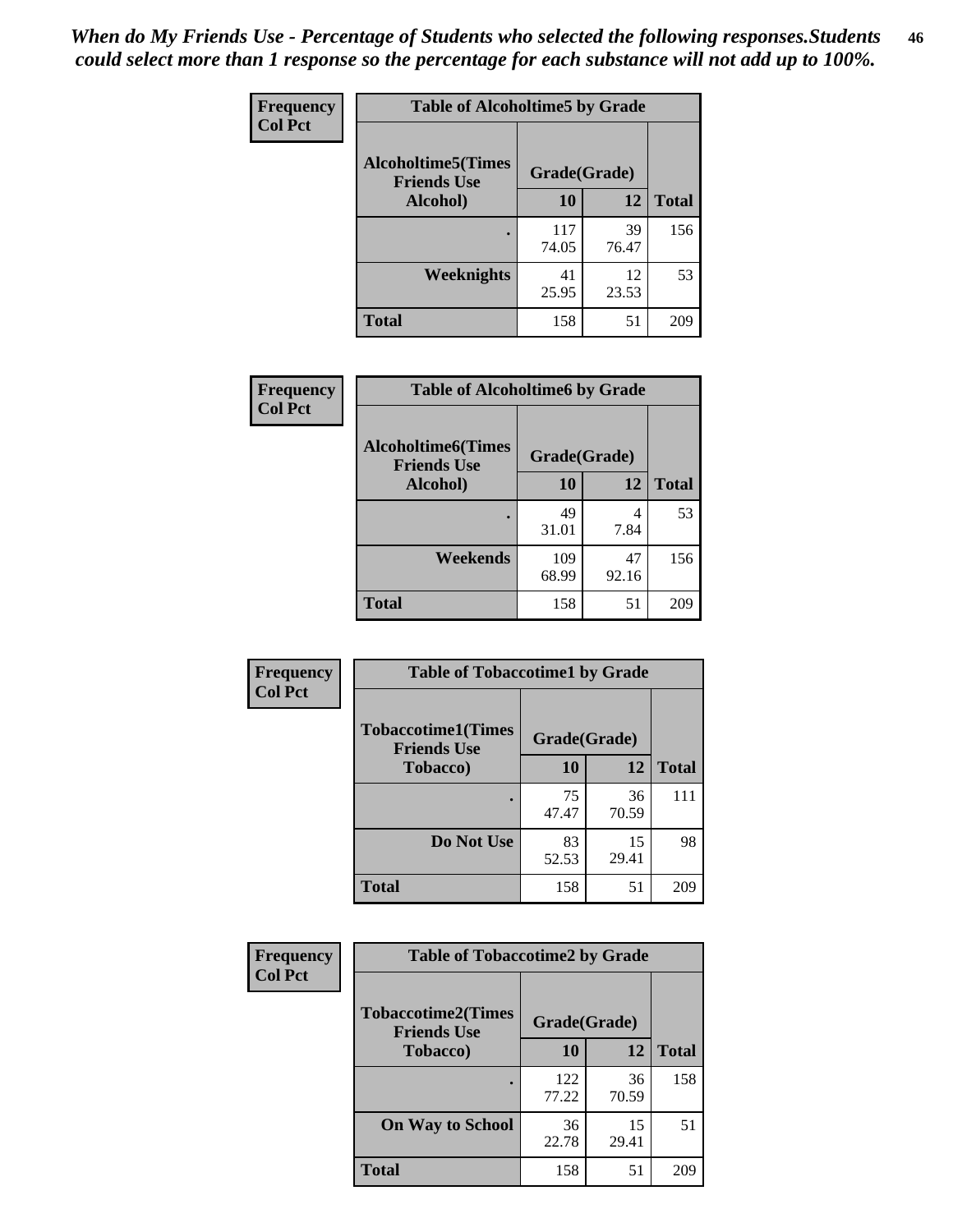*When do My Friends Use - Percentage of Students who selected the following responses.Students could select more than 1 response so the percentage for each substance will not add up to 100%.* **47**

| <b>Frequency</b> | <b>Table of Tobaccotime3 by Grade</b>           |              |             |              |  |
|------------------|-------------------------------------------------|--------------|-------------|--------------|--|
| <b>Col Pct</b>   | <b>Tobaccotime3(Times</b><br><b>Friends Use</b> | Grade(Grade) |             |              |  |
|                  | <b>Tobacco</b> )                                | 10           | 12          | <b>Total</b> |  |
|                  |                                                 | 128<br>81.01 | 40<br>78.43 | 168          |  |
|                  | <b>During School</b>                            | 30<br>18.99  | 11<br>21.57 | 41           |  |
|                  | <b>Total</b>                                    | 158          | 51          | 209          |  |

| <b>Frequency</b><br><b>Col Pct</b> | <b>Table of Tobaccotime4 by Grade</b> |              |             |              |
|------------------------------------|---------------------------------------|--------------|-------------|--------------|
|                                    | <b>Tobaccotime4(Times</b>             | Grade(Grade) |             |              |
|                                    | <b>Friends Use Tobacco)</b>           | 10           | 12          | <b>Total</b> |
|                                    |                                       | 138<br>87.34 | 48<br>94.12 | 186          |
|                                    | <b>On Way Home From School</b>        | 20<br>12.66  | 3<br>5.88   | 23           |
|                                    | <b>Total</b>                          | 158          | 51          | 209          |

| <b>Frequency</b> | <b>Table of Tobaccotime5 by Grade</b>           |              |             |              |
|------------------|-------------------------------------------------|--------------|-------------|--------------|
| <b>Col Pct</b>   | <b>Tobaccotime5(Times</b><br><b>Friends Use</b> | Grade(Grade) |             |              |
|                  | <b>Tobacco</b> )                                | 10           | 12          | <b>Total</b> |
|                  |                                                 | 103<br>65.19 | 24<br>47.06 | 127          |
|                  | Weeknights                                      | 55<br>34.81  | 27<br>52.94 | 82           |
|                  | <b>Total</b>                                    | 158          | 51          | 209          |

| <b>Frequency</b> | <b>Table of Tobaccotime6 by Grade</b>           |              |             |              |
|------------------|-------------------------------------------------|--------------|-------------|--------------|
| <b>Col Pct</b>   | <b>Tobaccotime6(Times</b><br><b>Friends Use</b> | Grade(Grade) |             |              |
|                  | <b>Tobacco</b> )                                | 10           | 12          | <b>Total</b> |
|                  |                                                 | 83<br>52.53  | 17<br>33.33 | 100          |
|                  | Weekends                                        | 75<br>47.47  | 34<br>66.67 | 109          |
|                  | <b>Total</b>                                    | 158          | 51          | 209          |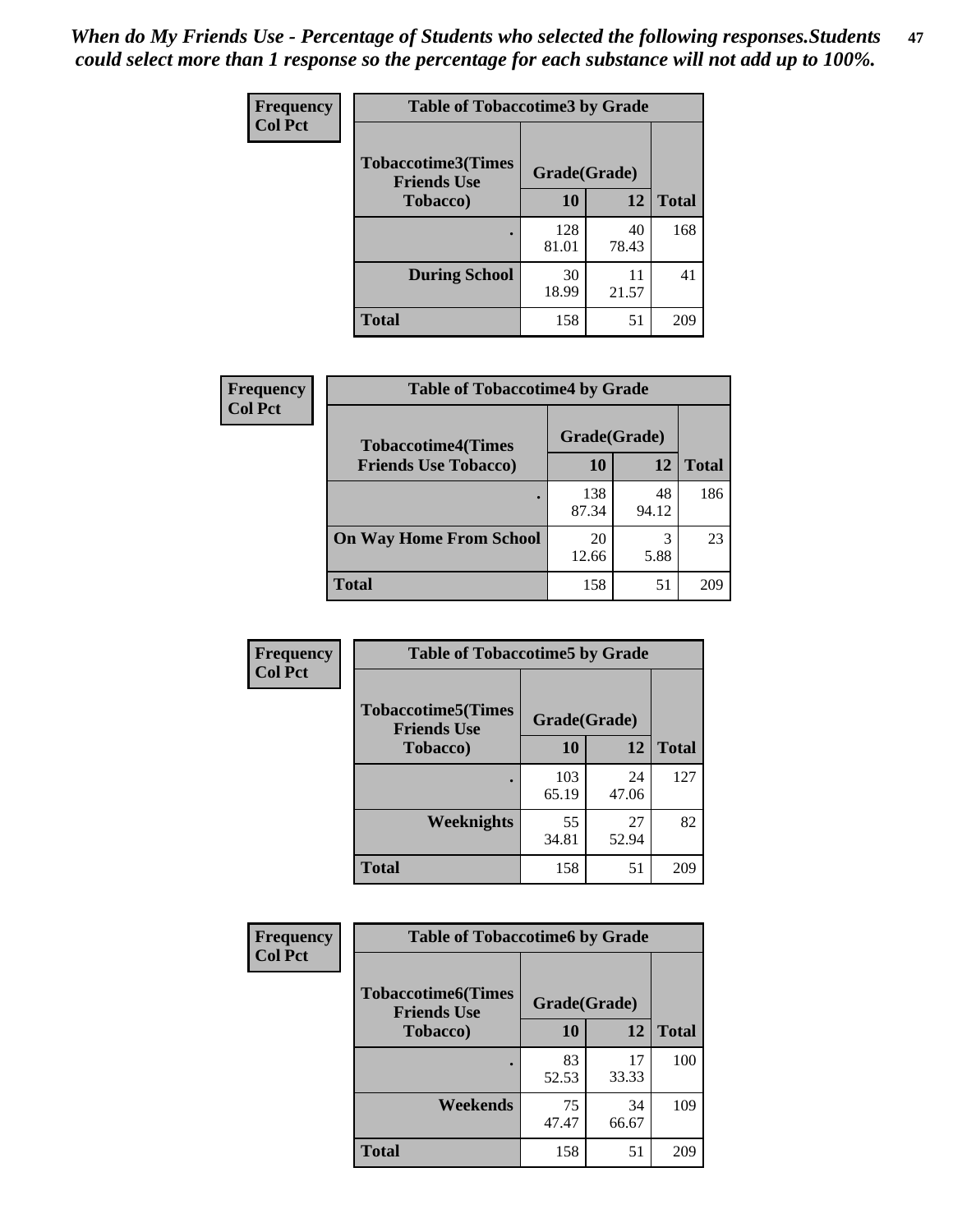| Frequency      | <b>Table of Marijuanatime1 by Grade</b>           |              |             |              |  |
|----------------|---------------------------------------------------|--------------|-------------|--------------|--|
| <b>Col Pct</b> | <b>Marijuanatime1(Times</b><br><b>Friends Use</b> | Grade(Grade) |             |              |  |
|                | Marijuana)                                        | 10           | 12          | <b>Total</b> |  |
|                |                                                   | 76<br>48.10  | 31<br>60.78 | 107          |  |
|                | Do Not Use                                        | 82<br>51.90  | 20<br>39.22 | 102          |  |
|                | <b>Total</b>                                      | 158          | 51          | 209          |  |

| Frequency      | <b>Table of Marijuanatime2 by Grade</b>           |              |             |              |
|----------------|---------------------------------------------------|--------------|-------------|--------------|
| <b>Col Pct</b> | <b>Marijuanatime2(Times</b><br><b>Friends Use</b> | Grade(Grade) |             |              |
|                | Marijuana)                                        | 10           | 12          | <b>Total</b> |
|                |                                                   | 130<br>82.28 | 42<br>82.35 | 172          |
|                | <b>On Way to School</b>                           | 28<br>17.72  | 9<br>17.65  | 37           |
|                | <b>Total</b>                                      | 158          | 51          | 209          |

| Frequency      | <b>Table of Marijuanatime3 by Grade</b>    |              |             |              |
|----------------|--------------------------------------------|--------------|-------------|--------------|
| <b>Col Pct</b> | Marijuanatime3(Times<br><b>Friends Use</b> | Grade(Grade) |             |              |
|                | Marijuana)                                 | 10           | 12          | <b>Total</b> |
|                |                                            | 140<br>88.61 | 48<br>94.12 | 188          |
|                | <b>During School</b>                       | 18<br>11.39  | 3<br>5.88   | 21           |
|                | <b>Total</b>                               | 158          | 51          | 209          |

| <b>Frequency</b><br><b>Col Pct</b> | <b>Table of Marijuanatime4 by Grade</b> |              |             |       |
|------------------------------------|-----------------------------------------|--------------|-------------|-------|
|                                    | <b>Marijuanatime4</b> (Times            | Grade(Grade) |             |       |
|                                    | <b>Friends Use Marijuana</b> )          | 10           | 12          | Total |
|                                    |                                         | 129<br>81.65 | 41<br>80.39 | 170   |
|                                    | <b>On Way Home From School</b>          | 29<br>18.35  | 10<br>19.61 | 39    |
|                                    | <b>Total</b>                            | 158          | 51          | 209   |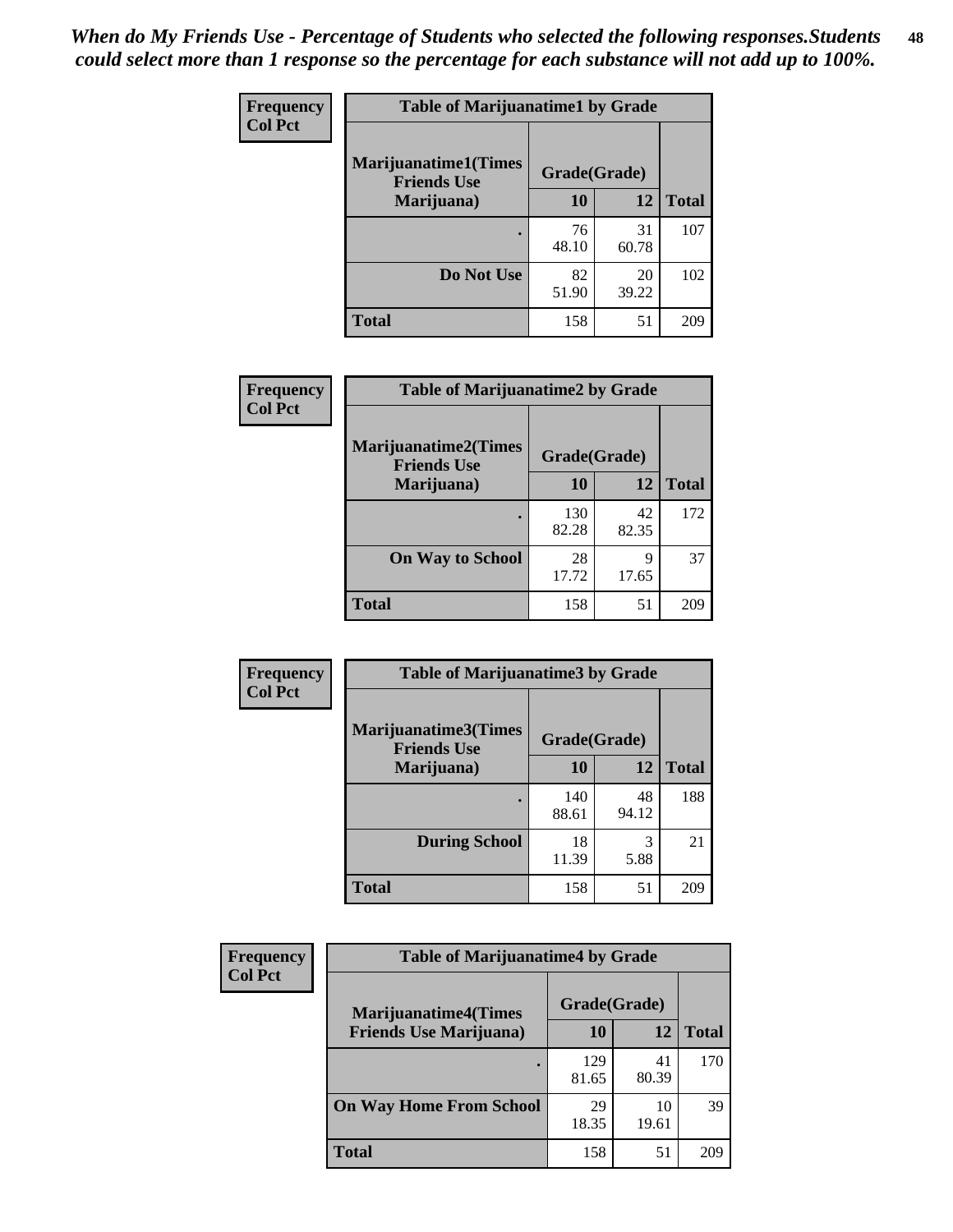| Frequency      | <b>Table of Marijuanatime5 by Grade</b>            |              |             |              |
|----------------|----------------------------------------------------|--------------|-------------|--------------|
| <b>Col Pct</b> | <b>Marijuanatime5</b> (Times<br><b>Friends Use</b> | Grade(Grade) |             |              |
|                | Marijuana)                                         | 10           | 12          | <b>Total</b> |
|                |                                                    | 107<br>67.72 | 33<br>64.71 | 140          |
|                | Weeknights                                         | 51<br>32.28  | 18<br>35.29 | 69           |
|                | <b>Total</b>                                       | 158          | 51          | 209          |

| Frequency      | <b>Table of Marijuanatime6 by Grade</b>            |              |             |              |
|----------------|----------------------------------------------------|--------------|-------------|--------------|
| <b>Col Pct</b> | <b>Marijuanatime6</b> (Times<br><b>Friends Use</b> | Grade(Grade) |             |              |
|                | Marijuana)                                         | 10           | 12          | <b>Total</b> |
|                |                                                    | 80<br>50.63  | 19<br>37.25 | 99           |
|                | Weekends                                           | 78<br>49.37  | 32<br>62.75 | 110          |
|                | <b>Total</b>                                       | 158          | 51          | 209          |

| <b>Frequency</b> | <b>Table of Otherdrugtime1 by Grade</b>                 |              |             |              |
|------------------|---------------------------------------------------------|--------------|-------------|--------------|
| <b>Col Pct</b>   | <b>Otherdrugtime1(Times</b><br><b>Friends Use Other</b> | Grade(Grade) |             |              |
|                  | <b>Illegal Drugs</b> )                                  | 10           | 12          | <b>Total</b> |
|                  |                                                         | 47<br>29.75  | 21<br>41.18 | 68           |
|                  | Do Not Use                                              | 111<br>70.25 | 30<br>58.82 | 141          |
|                  | <b>Total</b>                                            | 158          | 51          | 209          |

| <b>Frequency</b><br><b>Col Pct</b> | <b>Table of Otherdrugtime2 by Grade</b>                                 |              |             |              |  |  |  |
|------------------------------------|-------------------------------------------------------------------------|--------------|-------------|--------------|--|--|--|
|                                    | <b>Otherdrugtime2(Times</b><br>Grade(Grade)<br><b>Friends Use Other</b> |              |             |              |  |  |  |
|                                    | <b>Illegal Drugs</b> )                                                  | 10           | 12          | <b>Total</b> |  |  |  |
|                                    |                                                                         | 137<br>86.71 | 49<br>96.08 | 186          |  |  |  |
|                                    | <b>On Way to School</b>                                                 | 21<br>13.29  | 2<br>3.92   | 23           |  |  |  |
|                                    | <b>Total</b>                                                            | 158          | 51          | 209          |  |  |  |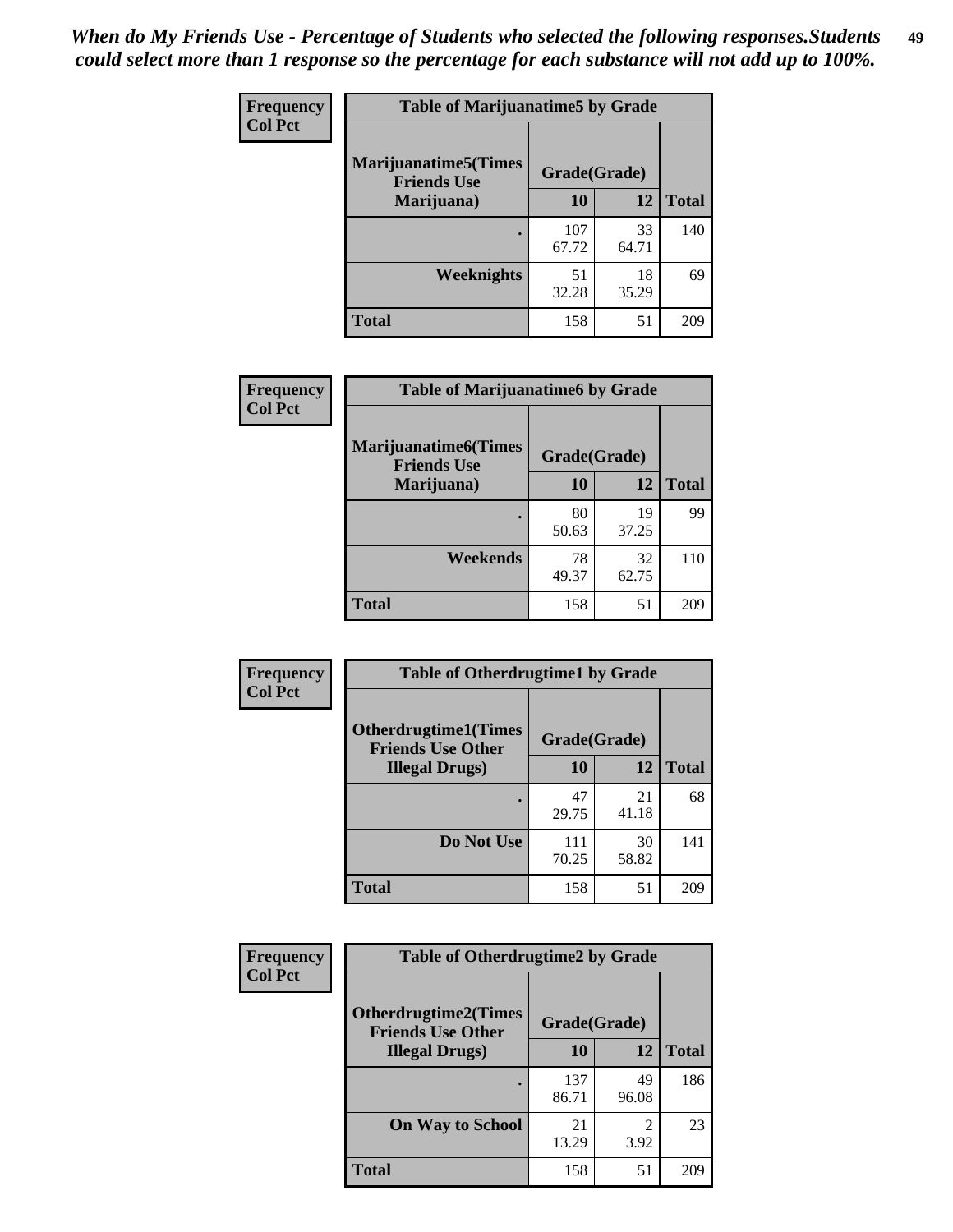| <b>Frequency</b> | <b>Table of Otherdrugtime3 by Grade</b>          |              |                        |              |  |  |
|------------------|--------------------------------------------------|--------------|------------------------|--------------|--|--|
| <b>Col Pct</b>   | Otherdrugtime3(Times<br><b>Friends Use Other</b> | Grade(Grade) |                        |              |  |  |
|                  | <b>Illegal Drugs</b> )                           | 10           | 12                     | <b>Total</b> |  |  |
|                  |                                                  | 145<br>91.77 | 49<br>96.08            | 194          |  |  |
|                  | <b>During School</b>                             | 13<br>8.23   | $\mathfrak{D}$<br>3.92 | 15           |  |  |
|                  | Total                                            | 158          | 51                     | 209          |  |  |

| Frequency      | <b>Table of Otherdrugtime4 by Grade</b>                         |              |             |              |  |  |
|----------------|-----------------------------------------------------------------|--------------|-------------|--------------|--|--|
| <b>Col Pct</b> | <b>Otherdrugtime4(Times</b><br><b>Friends Use Other Illegal</b> | Grade(Grade) |             |              |  |  |
|                | Drugs)                                                          | 10           | 12          | <b>Total</b> |  |  |
|                | $\bullet$                                                       | 138<br>87.34 | 48<br>94.12 | 186          |  |  |
|                | <b>On Way Home From School</b>                                  | 20<br>12.66  | 3<br>5.88   | 23           |  |  |
|                | <b>Total</b>                                                    | 158          | 51          | 209          |  |  |

| <b>Frequency</b> | <b>Table of Otherdrugtime5 by Grade</b>                  |              |             |              |  |  |
|------------------|----------------------------------------------------------|--------------|-------------|--------------|--|--|
| <b>Col Pct</b>   | <b>Otherdrugtime5</b> (Times<br><b>Friends Use Other</b> | Grade(Grade) |             |              |  |  |
|                  | <b>Illegal Drugs)</b>                                    | 10           | 12          | <b>Total</b> |  |  |
|                  |                                                          | 131<br>82.91 | 44<br>86.27 | 175          |  |  |
|                  | Weeknights                                               | 27<br>17.09  | 13.73       | 34           |  |  |
|                  | <b>Total</b>                                             | 158          | 51          | 209          |  |  |

| <b>Frequency</b> | <b>Table of Otherdrugtime6 by Grade</b>                  |              |             |              |  |  |  |
|------------------|----------------------------------------------------------|--------------|-------------|--------------|--|--|--|
| <b>Col Pct</b>   | <b>Otherdrugtime6</b> (Times<br><b>Friends Use Other</b> | Grade(Grade) |             |              |  |  |  |
|                  | <b>Illegal Drugs</b> )                                   | 10           | 12          | <b>Total</b> |  |  |  |
|                  |                                                          | 106<br>67.09 | 29<br>56.86 | 135          |  |  |  |
|                  | Weekends                                                 | 52<br>32.91  | 22<br>43.14 | 74           |  |  |  |
|                  | <b>Total</b>                                             | 158          | 51          | 209          |  |  |  |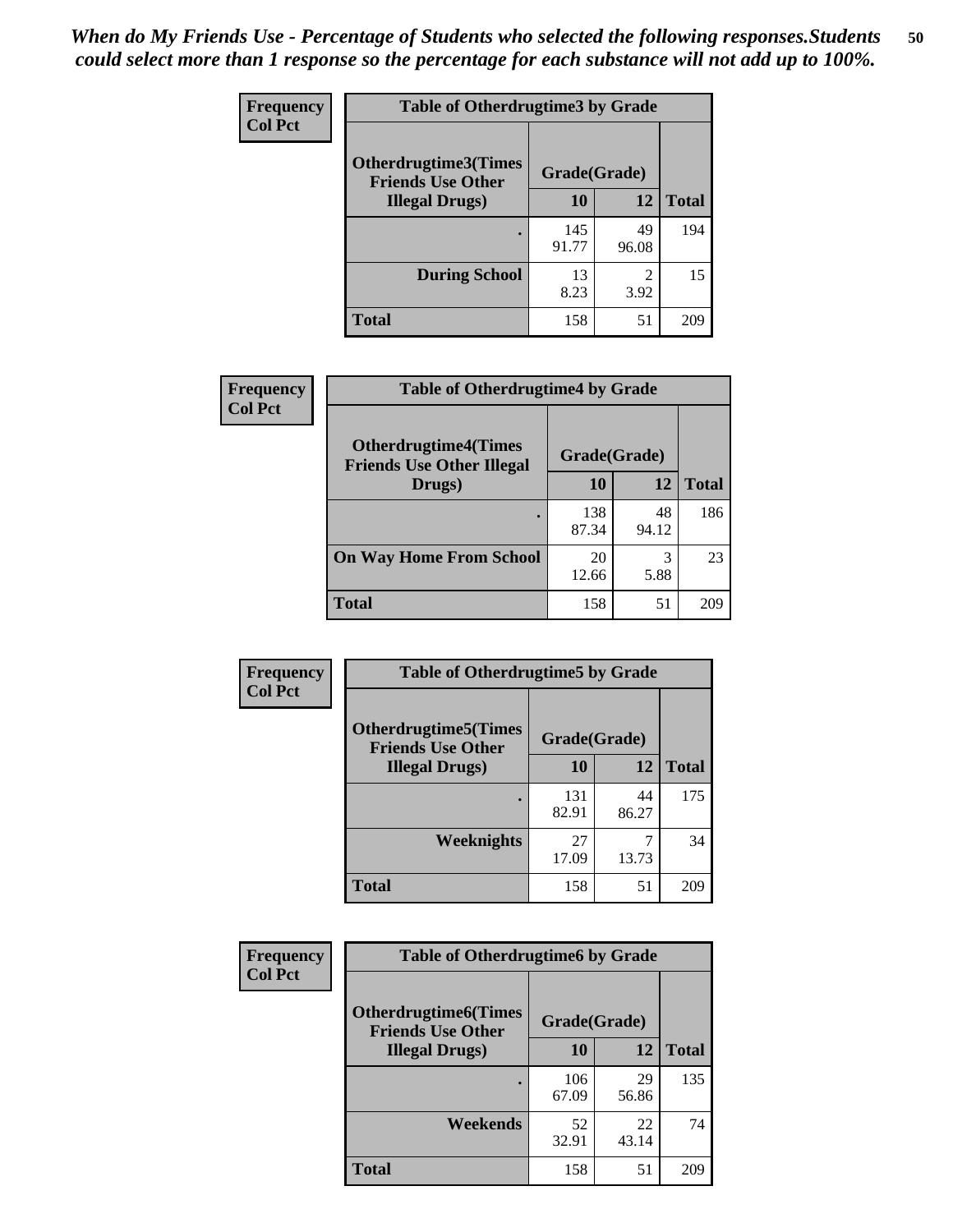| Frequency      | <b>Table of Educationalcohol by Grade</b>                                                                  |              |             |              |  |  |
|----------------|------------------------------------------------------------------------------------------------------------|--------------|-------------|--------------|--|--|
| <b>Col Pct</b> | Educationalcohol(I<br>have been taught<br>about alcohol,<br>tobacco,<br>and other drugs<br>within the last | Grade(Grade) |             |              |  |  |
|                | year at school)                                                                                            | 10           | 12          | <b>Total</b> |  |  |
|                | <b>Yes</b>                                                                                                 | 128<br>81.01 | 21<br>41.18 | 149          |  |  |
|                | N <sub>0</sub>                                                                                             | 30<br>18.99  | 30<br>58.82 | 60           |  |  |
|                | <b>Total</b>                                                                                               | 158          | 51          | 209          |  |  |

| Frequency      | <b>Table of Eversmoked by Grade</b>         |             |             |              |  |  |  |
|----------------|---------------------------------------------|-------------|-------------|--------------|--|--|--|
| <b>Col Pct</b> | Eversmoked(I<br>Grade(Grade)<br>have smoked |             |             |              |  |  |  |
|                | a cigarette)                                | 10          | 12          | <b>Total</b> |  |  |  |
|                | <b>Yes</b>                                  | 67<br>42.41 | 28<br>54.90 | 95           |  |  |  |
|                | N <sub>0</sub>                              | 91<br>57.59 | 23<br>45.10 | 114          |  |  |  |
|                | <b>Total</b>                                | 158         | 51          | 209          |  |  |  |

| Frequency      | <b>Table of Drovedrinking by Grade</b>                                                                              |                    |             |              |
|----------------|---------------------------------------------------------------------------------------------------------------------|--------------------|-------------|--------------|
| <b>Col Pct</b> | Drovedrinking(In<br>the past 30 days I<br>have driven a car<br>or other vehicle<br>while I was<br>drinking alcohol) | Grade(Grade)<br>10 | 12          | <b>Total</b> |
|                | <b>Yes</b>                                                                                                          | 9<br>5.70          | 9<br>17.65  | 18           |
|                | N <sub>0</sub>                                                                                                      | 149<br>94.30       | 42<br>82.35 | 191          |
|                | <b>Total</b>                                                                                                        | 158                | 51          | 209          |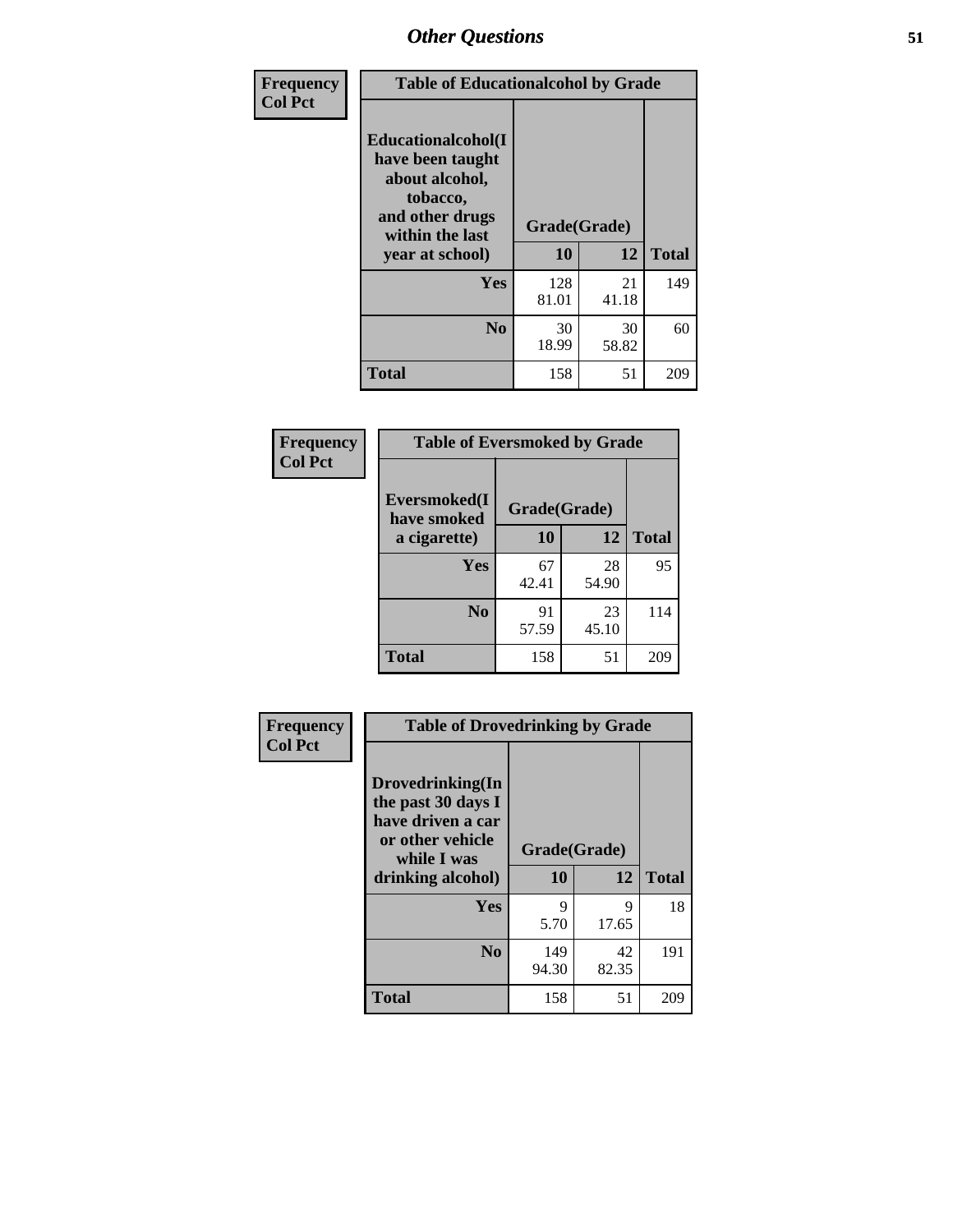| Frequency<br><b>Col Pct</b> | <b>Table of Rodedrinking by Grade</b>                                                                      |              |             |              |  |  |
|-----------------------------|------------------------------------------------------------------------------------------------------------|--------------|-------------|--------------|--|--|
|                             | Rodedrinking(In<br>the past 30 days<br>I have ridden in<br>a car with a<br>driver who had<br>been drinking | Grade(Grade) |             |              |  |  |
|                             | alcohol)                                                                                                   | 10           | 12          | <b>Total</b> |  |  |
|                             | <b>Yes</b>                                                                                                 | 44<br>27.85  | 17<br>33.33 | 61           |  |  |
|                             | N <sub>0</sub>                                                                                             | 114<br>72.15 | 34<br>66.67 | 148          |  |  |
|                             | <b>Total</b>                                                                                               | 158          | 51          | 209          |  |  |

#### **Frequency Col Pct**

| <b>Table of Drugsschool by Grade</b>                                                                                      |              |             |              |  |  |  |  |
|---------------------------------------------------------------------------------------------------------------------------|--------------|-------------|--------------|--|--|--|--|
| <b>Drugsschool</b> (During<br>the past 12 months,<br>I have been offered,<br>sold,<br>or given illegal<br>drugs on school | Grade(Grade) |             |              |  |  |  |  |
| property)                                                                                                                 | 10           | 12          | <b>Total</b> |  |  |  |  |
| Yes                                                                                                                       | 41<br>25.95  | 13<br>25.49 | 54           |  |  |  |  |
| N <sub>0</sub>                                                                                                            | 117<br>74.05 | 38<br>74.51 | 155          |  |  |  |  |
| <b>Total</b>                                                                                                              | 158          | 51          | 209          |  |  |  |  |

| Frequency      | <b>Table of Helpbullied by Grade</b>           |              |             |              |  |  |  |
|----------------|------------------------------------------------|--------------|-------------|--------------|--|--|--|
| <b>Col Pct</b> | Helpbullied(I<br>would help<br>someone who was | Grade(Grade) |             |              |  |  |  |
|                | being bullied)                                 | 10           | 12          | <b>Total</b> |  |  |  |
|                | <b>Strongly Agree</b>                          | 67<br>42.41  | 27<br>52.94 | 94           |  |  |  |
|                | <b>Somewhat Agree</b>                          | 68<br>43.04  | 20<br>39.22 | 88           |  |  |  |
|                | <b>Somewhat Disagree</b>                       | 11<br>6.96   | 2<br>3.92   | 13           |  |  |  |
|                | <b>Strongly Disagree</b>                       | 12<br>7.59   | 2<br>3.92   | 14           |  |  |  |
|                | <b>Total</b>                                   | 158          | 51          | 209          |  |  |  |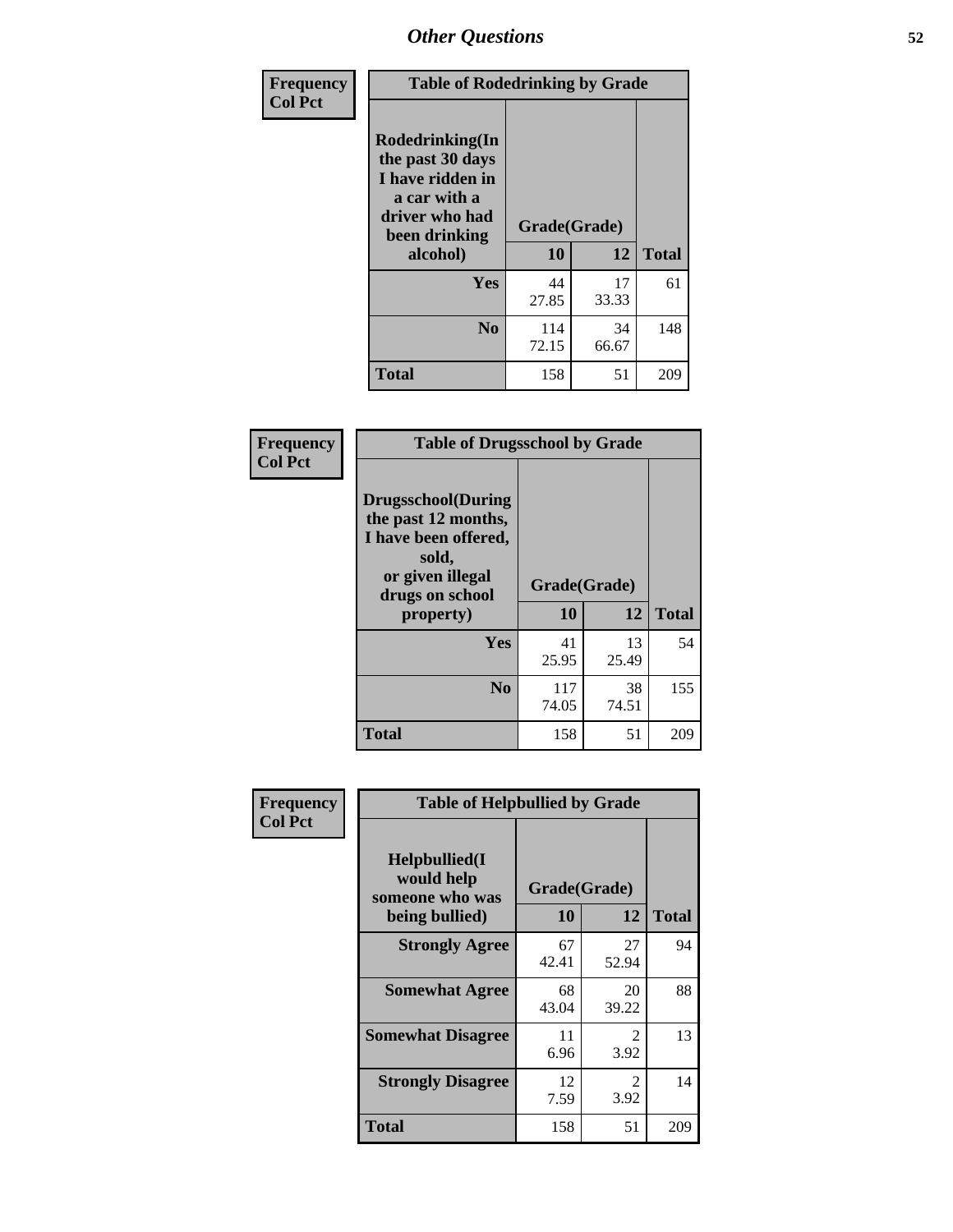| Frequency      | <b>Table of Grade by Bingedrinking</b> |                                                                                                         |                |              |                          |                                  |                               |                        |              |
|----------------|----------------------------------------|---------------------------------------------------------------------------------------------------------|----------------|--------------|--------------------------|----------------------------------|-------------------------------|------------------------|--------------|
| <b>Row Pct</b> |                                        | Bingedrinking(I have drunk five or more<br>drinks of alcohol at one sitting during the<br>last 30 days) |                |              |                          |                                  |                               |                        |              |
|                | Grade(Grade)                           | $\mathbf 0$<br><b>Days</b>                                                                              | $1$ or<br>days | 3 to<br>days | <b>6 to</b><br>9<br>days | 10<br>to<br>19<br>days           | <b>20</b><br>to<br>29<br>days | All<br>30<br>days      | <b>Total</b> |
|                | 10                                     | 130<br>82.28                                                                                            | 4<br>2.53      | 6<br>3.80    | $\overline{2}$<br>1.27   | $\overline{\phantom{1}}$<br>3.16 | 9<br>5.70                     | $\mathfrak{D}$<br>1.27 | 158          |
|                | 12                                     | 41<br>80.39                                                                                             | 1.96           | 4<br>7.84    | 1.96                     | 1.96                             | 2<br>3.92                     | 1.96                   | 51           |
|                | <b>Total</b>                           | 171                                                                                                     | 5              | 10           | 3                        | 6                                | 11                            | 3                      | 209          |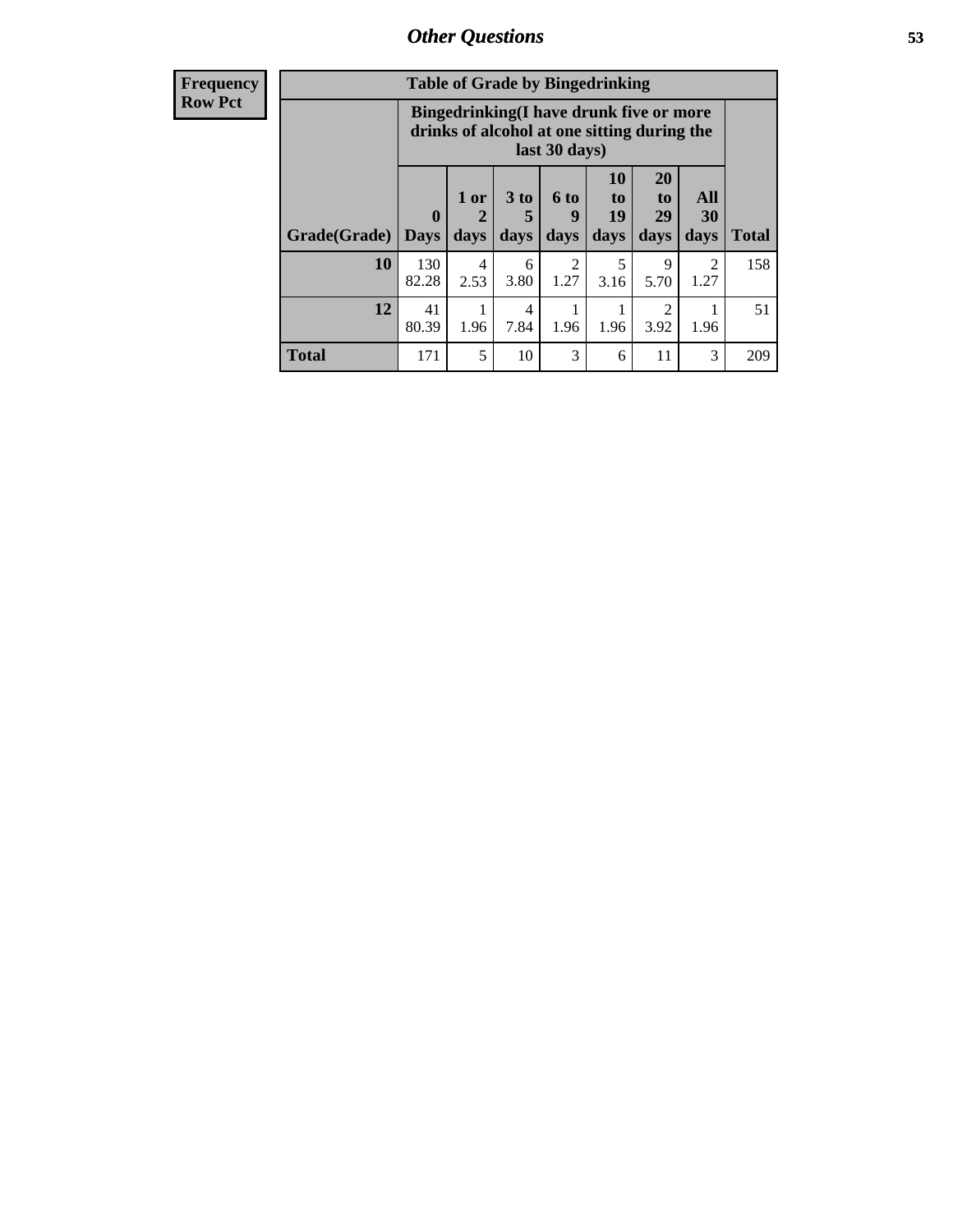#### *Nutrition* **54**

| <b>Frequency</b><br>Row Pct |
|-----------------------------|
|                             |

| <b>Table of Grade by Dairy</b> |                          |                                                                 |                                    |                                    |       |  |
|--------------------------------|--------------------------|-----------------------------------------------------------------|------------------------------------|------------------------------------|-------|--|
|                                |                          | Dairy (I eat at least 3 servings of dairy<br>products each day) |                                    |                                    |       |  |
| Grade(Grade)                   | <b>Strongly</b><br>Agree | <b>Somewhat</b><br>Agree                                        | <b>Somewhat</b><br><b>Disagree</b> | <b>Strongly</b><br><b>Disagree</b> | Total |  |
| 10                             | 53<br>33.54              | 61<br>38.61                                                     | 31<br>19.62                        | 13<br>8.23                         | 158   |  |
| 12                             | 17<br>33.33              | 20<br>39.22                                                     | 10<br>19.61                        | 4<br>7.84                          | 51    |  |
| <b>Total</b>                   | 70                       | 81                                                              | 41                                 | 17                                 | 209   |  |

| <b>Frequency</b> |  |
|------------------|--|
| <b>Row Pct</b>   |  |

| <b>Table of Grade by Fruitveg</b> |                                                                          |             |                                 |                                    |              |  |
|-----------------------------------|--------------------------------------------------------------------------|-------------|---------------------------------|------------------------------------|--------------|--|
|                                   | Fruitveg(I eat at least 5 servings of fruits<br>and vegetables each day) |             |                                 |                                    |              |  |
| Grade(Grade)                      | <b>Strongly</b><br>Agree                                                 | Agree       | Somewhat   Somewhat<br>Disagree | <b>Strongly</b><br><b>Disagree</b> | <b>Total</b> |  |
| 10                                | 21<br>13.29                                                              | 55<br>34.81 | 58<br>36.71                     | 24<br>15.19                        | 158          |  |
| 12                                | 21.57                                                                    | 19<br>37.25 | 16<br>31.37                     | 9.80                               | 51           |  |
| <b>Total</b>                      | 32                                                                       | 74          | 74                              | 29                                 | 209          |  |

**Total**

158

51

**Disagree**

11 21.57

| <b>Frequency</b> | <b>Table of Grade by Cafeteriahealthy</b> |       |                               |                                                                   |  |  |  |
|------------------|-------------------------------------------|-------|-------------------------------|-------------------------------------------------------------------|--|--|--|
| <b>Row Pct</b>   |                                           |       | school cafeteria are healthy) | Cafeteriahealthy (School meals in my                              |  |  |  |
|                  | Grade(Grade)                              | Agree | Agree                         | <b>Strongly   Somewhat   Somewhat   Stron</b><br>Disagree   Disag |  |  |  |
|                  |                                           |       |                               |                                                                   |  |  |  |

|              |                          | school cafeteria are healthy) |                                                     |                 |  |  |  |  |  |
|--------------|--------------------------|-------------------------------|-----------------------------------------------------|-----------------|--|--|--|--|--|
| Grade(Grade) | <b>Strongly</b><br>Agree | Agree                         | Somewhat   Somewhat  <br><b>Disagree</b>   Disagree | <b>Strongly</b> |  |  |  |  |  |
| 10           | 24<br>15.19              | 65<br>41.14                   | 34<br>21.52                                         | 35<br>22.15     |  |  |  |  |  |
| 12           | 5.88                     | 21<br>41.18                   | 16<br>31.37                                         | 11<br>21.57     |  |  |  |  |  |

| <b>Frequency</b> |
|------------------|
| <b>Row Pct</b>   |

| <b>Table of Grade by Cafeterianutrition</b>                                               |                          |                     |                                    |                                    |              |
|-------------------------------------------------------------------------------------------|--------------------------|---------------------|------------------------------------|------------------------------------|--------------|
| <b>Cafeterianutrition</b> (Facts about nutrition<br>are available in my school cafeteria) |                          |                     |                                    |                                    |              |
| Grade(Grade)                                                                              | <b>Strongly</b><br>Agree | Somewhat  <br>Agree | <b>Somewhat</b><br><b>Disagree</b> | <b>Strongly</b><br><b>Disagree</b> | <b>Total</b> |
| 10                                                                                        | 56<br>35.44              | 65<br>41.14         | 26<br>16.46                        | 11<br>6.96                         | 158          |
| 12                                                                                        | 14<br>27.45              | 22<br>43.14         | 11<br>21.57                        | 4<br>7.84                          | 51           |
| <b>Total</b>                                                                              | 70                       | 87                  | 37                                 | 15                                 | 209          |

**Total** 27 86 50 46 209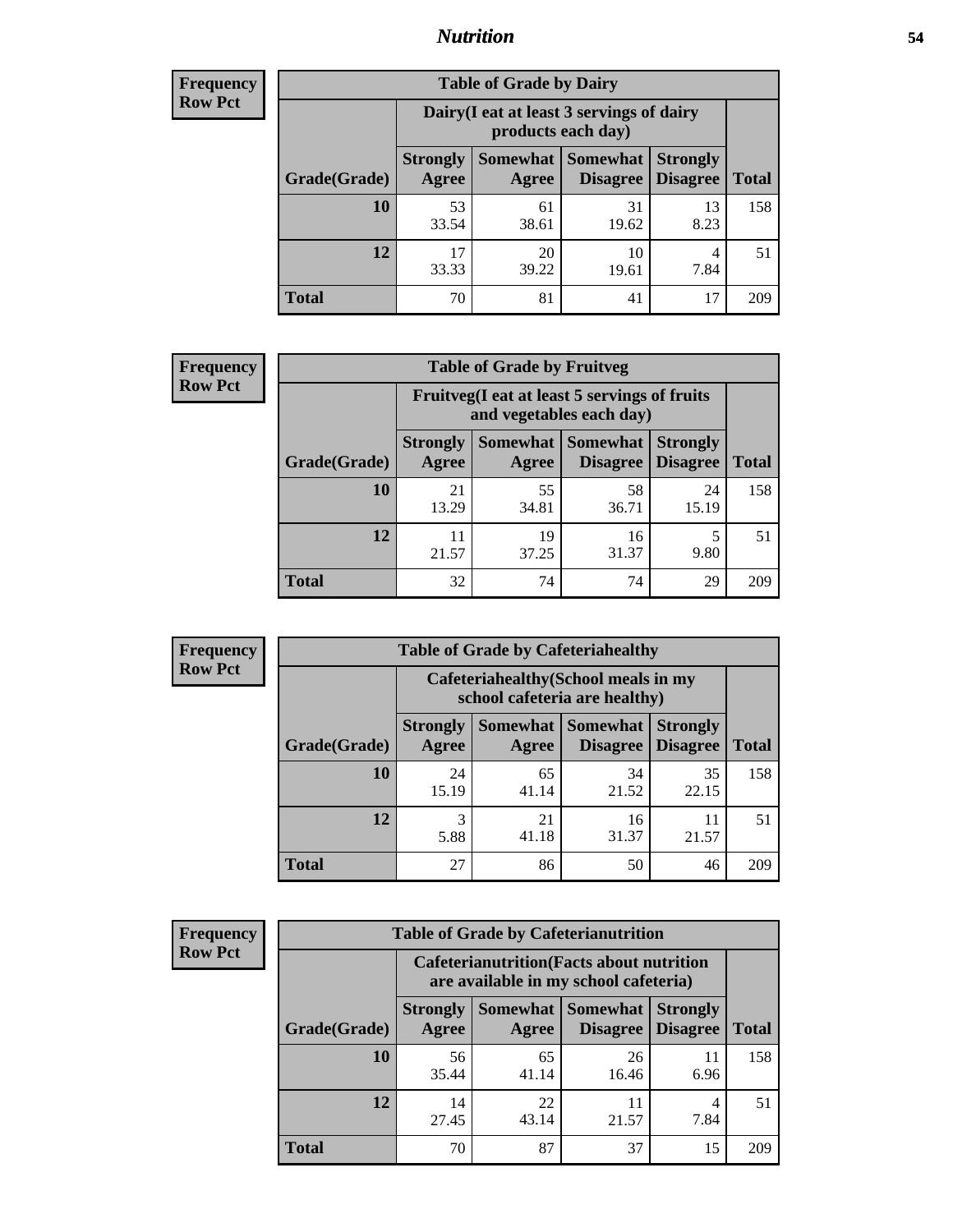### *Nutrition* **55**

| <b>Frequency</b> |
|------------------|
| Row Pct          |

| <b>Table of Grade by Schoollunch</b> |                          |                                                                 |                             |                                    |              |  |  |
|--------------------------------------|--------------------------|-----------------------------------------------------------------|-----------------------------|------------------------------------|--------------|--|--|
|                                      |                          | Schoollunch(I eat school lunch three or<br>more times per week) |                             |                                    |              |  |  |
| Grade(Grade)                         | <b>Strongly</b><br>Agree | Somewhat  <br>Agree                                             | <b>Somewhat</b><br>Disagree | <b>Strongly</b><br><b>Disagree</b> | <b>Total</b> |  |  |
| 10                                   | 101<br>63.92             | 30<br>18.99                                                     | 11<br>6.96                  | 16<br>10.13                        | 158          |  |  |
| 12                                   | 36<br>70.59              | 8<br>15.69                                                      | 3<br>5.88                   | 4<br>7.84                          | 51           |  |  |
| <b>Total</b>                         | 137                      | 38                                                              | 14                          | 20                                 | 209          |  |  |

| <b>Frequency</b> |  |
|------------------|--|
| <b>Row Pct</b>   |  |

| <b>Table of Grade by Foodchoices</b>                                |                          |             |                                      |                                    |              |
|---------------------------------------------------------------------|--------------------------|-------------|--------------------------------------|------------------------------------|--------------|
| Foodchoices (I make healthy food choices in<br>my school cafeteria) |                          |             |                                      |                                    |              |
| Grade(Grade)                                                        | <b>Strongly</b><br>Agree | Agree       | Somewhat Somewhat<br><b>Disagree</b> | <b>Strongly</b><br><b>Disagree</b> | <b>Total</b> |
| 10                                                                  | 39<br>24.68              | 57<br>36.08 | 33<br>20.89                          | 29<br>18.35                        | 158          |
| 12                                                                  | 11<br>21.57              | 26<br>50.98 | 10<br>19.61                          | 4<br>7.84                          | 51           |
| Total                                                               | 50                       | 83          | 43                                   | 33                                 | 209          |

| Frequency      | <b>Table of Grade by Wholewheat</b> |                                                                                                             |             |                                   |                                    |              |
|----------------|-------------------------------------|-------------------------------------------------------------------------------------------------------------|-------------|-----------------------------------|------------------------------------|--------------|
| <b>Row Pct</b> |                                     | Wholewheat (There are whole wheat and<br>multigrain breads and cereals available in<br>my school cafeteria) |             |                                   |                                    |              |
|                | Grade(Grade)                        | <b>Strongly</b><br>Agree                                                                                    | Agree       | Somewhat   Somewhat  <br>Disagree | <b>Strongly</b><br><b>Disagree</b> | <b>Total</b> |
|                | 10                                  | 57<br>36.08                                                                                                 | 52<br>32.91 | 24<br>15.19                       | 25<br>15.82                        | 158          |
|                | 12                                  | 12<br>23.53                                                                                                 | 20<br>39.22 | 14<br>27.45                       | 9.80                               | 51           |
|                | <b>Total</b>                        | 69                                                                                                          | 72          | 38                                | 30                                 | 209          |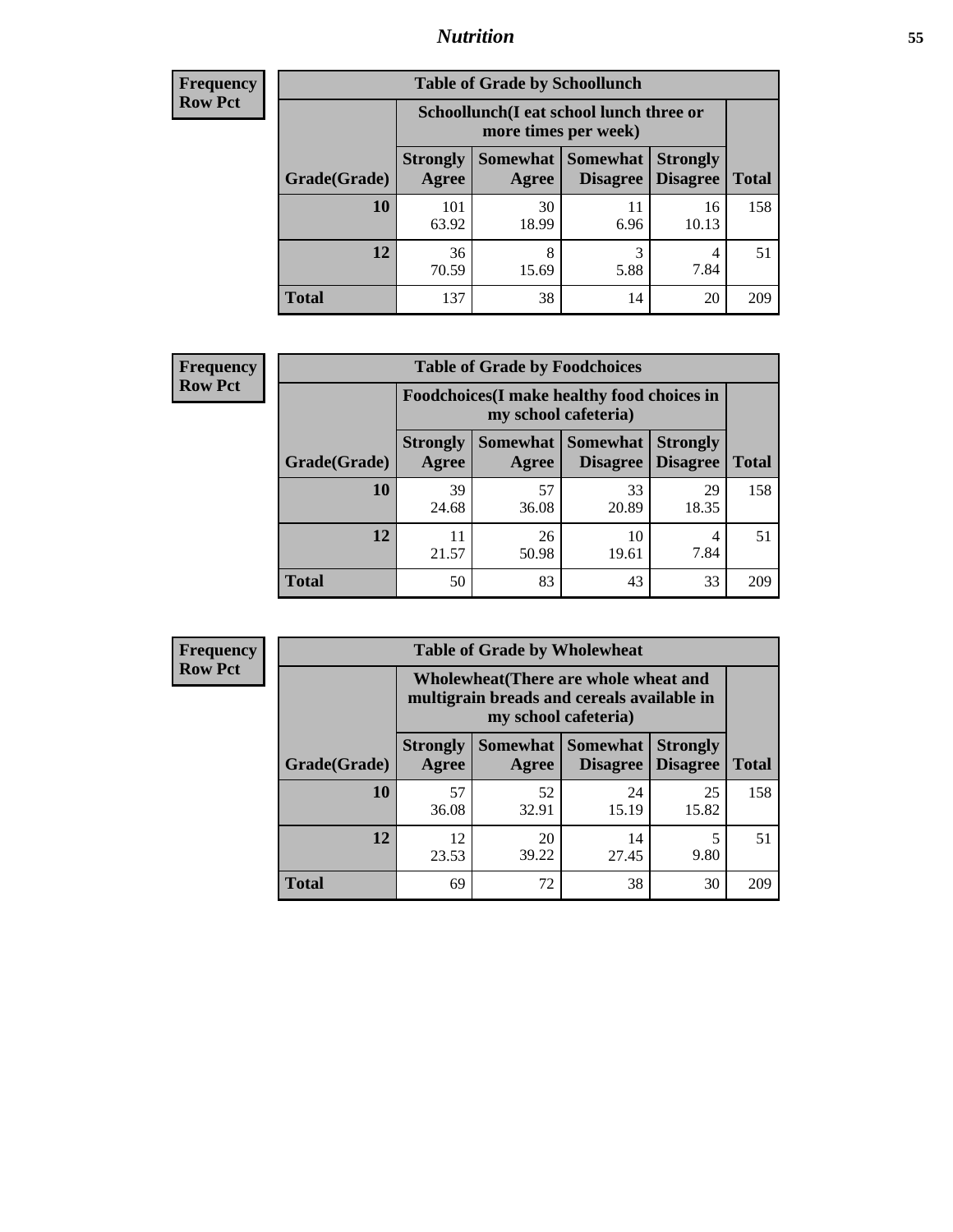### *Nutrition* **56**

**Frequency Row Pct**

| <b>Table of Grade by Healthyvending</b> |                                                                                                                                               |             |                                        |                                    |              |  |
|-----------------------------------------|-----------------------------------------------------------------------------------------------------------------------------------------------|-------------|----------------------------------------|------------------------------------|--------------|--|
|                                         | Healthyvending (If only healthy snacks and<br>beverages were available in the vending<br>machines during the school day,<br>I would buy them) |             |                                        |                                    |              |  |
| Grade(Grade)                            | <b>Strongly</b><br>Agree                                                                                                                      | Agree       | Somewhat   Somewhat<br><b>Disagree</b> | <b>Strongly</b><br><b>Disagree</b> | <b>Total</b> |  |
| 10                                      | 36<br>22.78                                                                                                                                   | 41<br>25.95 | 32<br>20.25                            | 49<br>31.01                        | 158          |  |
| 12                                      | 10<br>19.61                                                                                                                                   | 21<br>41.18 | 12<br>23.53                            | 8<br>15.69                         | 51           |  |
| <b>Total</b>                            | 46                                                                                                                                            | 62          | 44                                     | 57                                 | 209          |  |

**Frequency Row Pct**

| <b>Table of Grade by Schoolbreakfast</b> |                                                                                                                                        |             |                     |                                        |              |  |
|------------------------------------------|----------------------------------------------------------------------------------------------------------------------------------------|-------------|---------------------|----------------------------------------|--------------|--|
|                                          | Schoolbreakfast(If breakfast were<br>available at school,<br>but outside the cafeteria,<br>I would eat breakfast at school more often) |             |                     |                                        |              |  |
| Grade(Grade)                             | <b>Strongly</b><br>Agree                                                                                                               | Agree       | Somewhat   Somewhat | <b>Strongly</b><br>Disagree   Disagree | <b>Total</b> |  |
| <b>10</b>                                | 60<br>37.97                                                                                                                            | 54<br>34.18 | 22<br>13.92         | 22<br>13.92                            | 158          |  |
| 12                                       | 17<br>33.33                                                                                                                            | 19<br>37.25 | 4<br>7.84           | 11<br>21.57                            | 51           |  |
| <b>Total</b>                             | 77                                                                                                                                     | 73          | 26                  | 33                                     | 209          |  |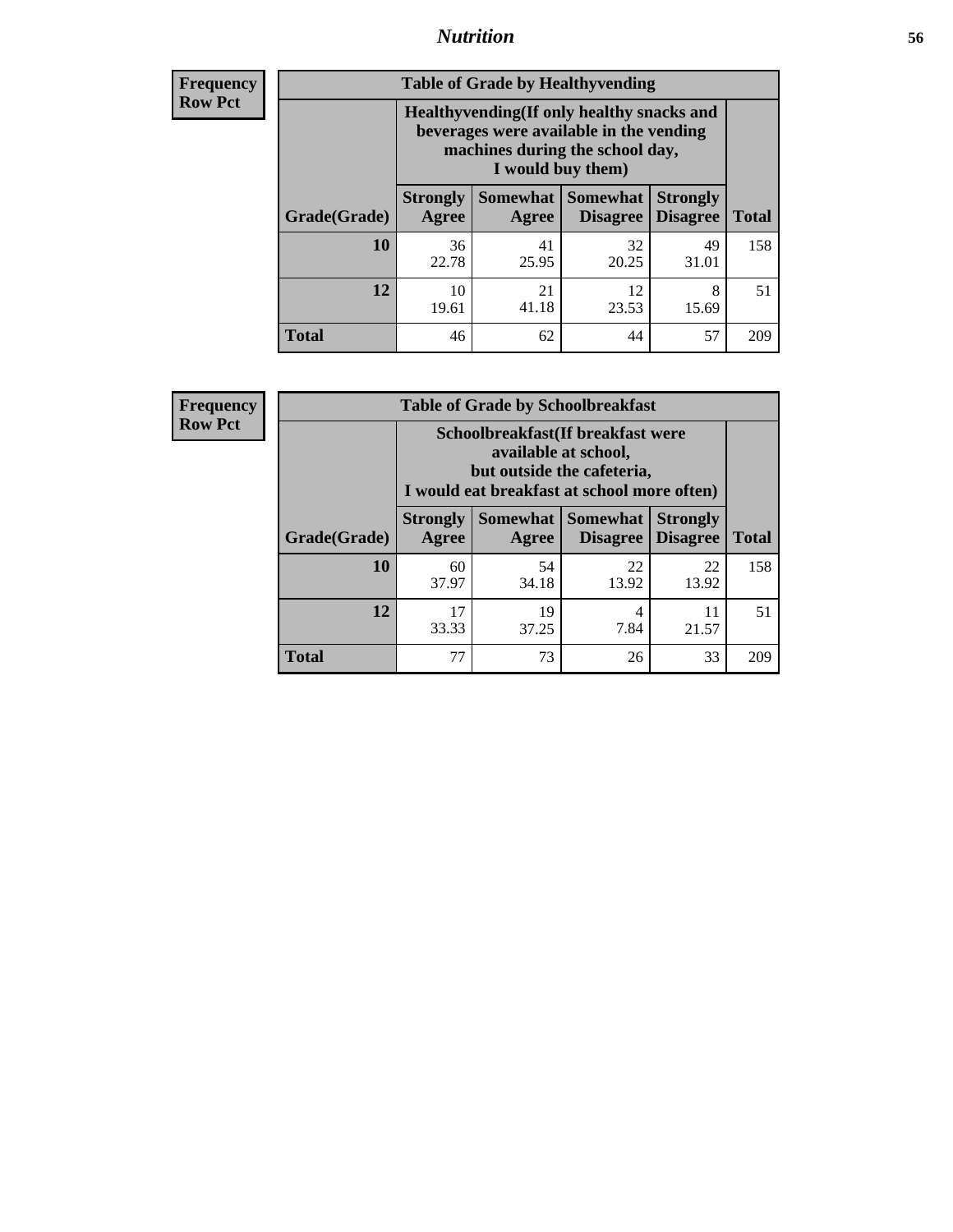| Frequency<br><b>Col Pct</b> | <b>Table of Educationaids by Grade</b>                                                                    |                    |             |              |
|-----------------------------|-----------------------------------------------------------------------------------------------------------|--------------------|-------------|--------------|
|                             | <b>Educationaids</b> (I<br>have been<br>taught about<br><b>HIV/AIDS</b> at<br>school in the<br>past year) | Grade(Grade)<br>10 | 12          | <b>Total</b> |
|                             | Yes                                                                                                       | 124<br>78.48       | 15<br>29.41 | 139          |
|                             | N <sub>0</sub>                                                                                            | 34<br>21.52        | 36<br>70.59 | 70           |
|                             | <b>Total</b>                                                                                              | 158                | 51          | 209          |

| Frequency      |                                          | <b>Table of Educationcharacter by Grade</b> |             |              |  |
|----------------|------------------------------------------|---------------------------------------------|-------------|--------------|--|
| <b>Col Pct</b> | Educationcharacter(I<br>have been taught |                                             |             |              |  |
|                | about character<br>education in the past | Grade(Grade)                                |             |              |  |
|                | year at school)                          | 10                                          | 12          | <b>Total</b> |  |
|                | Yes                                      | 123<br>77.85                                | 31<br>60.78 | 154          |  |
|                | N <sub>0</sub>                           | 35<br>22.15                                 | 20<br>39.22 | 55           |  |
|                | <b>Total</b>                             | 158                                         | 51          | 209          |  |

| Frequency      | <b>Table of Gradcoach1 by Grade</b> |              |       |              |
|----------------|-------------------------------------|--------------|-------|--------------|
| <b>Col Pct</b> | Gradcoach1(I<br>know who my         |              |       |              |
|                | <b>Graduation</b>                   | Grade(Grade) |       |              |
|                | Coach is)                           | 10           | 12    | <b>Total</b> |
|                | Yes                                 | 54           | 41    | 95           |
|                |                                     | 34.18        | 80.39 |              |
|                | N <sub>0</sub>                      | 104          | 10    | 114          |
|                |                                     | 65.82        | 19.61 |              |
|                | <b>Total</b>                        | 158          | 51    | 209          |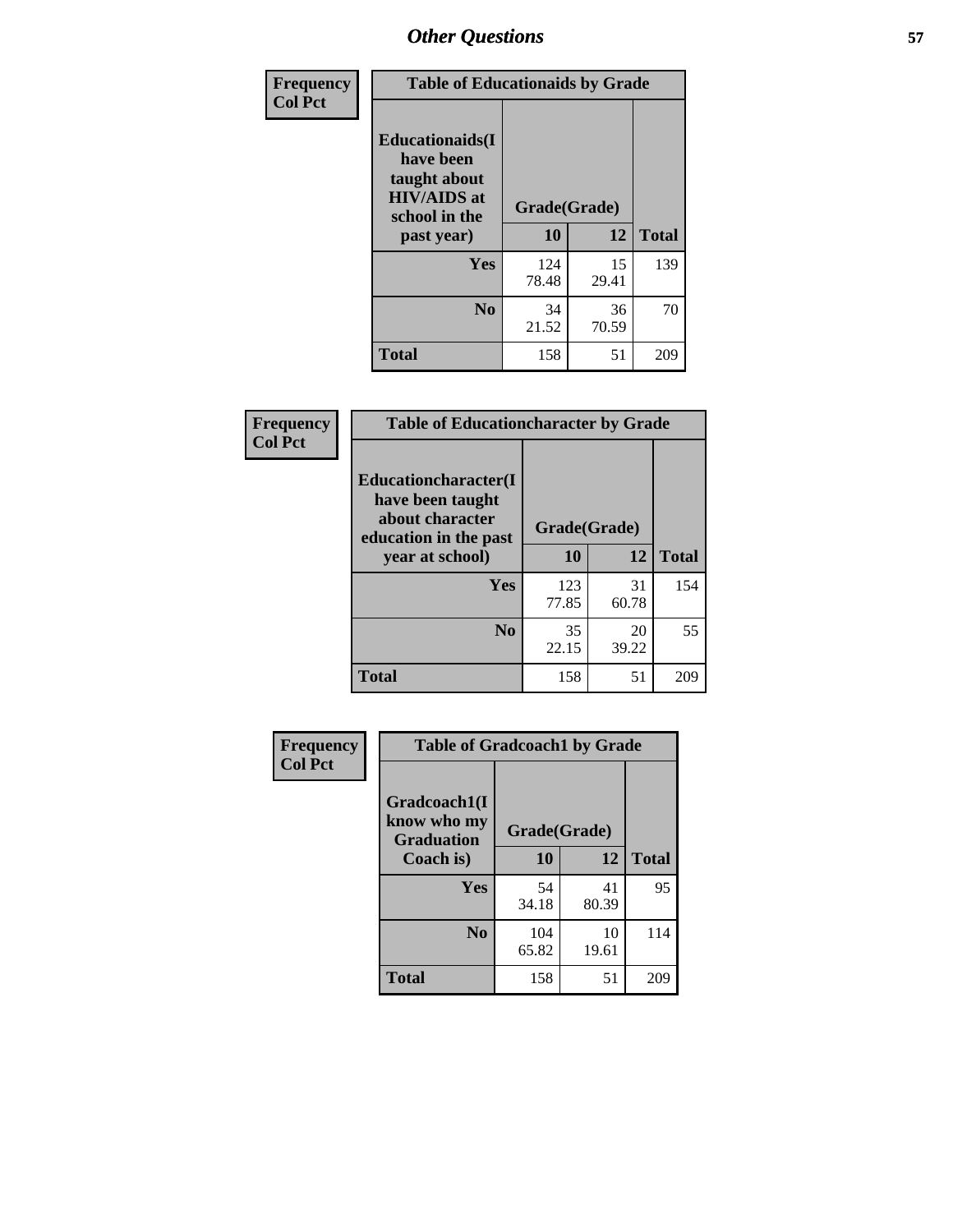| Frequency      | <b>Table of Gradcoach2 by Grade</b> |              |             |              |
|----------------|-------------------------------------|--------------|-------------|--------------|
| <b>Col Pct</b> | Gradcoach2(I<br>have                |              |             |              |
|                | contacted my<br><b>Graduation</b>   | Grade(Grade) |             |              |
|                | Coach)                              | 10           | 12          | <b>Total</b> |
|                | Yes                                 | 21<br>13.29  | 26<br>50.98 | 47           |
|                | N <sub>0</sub>                      | 137<br>86.71 | 25<br>49.02 | 162          |
|                | <b>Total</b>                        | 158          | 51          | 209          |

| <b>Frequency</b><br><b>Col Pct</b> | <b>Table of Gradcoach3 by Grade</b>                                         |              |             |              |
|------------------------------------|-----------------------------------------------------------------------------|--------------|-------------|--------------|
|                                    | Gradcoach3(I<br>have received<br>assistance<br>from my<br><b>Graduation</b> | Grade(Grade) |             |              |
|                                    | Coach)                                                                      | 10           | 12          | <b>Total</b> |
|                                    | Yes                                                                         | 18<br>11.39  | 24<br>47.06 | 42           |
|                                    | N <sub>0</sub>                                                              | 50<br>31.65  | 9<br>17.65  | 59           |
|                                    | Don't know                                                                  | 90<br>56.96  | 18<br>35.29 | 108          |
|                                    | <b>Total</b>                                                                | 158          | 51          | 209          |

| Frequency      | <b>Table of Selfharm by Grade</b>                                                                                                                                                      |                    |             |              |
|----------------|----------------------------------------------------------------------------------------------------------------------------------------------------------------------------------------|--------------------|-------------|--------------|
| <b>Col Pct</b> | <b>Selfharm</b> (During<br>the past 12<br>months,<br>I harmed myself<br>on purpose<br><b>Suicideconsider</b><br>During the past<br>12 months,<br>I seriously<br>considered<br>suicide) | Grade(Grade)<br>10 | 12          | <b>Total</b> |
|                | Yes                                                                                                                                                                                    | 22<br>13.92        | 5<br>9.80   | 27           |
|                | N <sub>0</sub>                                                                                                                                                                         | 136<br>86.08       | 46<br>90.20 | 182          |
|                | Total                                                                                                                                                                                  | 158                | 51          | 209          |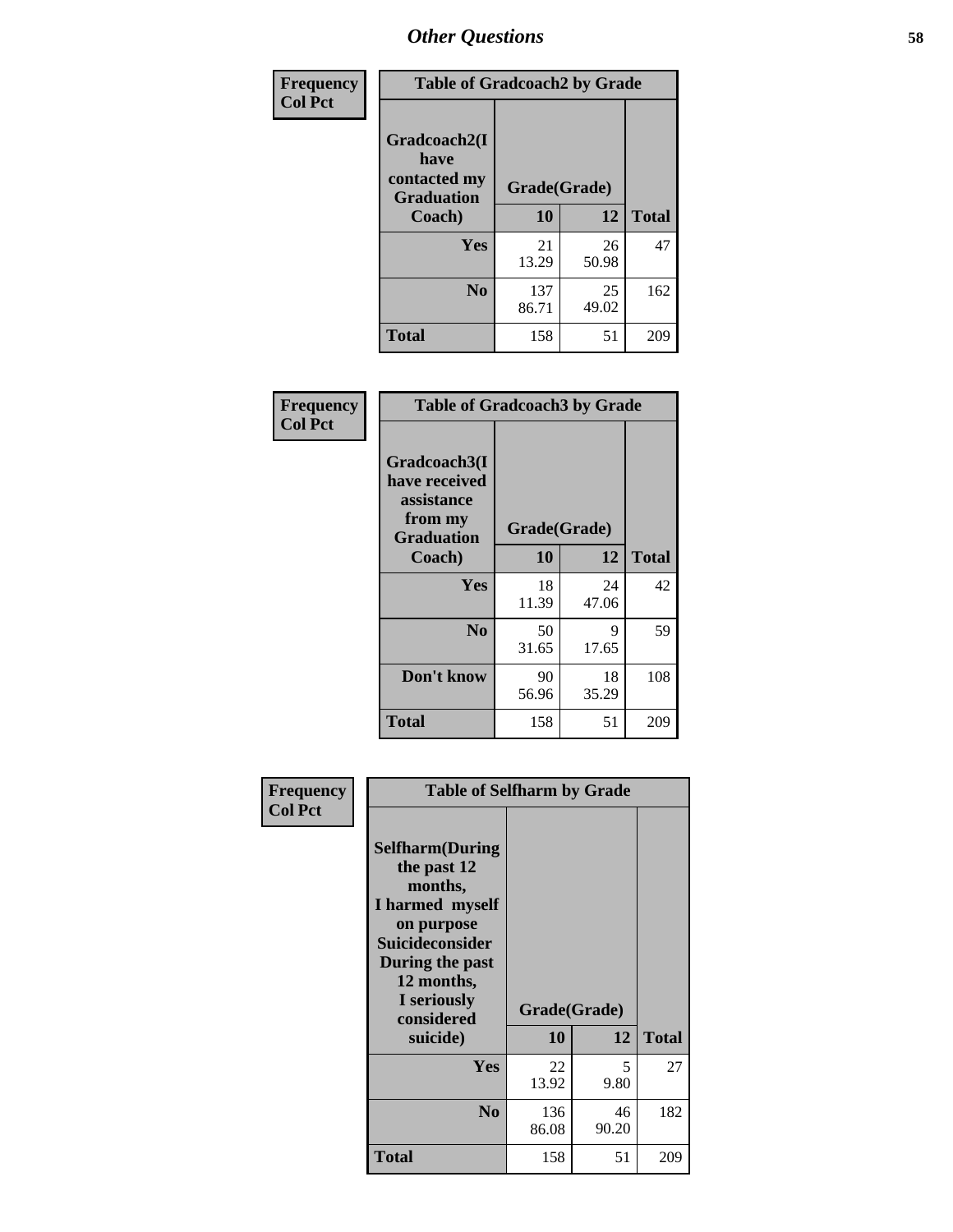| <b>Frequency</b> | <b>Table of Suicideconsider by Grade</b> |              |             |              |
|------------------|------------------------------------------|--------------|-------------|--------------|
| <b>Col Pct</b>   |                                          | Grade(Grade) |             |              |
|                  | Suicideconsider                          | <b>10</b>    | 12          | <b>Total</b> |
|                  | Yes                                      | 18<br>11.39  | 9.80        | 23           |
|                  | N <sub>0</sub>                           | 140<br>88.61 | 46<br>90.20 | 186          |
|                  | <b>Total</b>                             | 158          | 51          | 209          |

| Frequency      | <b>Table of Suicideattempt by Grade</b>              |              |             |              |
|----------------|------------------------------------------------------|--------------|-------------|--------------|
| <b>Col Pct</b> | Suicideattempt(I<br>have attempted<br>suicide in the | Grade(Grade) |             |              |
|                | last year)                                           | 10           | 12          | <b>Total</b> |
|                | Yes                                                  | 13<br>8.23   | 5<br>9.80   | 18           |
|                | $\bf No$                                             | 145<br>91.77 | 46<br>90.20 | 191          |
|                | <b>Total</b>                                         | 158          | 51          | 209          |

| Frequency      | <b>Table of Instantmessaged by Grade</b>               |              |             |              |
|----------------|--------------------------------------------------------|--------------|-------------|--------------|
| <b>Col Pct</b> | Instantmessaged(I<br>have instant<br>messaged people I | Grade(Grade) |             |              |
|                | do not even know)                                      | 10           | 12          | <b>Total</b> |
|                | Yes                                                    | 63<br>39.87  | 26<br>50.98 | 89           |
|                | N <sub>0</sub>                                         | 95<br>60.13  | 25<br>49.02 | 120          |
|                | <b>Total</b>                                           | 158          | 51          | 209          |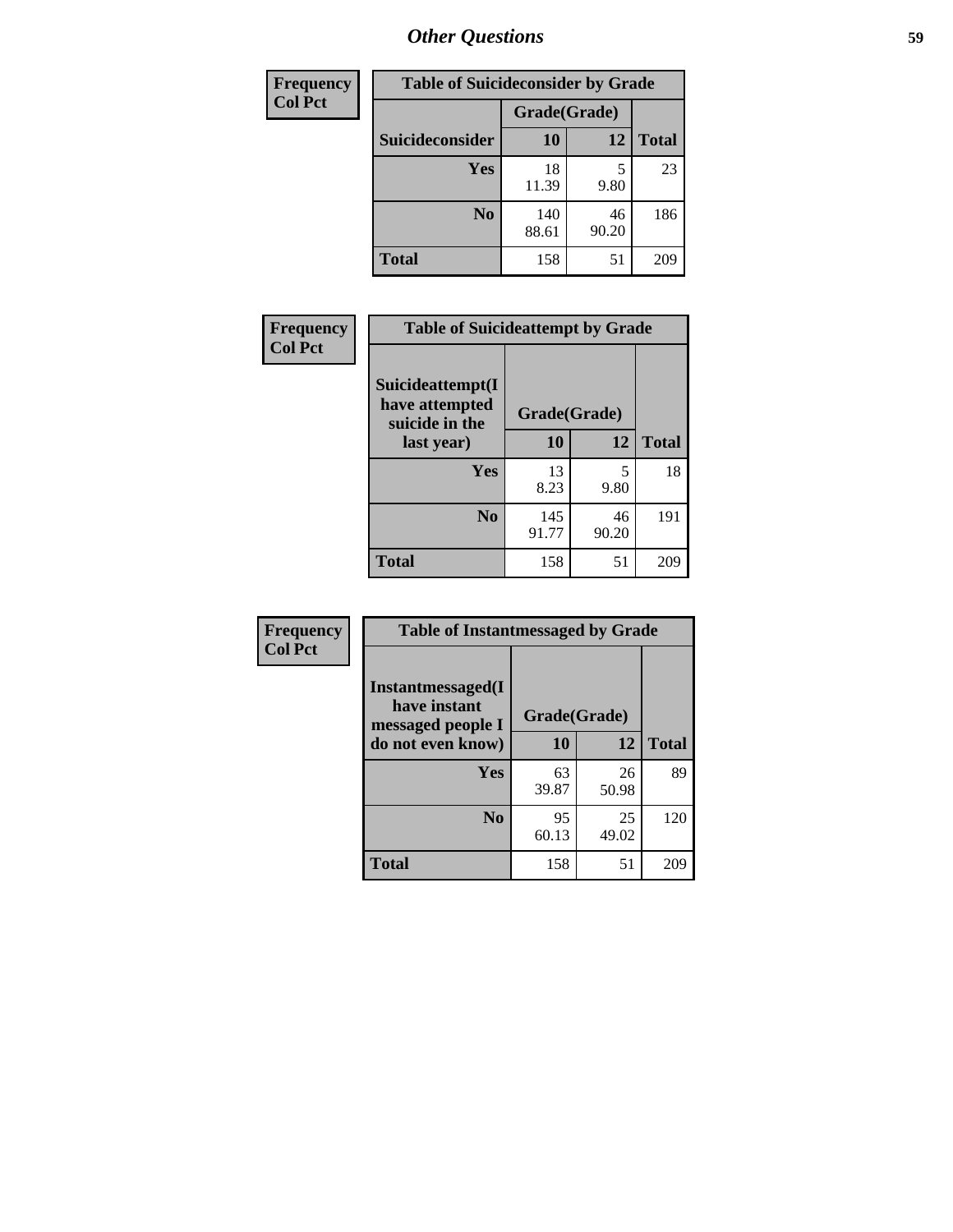| Frequency      | <b>Table of Getsalong by Grade</b>                          |                       |                  |                |  |  |  |
|----------------|-------------------------------------------------------------|-----------------------|------------------|----------------|--|--|--|
| <b>Col Pct</b> | <b>Getsalong</b> (I get<br>along with other<br>students and | Grade(Grade)          |                  |                |  |  |  |
|                | adults)                                                     | 10                    | 12               | <b>Total</b>   |  |  |  |
|                | <b>Strongly Agree</b>                                       | 72<br>45.57           | 29<br>56.86      | 101            |  |  |  |
|                | <b>Somewhat Agree</b>                                       | 68<br>43.04           | 21<br>41.18      | 89             |  |  |  |
|                | <b>Somewhat Disagree</b>                                    | 16<br>10.13           | 1.96             | 17             |  |  |  |
|                | <b>Strongly Disagree</b>                                    | $\mathcal{L}$<br>1.27 | $\Omega$<br>0.00 | $\overline{c}$ |  |  |  |
|                | <b>Total</b>                                                | 158                   | 51               | 209            |  |  |  |

| Frequency      | <b>Table of Safehome by Grade</b> |                    |             |              |  |  |  |
|----------------|-----------------------------------|--------------------|-------------|--------------|--|--|--|
| <b>Col Pct</b> | Safehome(I feel<br>safe at home)  | Grade(Grade)<br>10 | 12          | <b>Total</b> |  |  |  |
|                | <b>Strongly Agree</b>             | 110<br>69.62       | 38<br>74.51 | 148          |  |  |  |
|                | <b>Somewhat Agree</b>             | 38<br>24.05        | 11<br>21.57 | 49           |  |  |  |
|                | <b>Somewhat Disagree</b>          | 5<br>3.16          | 3.92        | 7            |  |  |  |
|                | <b>Strongly Disagree</b>          | 5<br>3.16          | 0<br>0.00   | 5            |  |  |  |
|                | <b>Total</b>                      | 158                | 51          | 209          |  |  |  |

| Frequency      | <b>Table of Adulttalk by Grade</b>                                                                 |                    |             |              |  |  |  |
|----------------|----------------------------------------------------------------------------------------------------|--------------------|-------------|--------------|--|--|--|
| <b>Col Pct</b> | <b>Adulttalk</b> (I<br>know an<br>adult at<br>school that<br>I can talk<br>with if I<br>need help) | Grade(Grade)<br>10 | 12          | <b>Total</b> |  |  |  |
|                |                                                                                                    |                    |             |              |  |  |  |
|                | Yes                                                                                                | 120<br>75.95       | 45<br>88.24 | 165          |  |  |  |
|                | N <sub>0</sub>                                                                                     | 38<br>24.05        | 6<br>11.76  | 44           |  |  |  |
|                | <b>Total</b>                                                                                       | 158                | 51          | 209          |  |  |  |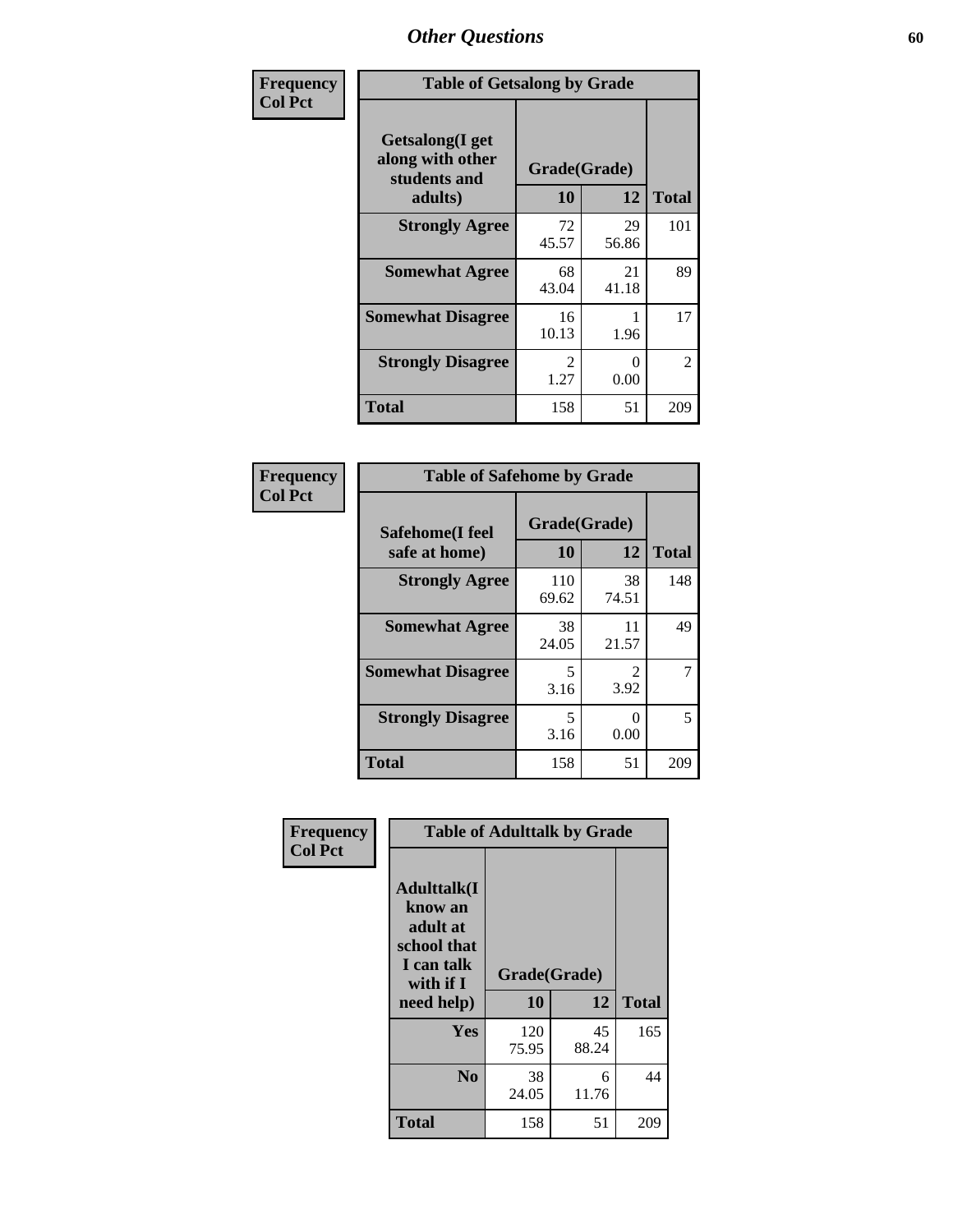**Frequency Row Pct**

| <b>Table of Grade by Tvtime</b> |             |                                                                                         |                     |             |                       |             |              |  |  |  |
|---------------------------------|-------------|-----------------------------------------------------------------------------------------|---------------------|-------------|-----------------------|-------------|--------------|--|--|--|
|                                 |             | Tytime (On an average school day,<br>how much unsupervised time do I spend watching TV) |                     |             |                       |             |              |  |  |  |
|                                 |             | <b>Less that</b>                                                                        |                     | $2 - 3$     | $4 - 5$               | $6+$        |              |  |  |  |
| Grade(Grade)   None             |             |                                                                                         | hour/day   hour/day | hours/day   | hours/day   hours/day |             | <b>Total</b> |  |  |  |
| 10                              | 29<br>18.35 | 35<br>22.15                                                                             | 21<br>13.29         | 34<br>21.52 | 19<br>12.03           | 20<br>12.66 | 158          |  |  |  |
| 12                              | 8<br>15.69  | 13<br>25.49                                                                             | 10<br>19.61         | 10<br>19.61 | 13.73                 | 5.88        | 51           |  |  |  |
| <b>Total</b>                    | 37          | 48                                                                                      | 31                  | 44          | 26                    | 23          | 209          |  |  |  |

**Frequency Row Pct**

| <b>Table of Grade by Computertime</b> |             |                                                                                                   |             |                      |                      |                   |              |  |  |
|---------------------------------------|-------------|---------------------------------------------------------------------------------------------------|-------------|----------------------|----------------------|-------------------|--------------|--|--|
|                                       |             | Computertime (On an average school day,<br>how much unsupervised time do I spend on the computer) |             |                      |                      |                   |              |  |  |
| Grade(Grade)                          | None        | <b>Less that</b><br>hour/day                                                                      | hour/day    | $2 - 3$<br>hours/day | $4 - 5$<br>hours/day | $6+$<br>hours/day | <b>Total</b> |  |  |
| 10                                    | 48<br>30.38 | 41<br>25.95                                                                                       | 22<br>13.92 | 24<br>15.19          | 8<br>5.06            | 15<br>9.49        | 158          |  |  |
| 12                                    | 12<br>23.53 | 14<br>27.45                                                                                       | 12<br>23.53 | Q<br>17.65           | 3<br>5.88            | 1.96              | 51           |  |  |
| <b>Total</b>                          | 60          | 55                                                                                                | 34          | 33                   | 11                   | 16                | 209          |  |  |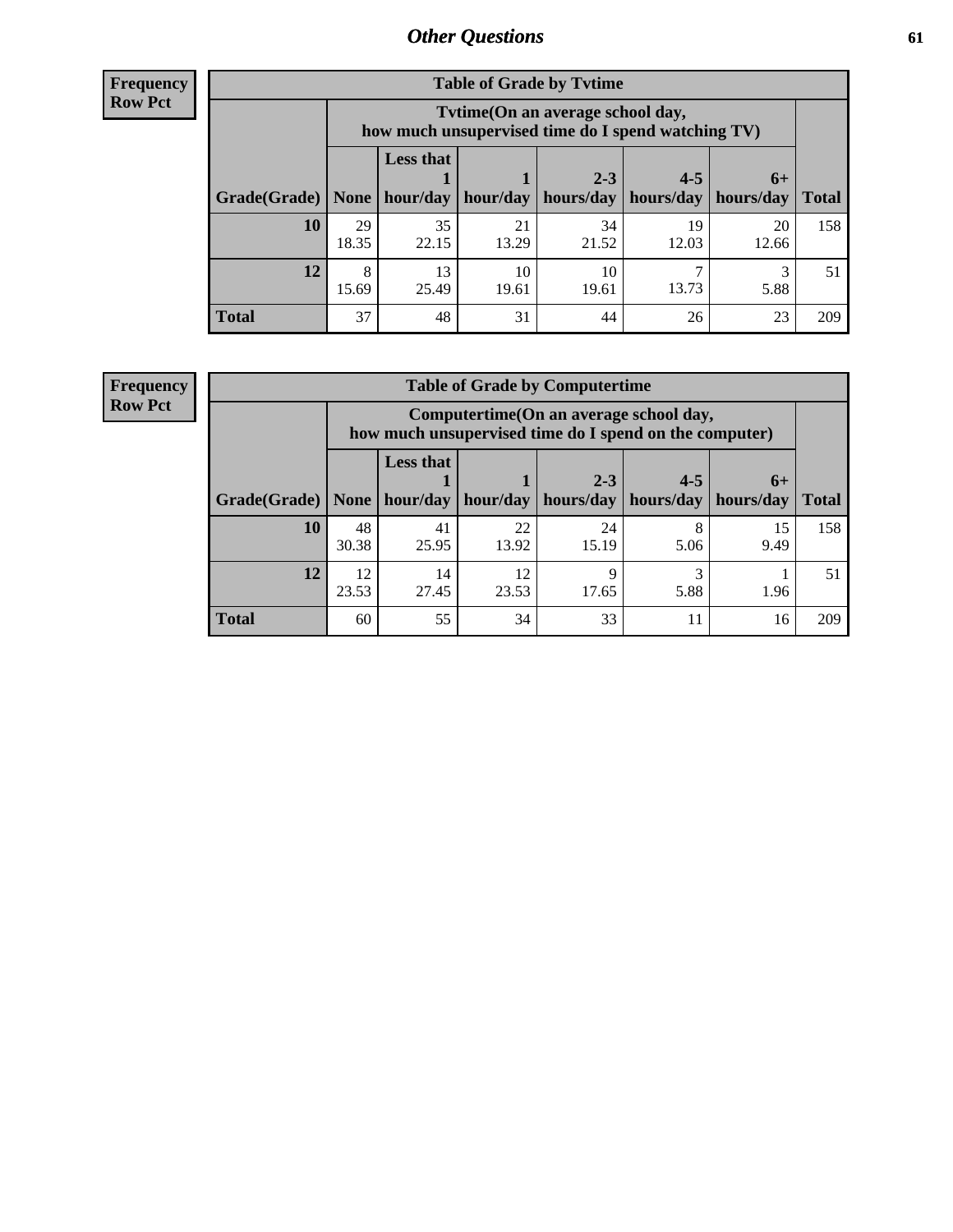#### *Questions about Driving Laws* **62** *Driving Questions were asked only of high school students.*

| <b>Frequency</b> |
|------------------|
| <b>Row Pct</b>   |

| <b>Table of Grade by License1</b> |                                     |                                                                                                                                           |                |            |               |              |  |  |  |  |
|-----------------------------------|-------------------------------------|-------------------------------------------------------------------------------------------------------------------------------------------|----------------|------------|---------------|--------------|--|--|--|--|
|                                   |                                     | License1(During the first 6 months of driving<br>with a provisional license,<br>the only passengers who can ride with the<br>driver are:) |                |            |               |              |  |  |  |  |
| Grade(Grade)                      | <b>Parent or</b><br><b>Guardian</b> | Family<br><b>Members</b>                                                                                                                  | <b>Friends</b> | Anyone     | Don't<br>Know | <b>Total</b> |  |  |  |  |
| 10                                | 43<br>27.22                         | 71<br>44.94                                                                                                                               | 7<br>4.43      | 13<br>8.23 | 24<br>15.19   | 158          |  |  |  |  |
| 12                                | 13<br>25.49                         | 32<br>2<br>$\theta$<br>4<br>3.92<br>0.00<br>7.84<br>62.75                                                                                 |                |            |               |              |  |  |  |  |
| <b>Total</b>                      | 56                                  | 103                                                                                                                                       | 7              | 15         | 28            | 209          |  |  |  |  |

| <b>Frequency</b> |              | <b>Table of Grade by License2</b>                                                                        |                  |                                     |                                                      |                        |              |
|------------------|--------------|----------------------------------------------------------------------------------------------------------|------------------|-------------------------------------|------------------------------------------------------|------------------------|--------------|
| <b>Row Pct</b>   |              | License2(17 yr old drivers with a<br>provisional driver's license cannot<br>drive between the hours of:) |                  |                                     |                                                      |                        |              |
|                  | Grade(Grade) | <b>Midnight</b><br>to 6am                                                                                | 1am<br>to<br>5am | 1am<br>t <sub>0</sub><br><b>6am</b> | N <sub>0</sub><br>curfew<br>for $17$<br>year<br>olds | Don't<br><b>Know</b>   | <b>Total</b> |
|                  | 10           | 73<br>46.20                                                                                              | 9<br>5.70        | 15<br>9.49                          | 19<br>12.03                                          | 42<br>26.58            | 158          |
|                  | 12           | 40<br>78.43                                                                                              | 4<br>7.84        | 4<br>7.84                           | 1.96                                                 | $\overline{c}$<br>3.92 | 51           |
|                  | <b>Total</b> | 113                                                                                                      | 13               | 19                                  | 20                                                   | 44                     | 209          |

| Frequency      |                                                                                        | <b>Table of Grade by License3</b> |             |             |             |            |               |              |
|----------------|----------------------------------------------------------------------------------------|-----------------------------------|-------------|-------------|-------------|------------|---------------|--------------|
| <b>Row Pct</b> | License3(For drivers under the age of 21,<br>what level of alcohol is considered DUI?) |                                   |             |             |             |            |               |              |
|                | Grade(Grade)                                                                           | Any<br><b>Amount</b>              | 0.02        | 0.04        | 0.06        | 0.08       | Don't<br>know | <b>Total</b> |
|                | <b>10</b>                                                                              | 28<br>17.72                       | 42<br>26.58 | 18<br>11.39 | 18<br>11.39 | 15<br>9.49 | 37<br>23.42   | 158          |
|                | 12                                                                                     | 19<br>37.25                       | 10<br>19.61 | 10<br>19.61 | 4<br>7.84   | 1.96       | 7<br>13.73    | 51           |
|                | <b>Total</b>                                                                           | 47                                | 52          | 28          | 22          | 16         | 44            | 209          |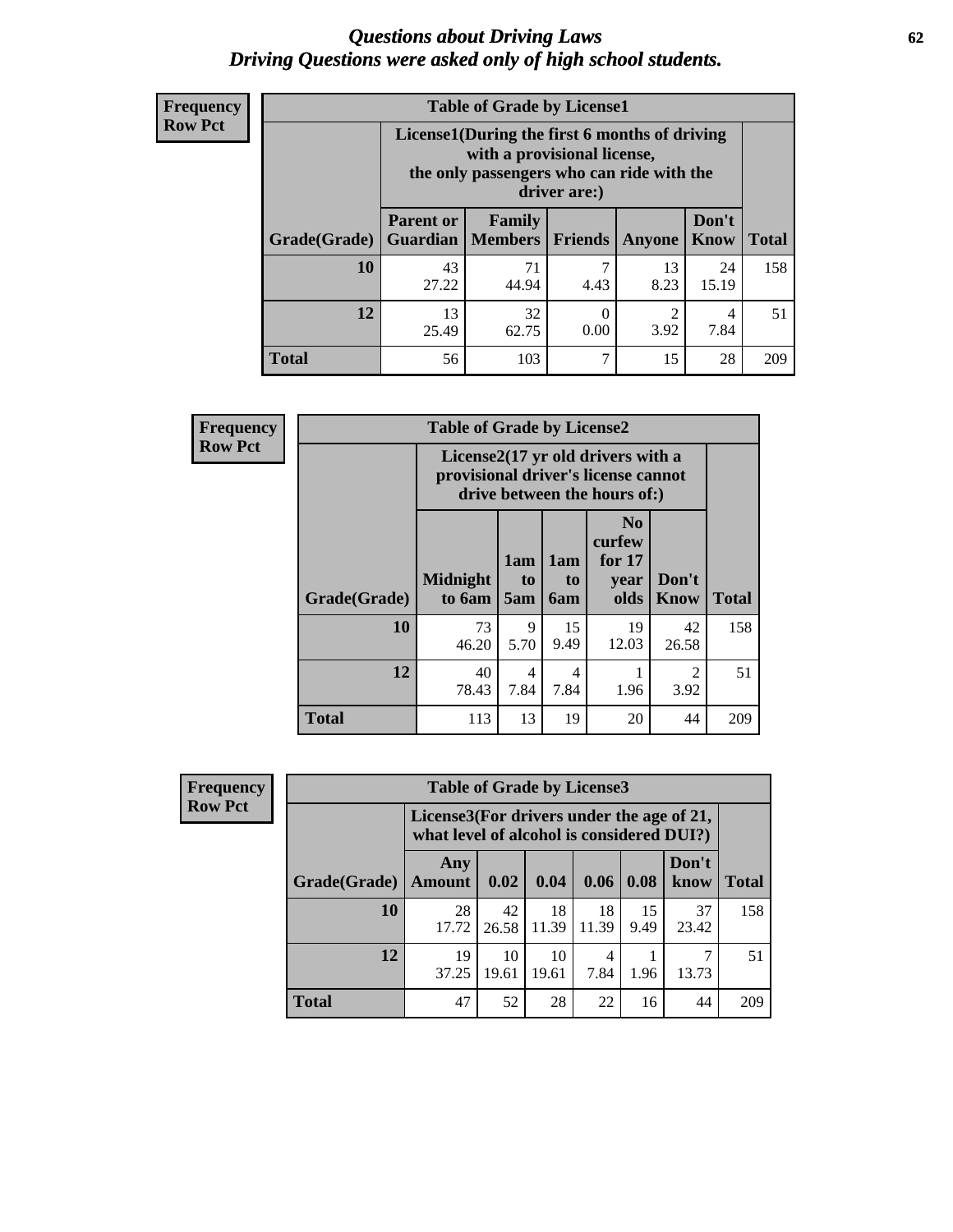#### *Questions about Driving Laws* **63** *Driving Questions were asked only of high school students.*

**Frequency Row Pct**

| <b>Table of Grade by License4</b> |              |                                                                                                                                               |             |             |            |             |     |  |
|-----------------------------------|--------------|-----------------------------------------------------------------------------------------------------------------------------------------------|-------------|-------------|------------|-------------|-----|--|
|                                   |              | License4(A driver under 21 automatically<br>loses his/her license if caught exceeding the<br>posted speet limit by:)                          |             |             |            |             |     |  |
| Grade(Grade)                      | $15+$<br>mph | Can't<br>lose<br><b>Depends</b><br>license<br>$25+$<br>$35+$<br>Don't<br>for<br>on<br>mph<br><b>Total</b><br>speeding<br>know<br>mph<br>judge |             |             |            |             |     |  |
| 10                                | 30<br>18.99  | 17<br>10.76                                                                                                                                   | 26<br>16.46 | 16<br>10.13 | 14<br>8.86 | 55<br>34.81 | 158 |  |
| 12                                | 9<br>17.65   | 5<br>14<br>2<br>17<br>4<br>27.45<br>9.80<br>3.92<br>7.84<br>33.33                                                                             |             |             |            |             |     |  |
| <b>Total</b>                      | 39           | 31                                                                                                                                            | 31          | 18          | 18         | 72          | 209 |  |

| Frequency<br><b>Row Pct</b> | <b>Table of Grade by License5</b> |             |                                                                                                                                                             |               |       |  |
|-----------------------------|-----------------------------------|-------------|-------------------------------------------------------------------------------------------------------------------------------------------------------------|---------------|-------|--|
|                             |                                   |             | License5(A)<br>Georgia teenager<br>with family<br>connections or a<br>good lawyer can<br>break a teen<br>driving law and<br>keep their driver's<br>license) |               |       |  |
|                             | Grade(Grade)                      | <b>Yes</b>  | N <sub>0</sub>                                                                                                                                              | Don't<br>know | Total |  |
|                             | 10                                | 15<br>9.49  | 80<br>50.63                                                                                                                                                 | 63<br>39.87   | 158   |  |
|                             | 12                                | 25<br>49.02 | 14<br>27.45                                                                                                                                                 | 12<br>23.53   | 51    |  |
|                             | <b>Total</b>                      | 40          | 94                                                                                                                                                          | 75            | 209   |  |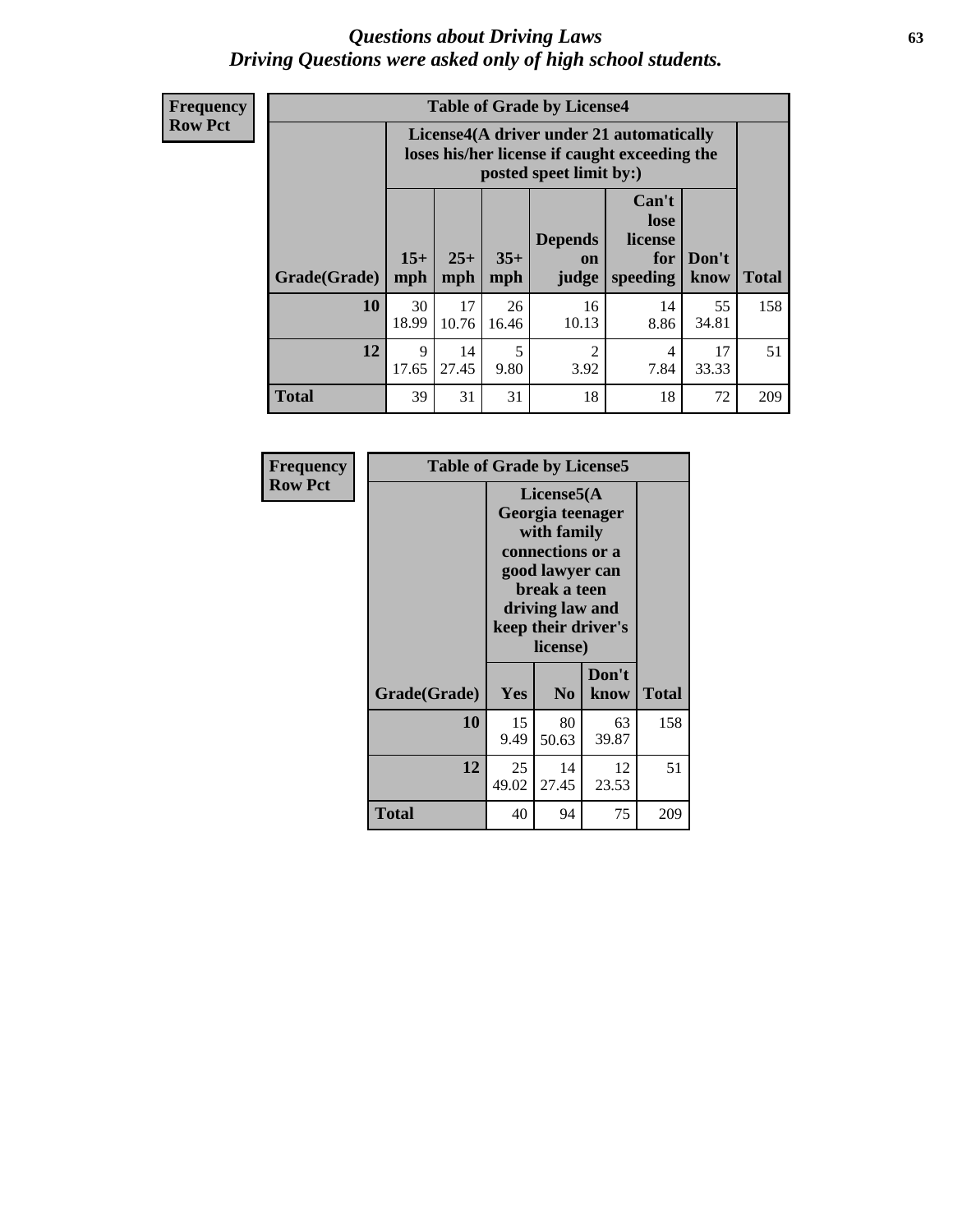#### *Questions about Driving Laws* **64** *Driving Questions were asked only of high school students.*

| <b>Frequency</b> | <b>Table of Grade by License6</b> |                                                                                                                                                 |                |               |              |
|------------------|-----------------------------------|-------------------------------------------------------------------------------------------------------------------------------------------------|----------------|---------------|--------------|
| <b>Row Pct</b>   |                                   | License <sub>6</sub> (I know a<br>friend or<br>classmate that<br>broke a teen<br>driving law,<br>but was allowed to<br>keep his/her<br>license) |                |               |              |
|                  | Grade(Grade)                      | Yes                                                                                                                                             | N <sub>0</sub> | Don't<br>know | <b>Total</b> |
|                  | 10                                | 44<br>27.85                                                                                                                                     | 58<br>36.71    | 56<br>35.44   | 158          |
|                  | 12                                | 27<br>14<br>10<br>52.94<br>27.45<br>19.61                                                                                                       |                |               | 51           |
|                  | <b>Total</b>                      | 71                                                                                                                                              | 72             | 66            | 209          |

| <b>Frequency</b> |              |                                                                             | <b>Table of Grade by License7</b>                                                             |                                                   |                        |              |  |
|------------------|--------------|-----------------------------------------------------------------------------|-----------------------------------------------------------------------------------------------|---------------------------------------------------|------------------------|--------------|--|
| <b>Row Pct</b>   |              |                                                                             | License7(A student under the age of 18 cam loser<br>his/her driving privileges if he or she:) |                                                   |                        |              |  |
|                  | Grade(Grade) | <b>Have</b><br>more than<br>10<br>unexcused<br>absences<br>per school<br>yr | Drop out<br>without  <br>graduating                                                           | <b>Bring</b><br>alcohol/drugs/weapon<br>to school | All of<br>the<br>above | <b>Total</b> |  |
|                  | 10           | 43<br>27.22                                                                 | 11<br>6.96                                                                                    | 4<br>2.53                                         | 100<br>63.29           | 158          |  |
|                  | 12           | 16<br>31.37                                                                 | $\theta$<br>0.00                                                                              | 0<br>0.00                                         | 35<br>68.63            | 51           |  |
|                  | <b>Total</b> | 59                                                                          | 11                                                                                            | 4                                                 | 135                    | 209          |  |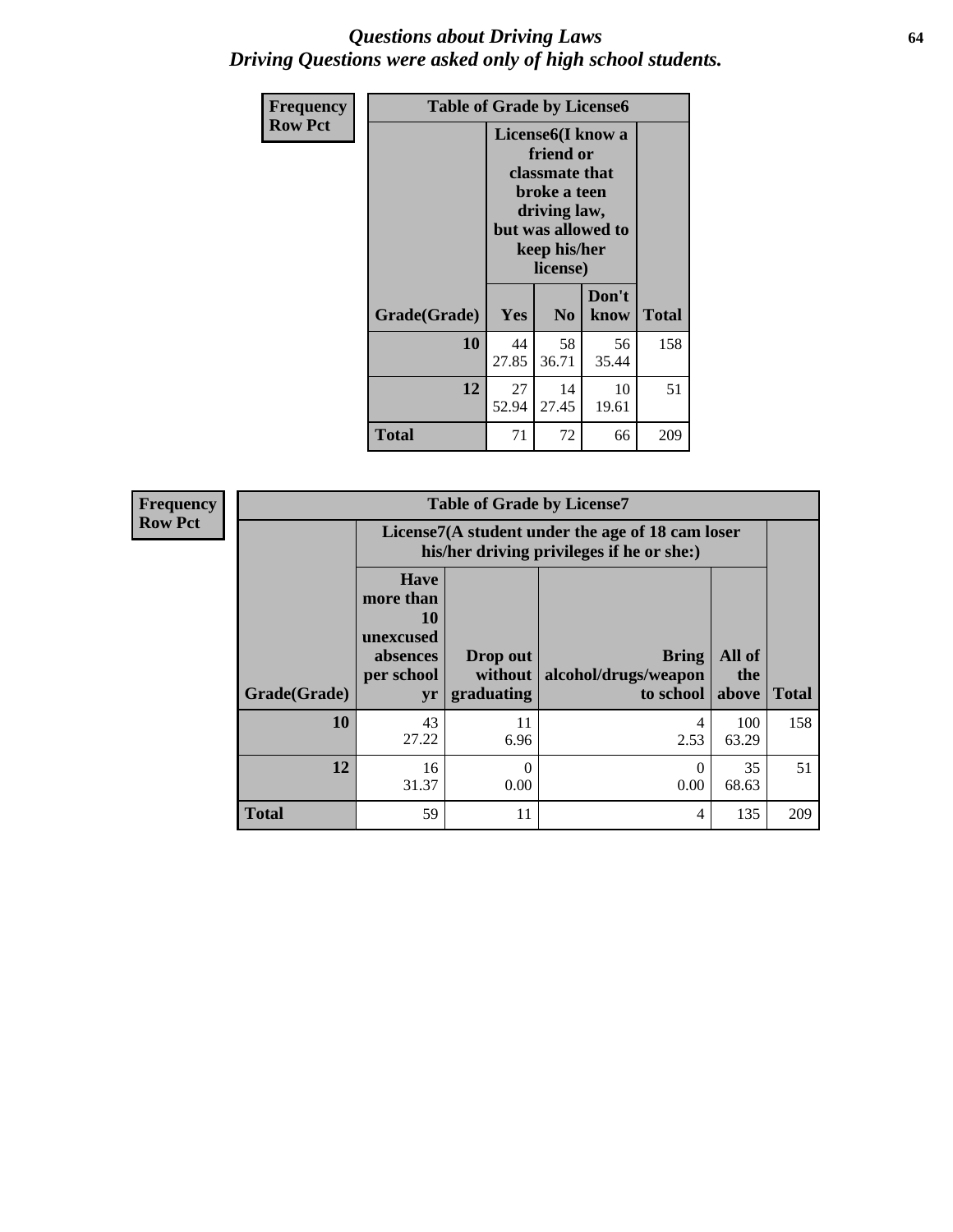## *Select Results by Gender* **65**

| Frequency      | <b>Table of SchoolClimate2 by Gender</b>          |                                 |             |              |
|----------------|---------------------------------------------------|---------------------------------|-------------|--------------|
| <b>Col Pct</b> | SchoolClimate2(I<br>feel successful at<br>school) | Gender(Gender)<br><b>Female</b> | <b>Male</b> | <b>Total</b> |
|                | <b>Strongly Agree</b>                             | 20<br>17.70                     | 20<br>20.83 | 40           |
|                | <b>Somewhat Agree</b>                             | 82<br>72.57                     | 63<br>65.63 | 145          |
|                | <b>Somewhat Disagree</b>                          | 10<br>8.85                      | 9<br>9.38   | 19           |
|                | <b>Strongly Disagree</b>                          | 0.88                            | 4<br>4.17   | 5            |
|                | <b>Total</b>                                      | 113                             | 96          | 209          |

| Frequency      | <b>Table of SchoolClimate6 by Gender</b>                 |               |                               |              |  |
|----------------|----------------------------------------------------------|---------------|-------------------------------|--------------|--|
| <b>Col Pct</b> | <b>SchoolClimate6(Teachers</b><br>treat me with respect) | <b>Female</b> | Gender(Gender)<br><b>Male</b> | <b>Total</b> |  |
|                | <b>Strongly Agree</b>                                    | 32<br>28.32   | 28<br>29.17                   | 60           |  |
|                | <b>Somewhat Agree</b>                                    | 59<br>52.21   | 41<br>42.71                   | 100          |  |
|                | <b>Somewhat Disagree</b>                                 | 17<br>15.04   | 17<br>17.71                   | 34           |  |
|                | <b>Strongly Disagree</b>                                 | 5<br>4.42     | 10<br>10.42                   | 15           |  |
|                | <b>Total</b>                                             | 113           | 96                            | 209          |  |

| <b>Frequency</b> | <b>Table of SchoolClimate8 by Gender</b>                                             |                                 |                            |     |
|------------------|--------------------------------------------------------------------------------------|---------------------------------|----------------------------|-----|
| <b>Col Pct</b>   | <b>SchoolClimate8(Students</b><br>are frequently<br>recognized for good<br>behavior) | Gender(Gender)<br><b>Female</b> | <b>Total</b>               |     |
|                  | <b>Strongly Agree</b>                                                                | 37<br>32.74                     | <b>Male</b><br>20<br>20.83 | 57  |
|                  | <b>Somewhat Agree</b>                                                                | 48<br>42.48                     | 38<br>39.58                | 86  |
|                  | <b>Somewhat Disagree</b>                                                             | 21<br>18.58                     | 30<br>31.25                | 51  |
|                  | <b>Strongly Disagree</b>                                                             | 7<br>6.19                       | 8<br>8.33                  | 15  |
|                  | Total                                                                                | 113                             | 96                         | 209 |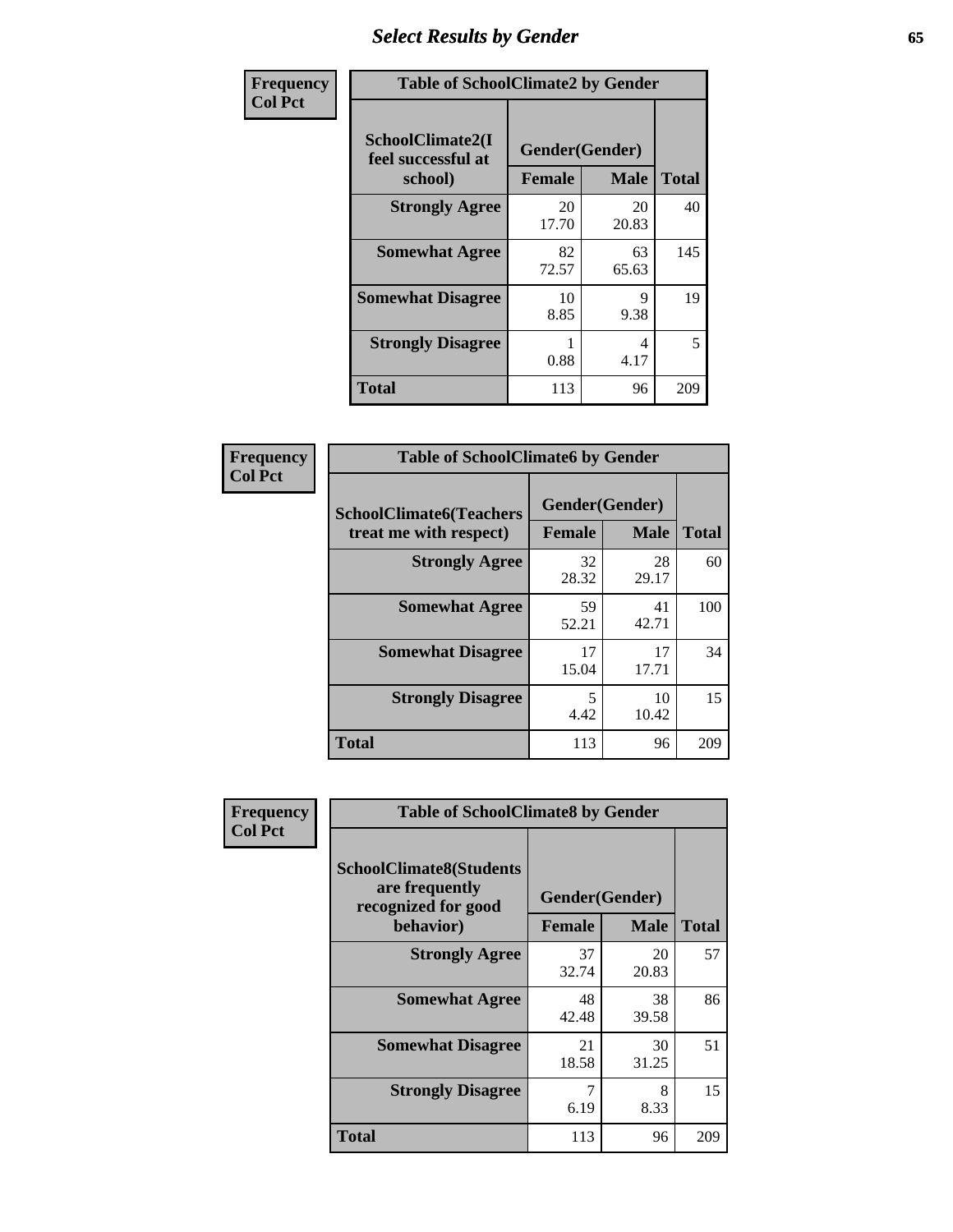## *Select Results by Gender* **66**

| <b>Frequency</b> | <b>Table of Gender by Dropout</b> |                                                                        |                |              |
|------------------|-----------------------------------|------------------------------------------------------------------------|----------------|--------------|
| <b>Row Pct</b>   |                                   | Dropout(I<br>have<br>thought<br>about<br>dropping<br>out of<br>school) |                |              |
|                  | Gender(Gender)                    | Yes                                                                    | N <sub>0</sub> | <b>Total</b> |
|                  | <b>Female</b>                     | 36<br>31.86                                                            | 77<br>68.14    | 113          |
|                  | <b>Male</b>                       | 37<br>38.54                                                            | 59<br>61.46    | 96           |
|                  | <b>Total</b>                      | 73                                                                     | 136            | 209          |

| <b>Frequency</b> |                        | <b>Table of Gender by Dropoutreason</b>                             |              |                          |                                |              |              |
|------------------|------------------------|---------------------------------------------------------------------|--------------|--------------------------|--------------------------------|--------------|--------------|
| <b>Row Pct</b>   |                        | Dropoutreason (If I dropped out the<br>reason would most likely be) |              |                          |                                |              |              |
|                  | <b>Gender</b> (Gender) | Won't<br><b>Drop</b><br>out                                         | <b>Bored</b> | Family<br><b>Reasons</b> | <b>Being</b><br><b>Bullied</b> | <b>Other</b> | <b>Total</b> |
|                  | <b>Female</b>          | 58<br>51.33                                                         | 8<br>7.08    | 18<br>15.93              | 4<br>3.54                      | 25<br>22.12  | 113          |
|                  | <b>Male</b>            | 53<br>55.21                                                         | 23<br>23.96  | 7.29                     | 0.00                           | 13<br>13.54  | 96           |
|                  | <b>Total</b>           | 111                                                                 | 31           | 25                       | 4                              | 38           | 209          |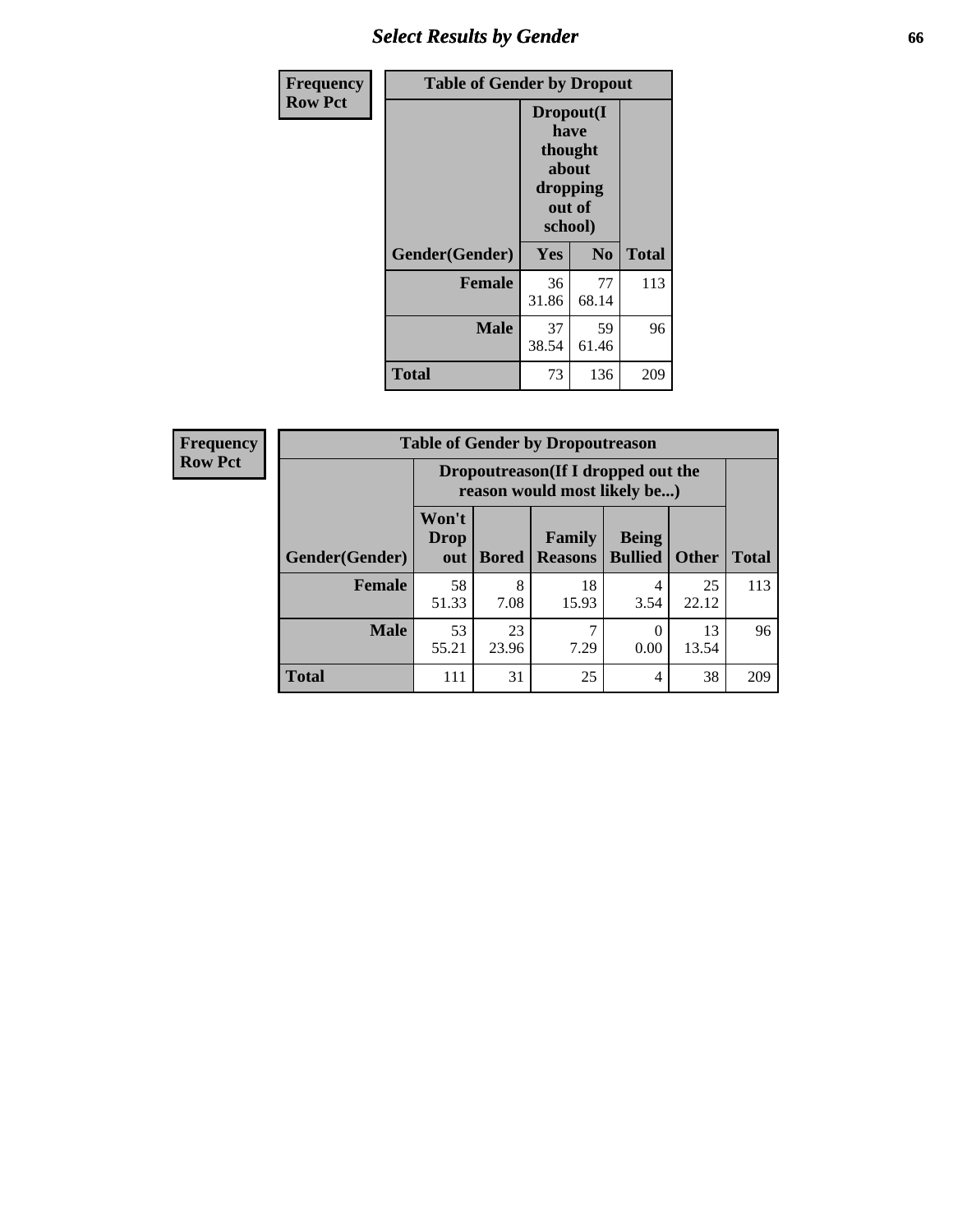*School Safety* **67**

| Frequency      | <b>Table of Gender by Bullied2</b> |                 |                |              |
|----------------|------------------------------------|-----------------|----------------|--------------|
| <b>Row Pct</b> |                                    | <b>Bullied2</b> |                |              |
|                | Gender(Gender)                     | <b>Yes</b>      | N <sub>0</sub> | <b>Total</b> |
|                | <b>Female</b>                      | 20<br>17.70     | 93<br>82.30    | 113          |
|                | <b>Male</b>                        | 15<br>15.63     | 81<br>84.38    | 96           |
|                | <b>Total</b>                       | 35              | 174            | 209          |

| Frequency      | <b>Table of Gender by Bulliedothers2</b> |                       |                |              |
|----------------|------------------------------------------|-----------------------|----------------|--------------|
| <b>Row Pct</b> |                                          | <b>Bulliedothers2</b> |                |              |
|                | Gender(Gender)                           | <b>Yes</b>            | N <sub>0</sub> | <b>Total</b> |
|                | <b>Female</b>                            | 17<br>15.04           | 96<br>84.96    | 113          |
|                | <b>Male</b>                              | 16<br>16.67           | 80<br>83.33    | 96           |
|                | <b>Total</b>                             | 33                    | 176            | 209          |

| Frequency      | <b>Table of Gender by Weaponschool2</b> |                      |                |              |
|----------------|-----------------------------------------|----------------------|----------------|--------------|
| <b>Row Pct</b> |                                         | <b>Weaponschool2</b> |                |              |
|                | Gender(Gender)                          | Yes                  | N <sub>0</sub> | <b>Total</b> |
|                | <b>Female</b>                           | 4.42                 | 108<br>95.58   | 113          |
|                | <b>Male</b>                             | 6<br>6.25            | 90<br>93.75    | 96           |
|                | <b>Total</b>                            | 11                   | 198            | 209          |

| <b>Frequency</b> | <b>Table of Gender by Absentunsafe2</b> |               |                |              |
|------------------|-----------------------------------------|---------------|----------------|--------------|
| <b>Row Pct</b>   |                                         | Absentunsafe2 |                |              |
|                  | Gender(Gender)                          | Yes           | N <sub>0</sub> | <b>Total</b> |
|                  | <b>Female</b>                           | 34<br>30.09   | 79<br>69.91    | 113          |
|                  | <b>Male</b>                             | 14<br>14.58   | 82<br>85.42    | 96           |
|                  | <b>Total</b>                            | 48            | 161            | 209          |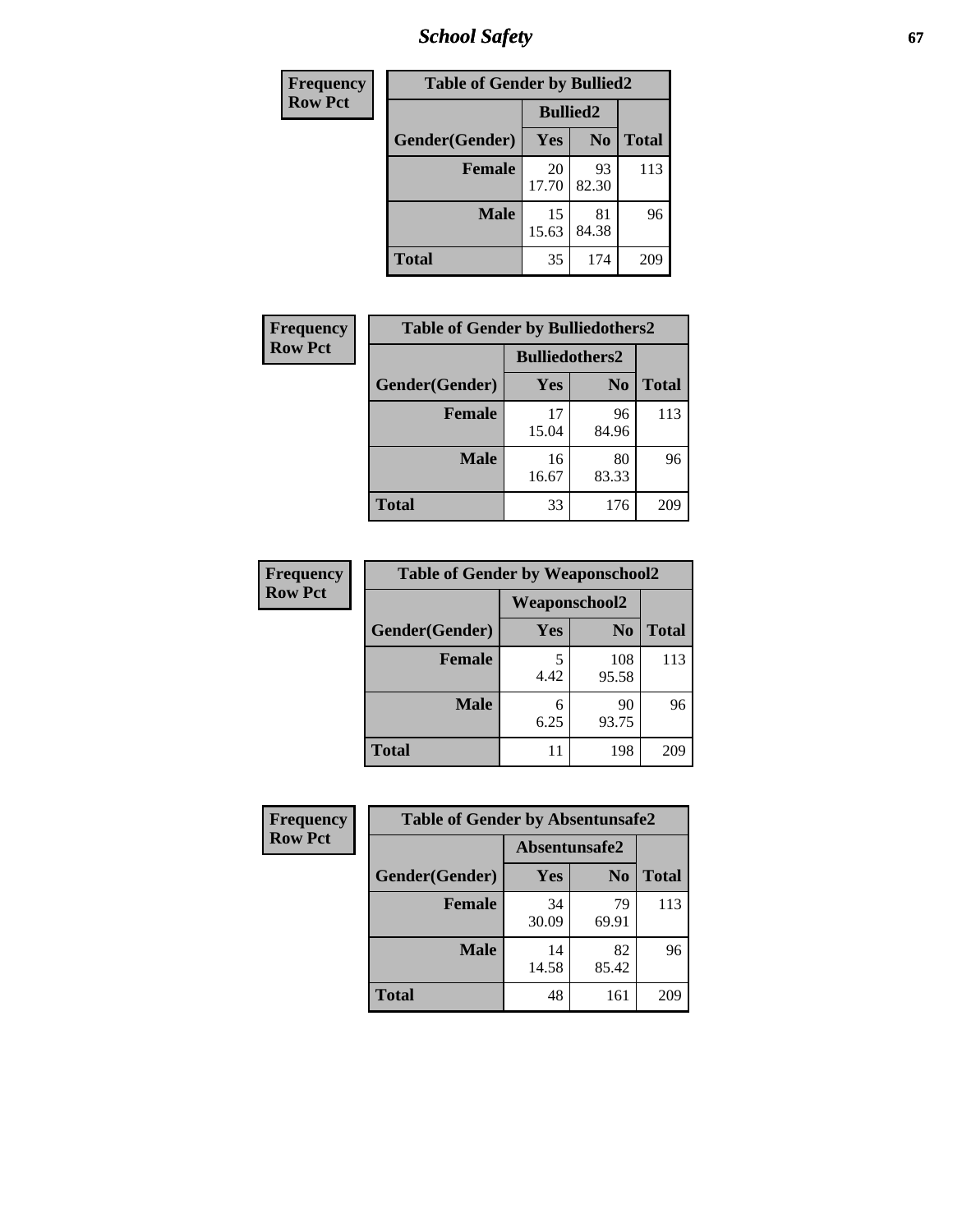*School Safety* **68**

| Frequency      | <b>Table of Gender by Gangself</b> |                                                                                                        |                |              |
|----------------|------------------------------------|--------------------------------------------------------------------------------------------------------|----------------|--------------|
| <b>Row Pct</b> |                                    | <b>Gangself</b> (I<br>have<br>participated<br>in illegal gang<br>activities in<br>the past 30<br>days) |                |              |
|                | Gender(Gender)                     | Yes                                                                                                    | N <sub>0</sub> | <b>Total</b> |
|                | <b>Female</b>                      | 5<br>4.42                                                                                              | 108<br>95.58   | 113          |
|                | <b>Male</b>                        | 8<br>8.33                                                                                              | 88<br>91.67    | 96           |
|                | <b>Total</b>                       | 13                                                                                                     | 196            | 209          |

| Frequency      | <b>Table of Gender by Gangpeers</b>                                                                                         |             |                |              |
|----------------|-----------------------------------------------------------------------------------------------------------------------------|-------------|----------------|--------------|
| <b>Row Pct</b> | <b>Gangpeers</b> (I<br>have friends<br>who have<br>participated<br>in illegal gang<br>activities in<br>the past 30<br>days) |             |                |              |
|                | Gender(Gender)                                                                                                              | Yes         | N <sub>0</sub> | <b>Total</b> |
|                | <b>Female</b>                                                                                                               | 49<br>43.36 | 64<br>56.64    | 113          |
|                | <b>Male</b>                                                                                                                 | 42<br>43.75 | 54<br>56.25    | 96           |
|                | Total                                                                                                                       | 91          | 118            | 209          |

| Frequency      | <b>Table of Gender by Pickedon2</b> |             |                |              |
|----------------|-------------------------------------|-------------|----------------|--------------|
| <b>Row Pct</b> |                                     | Pickedon2   |                |              |
|                | Gender(Gender)                      | Yes         | N <sub>0</sub> | <b>Total</b> |
|                | <b>Female</b>                       | 49<br>43.36 | 64<br>56.64    | 113          |
|                | <b>Male</b>                         | 24<br>25.00 | 72<br>75.00    | 96           |
|                | <b>Total</b>                        | 73          | 136            | 209          |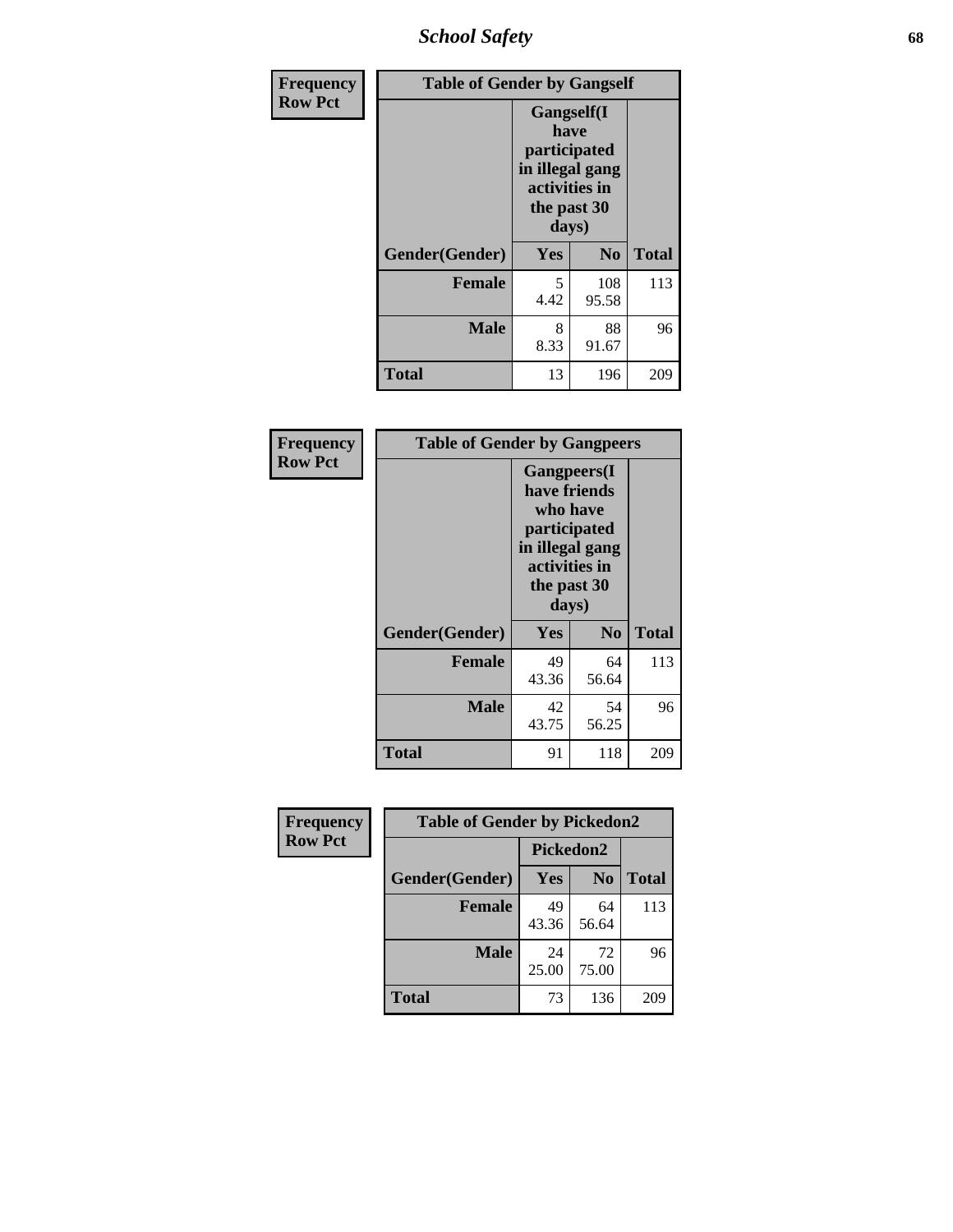*School Safety* **69**

| Frequency      | <b>Table of Gender by Safeschool2</b> |             |                |              |
|----------------|---------------------------------------|-------------|----------------|--------------|
| <b>Row Pct</b> |                                       | Safeschool2 |                |              |
|                | Gender(Gender)                        | <b>Yes</b>  | N <sub>0</sub> | <b>Total</b> |
|                | <b>Female</b>                         | 58<br>51.33 | 55<br>48.67    | 113          |
|                | <b>Male</b>                           | 58<br>60.42 | 38<br>39.58    | 96           |
|                | <b>Total</b>                          | 116         | 93             | 209          |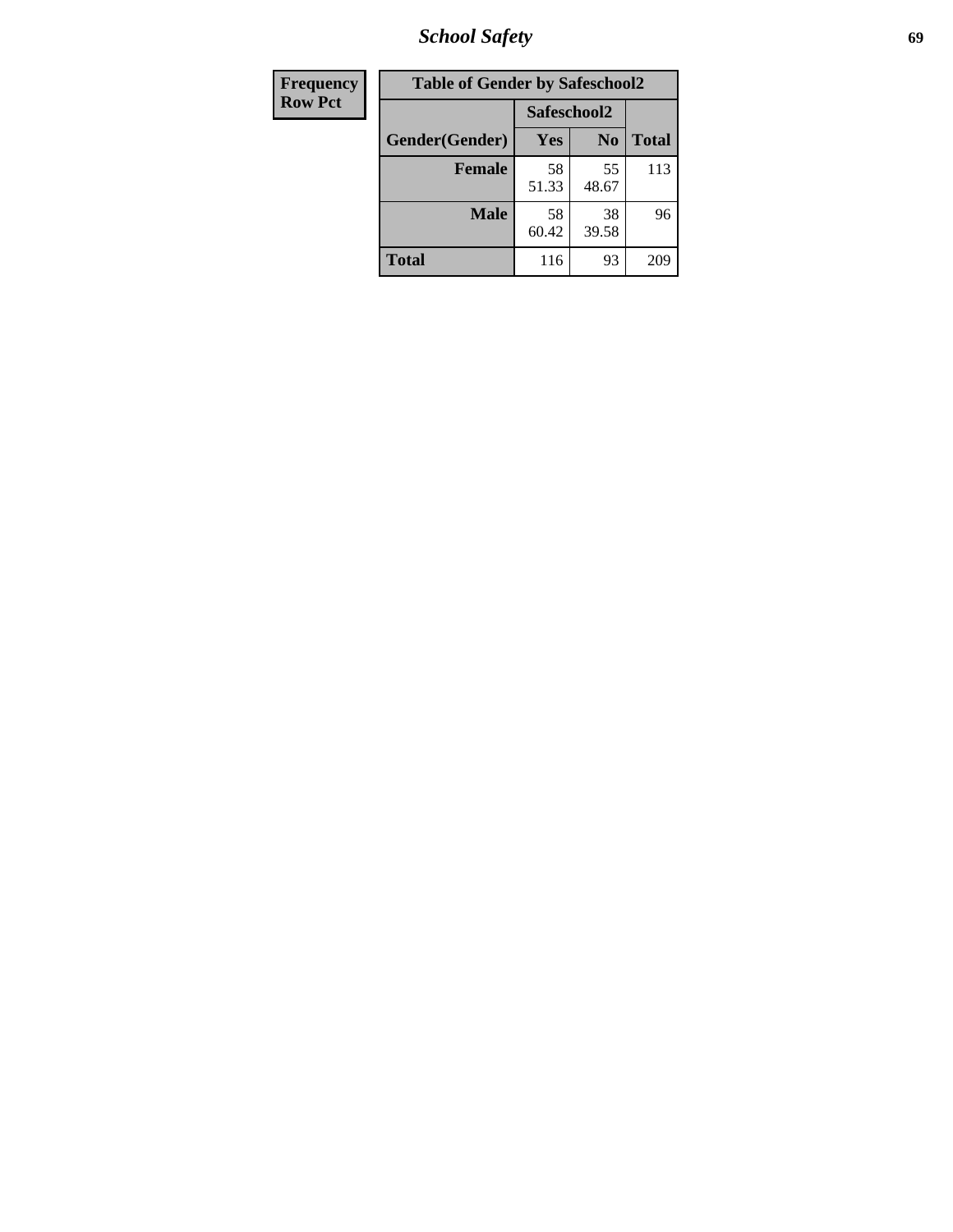# *Incidence of Drug Use* **70**

| <b>Frequency</b> | <b>Table of Gender by AlcoholAlt</b> |                                          |                |              |  |
|------------------|--------------------------------------|------------------------------------------|----------------|--------------|--|
| <b>Row Pct</b>   |                                      | AlcoholAlt(Alcohol<br>use, past 30 days) |                |              |  |
|                  | Gender(Gender)                       | Yes                                      | N <sub>0</sub> | <b>Total</b> |  |
|                  | <b>Female</b>                        | 32<br>28.32                              | 81<br>71.68    | 113          |  |
|                  | <b>Male</b>                          | 30<br>31.25                              | 66<br>68.75    | 96           |  |
|                  | <b>Total</b>                         | 62                                       | 147            | 209          |  |

| Frequency      | <b>Table of Gender by TobaccoAny</b> |                                          |                |              |  |
|----------------|--------------------------------------|------------------------------------------|----------------|--------------|--|
| <b>Row Pct</b> |                                      | TobaccoAny(Tobacco<br>use, past 30 days) |                |              |  |
|                | Gender(Gender)                       | Yes                                      | N <sub>0</sub> | <b>Total</b> |  |
|                | <b>Female</b>                        | 12<br>10.62                              | 101<br>89.38   | 113          |  |
|                | <b>Male</b>                          | 25<br>26.04                              | 71<br>73.96    | 96           |  |
|                | Total                                | 37                                       | 172            | 209          |  |

| <b>Frequency</b> | <b>Table of Gender by MarijuanaAlt</b> |                                              |                |              |
|------------------|----------------------------------------|----------------------------------------------|----------------|--------------|
| <b>Row Pct</b>   |                                        | MarijuanaAlt(Marijuana<br>use, past 30 days) |                |              |
|                  | Gender(Gender)                         | <b>Yes</b>                                   | N <sub>0</sub> | <b>Total</b> |
|                  | Female                                 | 13<br>11.50                                  | 100<br>88.50   | 113          |
|                  | <b>Male</b>                            | 20<br>20.83                                  | 76<br>79.17    | 96           |
|                  | <b>Total</b>                           | 33                                           | 176            | 209          |

| <b>Frequency</b> | <b>Table of Gender by OtherDrugAny</b> |                                                      |                |              |
|------------------|----------------------------------------|------------------------------------------------------|----------------|--------------|
| <b>Row Pct</b>   |                                        | <b>OtherDrugAny(Other</b><br>drug use, past 30 days) |                |              |
|                  | Gender(Gender)                         | <b>Yes</b>                                           | N <sub>0</sub> | <b>Total</b> |
|                  | <b>Female</b>                          | 11<br>9.73                                           | 102<br>90.27   | 113          |
|                  | <b>Male</b>                            | 12<br>12.50                                          | 84<br>87.50    | 96           |
|                  | <b>Total</b>                           | 23                                                   | 186            | 209          |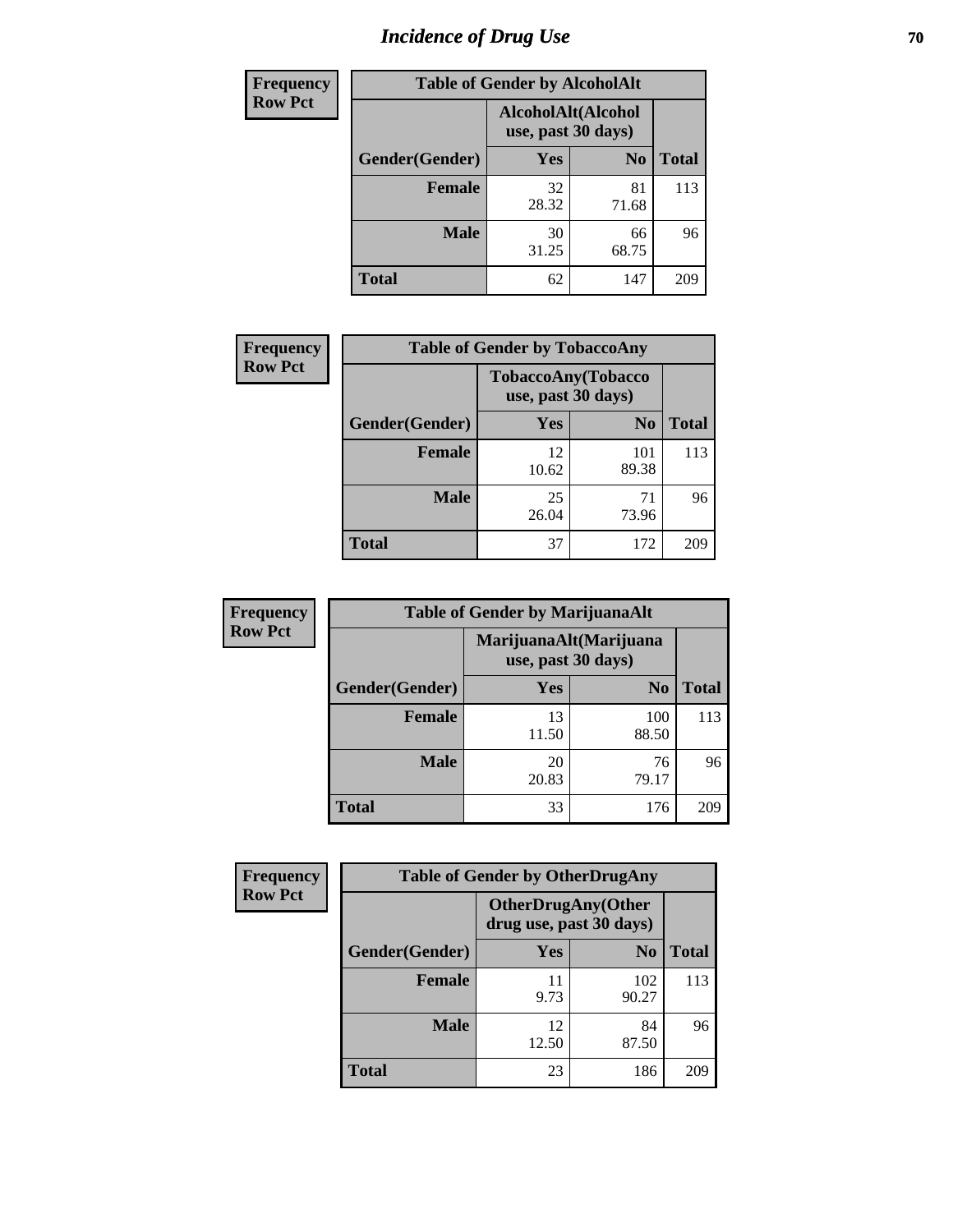#### *Average Age at Onset of Use* **71** *Results for "Average Age at Onset of Use" questions exclude students who said they did not use that substance*

#### **Gender=Female**

| <b>Variable</b>    | <b>Label</b>                                                       | <b>Mean</b> |
|--------------------|--------------------------------------------------------------------|-------------|
| Alcoholinit2       | I started using alcohol when I was                                 | 13.29       |
| Cigarettesinit2    | I started smoking tobacco when I was                               | 13.04       |
| Smokelessinit2     | I started chewing tobacco when I was                               | 16.00       |
| Marijuanainit2     | I started using marijuana when I was                               | 13.85       |
| Cocaineinit2       | I started using cocaine when I was                                 | 14.50       |
| Inhalantsinit2     | I started using inhalants when I was                               | 10.33       |
| Steroidsinit2      | I started using steroids when I was                                | 8.00        |
| Ecstasyinit2       | I started using ecstasy when I was                                 | 14.00       |
| Methinit2          | I started using methamphetamines when I was                        |             |
| Hallucinogensinit2 | I started using hallucinogens when I was                           |             |
| Prescription in t2 | I started using prescription drugs not prescribed to me when I was | 11.36       |

#### **Gender=Male**

| <b>Variable</b>                 | Label                                                              | <b>Mean</b> |
|---------------------------------|--------------------------------------------------------------------|-------------|
| Alcoholinit2                    | I started using alcohol when I was                                 | 13.11       |
| Cigarettesinit2                 | I started smoking tobacco when I was                               | 13.00       |
| Smokelessinit2                  | I started chewing tobacco when I was                               | 13.35       |
| Marijuanainit2                  | I started using marijuana when I was                               | 12.92       |
| Cocaineinit2                    | I started using cocaine when I was                                 | 13.50       |
| Inhalantsinit2                  | I started using inhalants when I was                               | 11.29       |
| Steroidsinit2                   | I started using steroids when I was                                |             |
| Ecstasyinit2                    | I started using ecstasy when I was                                 | 14.00       |
| Methinit2                       | I started using methamphetamines when I was                        | 14.00       |
| Hallucinogensinit2              | I started using hallucinogens when I was                           | 14.50       |
| Prescription in it <sub>2</sub> | I started using prescription drugs not prescribed to me when I was | 13.73       |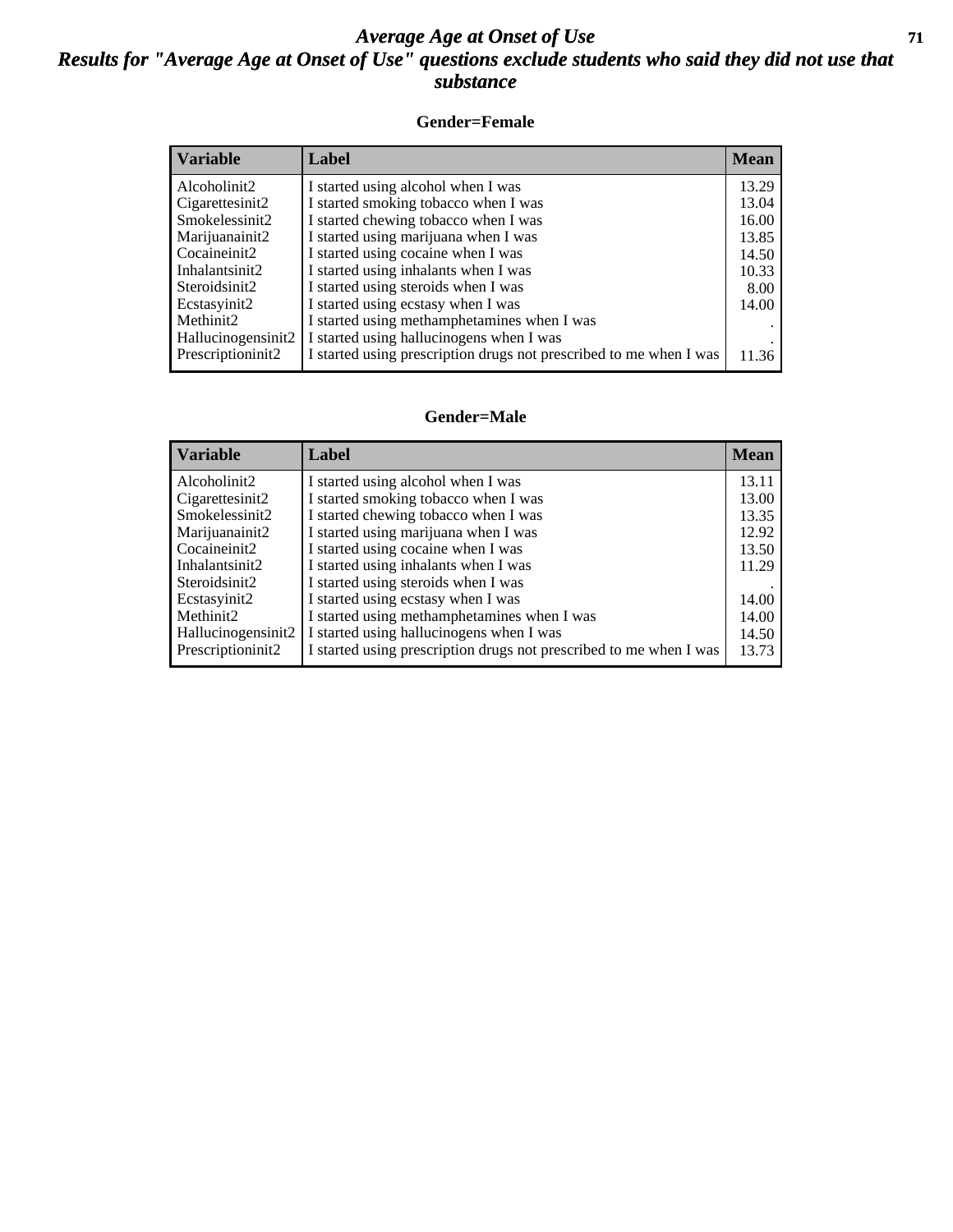# *I Think These Drugs are Harmful* **72**

| <b>Frequency</b> | <b>Table of Gender by Alcoholharmdich</b> |                                                   |                |              |
|------------------|-------------------------------------------|---------------------------------------------------|----------------|--------------|
| <b>Row Pct</b>   |                                           | Alcoholharmdich(I<br>think alcohol is<br>harmful) |                |              |
|                  | Gender(Gender)                            | Yes                                               | N <sub>0</sub> | <b>Total</b> |
|                  | <b>Female</b>                             | 98<br>86.73                                       | 15<br>13.27    | 113          |
|                  | <b>Male</b>                               | 77<br>80.21                                       | 19<br>19.79    | 96           |
|                  | <b>Total</b>                              | 175                                               | 34             | 209          |

| Frequency      | <b>Table of Gender by Tobaccoharmdich</b> |                              |                   |              |
|----------------|-------------------------------------------|------------------------------|-------------------|--------------|
| <b>Row Pct</b> |                                           | think tobacco is<br>harmful) | Tobaccoharmdich(I |              |
|                | Gender(Gender)                            | Yes                          | N <sub>0</sub>    | <b>Total</b> |
|                | <b>Female</b>                             | 106<br>93.81                 | 7<br>6.19         | 113          |
|                | <b>Male</b>                               | 89<br>92.71                  | 7.29              | 96           |
|                | Total                                     | 195                          | 14                |              |

| Frequency      | <b>Table of Gender by Marijuanaharmdich</b> |                                                       |                |              |  |
|----------------|---------------------------------------------|-------------------------------------------------------|----------------|--------------|--|
| <b>Row Pct</b> |                                             | Marijuanaharmdich(I<br>think marijuana is<br>harmful) |                |              |  |
|                | Gender(Gender)                              | <b>Yes</b>                                            | N <sub>0</sub> | <b>Total</b> |  |
|                | <b>Female</b>                               | 98<br>86.73                                           | 15<br>13.27    | 113          |  |
|                | <b>Male</b>                                 | 68<br>70.83                                           | 28<br>29.17    | 96           |  |
|                | <b>Total</b>                                | 166                                                   | 43             | 209          |  |

| Frequency      | <b>Table of Gender by Otherdrugharmdich</b> |                                                          |                |              |  |
|----------------|---------------------------------------------|----------------------------------------------------------|----------------|--------------|--|
| <b>Row Pct</b> |                                             | Otherdrugharmdich(I<br>think other drugs are<br>harmful) |                |              |  |
|                | Gender(Gender)                              | <b>Yes</b>                                               | N <sub>0</sub> | <b>Total</b> |  |
|                | <b>Female</b>                               | 107<br>94.69                                             | 6<br>5.31      | 113          |  |
|                | <b>Male</b>                                 | 90<br>93.75                                              | 6<br>6.25      | 96           |  |
|                | <b>Total</b>                                | 197                                                      | 12             | 209          |  |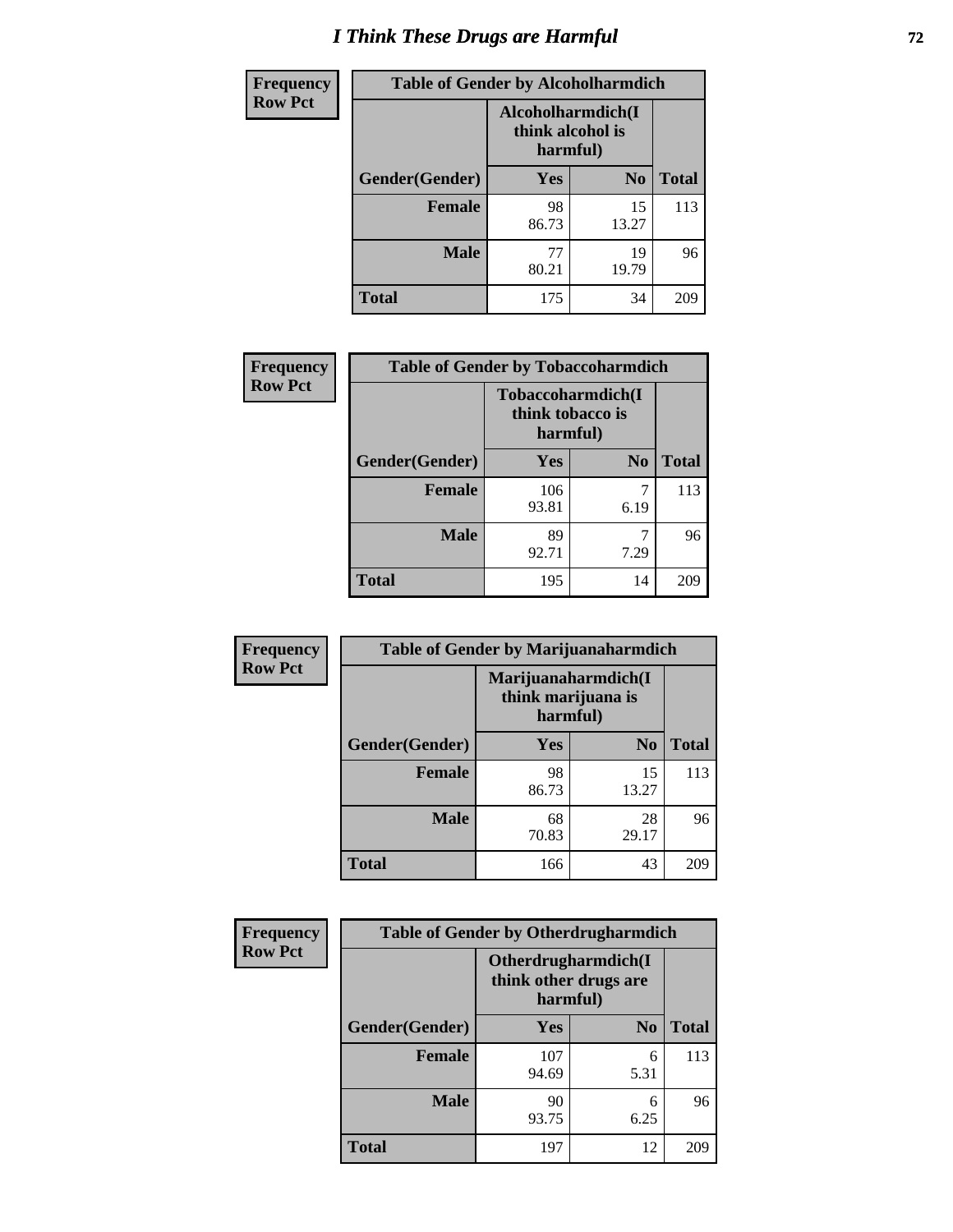| <b>Frequency</b> | <b>Table of Gender by Alcohollocation1</b> |                                                               |             |              |
|------------------|--------------------------------------------|---------------------------------------------------------------|-------------|--------------|
| <b>Row Pct</b>   |                                            | <b>Alcohollocation1(Places</b><br><b>Friends Use Alcohol)</b> |             |              |
|                  | Gender(Gender)                             |                                                               | Do Not Use  | <b>Total</b> |
|                  | <b>Female</b>                              | 86<br>76.11                                                   | 27<br>23.89 | 113          |
|                  | <b>Male</b>                                | 58<br>60.42                                                   | 38<br>39.58 | 96           |
|                  | <b>Total</b>                               | 144                                                           | 65          | 209          |

| <b>Frequency</b> | <b>Table of Gender by Alcohollocation2</b> |                                |                             |              |
|------------------|--------------------------------------------|--------------------------------|-----------------------------|--------------|
| <b>Row Pct</b>   |                                            | <b>Alcohollocation2(Places</b> | <b>Friends Use Alcohol)</b> |              |
|                  | Gender(Gender)                             |                                | Home                        | <b>Total</b> |
|                  | <b>Female</b>                              | 72<br>63.72                    | 41<br>36.28                 | 113          |
|                  | <b>Male</b>                                | 60<br>62.50                    | 36<br>37.50                 | 96           |
|                  | <b>Total</b>                               | 132                            | 77                          | 209          |

| Frequency      | <b>Table of Gender by Alcohollocation3</b> |                                                               |               |              |
|----------------|--------------------------------------------|---------------------------------------------------------------|---------------|--------------|
| <b>Row Pct</b> |                                            | <b>Alcohollocation3(Places</b><br><b>Friends Use Alcohol)</b> |               |              |
|                | Gender(Gender)                             |                                                               | <b>School</b> | <b>Total</b> |
|                | <b>Female</b>                              | 102<br>90.27                                                  | 11<br>9.73    | 113          |
|                | <b>Male</b>                                | 89<br>92.71                                                   | 7.29          | 96           |
|                | <b>Total</b>                               | 191                                                           | 18            | 209          |

| <b>Frequency</b> | <b>Table of Gender by Alcohollocation4</b> |                                                               |             |              |
|------------------|--------------------------------------------|---------------------------------------------------------------|-------------|--------------|
| <b>Row Pct</b>   |                                            | <b>Alcohollocation4(Places</b><br><b>Friends Use Alcohol)</b> |             |              |
|                  | <b>Gender</b> (Gender)                     |                                                               | Car         | <b>Total</b> |
|                  | <b>Female</b>                              | 91<br>80.53                                                   | 22<br>19.47 | 113          |
|                  | <b>Male</b>                                | 73<br>76.04                                                   | 23<br>23.96 | 96           |
|                  | <b>Total</b>                               | 164                                                           | 45          | 209          |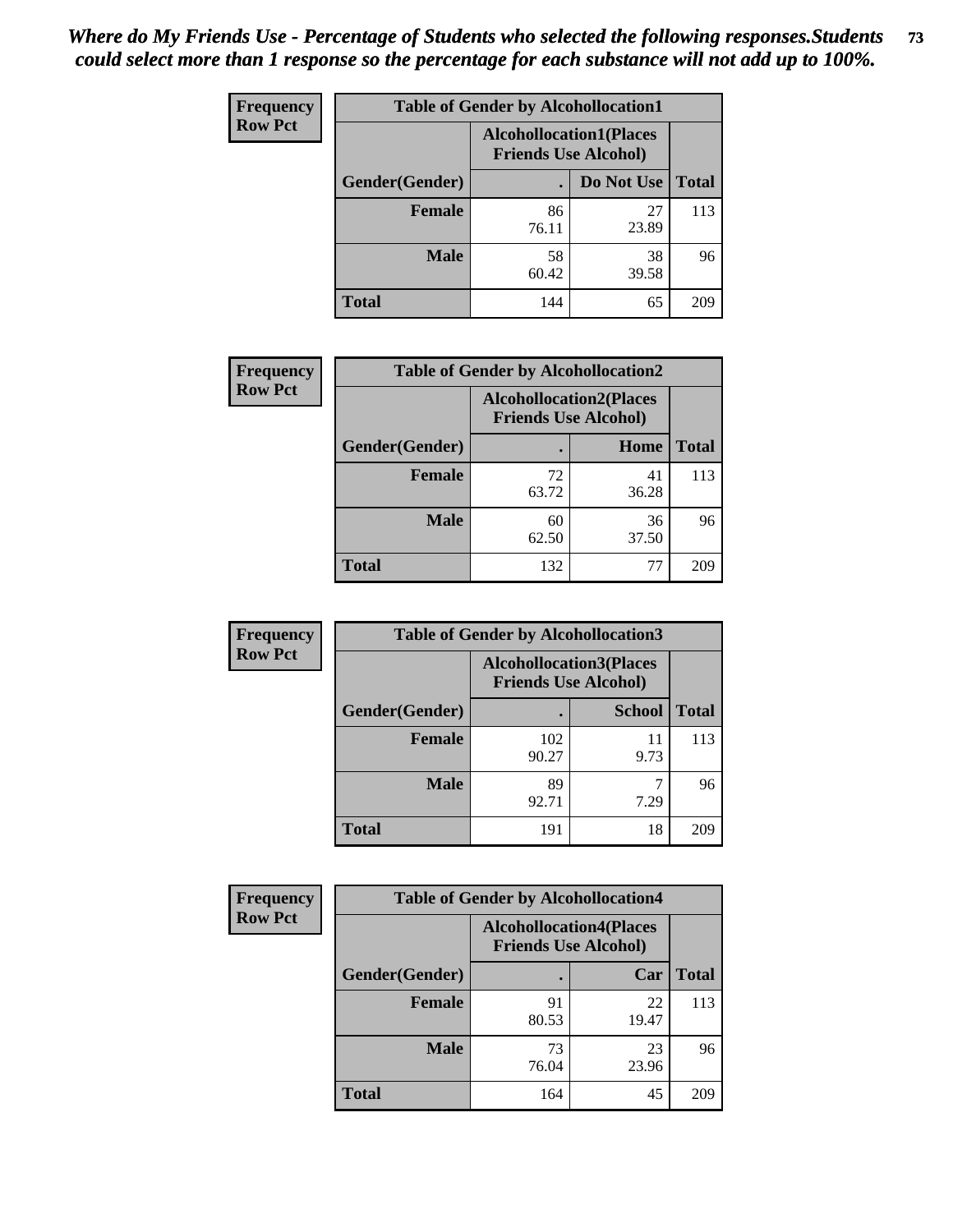| <b>Frequency</b> | <b>Table of Gender by Alcohollocation5</b> |                                                               |                                 |              |
|------------------|--------------------------------------------|---------------------------------------------------------------|---------------------------------|--------------|
| <b>Row Pct</b>   |                                            | <b>Alcohollocation5(Places</b><br><b>Friends Use Alcohol)</b> |                                 |              |
|                  | Gender(Gender)                             |                                                               | <b>Friend's</b><br><b>House</b> | <b>Total</b> |
|                  | Female                                     | 42<br>37.17                                                   | 71<br>62.83                     | 113          |
|                  | <b>Male</b>                                | 46<br>47.92                                                   | 50<br>52.08                     | 96           |
|                  | <b>Total</b>                               | 88                                                            | 121                             | 209          |

| <b>Frequency</b> | <b>Table of Gender by Alcohollocation6</b> |                                                               |              |              |
|------------------|--------------------------------------------|---------------------------------------------------------------|--------------|--------------|
| <b>Row Pct</b>   |                                            | <b>Alcohollocation6(Places</b><br><b>Friends Use Alcohol)</b> |              |              |
|                  | Gender(Gender)                             |                                                               | <b>Other</b> | <b>Total</b> |
|                  | <b>Female</b>                              | 57<br>50.44                                                   | 56<br>49.56  | 113          |
|                  | <b>Male</b>                                | 61<br>63.54                                                   | 35<br>36.46  | 96           |
|                  | <b>Total</b>                               | 118                                                           | 91           | 209          |

| Frequency      | <b>Table of Gender by Tobaccolocation1</b> |                                                               |             |              |  |
|----------------|--------------------------------------------|---------------------------------------------------------------|-------------|--------------|--|
| <b>Row Pct</b> |                                            | <b>Tobaccolocation1(Places</b><br><b>Friends Use Tobacco)</b> |             |              |  |
|                | Gender(Gender)                             |                                                               | Do Not Use  | <b>Total</b> |  |
|                | Female                                     | 62<br>54.87                                                   | 51<br>45.13 | 113          |  |
|                | <b>Male</b>                                | 49<br>51.04                                                   | 47<br>48.96 | 96           |  |
|                | <b>Total</b>                               | 111                                                           | 98          | 209          |  |

| <b>Frequency</b> | <b>Table of Gender by Tobaccolocation2</b> |                                                               |             |              |
|------------------|--------------------------------------------|---------------------------------------------------------------|-------------|--------------|
| <b>Row Pct</b>   |                                            | <b>Tobaccolocation2(Places</b><br><b>Friends Use Tobacco)</b> |             |              |
|                  | Gender(Gender)                             |                                                               | Home        | <b>Total</b> |
|                  | Female                                     | 78<br>69.03                                                   | 35<br>30.97 | 113          |
|                  | <b>Male</b>                                | 56<br>58.33                                                   | 40<br>41.67 | 96           |
|                  | <b>Total</b>                               | 134                                                           | 75          | 209          |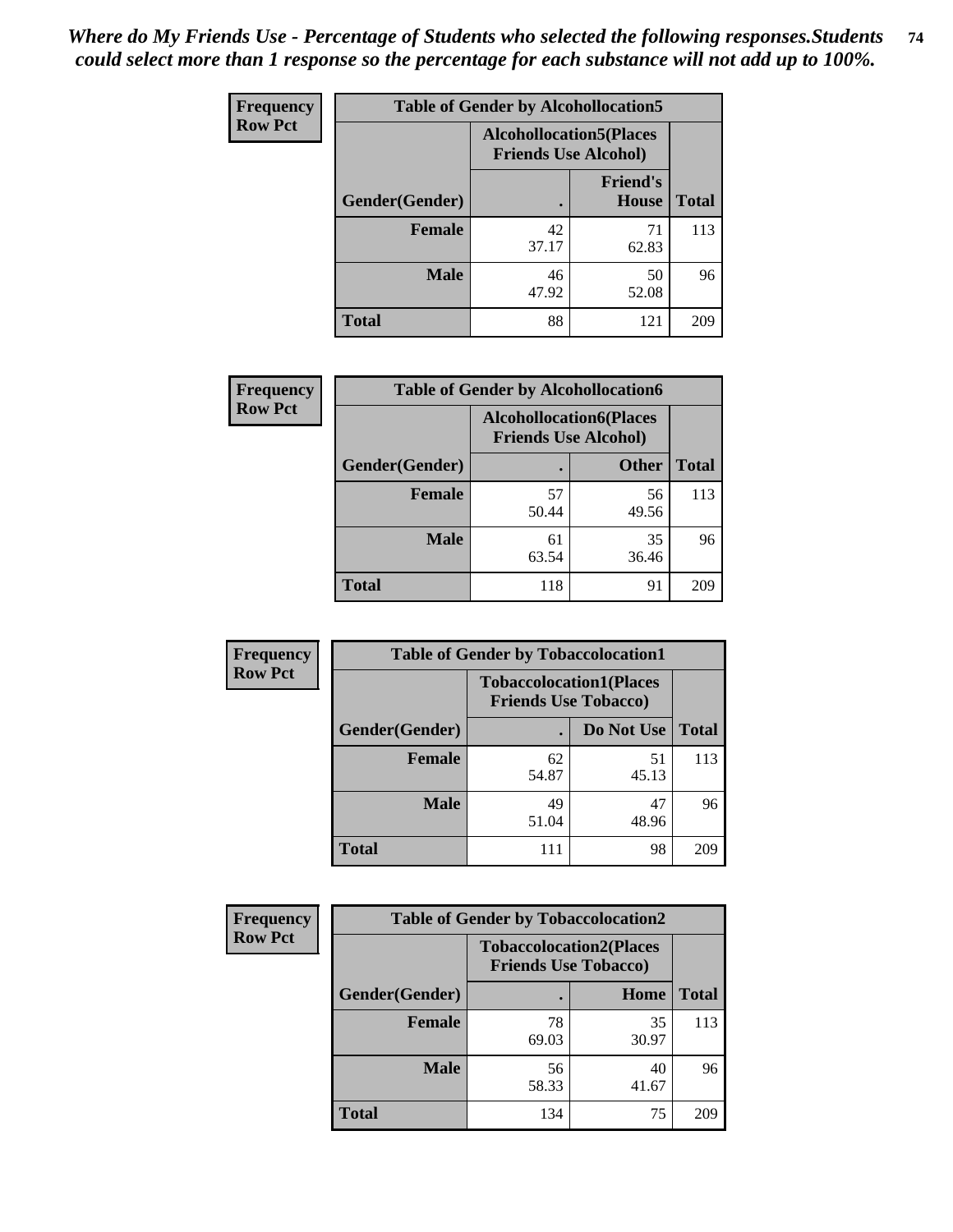| <b>Frequency</b> | <b>Table of Gender by Tobaccolocation3</b> |                             |                                |              |
|------------------|--------------------------------------------|-----------------------------|--------------------------------|--------------|
| <b>Row Pct</b>   |                                            | <b>Friends Use Tobacco)</b> | <b>Tobaccolocation3(Places</b> |              |
|                  | Gender(Gender)                             |                             | <b>School</b>                  | <b>Total</b> |
|                  | Female                                     | 100<br>88.50                | 13<br>11.50                    | 113          |
|                  | <b>Male</b>                                | 73<br>76.04                 | 23<br>23.96                    | 96           |
|                  | <b>Total</b>                               | 173                         | 36                             | 209          |

| <b>Frequency</b> | <b>Table of Gender by Tobaccolocation4</b> |                             |                                |              |
|------------------|--------------------------------------------|-----------------------------|--------------------------------|--------------|
| <b>Row Pct</b>   |                                            | <b>Friends Use Tobacco)</b> | <b>Tobaccolocation4(Places</b> |              |
|                  | Gender(Gender)                             |                             | Car                            | <b>Total</b> |
|                  | <b>Female</b>                              | 72<br>63.72                 | 41<br>36.28                    | 113          |
|                  | <b>Male</b>                                | 62<br>64.58                 | 34<br>35.42                    | 96           |
|                  | <b>Total</b>                               | 134                         | 75                             | 209          |

| <b>Frequency</b> | <b>Table of Gender by Tobaccolocation5</b> |                             |                                 |              |
|------------------|--------------------------------------------|-----------------------------|---------------------------------|--------------|
| <b>Row Pct</b>   |                                            | <b>Friends Use Tobacco)</b> | <b>Tobaccolocation5(Places</b>  |              |
|                  | Gender(Gender)                             |                             | <b>Friend's</b><br><b>House</b> | <b>Total</b> |
|                  | <b>Female</b>                              | 69<br>61.06                 | 44<br>38.94                     | 113          |
|                  | <b>Male</b>                                | 55<br>57.29                 | 41<br>42.71                     | 96           |
|                  | <b>Total</b>                               | 124                         | 85                              | 209          |

| <b>Frequency</b> | <b>Table of Gender by Tobaccolocation6</b> |                                                               |              |              |
|------------------|--------------------------------------------|---------------------------------------------------------------|--------------|--------------|
| <b>Row Pct</b>   |                                            | <b>Tobaccolocation6(Places</b><br><b>Friends Use Tobacco)</b> |              |              |
|                  | Gender(Gender)                             |                                                               | <b>Other</b> | <b>Total</b> |
|                  | Female                                     | 70<br>61.95                                                   | 43<br>38.05  | 113          |
|                  | <b>Male</b>                                | 61<br>63.54                                                   | 35<br>36.46  | 96           |
|                  | <b>Total</b>                               | 131                                                           | 78           | 209          |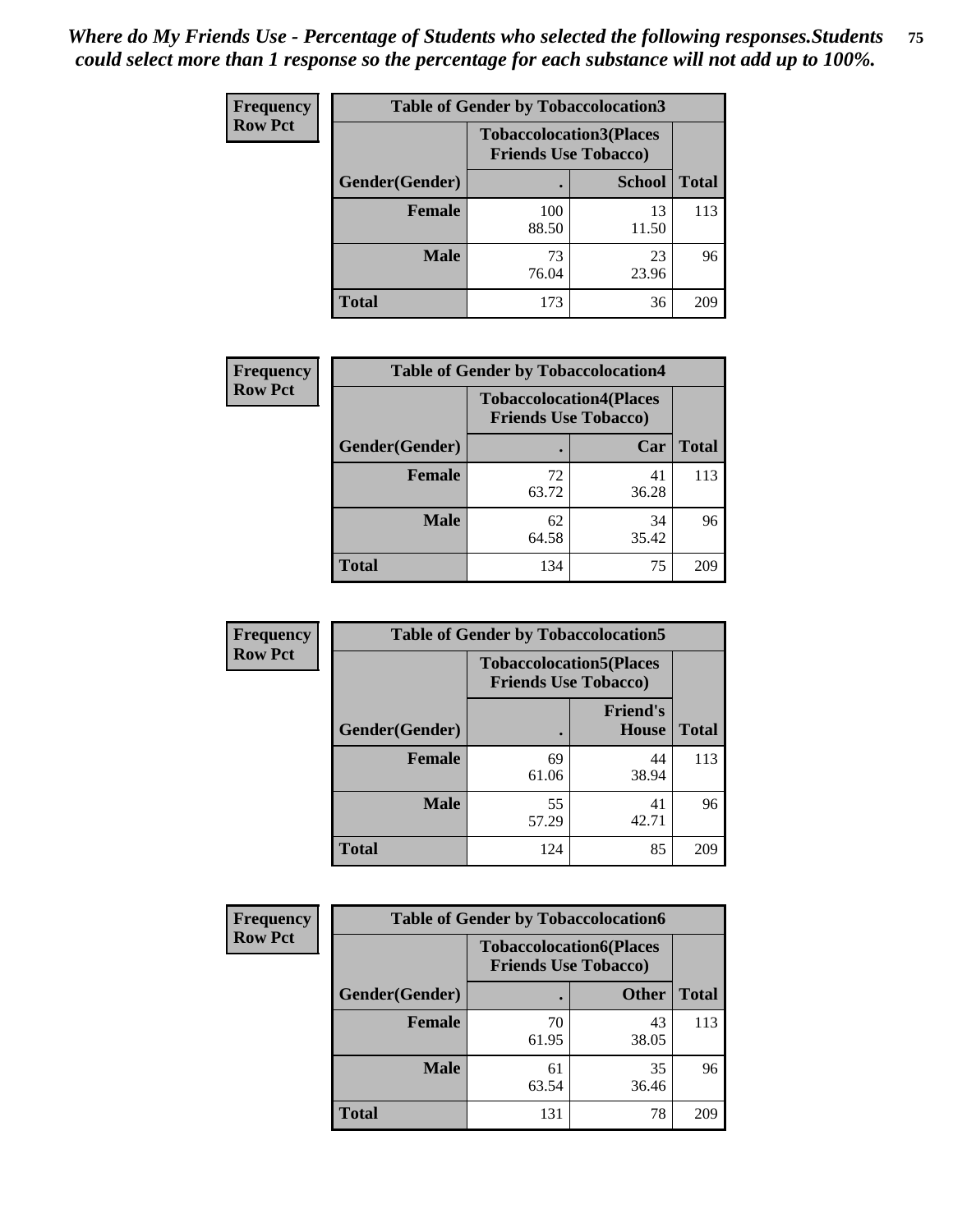| <b>Frequency</b> | <b>Table of Gender by Marijuanalocation1</b> |                                                                    |             |              |
|------------------|----------------------------------------------|--------------------------------------------------------------------|-------------|--------------|
| <b>Row Pct</b>   |                                              | <b>Marijuanalocation1(Places</b><br><b>Friends Use Marijuana</b> ) |             |              |
|                  | Gender(Gender)                               |                                                                    | Do Not Use  | <b>Total</b> |
|                  | <b>Female</b>                                | 58<br>51.33                                                        | 55<br>48.67 | 113          |
|                  | <b>Male</b>                                  | 45<br>46.88                                                        | 51<br>53.13 | 96           |
|                  | <b>Total</b>                                 | 103                                                                | 106         | 209          |

| <b>Frequency</b> | <b>Table of Gender by Marijuanalocation2</b> |                                                                    |             |              |
|------------------|----------------------------------------------|--------------------------------------------------------------------|-------------|--------------|
| <b>Row Pct</b>   |                                              | <b>Marijuanalocation2(Places</b><br><b>Friends Use Marijuana</b> ) |             |              |
|                  | Gender(Gender)                               |                                                                    | Home        | <b>Total</b> |
|                  | <b>Female</b>                                | 77<br>68.14                                                        | 36<br>31.86 | 113          |
|                  | <b>Male</b>                                  | 65<br>67.71                                                        | 31<br>32.29 | 96           |
|                  | <b>Total</b>                                 | 142                                                                | 67          | 209          |

| <b>Frequency</b> |                | <b>Table of Gender by Marijuanalocation3</b> |                                                                    |              |
|------------------|----------------|----------------------------------------------|--------------------------------------------------------------------|--------------|
| <b>Row Pct</b>   |                |                                              | <b>Marijuanalocation3(Places</b><br><b>Friends Use Marijuana</b> ) |              |
|                  | Gender(Gender) |                                              | <b>School</b>                                                      | <b>Total</b> |
|                  | Female         | 100<br>88.50                                 | 13<br>11.50                                                        | 113          |
|                  | <b>Male</b>    | 79<br>82.29                                  | 17<br>17.71                                                        | 96           |
|                  | <b>Total</b>   | 179                                          | 30                                                                 | 209          |

| <b>Frequency</b> | <b>Table of Gender by Marijuanalocation4</b> |                                                                    |             |              |
|------------------|----------------------------------------------|--------------------------------------------------------------------|-------------|--------------|
| <b>Row Pct</b>   |                                              | <b>Marijuanalocation4(Places</b><br><b>Friends Use Marijuana</b> ) |             |              |
|                  | Gender(Gender)                               |                                                                    | Car         | <b>Total</b> |
|                  | <b>Female</b>                                | 76<br>67.26                                                        | 37<br>32.74 | 113          |
|                  | <b>Male</b>                                  | 65<br>67.71                                                        | 31<br>32.29 | 96           |
|                  | <b>Total</b>                                 | 141                                                                | 68          | 209          |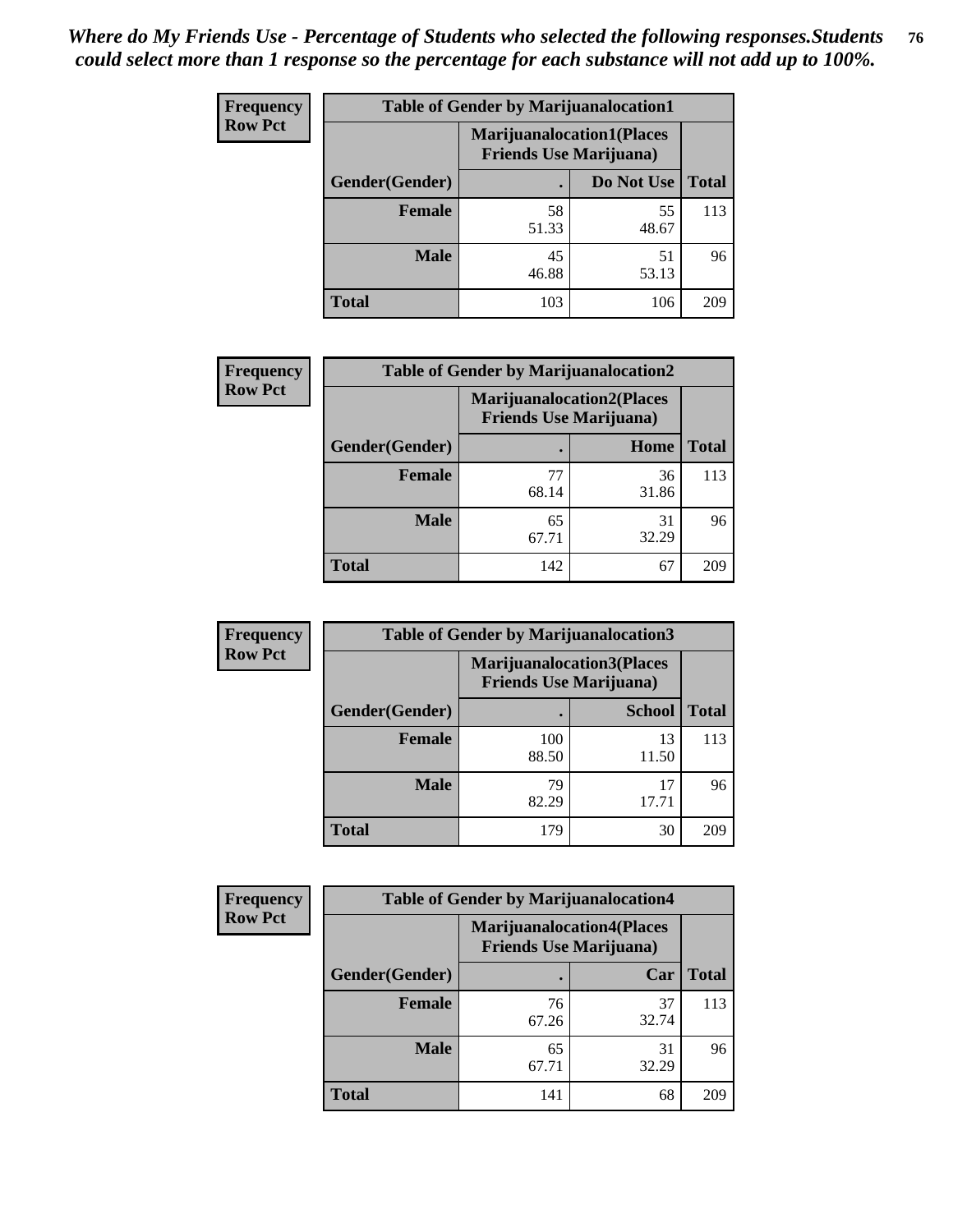| <b>Frequency</b> | <b>Table of Gender by Marijuanalocation5</b> |                                                                    |                          |              |
|------------------|----------------------------------------------|--------------------------------------------------------------------|--------------------------|--------------|
| <b>Row Pct</b>   |                                              | <b>Marijuanalocation5(Places</b><br><b>Friends Use Marijuana</b> ) |                          |              |
|                  | Gender(Gender)                               |                                                                    | <b>Friend's</b><br>House | <b>Total</b> |
|                  | <b>Female</b>                                | 67<br>59.29                                                        | 46<br>40.71              | 113          |
|                  | <b>Male</b>                                  | 54<br>56.25                                                        | 42<br>43.75              | 96           |
|                  | <b>Total</b>                                 | 121                                                                | 88                       | 209          |

| <b>Frequency</b> | <b>Table of Gender by Marijuanalocation6</b> |                                |                                  |              |
|------------------|----------------------------------------------|--------------------------------|----------------------------------|--------------|
| <b>Row Pct</b>   |                                              | <b>Friends Use Marijuana</b> ) | <b>Marijuanalocation6(Places</b> |              |
|                  | <b>Gender</b> (Gender)                       |                                | <b>Other</b>                     | <b>Total</b> |
|                  | <b>Female</b>                                | 69<br>61.06                    | 44<br>38.94                      | 113          |
|                  | <b>Male</b>                                  | 64<br>66.67                    | 32<br>33.33                      | 96           |
|                  | <b>Total</b>                                 | 133                            | 76                               | 209          |

| <b>Frequency</b> | <b>Table of Gender by Otherdruglocation1</b> |                                            |                                  |              |
|------------------|----------------------------------------------|--------------------------------------------|----------------------------------|--------------|
| <b>Row Pct</b>   |                                              | <b>Friends Use Other Illegal</b><br>Drugs) | <b>Otherdruglocation1(Places</b> |              |
|                  | Gender(Gender)                               |                                            | Do Not Use                       | <b>Total</b> |
|                  | Female                                       | 44<br>38.94                                | 69<br>61.06                      | 113          |
|                  | <b>Male</b>                                  | 23<br>23.96                                | 73<br>76.04                      | 96           |
|                  | <b>Total</b>                                 | 67                                         | 142                              | 209          |

| <b>Frequency</b> | <b>Table of Gender by Otherdruglocation2</b> |                                            |                                   |              |
|------------------|----------------------------------------------|--------------------------------------------|-----------------------------------|--------------|
| <b>Row Pct</b>   |                                              | <b>Friends Use Other Illegal</b><br>Drugs) | <b>Otherdruglocation2(Places)</b> |              |
|                  | Gender(Gender)                               |                                            | Home                              | <b>Total</b> |
|                  | Female                                       | 85<br>75.22                                | 28<br>24.78                       | 113          |
|                  | <b>Male</b>                                  | 81<br>84.38                                | 15<br>15.63                       | 96           |
|                  | <b>Total</b>                                 | 166                                        | 43                                | 209          |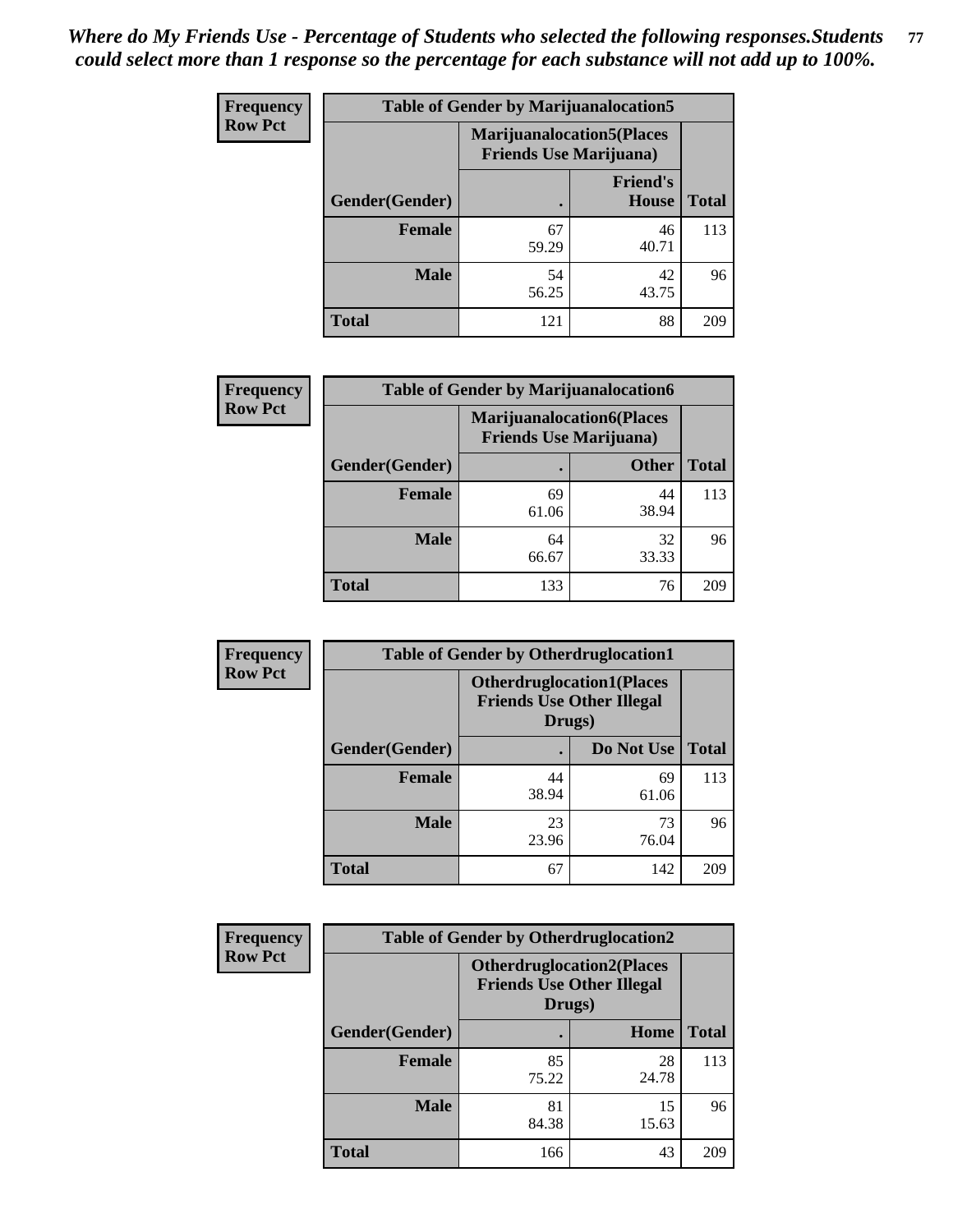| Frequency      | <b>Table of Gender by Otherdruglocation3</b> |                                                                                |               |              |
|----------------|----------------------------------------------|--------------------------------------------------------------------------------|---------------|--------------|
| <b>Row Pct</b> |                                              | <b>Otherdruglocation3(Places</b><br><b>Friends Use Other Illegal</b><br>Drugs) |               |              |
|                | Gender(Gender)                               |                                                                                | <b>School</b> | <b>Total</b> |
|                | Female                                       | 99<br>87.61                                                                    | 14<br>12.39   | 113          |
|                | <b>Male</b>                                  | 86<br>89.58                                                                    | 10<br>10.42   | 96           |
|                | <b>Total</b>                                 | 185                                                                            | 24            | 209          |

| Frequency      | <b>Table of Gender by Otherdruglocation4</b> |                                                                                |             |              |
|----------------|----------------------------------------------|--------------------------------------------------------------------------------|-------------|--------------|
| <b>Row Pct</b> |                                              | <b>Otherdruglocation4(Places</b><br><b>Friends Use Other Illegal</b><br>Drugs) |             |              |
|                | Gender(Gender)                               |                                                                                | Car         | <b>Total</b> |
|                | Female                                       | 90<br>79.65                                                                    | 23<br>20.35 | 113          |
|                | <b>Male</b>                                  | 84<br>87.50                                                                    | 12<br>12.50 | 96           |
|                | <b>Total</b>                                 | 174                                                                            | 35          | 209          |

| Frequency      | <b>Table of Gender by Otherdruglocation5</b> |                                            |                                  |              |
|----------------|----------------------------------------------|--------------------------------------------|----------------------------------|--------------|
| <b>Row Pct</b> |                                              | <b>Friends Use Other Illegal</b><br>Drugs) | <b>Otherdruglocation5(Places</b> |              |
|                | Gender(Gender)                               |                                            | <b>Friend's</b><br><b>House</b>  | <b>Total</b> |
|                | <b>Female</b>                                | 80<br>70.80                                | 33<br>29.20                      | 113          |
|                | <b>Male</b>                                  | 77<br>80.21                                | 19<br>19.79                      | 96           |
|                | <b>Total</b>                                 | 157                                        | 52                               | 209          |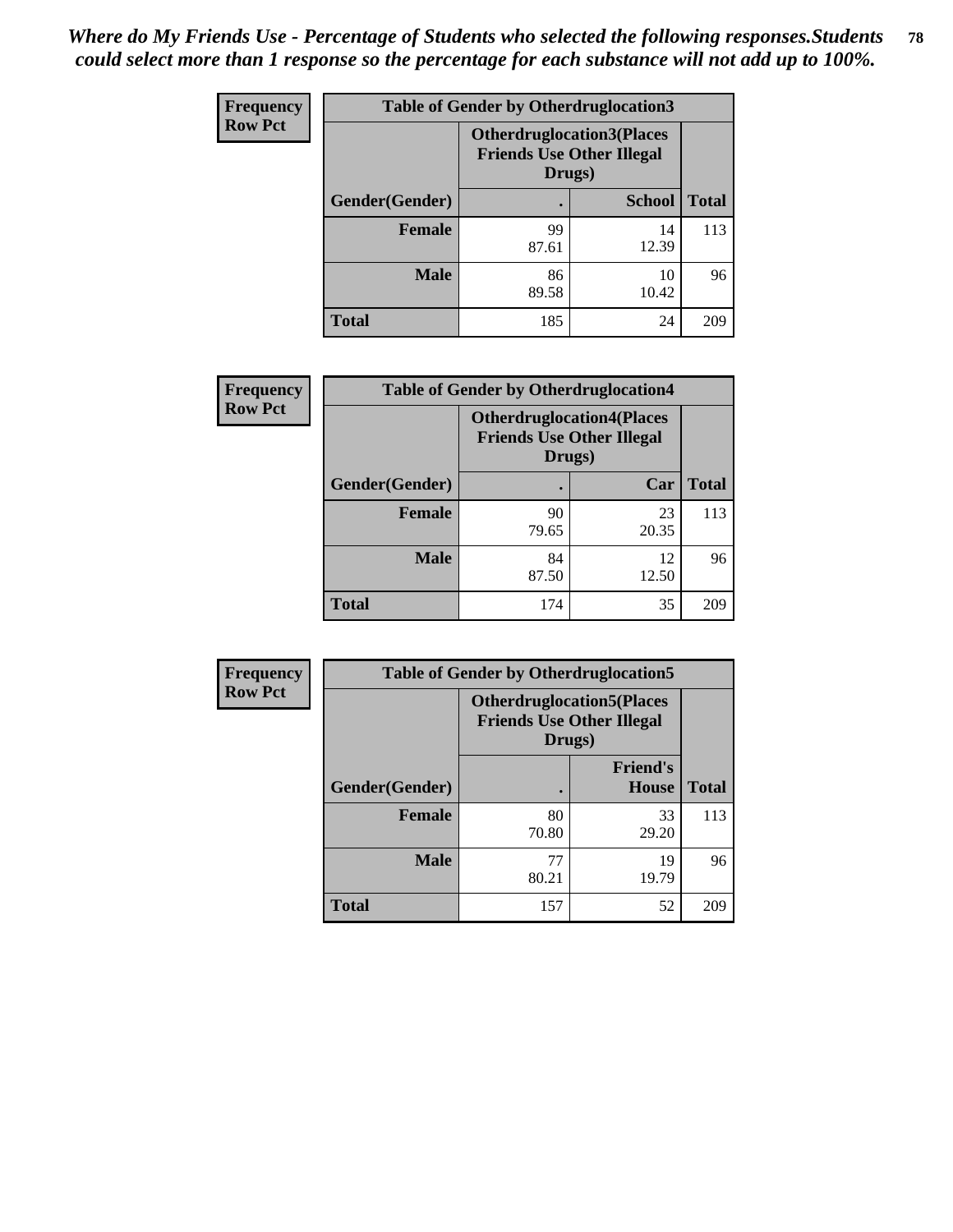| Frequency      | <b>Table of Gender by Otherdruglocation6</b> |                                                                                |              |              |
|----------------|----------------------------------------------|--------------------------------------------------------------------------------|--------------|--------------|
| <b>Row Pct</b> |                                              | <b>Otherdruglocation6(Places</b><br><b>Friends Use Other Illegal</b><br>Drugs) |              |              |
|                | Gender(Gender)                               |                                                                                | <b>Other</b> | <b>Total</b> |
|                | Female                                       | 72<br>63.72                                                                    | 41<br>36.28  | 113          |
|                | <b>Male</b>                                  | 81<br>84.38                                                                    | 15<br>15.63  | 96           |
|                | <b>Total</b>                                 | 153                                                                            | 56           | 209          |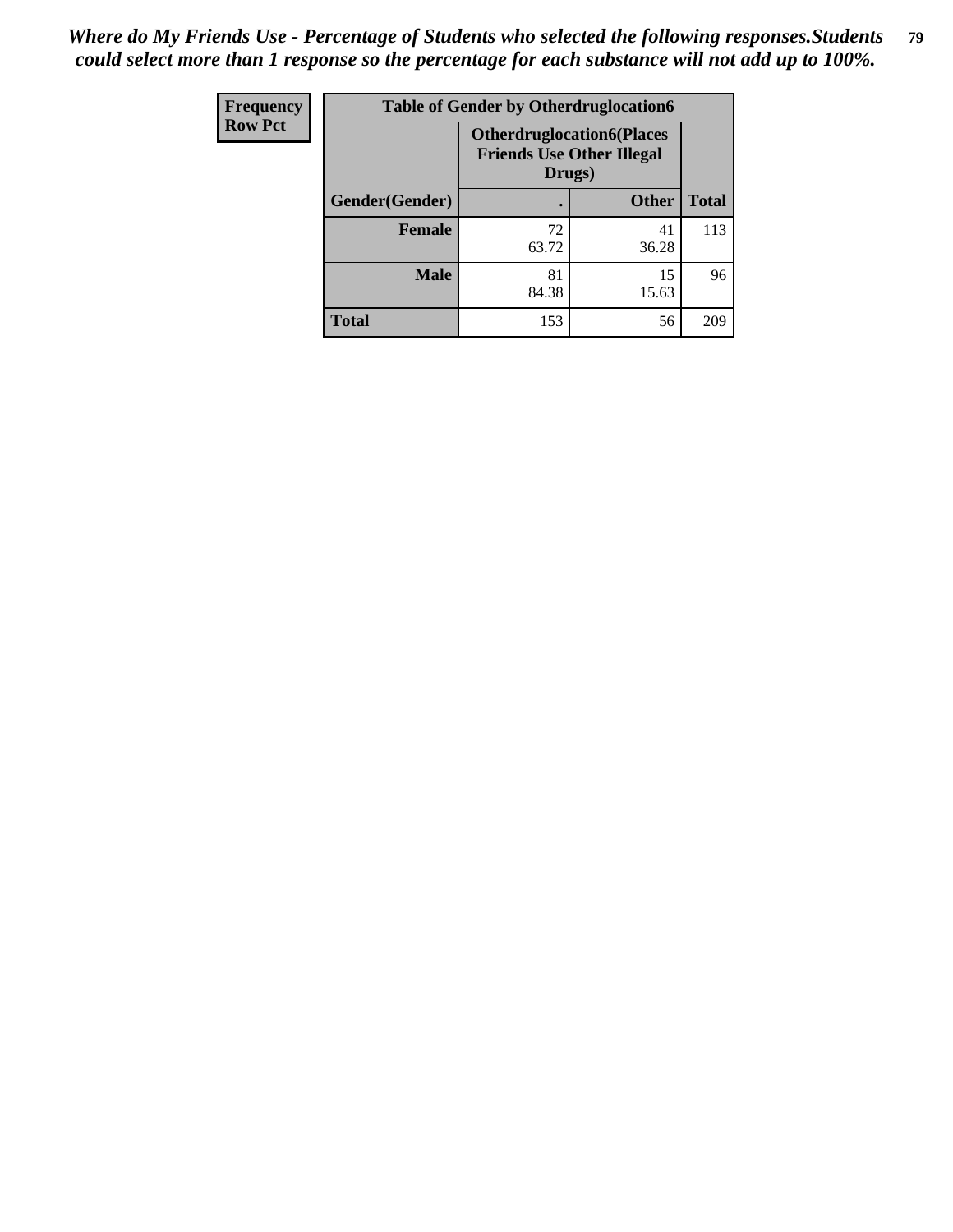| <b>Frequency</b> | <b>Table of Gender by Alcoholtime1</b> |                                                          |                      |              |
|------------------|----------------------------------------|----------------------------------------------------------|----------------------|--------------|
| <b>Row Pct</b>   |                                        | <b>Alcoholtime1(Times</b><br><b>Friends Use Alcohol)</b> |                      |              |
|                  | Gender(Gender)                         | $\bullet$                                                | Do Not<br><b>Use</b> | <b>Total</b> |
|                  | <b>Female</b>                          | 87<br>76.99                                              | 26<br>23.01          | 113          |
|                  | <b>Male</b>                            | 60<br>62.50                                              | 36<br>37.50          | 96           |
|                  | <b>Total</b>                           | 147                                                      | 62                   | 209          |

| <b>Frequency</b> | <b>Table of Gender by Alcoholtime2</b> |                                                          |                            |              |
|------------------|----------------------------------------|----------------------------------------------------------|----------------------------|--------------|
| <b>Row Pct</b>   |                                        | <b>Alcoholtime2(Times</b><br><b>Friends Use Alcohol)</b> |                            |              |
|                  | Gender(Gender)                         |                                                          | <b>On Way</b><br>to School | <b>Total</b> |
|                  | <b>Female</b>                          | 106<br>93.81                                             | 6.19                       | 113          |
|                  | <b>Male</b>                            | 88<br>91.67                                              | 8<br>8.33                  | 96           |
|                  | <b>Total</b>                           | 194                                                      | 15                         | 209          |

| Frequency      | <b>Table of Gender by Alcoholtime3</b> |                                                          |                                |              |
|----------------|----------------------------------------|----------------------------------------------------------|--------------------------------|--------------|
| <b>Row Pct</b> |                                        | <b>Alcoholtime3(Times</b><br><b>Friends Use Alcohol)</b> |                                |              |
|                | Gender(Gender)                         |                                                          | <b>During</b><br><b>School</b> | <b>Total</b> |
|                | Female                                 | 109<br>96.46                                             | 4<br>3.54                      | 113          |
|                | <b>Male</b>                            | 93<br>96.88                                              | 3<br>3.13                      | 96           |
|                | <b>Total</b>                           | 202                                                      | 7                              | 209          |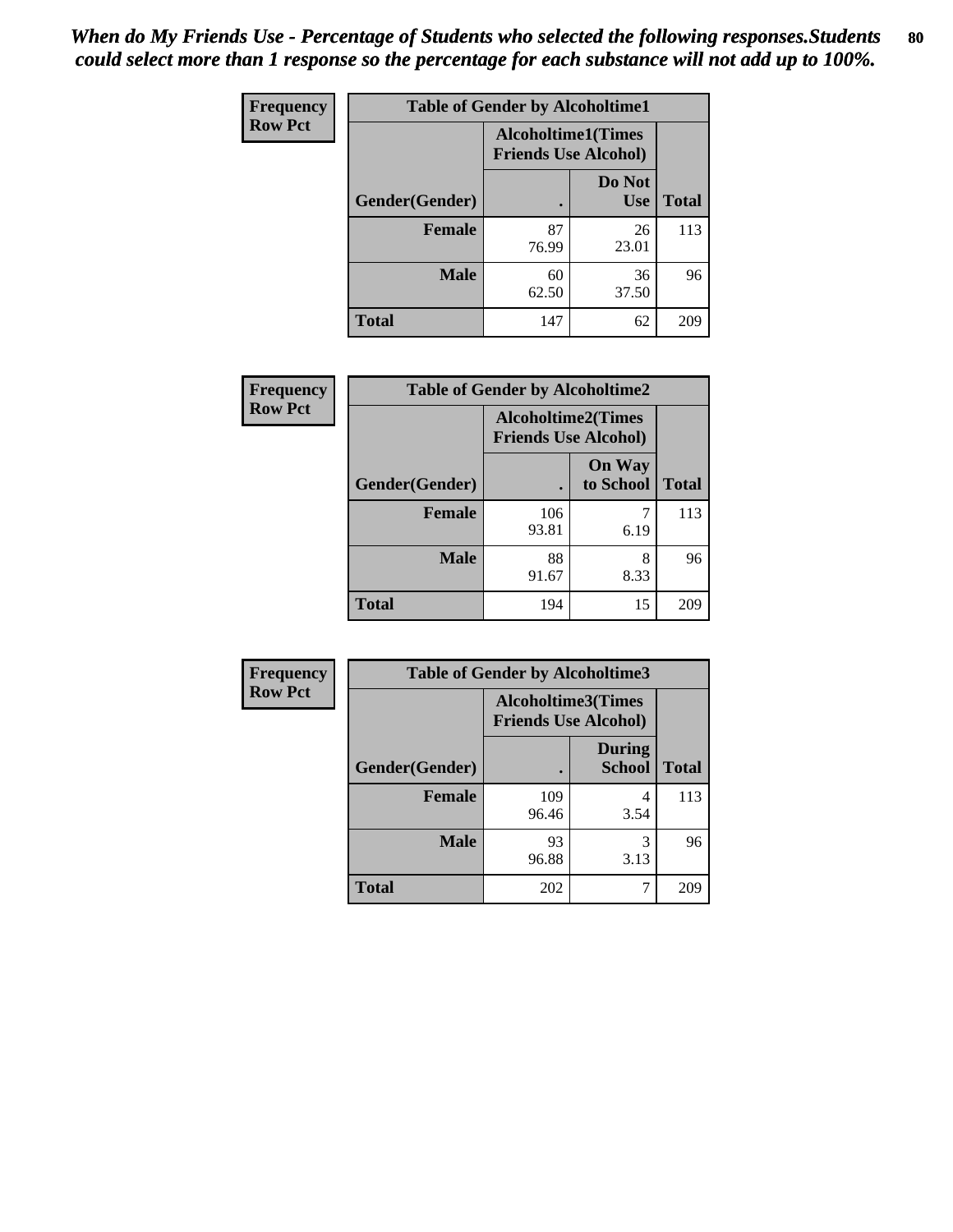*When do My Friends Use - Percentage of Students who selected the following responses.Students could select more than 1 response so the percentage for each substance will not add up to 100%.* **81**

| <b>Frequency</b> | <b>Table of Gender by Alcoholtime4</b> |                                                          |                                                       |              |
|------------------|----------------------------------------|----------------------------------------------------------|-------------------------------------------------------|--------------|
| <b>Row Pct</b>   |                                        | <b>Alcoholtime4(Times</b><br><b>Friends Use Alcohol)</b> |                                                       |              |
|                  | <b>Gender</b> (Gender)                 |                                                          | <b>On Way</b><br>Home<br><b>From</b><br><b>School</b> | <b>Total</b> |
|                  | <b>Female</b>                          | 100<br>88.50                                             | 13<br>11.50                                           | 113          |
|                  | <b>Male</b>                            | 86<br>89.58                                              | 10<br>10.42                                           | 96           |
|                  | <b>Total</b>                           | 186                                                      | 23                                                    | 209          |

| <b>Frequency</b> | <b>Table of Gender by Alcoholtime5</b> |                                                           |                   |              |
|------------------|----------------------------------------|-----------------------------------------------------------|-------------------|--------------|
| <b>Row Pct</b>   |                                        | <b>Alcoholtime5</b> (Times<br><b>Friends Use Alcohol)</b> |                   |              |
|                  | Gender(Gender)                         |                                                           | <b>Weeknights</b> | <b>Total</b> |
|                  | <b>Female</b>                          | 77<br>68.14                                               | 36<br>31.86       | 113          |
|                  | <b>Male</b>                            | 79<br>82.29                                               | 17<br>17.71       | 96           |
|                  | <b>Total</b>                           | 156                                                       | 53                | 209          |

| <b>Frequency</b> | <b>Table of Gender by Alcoholtime6</b> |             |                                                           |              |
|------------------|----------------------------------------|-------------|-----------------------------------------------------------|--------------|
| <b>Row Pct</b>   |                                        |             | <b>Alcoholtime6</b> (Times<br><b>Friends Use Alcohol)</b> |              |
|                  | Gender(Gender)                         |             | <b>Weekends</b>                                           | <b>Total</b> |
|                  | <b>Female</b>                          | 21<br>18.58 | 92<br>81.42                                               | 113          |
|                  | <b>Male</b>                            | 32<br>33.33 | 64<br>66.67                                               | 96           |
|                  | <b>Total</b>                           | 53          | 156                                                       | 209          |

| Frequency      | <b>Table of Gender by Tobaccotime1</b> |                                                          |                      |              |
|----------------|----------------------------------------|----------------------------------------------------------|----------------------|--------------|
| <b>Row Pct</b> |                                        | <b>Tobaccotime1(Times</b><br><b>Friends Use Tobacco)</b> |                      |              |
|                | Gender(Gender)                         |                                                          | Do Not<br><b>Use</b> | <b>Total</b> |
|                | Female                                 | 59<br>52.21                                              | 54<br>47.79          | 113          |
|                | <b>Male</b>                            | 52<br>54.17                                              | 44<br>45.83          | 96           |
|                | <b>Total</b>                           | 111                                                      | 98                   | 209          |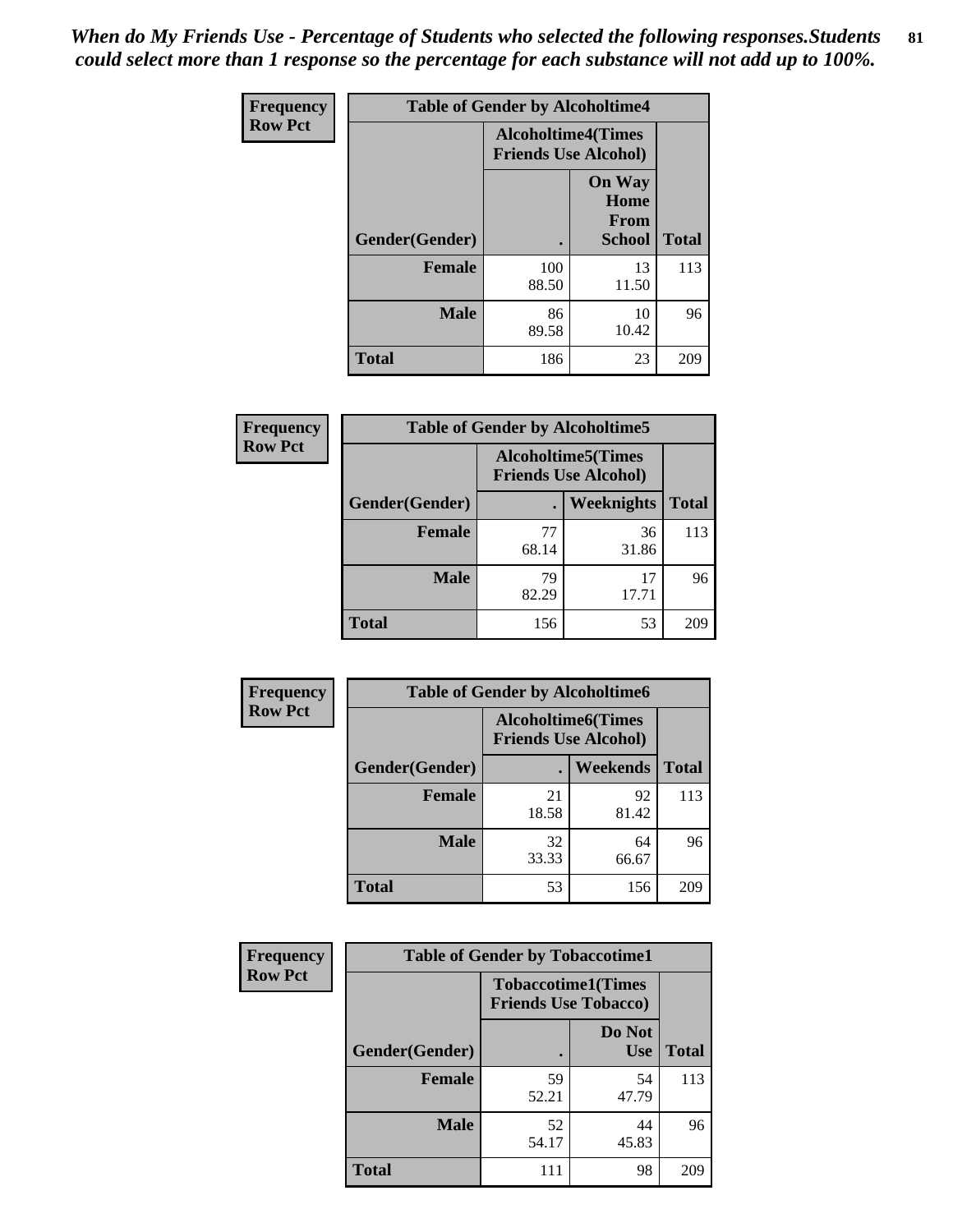| <b>Frequency</b> | <b>Table of Gender by Tobaccotime2</b> |                             |                            |              |
|------------------|----------------------------------------|-----------------------------|----------------------------|--------------|
| <b>Row Pct</b>   |                                        | <b>Friends Use Tobacco)</b> | <b>Tobaccotime2(Times</b>  |              |
|                  | Gender(Gender)                         |                             | <b>On Way</b><br>to School | <b>Total</b> |
|                  | <b>Female</b>                          | 86<br>76.11                 | 27<br>23.89                | 113          |
|                  | <b>Male</b>                            | 72<br>75.00                 | 24<br>25.00                | 96           |
|                  | <b>Total</b>                           | 158                         | 51                         | 209          |

| Frequency      | <b>Table of Gender by Tobaccotime3</b> |                                                          |                                |              |
|----------------|----------------------------------------|----------------------------------------------------------|--------------------------------|--------------|
| <b>Row Pct</b> |                                        | <b>Tobaccotime3(Times</b><br><b>Friends Use Tobacco)</b> |                                |              |
|                | Gender(Gender)                         |                                                          | <b>During</b><br><b>School</b> | <b>Total</b> |
|                | Female                                 | 99<br>87.61                                              | 14<br>12.39                    | 113          |
|                | <b>Male</b>                            | 69<br>71.88                                              | 27<br>28.13                    | 96           |
|                | <b>Total</b>                           | 168                                                      | 41                             | 209          |

| <b>Frequency</b> | <b>Table of Gender by Tobaccotime4</b> |                                                          |                                                |              |
|------------------|----------------------------------------|----------------------------------------------------------|------------------------------------------------|--------------|
| <b>Row Pct</b>   |                                        | <b>Tobaccotime4(Times</b><br><b>Friends Use Tobacco)</b> |                                                |              |
|                  | Gender(Gender)                         |                                                          | <b>On Way</b><br>Home<br>From<br><b>School</b> | <b>Total</b> |
|                  | <b>Female</b>                          | 100<br>88.50                                             | 13<br>11.50                                    | 113          |
|                  | <b>Male</b>                            | 86<br>89.58                                              | 10<br>10.42                                    | 96           |
|                  | <b>Total</b>                           | 186                                                      | 23                                             | 209          |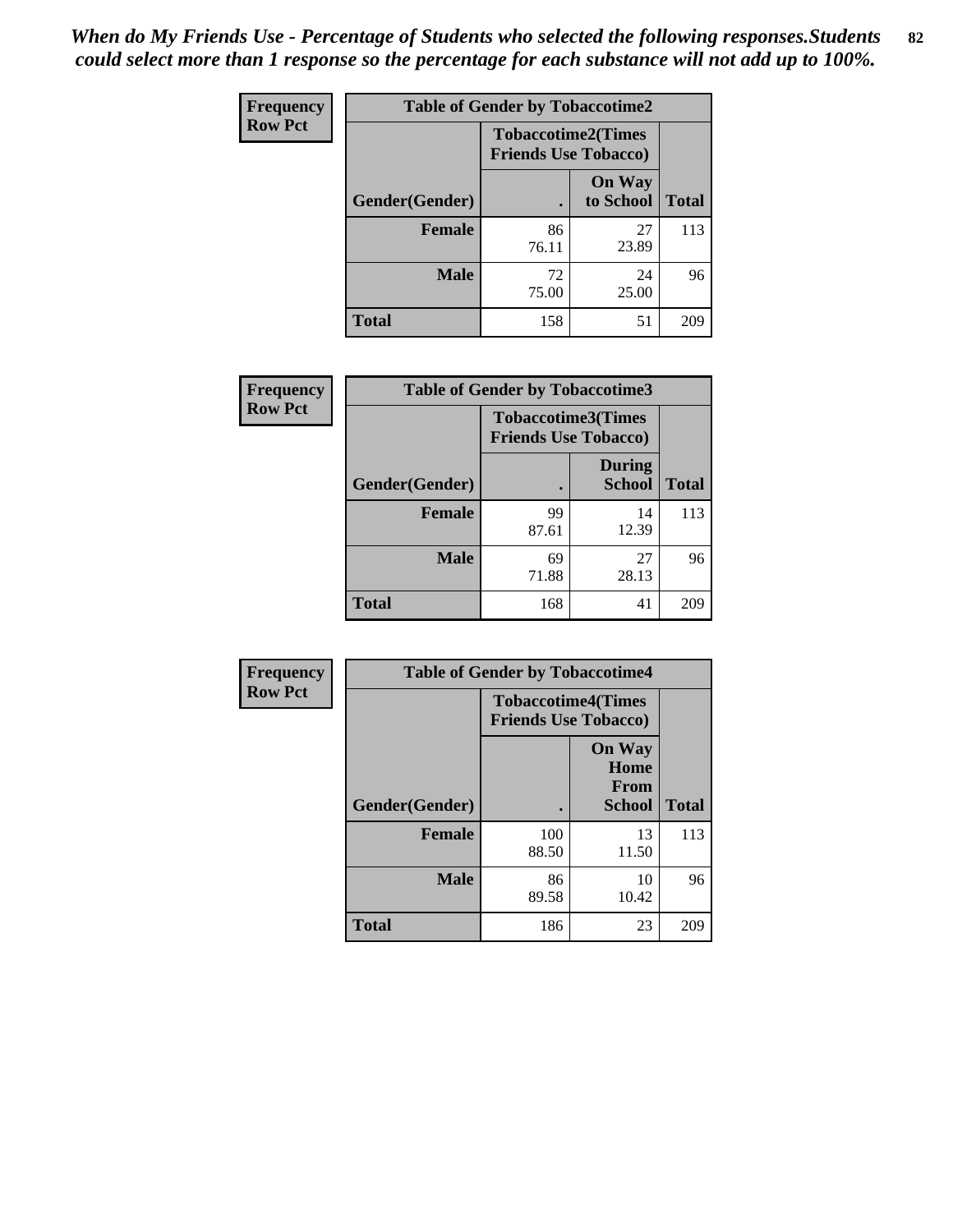| Frequency      | <b>Table of Gender by Tobaccotime5</b> |             |                                                          |              |  |
|----------------|----------------------------------------|-------------|----------------------------------------------------------|--------------|--|
| <b>Row Pct</b> |                                        |             | <b>Tobaccotime5(Times</b><br><b>Friends Use Tobacco)</b> |              |  |
|                | Gender(Gender)                         |             | Weeknights                                               | <b>Total</b> |  |
|                | <b>Female</b>                          | 69<br>61.06 | 44<br>38.94                                              | 113          |  |
|                | <b>Male</b>                            | 58<br>60.42 | 38<br>39.58                                              | 96           |  |
|                | <b>Total</b>                           | 127         | 82                                                       | 209          |  |

| Frequency      |                | <b>Table of Gender by Tobaccotime6</b>                   |             |              |
|----------------|----------------|----------------------------------------------------------|-------------|--------------|
| <b>Row Pct</b> |                | <b>Tobaccotime6(Times</b><br><b>Friends Use Tobacco)</b> |             |              |
|                | Gender(Gender) |                                                          | Weekends    | <b>Total</b> |
|                | Female         | 53<br>46.90                                              | 60<br>53.10 | 113          |
|                | <b>Male</b>    | 47<br>48.96                                              | 49<br>51.04 | 96           |
|                | <b>Total</b>   | 100                                                      | 109         | 209          |

| <b>Frequency</b> |                | <b>Table of Gender by Marijuanatime1</b>                      |             |              |  |
|------------------|----------------|---------------------------------------------------------------|-------------|--------------|--|
| <b>Row Pct</b>   |                | <b>Marijuanatime1(Times</b><br><b>Friends Use Marijuana</b> ) |             |              |  |
|                  | Gender(Gender) |                                                               | Do Not Use  | <b>Total</b> |  |
|                  | <b>Female</b>  | 58<br>51.33                                                   | 55<br>48.67 | 113          |  |
|                  | <b>Male</b>    | 49<br>51.04                                                   | 47<br>48.96 | 96           |  |
|                  | <b>Total</b>   | 107                                                           | 102         | 209          |  |

| <b>Frequency</b> | <b>Table of Gender by Marijuanatime2</b> |                                                        |                            |              |
|------------------|------------------------------------------|--------------------------------------------------------|----------------------------|--------------|
| <b>Row Pct</b>   |                                          | Marijuanatime2(Times<br><b>Friends Use Marijuana</b> ) |                            |              |
|                  | Gender(Gender)                           |                                                        | On Way to<br><b>School</b> | <b>Total</b> |
|                  | <b>Female</b>                            | 96<br>84.96                                            | 17<br>15.04                | 113          |
|                  | <b>Male</b>                              | 76<br>79.17                                            | 20<br>20.83                | 96           |
|                  | <b>Total</b>                             | 172                                                    | 37                         | 209          |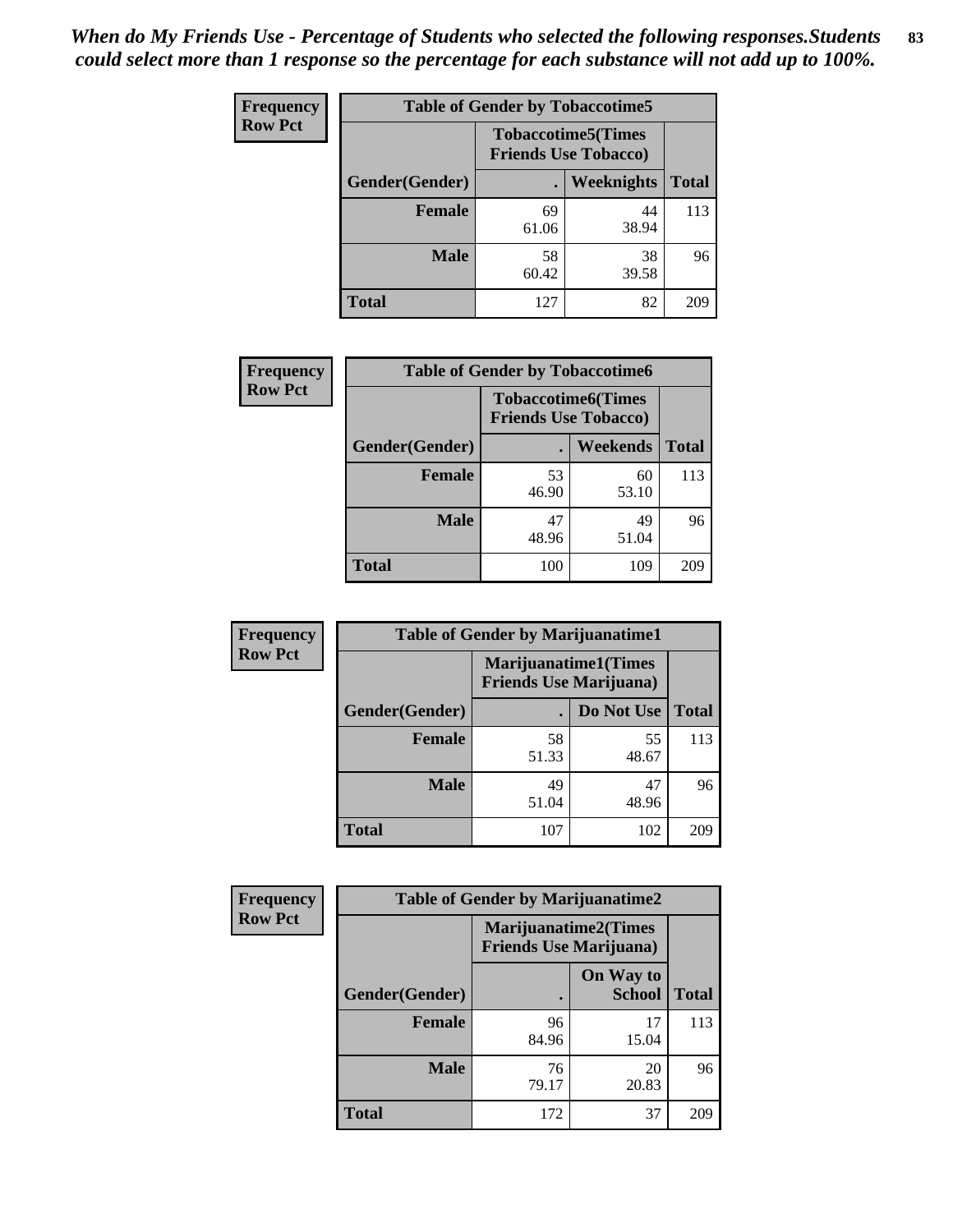| Frequency      | <b>Table of Gender by Marijuanatime3</b> |                                                        |                                |              |
|----------------|------------------------------------------|--------------------------------------------------------|--------------------------------|--------------|
| <b>Row Pct</b> |                                          | Marijuanatime3(Times<br><b>Friends Use Marijuana</b> ) |                                |              |
|                | Gender(Gender)                           |                                                        | <b>During</b><br><b>School</b> | <b>Total</b> |
|                | <b>Female</b>                            | 106<br>93.81                                           | 6.19                           | 113          |
|                | <b>Male</b>                              | 82<br>85.42                                            | 14<br>14.58                    | 96           |
|                | <b>Total</b>                             | 188                                                    | 21                             | 209          |

| Frequency      | <b>Table of Gender by Marijuanatime4</b> |                                                                |                                                |              |
|----------------|------------------------------------------|----------------------------------------------------------------|------------------------------------------------|--------------|
| <b>Row Pct</b> |                                          | <b>Marijuanatime4</b> (Times<br><b>Friends Use Marijuana</b> ) |                                                |              |
|                | Gender(Gender)                           |                                                                | <b>On Way</b><br>Home<br>From<br><b>School</b> | <b>Total</b> |
|                | <b>Female</b>                            | 93<br>82.30                                                    | 20<br>17.70                                    | 113          |
|                | <b>Male</b>                              | 77<br>80.21                                                    | 19<br>19.79                                    | 96           |
|                | <b>Total</b>                             | 170                                                            | 39                                             | 209          |

| <b>Frequency</b> | <b>Table of Gender by Marijuanatime5</b> |             |                                                                |              |
|------------------|------------------------------------------|-------------|----------------------------------------------------------------|--------------|
| <b>Row Pct</b>   |                                          |             | <b>Marijuanatime5</b> (Times<br><b>Friends Use Marijuana</b> ) |              |
|                  | Gender(Gender)                           | ٠           | Weeknights                                                     | <b>Total</b> |
|                  | <b>Female</b>                            | 76<br>67.26 | 37<br>32.74                                                    | 113          |
|                  | <b>Male</b>                              | 64<br>66.67 | 32<br>33.33                                                    | 96           |
|                  | <b>Total</b>                             | 140         | 69                                                             | 209          |

| <b>Frequency</b> | <b>Table of Gender by Marijuanatime6</b> |                                                               |                 |              |
|------------------|------------------------------------------|---------------------------------------------------------------|-----------------|--------------|
| <b>Row Pct</b>   |                                          | <b>Marijuanatime6(Times</b><br><b>Friends Use Marijuana</b> ) |                 |              |
|                  | Gender(Gender)                           |                                                               | <b>Weekends</b> | <b>Total</b> |
|                  | Female                                   | 50<br>44.25                                                   | 63<br>55.75     | 113          |
|                  | <b>Male</b>                              | 49<br>51.04                                                   | 47<br>48.96     | 96           |
|                  | <b>Total</b>                             | 99                                                            | 110             | 209          |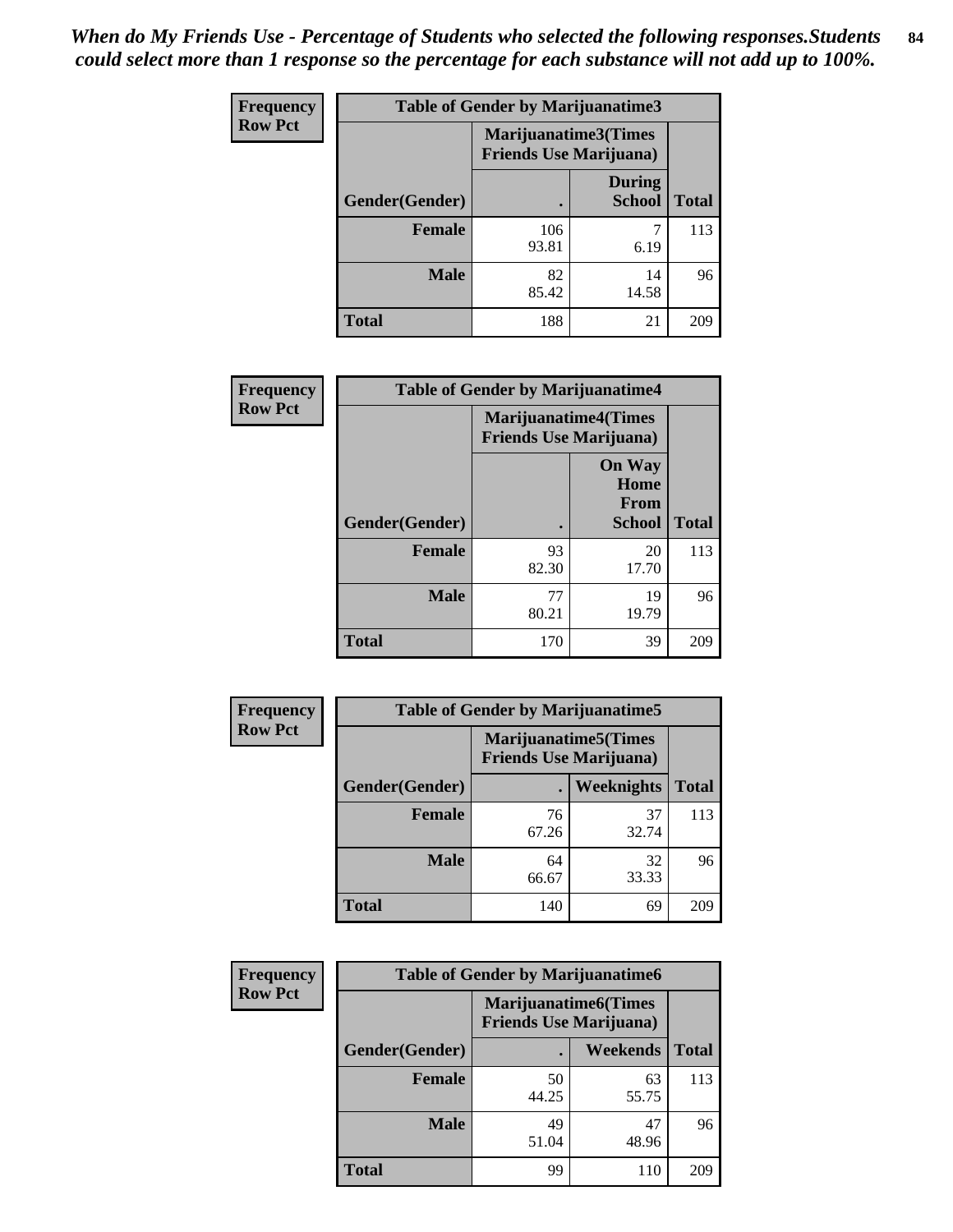*When do My Friends Use - Percentage of Students who selected the following responses.Students could select more than 1 response so the percentage for each substance will not add up to 100%.* **85**

| <b>Frequency</b> | <b>Table of Gender by Otherdrugtime1</b> |                                                    |                             |              |
|------------------|------------------------------------------|----------------------------------------------------|-----------------------------|--------------|
| <b>Row Pct</b>   |                                          | <b>Friends Use Other</b><br><b>Illegal Drugs</b> ) | <b>Otherdrugtime1(Times</b> |              |
|                  | Gender(Gender)                           |                                                    | Do Not Use                  | <b>Total</b> |
|                  | <b>Female</b>                            | 45<br>39.82                                        | 68<br>60.18                 | 113          |
|                  | <b>Male</b>                              | 23<br>23.96                                        | 73<br>76.04                 | 96           |
|                  | <b>Total</b>                             | 68                                                 | 141                         | 209          |

| Frequency      | <b>Table of Gender by Otherdrugtime2</b> |                                                    |                             |              |
|----------------|------------------------------------------|----------------------------------------------------|-----------------------------|--------------|
| <b>Row Pct</b> |                                          | <b>Friends Use Other</b><br><b>Illegal Drugs</b> ) | <b>Otherdrugtime2(Times</b> |              |
|                | Gender(Gender)                           |                                                    | On Way to<br><b>School</b>  | <b>Total</b> |
|                | <b>Female</b>                            | 100<br>88.50                                       | 13<br>11.50                 | 113          |
|                | <b>Male</b>                              | 86<br>89.58                                        | 10<br>10.42                 | 96           |
|                | <b>Total</b>                             | 186                                                | 23                          | 209          |

| Frequency      |                | <b>Table of Gender by Otherdrugtime3</b>                                          |                                |              |  |
|----------------|----------------|-----------------------------------------------------------------------------------|--------------------------------|--------------|--|
| <b>Row Pct</b> |                | <b>Otherdrugtime3(Times</b><br><b>Friends Use Other</b><br><b>Illegal Drugs</b> ) |                                |              |  |
|                | Gender(Gender) |                                                                                   | <b>During</b><br><b>School</b> | <b>Total</b> |  |
|                | <b>Female</b>  | 106<br>93.81                                                                      | 7<br>6.19                      | 113          |  |
|                | <b>Male</b>    | 88<br>91.67                                                                       | 8<br>8.33                      | 96           |  |
|                | <b>Total</b>   | 194                                                                               | 15                             | 209          |  |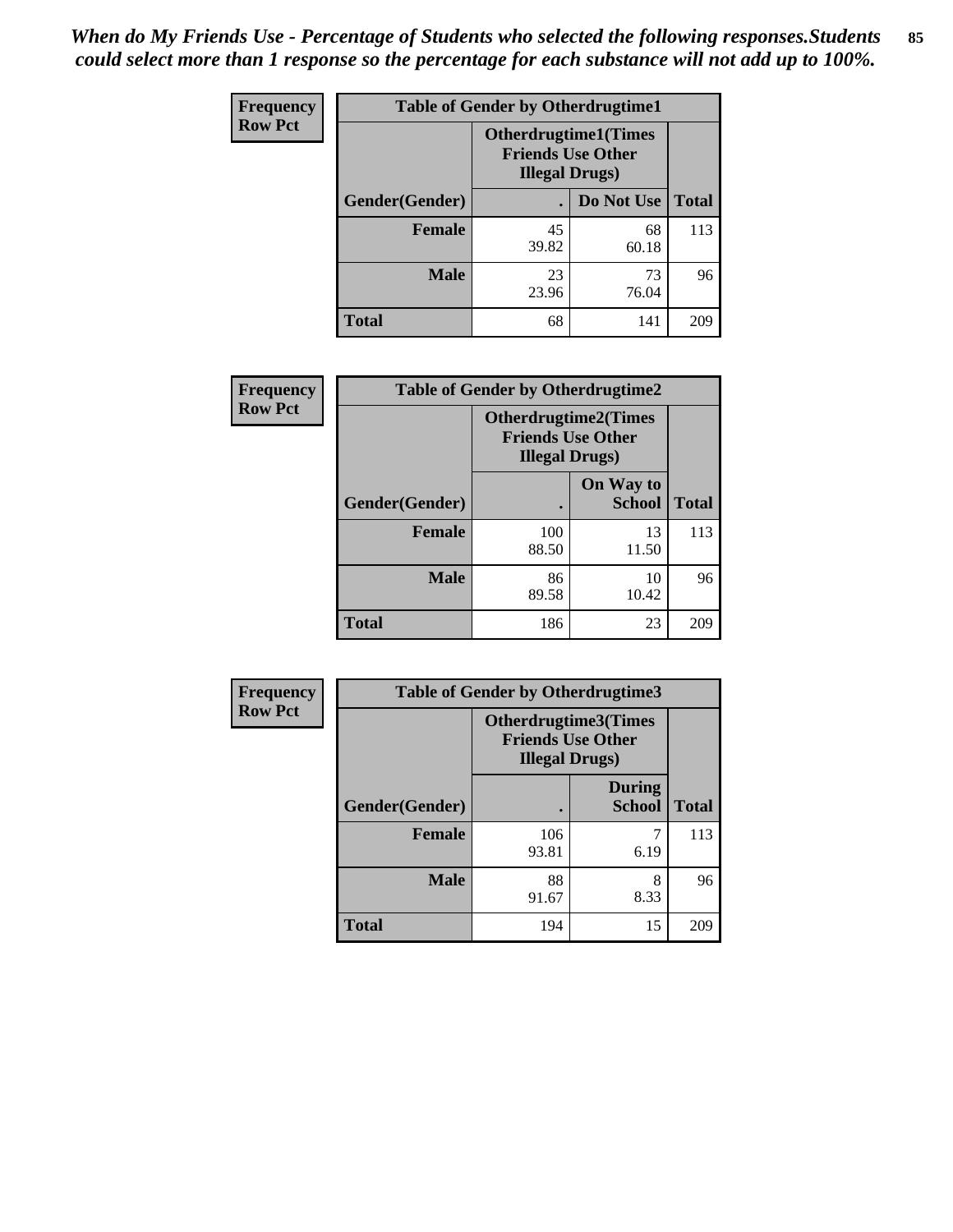*When do My Friends Use - Percentage of Students who selected the following responses.Students could select more than 1 response so the percentage for each substance will not add up to 100%.* **86**

| <b>Frequency</b> | <b>Table of Gender by Otherdrugtime4</b> |                                                    |                                                       |              |
|------------------|------------------------------------------|----------------------------------------------------|-------------------------------------------------------|--------------|
| <b>Row Pct</b>   |                                          | <b>Friends Use Other</b><br><b>Illegal Drugs</b> ) | <b>Otherdrugtime4(Times</b>                           |              |
|                  | Gender(Gender)                           |                                                    | <b>On Way</b><br>Home<br><b>From</b><br><b>School</b> | <b>Total</b> |
|                  | <b>Female</b>                            | 100<br>88.50                                       | 13<br>11.50                                           | 113          |
|                  | <b>Male</b>                              | 86<br>89.58                                        | 10<br>10.42                                           | 96           |
|                  | <b>Total</b>                             | 186                                                | 23                                                    | 209          |

| Frequency      | <b>Table of Gender by Otherdrugtime5</b> |                                                                                    |                   |              |
|----------------|------------------------------------------|------------------------------------------------------------------------------------|-------------------|--------------|
| <b>Row Pct</b> |                                          | <b>Otherdrugtime5</b> (Times<br><b>Friends Use Other</b><br><b>Illegal Drugs</b> ) |                   |              |
|                | Gender(Gender)                           |                                                                                    | <b>Weeknights</b> | <b>Total</b> |
|                | <b>Female</b>                            | 92<br>81.42                                                                        | 21<br>18.58       | 113          |
|                | <b>Male</b>                              | 83<br>86.46                                                                        | 13<br>13.54       | 96           |
|                | <b>Total</b>                             | 175                                                                                | 34                | 209          |

| Frequency      | <b>Table of Gender by Otherdrugtime6</b> |                                                                                   |             |              |
|----------------|------------------------------------------|-----------------------------------------------------------------------------------|-------------|--------------|
| <b>Row Pct</b> |                                          | <b>Otherdrugtime6(Times</b><br><b>Friends Use Other</b><br><b>Illegal Drugs</b> ) |             |              |
|                | Gender(Gender)                           |                                                                                   | Weekends    | <b>Total</b> |
|                | <b>Female</b>                            | 64<br>56.64                                                                       | 49<br>43.36 | 113          |
|                | <b>Male</b>                              | 71<br>73.96                                                                       | 25<br>26.04 | 96           |
|                | <b>Total</b>                             | 135                                                                               | 74          | 209          |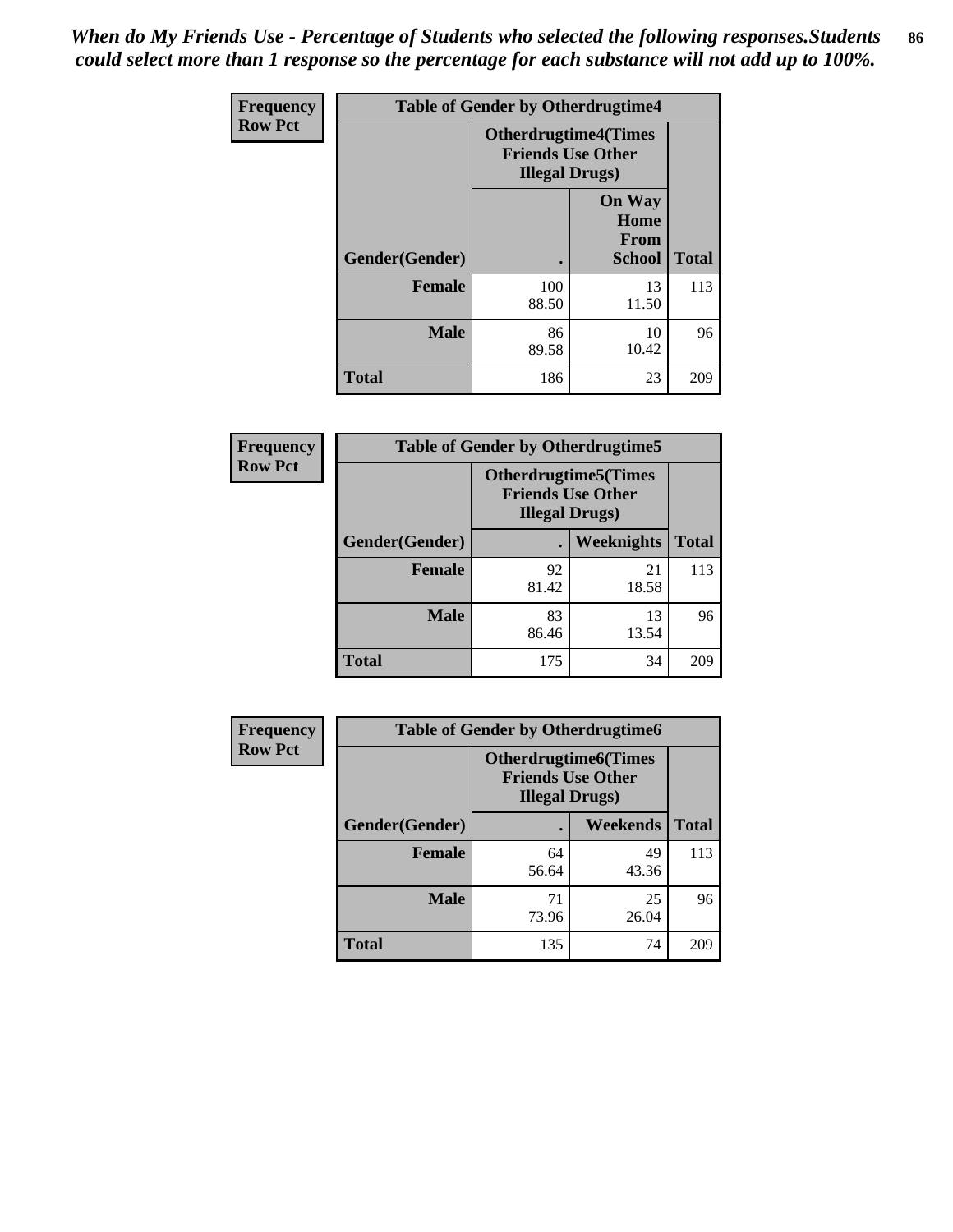# *Other Questions* **87**

| Frequency      | <b>Table of Gender by Educationalcohol</b> |                                                                                                                               |                |              |  |
|----------------|--------------------------------------------|-------------------------------------------------------------------------------------------------------------------------------|----------------|--------------|--|
| <b>Row Pct</b> |                                            | Educationalcohol(I<br>have been taught<br>about alcohol,<br>tobacco,<br>and other drugs<br>within the last year<br>at school) |                |              |  |
|                | Gender(Gender)                             | Yes                                                                                                                           | N <sub>0</sub> | <b>Total</b> |  |
|                | <b>Female</b>                              | 80<br>70.80                                                                                                                   | 33<br>29.20    | 113          |  |
|                | <b>Male</b>                                | 69<br>71.88                                                                                                                   | 27<br>28.13    | 96           |  |
|                | <b>Total</b>                               | 149                                                                                                                           | 60             | 209          |  |

| Frequency      | <b>Table of Gender by Rodedrinking</b> |                                                                                                                     |             |              |  |
|----------------|----------------------------------------|---------------------------------------------------------------------------------------------------------------------|-------------|--------------|--|
| <b>Row Pct</b> |                                        | Rodedrinking(In<br>the past 30 days I<br>have ridden in a<br>car with a driver<br>who had been<br>drinking alcohol) |             |              |  |
|                | Gender(Gender)                         | Yes                                                                                                                 | $\bf No$    | <b>Total</b> |  |
|                | <b>Female</b>                          | 34<br>30.09                                                                                                         | 79<br>69.91 | 113          |  |
|                | <b>Male</b>                            | 27<br>28.13                                                                                                         | 69<br>71.88 | 96           |  |
|                | <b>Total</b>                           | 61                                                                                                                  | 148         | 209          |  |

| Frequency      | <b>Table of Gender by Drugsschool</b> |                                                                                                                                     |                |              |  |
|----------------|---------------------------------------|-------------------------------------------------------------------------------------------------------------------------------------|----------------|--------------|--|
| <b>Row Pct</b> |                                       | <b>Drugsschool</b> (During<br>the past 12 months,<br>I have been offered,<br>sold,<br>or given illegal drugs<br>on school property) |                |              |  |
|                | Gender(Gender)                        | <b>Yes</b>                                                                                                                          | N <sub>0</sub> | <b>Total</b> |  |
|                | <b>Female</b>                         | 26<br>23.01                                                                                                                         | 87<br>76.99    | 113          |  |
|                | <b>Male</b>                           | 28<br>29.17                                                                                                                         | 68<br>70.83    | 96           |  |
|                | <b>Total</b>                          | 54                                                                                                                                  | 155            | 209          |  |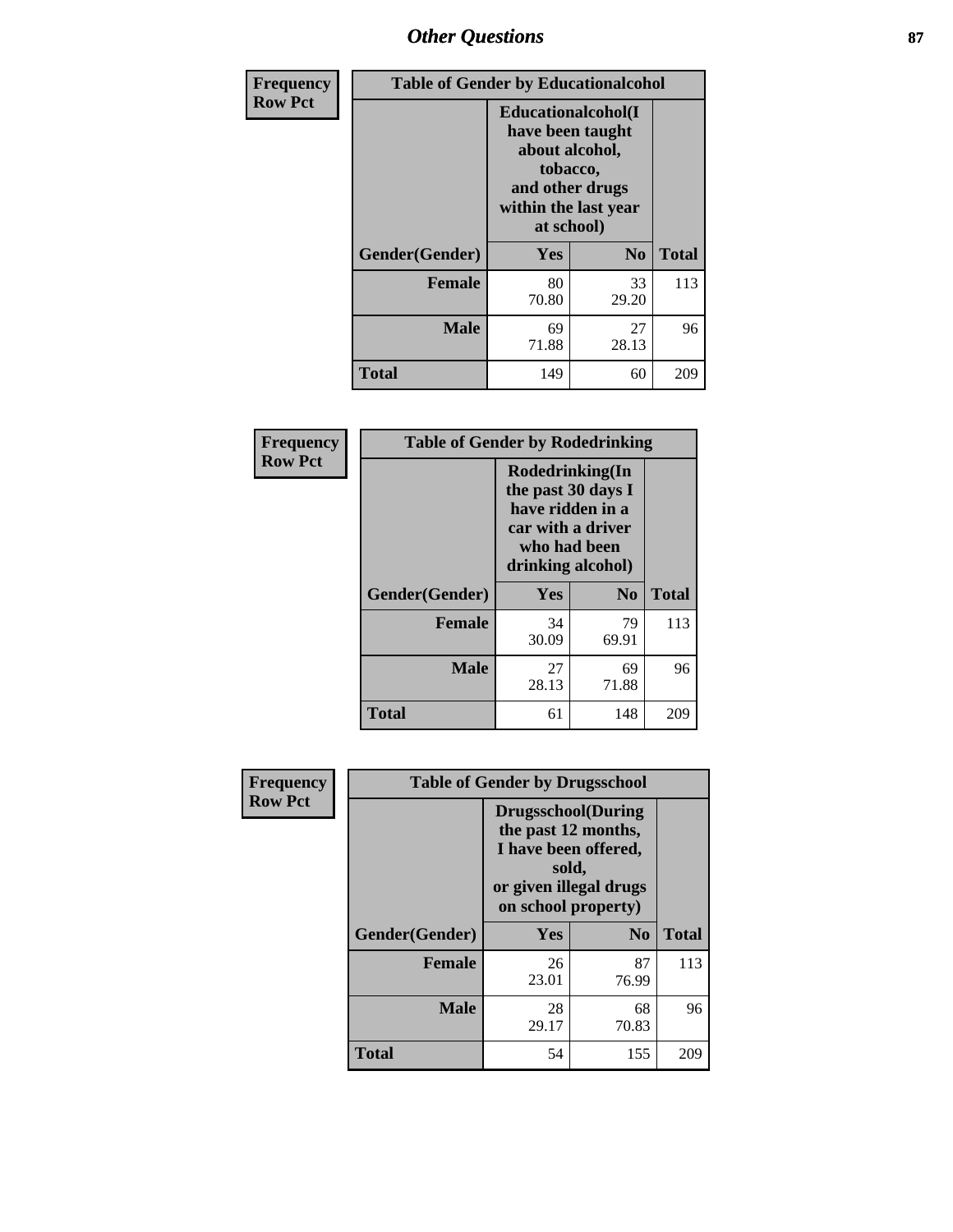# *Other Questions* **88**

**Frequency Row Pct**

| <b>Table of Gender by Bingedrinking</b> |                            |                                                                                                         |                   |                          |                          |                               |                                     |              |
|-----------------------------------------|----------------------------|---------------------------------------------------------------------------------------------------------|-------------------|--------------------------|--------------------------|-------------------------------|-------------------------------------|--------------|
|                                         |                            | Bingedrinking(I have drunk five or more<br>drinks of alcohol at one sitting during the<br>last 30 days) |                   |                          |                          |                               |                                     |              |
| <b>Gender</b> (Gender)                  | $\mathbf 0$<br><b>Davs</b> | 1 or<br>days                                                                                            | 3 to<br>5<br>days | <b>6 to</b><br>9<br>days | 10<br>to -<br>19<br>days | <b>20</b><br>to<br>29<br>days | All<br>30<br>days                   | <b>Total</b> |
| <b>Female</b>                           | 104<br>92.04               | 3<br>2.65                                                                                               | 0.88              | 2<br>1.77                | 0.88                     | 0.88                          | 0.88                                | 113          |
|                                         |                            |                                                                                                         |                   |                          |                          |                               |                                     |              |
| <b>Male</b>                             | 67<br>69.79                | $\mathfrak{D}$<br>2.08                                                                                  | 9<br>9.38         | 1.04                     | 5<br>5.21                | 10<br>10.42                   | $\mathcal{D}_{\mathcal{L}}$<br>2.08 | 96           |

| Frequency      | <b>Table of Gender by Educationaids</b> |                                                                                                 |                |              |  |
|----------------|-----------------------------------------|-------------------------------------------------------------------------------------------------|----------------|--------------|--|
| <b>Row Pct</b> |                                         | <b>Educationaids</b> (I<br>have been taught<br>about HIV/AIDS<br>at school in the<br>past year) |                |              |  |
|                | Gender(Gender)                          | Yes                                                                                             | N <sub>0</sub> | <b>Total</b> |  |
|                | <b>Female</b>                           | 70<br>61.95                                                                                     | 43<br>38.05    | 113          |  |
|                | <b>Male</b>                             | 69<br>71.88                                                                                     | 27<br>28.13    | 96           |  |
|                | <b>Total</b>                            | 139                                                                                             | 70             | 209          |  |

| <b>Frequency</b> | <b>Table of Gender by Suicideconsider</b> |                        |                |              |  |
|------------------|-------------------------------------------|------------------------|----------------|--------------|--|
| <b>Row Pct</b>   |                                           | <b>Suicideconsider</b> |                |              |  |
|                  | Gender(Gender)                            | Yes                    | N <sub>0</sub> | <b>Total</b> |  |
|                  | Female                                    | 16<br>14.16            | 97<br>85.84    | 113          |  |
|                  | <b>Male</b>                               | 7.29                   | 89<br>92.71    | 96           |  |
|                  | <b>Total</b>                              | 23                     | 186            | 209          |  |